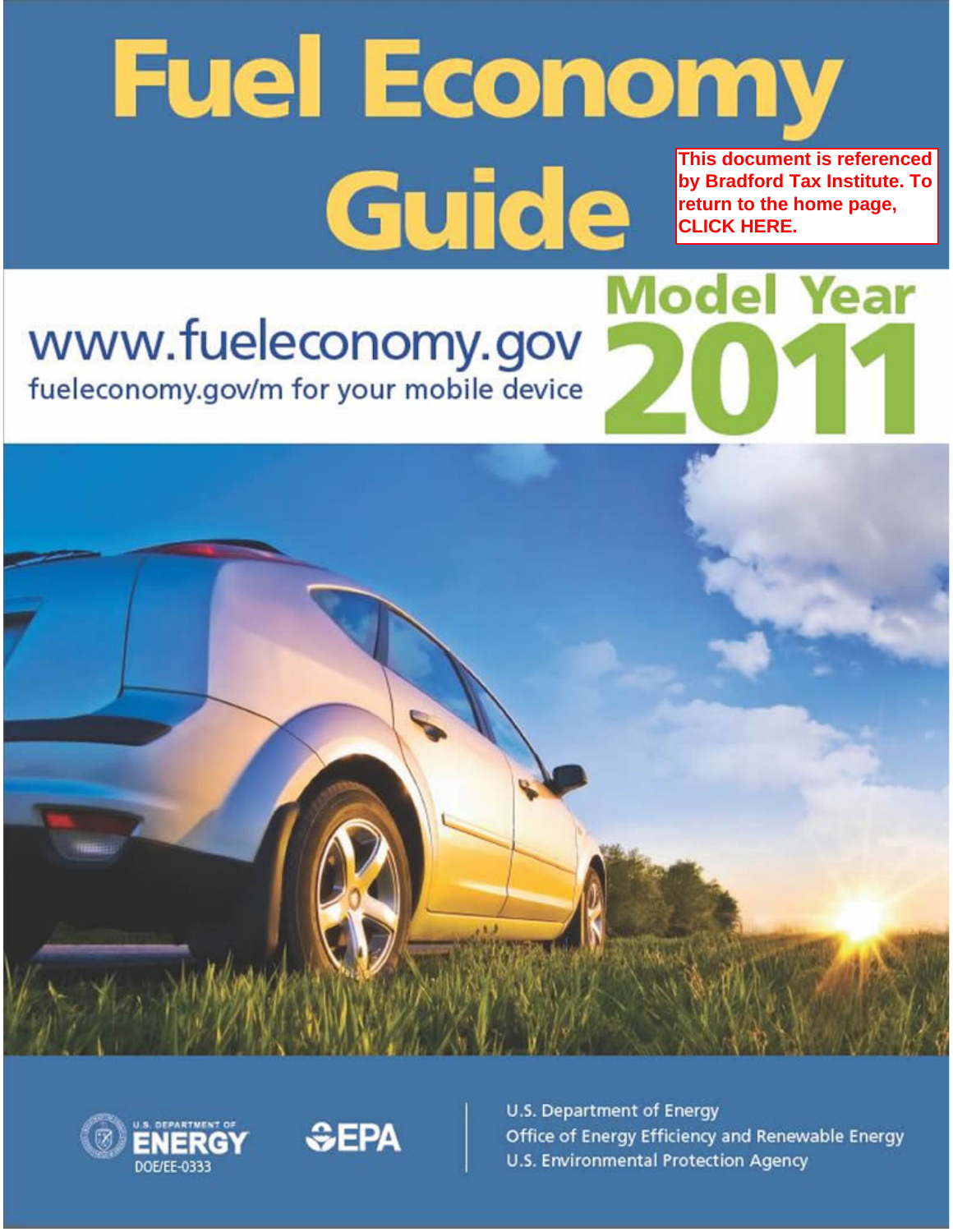

#### **contents**

- **•** Using the *Fuel Economy Guide* / i
- **•** Understanding the Guide Listings / 1
- **•** Why Some Vehicles Are Not Listed / 1
- **•** Vehicle Classes Used in This Guide / 2
- **•** Tax Incentives and Disincentives / 2
- **•** Why Consider Fuel Economy / 2
- **•** Fueling Options / 3
- Fuel Economy and Annual Fuel Cost **•** Ranges for Vehicle Classes / 3
- Model Year 2011 Fuel Economy Leaders / 4 **•**
- **•** 2011 Model Year Vehicles / 5
- **•** Battery Electric Vehicles / 16
- **•** Plug-in Hybrid Electric Vehicles / 16
- **•** Hybrid Electric Vehicles / 17
- **•** Compressed Natural Gas Vehicles / 19
- **•** Diesel Vehicles / 19
- **•** Ethanol Flexible Fuel Vehicles / 21
- **•** Fuel Cell Vehicles / 24
- **•** Index / 25

#### **USING THE FUEL ECONOMY GUIDE**

The U.S. Environmental Protection Agency (EPA) and U.S. Department of Energy (DOE) produce the *Fuel Economy Guide* to help car buyers choose the most fuel-efficient vehicle that meets their needs. The Guide is published in print and on the Web at

**www.fueleconomy.gov**. For additional print copies, please call the EERE Information Center at 1-877-337-3463 or mail your request to EERE Information Center, 20440 Century Boulevard, Suite 150, Germantown, MD 20874.

#### **Fuel Economy Estimates**

Each vehicle in this guide has two fuel economy estimates:

- A city estimate that represents urban driving, in which a vehicle is started in the morning (after being parked all night) and driven in stop-and-go traffic
- A highway estimate that represents a mixture of rural and interstate highway driving in a warmed-up vehicle, typical of longer trips in free-flowing traffic

These fuel economy estimates are based on laboratory testing. All vehicles are tested in the same manner to allow fair comparisons. For answers to frequently asked questions about fuel economy estimates, visit **www.fueleconomy.gov**.

#### **Annual Fuel Cost Estimates**

This Guide provides annual fuel cost estimates for each vehicle. The estimates are based on the assumptions that you travel 15,000 miles per year (55% under city driving conditions and 45% under highway conditions) and that fuel costs \$3.67/gallon for regular unleaded gasoline and \$3.91/gallon for premium. Cost-pergallon assumptions for vehicles that use other fuel types are discussed at the beginning of those vehicle sections. The fuel costs were determined in advance to allow time for printing fuel economy labels and the Guide and may not reflect current fuel prices.

#### Visit **www.fueleconomy.gov** to

personalize fuel costs based on current fuel prices and your driving habits.

#### **Your Fuel Economy Will Vary**

Even though EPA recently improved its methods for estimating fuel economy, your vehicle's fuel economy will almost certainly vary from EPA's estimate. Fuel economy is not a fixed number; it varies significantly based on where you drive, how you drive, and other factors. Thus, it is impossible for one set of estimates to predict fuel economy precisely for all drivers in all environments. For example, the following factors can lower your vehicle's fuel economy:

Aggressive driving (hard acceleration •and braking)



**Sample Fuel Economy Label** 

Check the fuel economy label on the vehicle at the dealer showroom for its specific fuel economy (MPG) ratings. The ratings may vary slightly from the values in this guide because of engine and fuel system differences not listed here.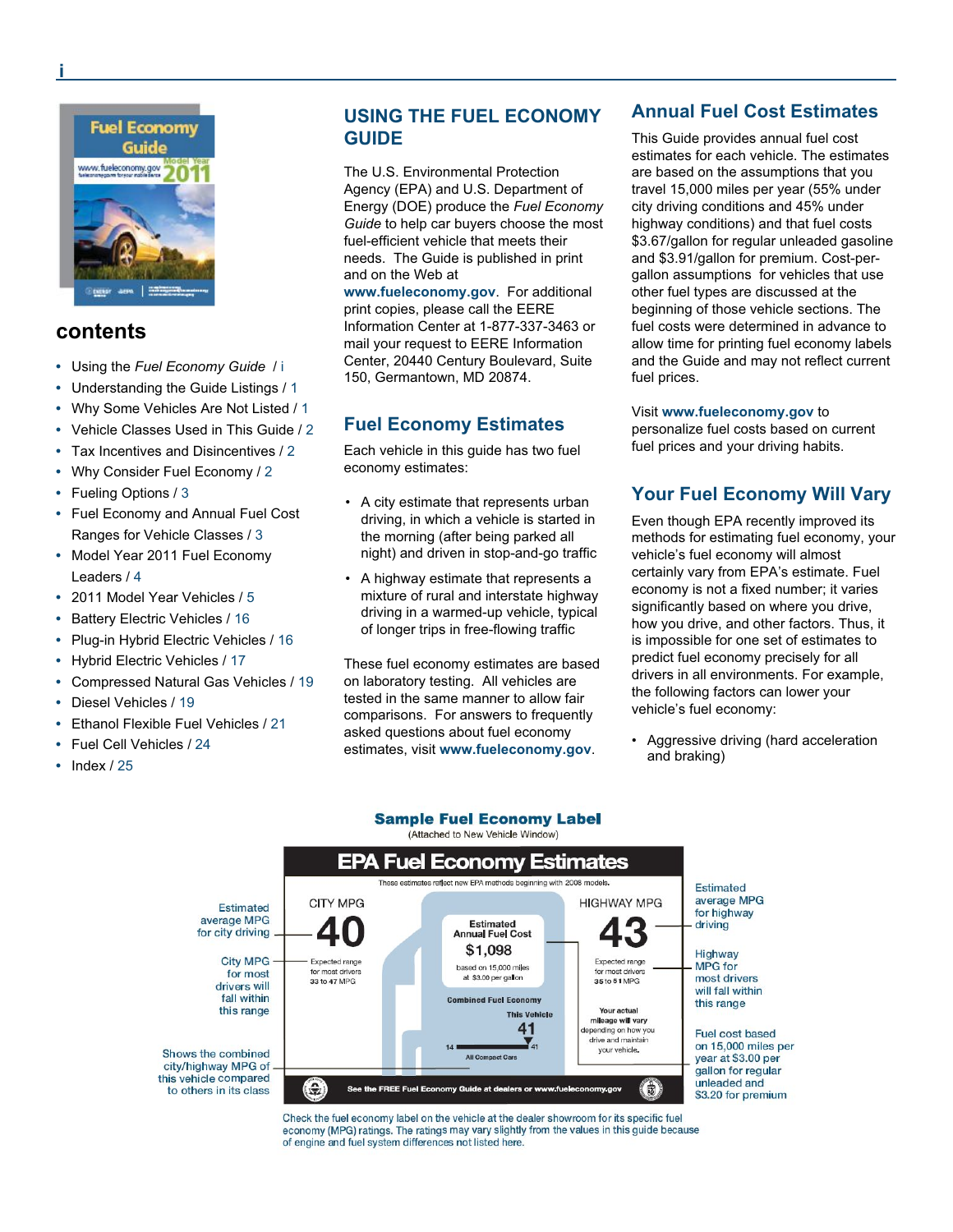- Excessive idling, accelerating, and braking in stop-and-go traffic
- Cold weather (engines are more efficient when warmed up) •
- Driving with a heavy load or with the air conditioner running •
- Improperly tuned engine or underinflated tires •

In addition, small variations in vehicle manufacturing can cause MPG variations in the same make and model, and some vehicles don't attain maximum fuel economy until they are "broken in" (around 3,000–5,000 miles).

So, please remember that the EPA ratings are a useful tool for comparing vehicles when car buying, but they may not accurately predict the MPG you will get. This is also true for annual fuel cost estimates. For more information on fuel economy ratings and factors that affect fuel economy, visit **www.fueleconomy.gov**.

# **UNDERSTANDING THE GUIDE LISTINGS**

We hope you'll find the *Fuel Economy Guide* easy to use! Fuel economy and annual fuel cost data are organized by vehicle class (see page 2 for a list of classes). Within each class, vehicles are listed alphabetically by manufacturer and model.

Vehicle models with different features, such as engine size or transmission type, are listed as different vehicles—engine and transmission attributes are shown in columns 2 and 3. Additional attributes needed to distinguish among vehicles are listed in the "Notes" column (e.g., fuel type, suggested fuel grade). A legend for abbreviations is provided on page 5.

A "P" in the "Notes" column indicates that the manufacturer recommends that the vehicle be fueled with premium-grade gasoline, and a "PR" indicates that the manufacturer requires premium. The higher price of premium fuel is reflected in the annual fuel cost.

The most fuel-efficient vehicles in each class and alternative fuel vehicles are indicated with special markings (see diagram below). Vehicles that can use more than one kind of fuel have an entry for each fuel type.

Interior passenger and cargo volumes are located in the index at the back of the Guide.

## **WHY SOME VEHICLES ARE NOT LISTED**

Fuel economy regulations currently do not apply to

- Sport utility vehicles (SUVs) and passenger vans with a gross vehicle weight rating (GVWR) of more than 10,000 pounds—GVWR is the vehicle weight plus carrying capacity
- Other vehicles with a GVWR of 8,500 pounds or more or a curb weight over 6,000 pounds

Therefore, those vehicles are not tested, and fuel economy labels are not posted on their windows.

Also, for some vehicles, fuel economy information is not available in time to be printed in the Guide. However, you can find more up-to-date information at **www.fueleconomy.gov**.

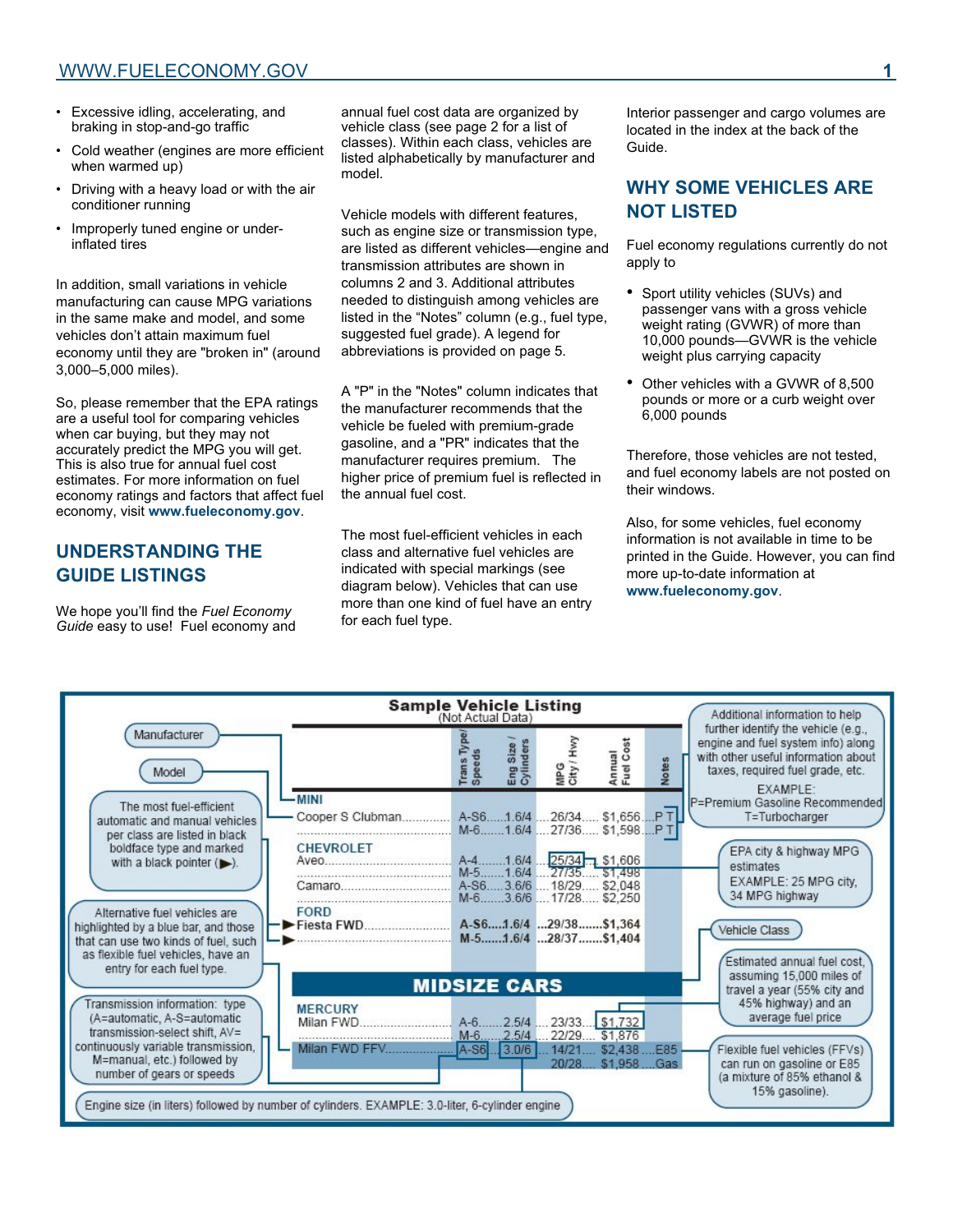### **VEHICLE CLASSES USED IN THIS GUIDE**

|                        | <b>CARS</b>                       | <b>TRUCKS</b>                                                         |                                     |
|------------------------|-----------------------------------|-----------------------------------------------------------------------|-------------------------------------|
|                        | <b>Passenger and Cargo Volume</b> |                                                                       | <b>Gross Vehicle Weight Rating*</b> |
| <b>CLASS</b>           | (cu. ft.)                         | <b>CLASS</b>                                                          | (pounds)                            |
| <b>TWO-SEATER CARS</b> |                                   | <b>PICKUP TRUCKS</b>                                                  |                                     |
| <b>SEDANS</b>          |                                   | Small                                                                 | <b>Under 6,000</b>                  |
| Minicompact            | Under 85                          | Standard                                                              | 6,000 to 8,500                      |
| Subcompact             | 85 to 99                          | <b>VANS</b>                                                           |                                     |
| Compact                | 100 to 109                        | Passenger                                                             | <b>Under 10,000</b>                 |
| Midsize                | 110 to 119                        | Cargo                                                                 | <b>Under 8,500</b>                  |
| Large                  | 120 or more                       | <b>MINIVANS</b>                                                       | <b>Under 8,500</b>                  |
| <b>STATION WAGONS</b>  |                                   | <b>SPORT UTILITY VEHICLES</b>                                         | <b>Under 10,000</b>                 |
| Small                  | Under 130                         | <b>SPECIAL PURPOSE VEHICLES</b>                                       | <b>Under 8,500</b>                  |
| Midsize                | 130 to 159                        |                                                                       |                                     |
| Large                  | 160 or more                       | *Gross Vehicle Weight Rating = vehicle weight plus carrying capacity. |                                     |

## **TAX INCENTIVES AND DISINCENTIVES**

#### **Federal Tax Credits**

You may be eligible for a federal income tax credit if you purchase one of the following vehicle types in 2010–11.

| <b>Vehicle Type</b>                                           | Credit   |
|---------------------------------------------------------------|----------|
| <b>Hybrid or Diesel</b>                                       | Up to    |
| (purchased before 2011)                                       | \$3,400  |
| Alternative Fuel Vehicle<br>(purchased before 2011)           | \$4.000  |
| Plug-in Electric Drive                                        | Up to    |
| Vehicle (e.g., plug-in hybrid<br>or battery electric vehicle) | \$7,5000 |

\*As of this publication, compressed natural gas (CNG) vehicles are the only commercially available alternative fuel vehicles that qualify for this incentive. Flexible fuel vehicles (FFVs) are not eligible.

Visit **www.fueleconomy.gov** for more information on qualifying models, credit amounts, and phase-out dates.

#### **Gas Guzzler Tax**

The Energy Tax Act of 1978 requires auto companies to pay agas guzzler tax on the sale of cars with exceptionally low fuel economy. Such vehicles are identified in the guide by the word "Tax" in the "Notes" column. In the dealer showroom, the words "Gas Guzzler" and the tax amount are listed on the vehicle's fuel economy label. The tax does not apply to light trucks.

#### **WHY CONSIDER FUEL ECONOMY?**

#### **Save Money**

You could save as much as \$1,400 in fuel costs each year by choosing the most fuelefficient vehicle in a particular class. This can add up to thousands over a vehicle's lifetime. Fuel-efficient models come in all shapes and sizes, so you need not sacrifice utility or size.

Each vehicle listing in the *Fuel Economy Guide* provides an estimated annual fuel cost (see page i). The online guide at **www.fueleconomy.gov** features an annual fuel cost calculator that allows you to insert your local gasoline prices and typical driving conditions (percentage of city and highway driving) to obtain the most accurate fuel cost information for your vehicle.

#### **Reduce Oil Dependence Costs**

Buying a more fuel-effi cient vehicle can help reduce our dependence on petroleum. More than half of the oil used to produce the gasoline you put in your tank is imported. The United States uses about 19 million barrels of oil per day, two-thirds of which is used for transportation. Petroleum imports cost us about \$207 billion a year—that's money that could be used to fuel our own economy.

#### **Reduce Climate Change**

Climate change is widely viewed as the most significant long-term threat to the global environment, and man-made emissions of greenhouse gases are very likely the cause of most of the observed global warming over the last 50 years.

Burning fossil fuels such as gasoline and diesel releases carbon dioxide (CO<sub>2</sub>) and other greenhouse gases (GHGs) into the atmosphere, contributing to global climate change.  $CO<sub>2</sub>$  is the most important humanmade GHG, and highway vehicles account for 27% (1.5 billion tons) of U.S.  $CO<sub>2</sub>$ emissions each year.

Every gallon of gasoline your vehicle burns puts about 20 pounds of CO<sub>2</sub> into the atmosphere—the average vehicle emits around 6 to 9 tons of CO<sub>2</sub> each year. Unlike other forms of vehicle pollution, CO2 emissions cannot be reduced by pollution control technologies. They can only be reduced by burning less fuel or by burning fuel that contains less carbon.

One of the most important things you can do to reduce your contribution to climate change is to buy a vehicle with better fuel economy. The difference between 25 miles per gallon and 20 miles per gallon can prevent the emission of 10 tons of CO<sub>2</sub> over a vehicle's lifetime, more than a year's worth of use.

#### Annual CO<sub>2</sub> Emissions by Vehicle MPG



You can also reduce your contribution to climate change by

- Getting the best fuel economy out of your car •
- Using a low-carbon fuel, such as compressed natural gas (CNG) or electricity from a renewable resource such as wind or hydropower
- Walking, biking, or taking public transit more often

New fuel economy and  $CO<sub>2</sub>$  tailpipe emissions standards will go into effect starting with model year 2012 vehicles.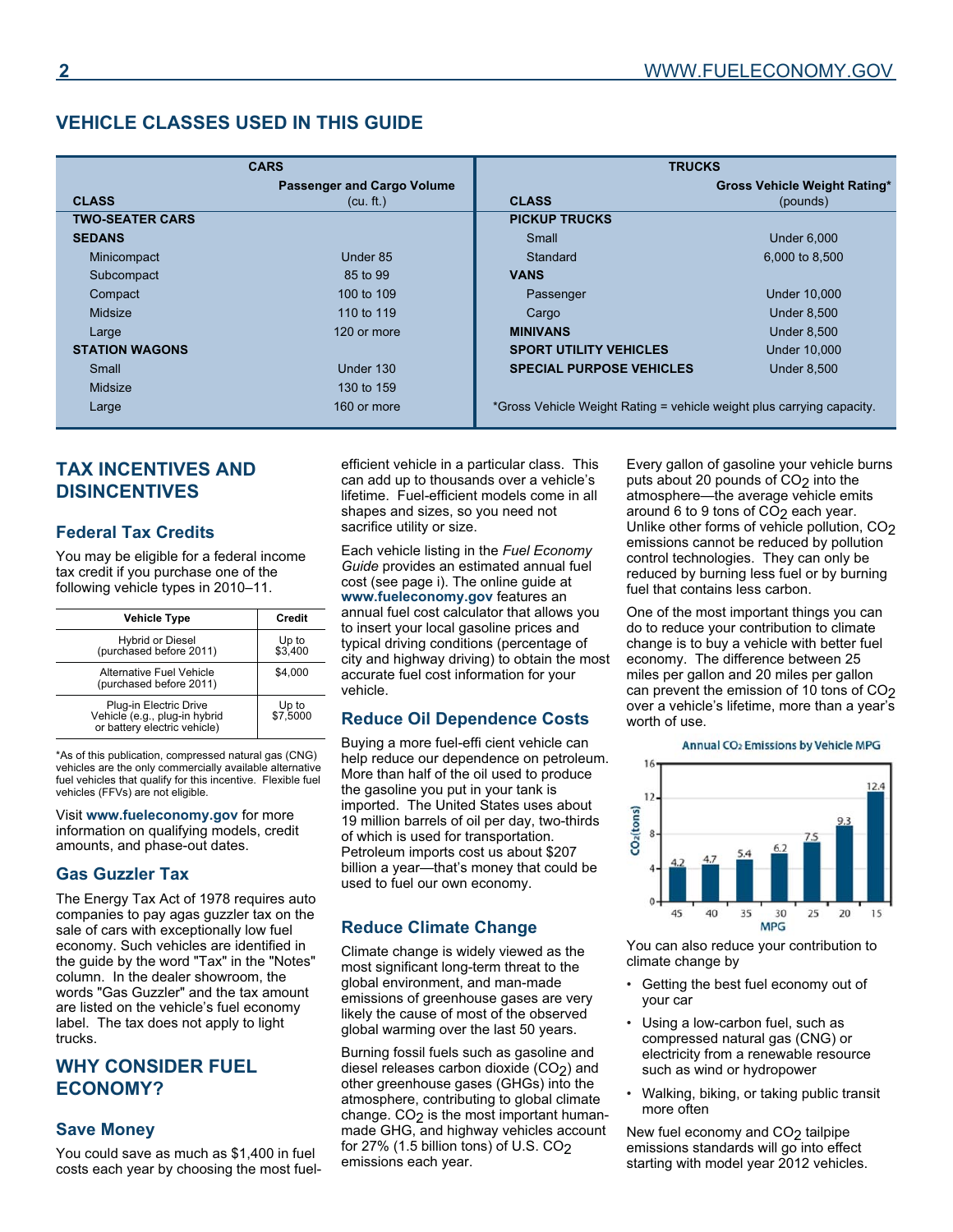#### **FUELING OPTIONS**

#### **Ethanol Blends – E85 & E10**

Ethanol is an alcohol fuel made by fermenting and distilling starch crops, such as corn. It may also be made from "cellulosic biomass" such as trees and grasses in the near future. The use of ethanol can reduce U.S. dependence on foreign oil and reduce greenhouse gases.

E10 or "gasohol" is a blend of 10% ethanol and 90% gasoline sold in many parts of the country. All auto manufacturers approve the use of blends of 10% ethanol or less in their gasoline vehicles.

E85, a blend of 85% ethanol and 15% gasoline, can be used in flexible fuel vehicles (FFVs), which are specially designed to run on gasoline, E85, or any mixture of the two. FFVs are offered by several vehicle manufacturers. To determine if your vehicle is an FFV, check the inside of your car's fuel filler door for an identification sticker or consult your owner's manual. More than 2,000 filling stations in the United States currently sell E85. Visit

#### **http://www.afdc.energy.gov/afdc/locator /stations/** for locations near you.

There is no noticeable difference in vehicle performance when low-level ethanol blends are used. However, FFVs operating on E85 usually experience a 25–30% drop in MPG due to ethanol's lower energy content.

#### **Biodiesel**

Biodiesel is a commercially available diesel -replacement fuel manufactured from vegetable oils or animal fats. It produces fewer greenhouse gases than petroleum diesel and, since it is made domestically from renewable resources, increases national energy security.

Biodiesel can be blended at any ratio with petroleum diesel, but it is most commonly sold at ratios of 2%, 5%, or 20%, denoted as B2, B5, and B20. The vehicle manufacturers that produce the diesels listed in the *Fuel Economy Guide* currently approve the use of biodiesel blends of up to 5% (B5) in their vehicles and state that vehicle damage caused by using higher blends will not be covered under the

manufacturer's warranty. Check your owner's manual or with your vehicle manufacturer to determine the right blend for your vehicle.

Use of biodiesel blends may reduce fuel economy slightly, less than 1% for B5.

**Purchase commercial-grade biodiesel from a reputable dealer. Never refuel with recycled grease or vegetable oil that has not been converted to biodiesel. It will damage your engine.**

#### Visit

**http://www.afdc.energy.gov/afdc/locator /stations/** for locations of service stations selling biodiesel.

#### **Premium- vs. Regular-Grade Gasoline**

The recommended gasoline for most cars is regular unleaded. Using a higher-octane gasoline than recommended by the owner's manual does not improve performance or fuel efficiency; it only costs more money. Check your owner's manual to determine the lowest grade of fuel you can use.

## **FUEL ECONOMY AND ANNUAL FUEL COST RANGES FOR VEHICLE CLASSES**

The graph below provides the fuel economy and annual fuel cost ranges for the vehicles in each class so you can see where a given vehicle's fuel economy and cost fall within its class. Combined city and highway MPG estimates are used; these assume you will drive 55% in the city and 45% on the highway. Annual fuel costs assume you travel 15,000 miles each year and fuel costs \$3.67/gallon for regular unleaded gasoline and \$3.91/gallon for premium. Visit **www.fueleconomy.gov** to calculate annual fuel cost for a specific vehicle based on your own driving conditions and per-gallon fuel costs.



Fuel economy estimates on this chart do not include vehicles operating on compressed natural gas (CNG), electricity, or E85.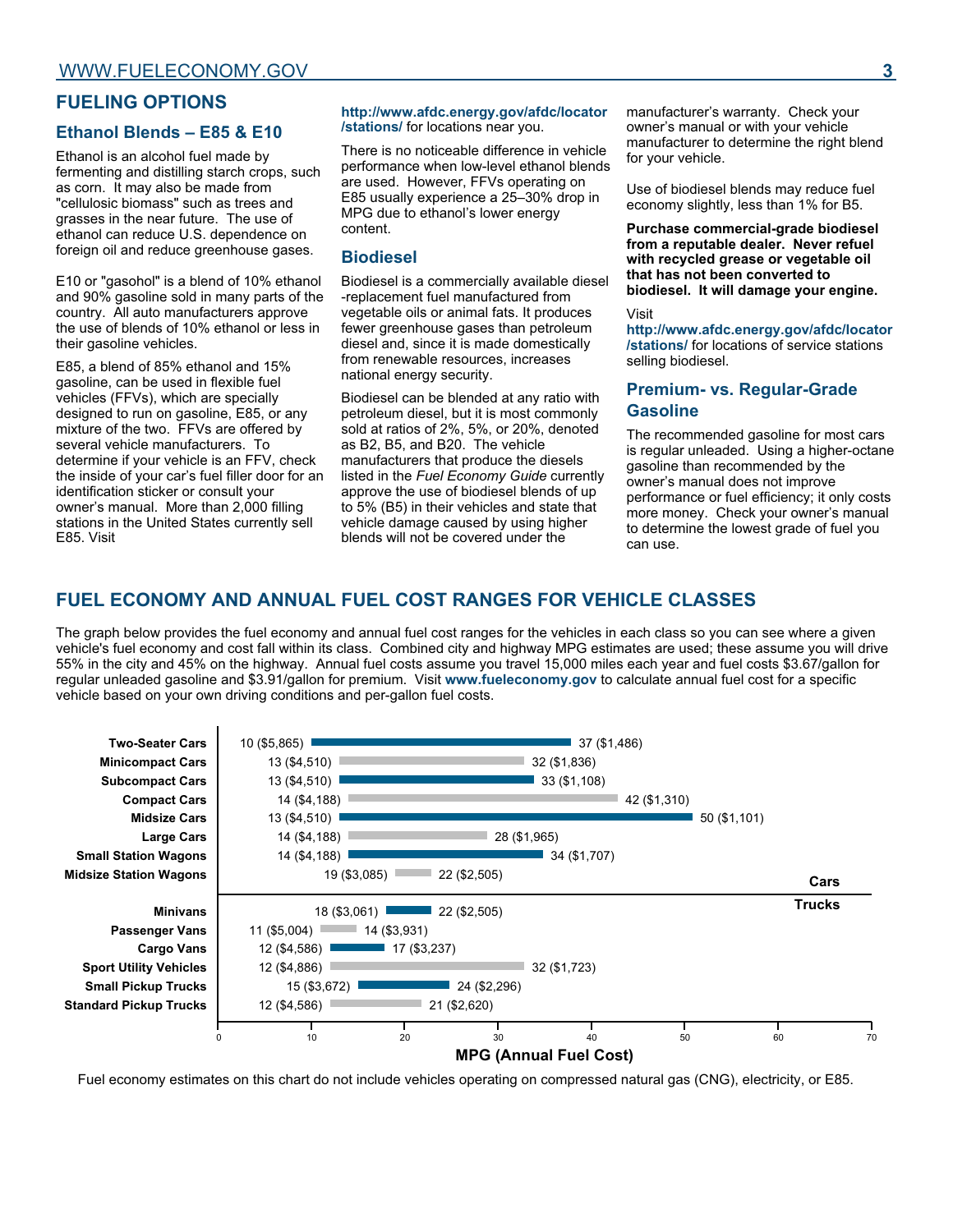## **MODEL YEAR 2011 FUEL ECONOMY LEADERS**

Listed below are vehicles with the highest fuel economy in the most popular classes, including vehicles with both automatic and manual transmissions. Please note that many vehicle models come in a range of engine sizes and trim lines, resulting in different fuel economy values.

|                                                                    | Trans Type/<br>Speeds         | Eng Size /<br>Cylinders | MPG<br>City / Hwy | MPG<br>Combined |                                                                                                              | pe/<br>s<br>Trans Tyl<br>Speeds | Eng Size /<br>Cylinders | MPG<br>City / Hwy | MPG<br>Combined |
|--------------------------------------------------------------------|-------------------------------|-------------------------|-------------------|-----------------|--------------------------------------------------------------------------------------------------------------|---------------------------------|-------------------------|-------------------|-----------------|
|                                                                    | <b>TWO-SEATER CARS</b>        |                         |                   |                 |                                                                                                              | <b>STANDARD PICKUP TRUCKS</b>   |                         |                   |                 |
| <b>SMART</b>                                                       |                               |                         |                   |                 | <b>CHEVROLET</b>                                                                                             |                                 |                         |                   |                 |
| fortwo electric drive cabriolet A-1<br>fortwo electric drive coupe | $A-1$                         | -/-<br>$-/-$            | 94/79<br>94/79    | 87‡<br>87‡      | Silverado 15 Hybrid 2WD<br>Silverado 15 Hybrid 4WD                                                           | AV<br>AV                        | 6.0/8<br>6.0/8          | 20/23<br>20/23    | 21<br>21        |
| <b>HONDA</b>                                                       |                               |                         |                   |                 | <b>GMC</b>                                                                                                   |                                 |                         |                   |                 |
| $CR-Z$                                                             | $M-6$                         | 1.5/4                   | 31/37             | 34              | Sierra 15 Hybrid 2WD                                                                                         | AV                              | 6.0/8                   | 20/23             | 21              |
|                                                                    | <b>MINICOMPACT CARS</b>       |                         |                   |                 | Sierra 15 Hybrid 4WD                                                                                         | AV                              | 6.0/8                   | 20/23             | 21              |
| <b>MINI</b>                                                        |                               |                         |                   |                 |                                                                                                              | <b>SPORT UTILITY VEHICLES</b>   |                         |                   |                 |
| Cooper                                                             | $M-6$                         | 1.6/4                   | 29/37             | 32              | <b>FORD</b>                                                                                                  |                                 |                         |                   |                 |
|                                                                    | A-S6                          | 1.6/4                   | 28/36             | 31              | Escape Hybrid FWD                                                                                            | AV                              | 2.5/4                   | 34/31             | 32              |
|                                                                    | <b>SUBCOMPACT CARS</b>        |                         |                   |                 | <b>MAZDA</b>                                                                                                 |                                 |                         |                   |                 |
| <b>FORD</b>                                                        |                               |                         |                   |                 | Tribute Hybrid 2WD                                                                                           | AV                              | 2.5/4                   | 34/31             | 32              |
| Fiesta SFE                                                         | $AM-6$                        | 1.6/4                   | 29/40             | 33              | <b>MERCURY</b>                                                                                               |                                 |                         |                   |                 |
| <b>TOYOTA</b>                                                      |                               |                         |                   |                 | Mariner Hybrid FWD                                                                                           | AV                              | 2.5/4                   | 34/31             | 32              |
| Yaris                                                              | $M-5$                         | 1.5/4                   | 29/36             | 32              | <b>MITSUBISHI</b>                                                                                            |                                 |                         |                   |                 |
|                                                                    | <b>COMPACT CARS</b>           |                         |                   |                 | Outlander Sport 2WD                                                                                          | $M-5$                           | 2.0/4                   | 24/31             | 26              |
| <b>CHEVROLET</b>                                                   |                               |                         |                   |                 |                                                                                                              | <b>MINIVANS</b>                 |                         |                   |                 |
| Volt §                                                             | AV                            | 1.4/4                   | 35/40             | $37*1$          | <b>HONDA</b>                                                                                                 |                                 |                         |                   |                 |
|                                                                    |                               |                         | 95/90             | 93 <sub>†</sub> | Odyssey                                                                                                      | $A-6$                           | 3.5/6                   | 19/28             | 22              |
| <b>VOLKSWAGEN</b>                                                  |                               |                         |                   |                 |                                                                                                              | <b>VANS, CARGO</b>              |                         |                   |                 |
| Golf (diesel)                                                      | $M-6$                         | 2.0/4                   | 30/42             | 34              | <b>CHEVROLET</b>                                                                                             |                                 |                         |                   |                 |
| Jetta (diesel)                                                     | $M-6$                         | 2.0/4                   | 30/42             | 34              | Express 1500 2WD Cargo                                                                                       | $A-4$                           | 4.3/6                   | 15/20             | 17              |
|                                                                    | <b>MIDSIZE CARS</b>           |                         |                   |                 |                                                                                                              |                                 |                         |                   |                 |
| <b>NISSAN</b>                                                      |                               |                         |                   |                 | <b>GMC</b>                                                                                                   |                                 |                         |                   |                 |
| Leaf                                                               | $A-1$                         | $-/-$                   | 106/92            | 99‡             | Savana 1500 2WD (cargo)                                                                                      | $A-4$                           | 4.3/6                   | 15/20             | 17              |
| <b>HYUNDAI</b>                                                     |                               |                         |                   |                 |                                                                                                              | <b>VANS, PASSENGER</b>          |                         |                   |                 |
| Elantra                                                            | $M-6$                         | 1.8/4                   | 29/40             | 33              | <b>CHEVROLET</b>                                                                                             |                                 |                         |                   |                 |
|                                                                    | <b>LARGE CARS</b>             |                         |                   |                 | Express 1500 2WD<br>Passenger                                                                                | $A-4$                           | 5.3/8                   | 13/17             | $14*$           |
| <b>HYUNDAI</b>                                                     |                               |                         |                   |                 | Express 1500 AWD                                                                                             | $A-4$                           | 5.3/8                   | 13/17             | $14*$           |
| Sonata                                                             | $M-6$                         | 2.4/4                   | 24/35             | 28              | Passenger                                                                                                    |                                 |                         |                   |                 |
| <b>HONDA</b>                                                       |                               |                         |                   |                 | <b>GMC</b>                                                                                                   |                                 |                         |                   |                 |
| Accord                                                             | $A-5$                         | 2.4/4                   | 23/34             | 27              | Savana 1500 2WD                                                                                              | $A-4$                           | 5.3/8                   | 13/17             | $14*$           |
|                                                                    | <b>SMALL STATION WAGONS</b>   |                         |                   |                 | (Passenger)<br>Savana 1500 AWD                                                                               | $A-4$                           | 5.3/8                   | 13/17             | $14*$           |
| <b>AUDI</b>                                                        |                               |                         |                   |                 | (Passenger)                                                                                                  |                                 |                         |                   |                 |
| A3 (diesel)                                                        | $A-S6$                        | 2.0/4                   | 30/42             | 34              |                                                                                                              |                                 |                         |                   |                 |
|                                                                    |                               |                         |                   |                 | * When operated on gasoline.                                                                                 |                                 |                         |                   |                 |
| <b>VOLKSWAGEN</b>                                                  |                               |                         |                   |                 | † When operated on electricity.                                                                              |                                 |                         |                   |                 |
| Jetta SportWagen (diesel)                                          | $M-6$                         | 2.0/4                   | 30/42             | 34              |                                                                                                              |                                 |                         |                   |                 |
| <b>KIA</b>                                                         | <b>MIDSIZE STATION WAGONS</b> |                         |                   |                 | # Mileage figures are expressed as Miles per gallon equivalent<br>(MPGe -- 1 gallon of gasoline = 33.7 kWh). |                                 |                         |                   |                 |
| Rondo                                                              | A-4                           | 2.4/4                   | 20/27             | 22              | § The Chevrolet Volt is ranked based on a combined electricity and                                           |                                 |                         |                   |                 |
|                                                                    | <b>SMALL PICKUP TRUCKS</b>    |                         |                   |                 | gasoline value of 60 MPGe.                                                                                   |                                 |                         |                   |                 |
| <b>FORD</b>                                                        |                               |                         |                   |                 |                                                                                                              |                                 |                         |                   |                 |
| Ranger 2WD                                                         | $M-5$                         | 2.3/4                   | 22/27             | 24              |                                                                                                              |                                 |                         |                   |                 |
|                                                                    |                               |                         |                   |                 |                                                                                                              |                                 |                         |                   |                 |
| <b>TOYOTA</b><br>Tacoma 2WD                                        | A-4                           | 2.7/4                   | 19/25             | 21              |                                                                                                              |                                 |                         |                   |                 |
|                                                                    |                               |                         |                   |                 |                                                                                                              |                                 |                         |                   |                 |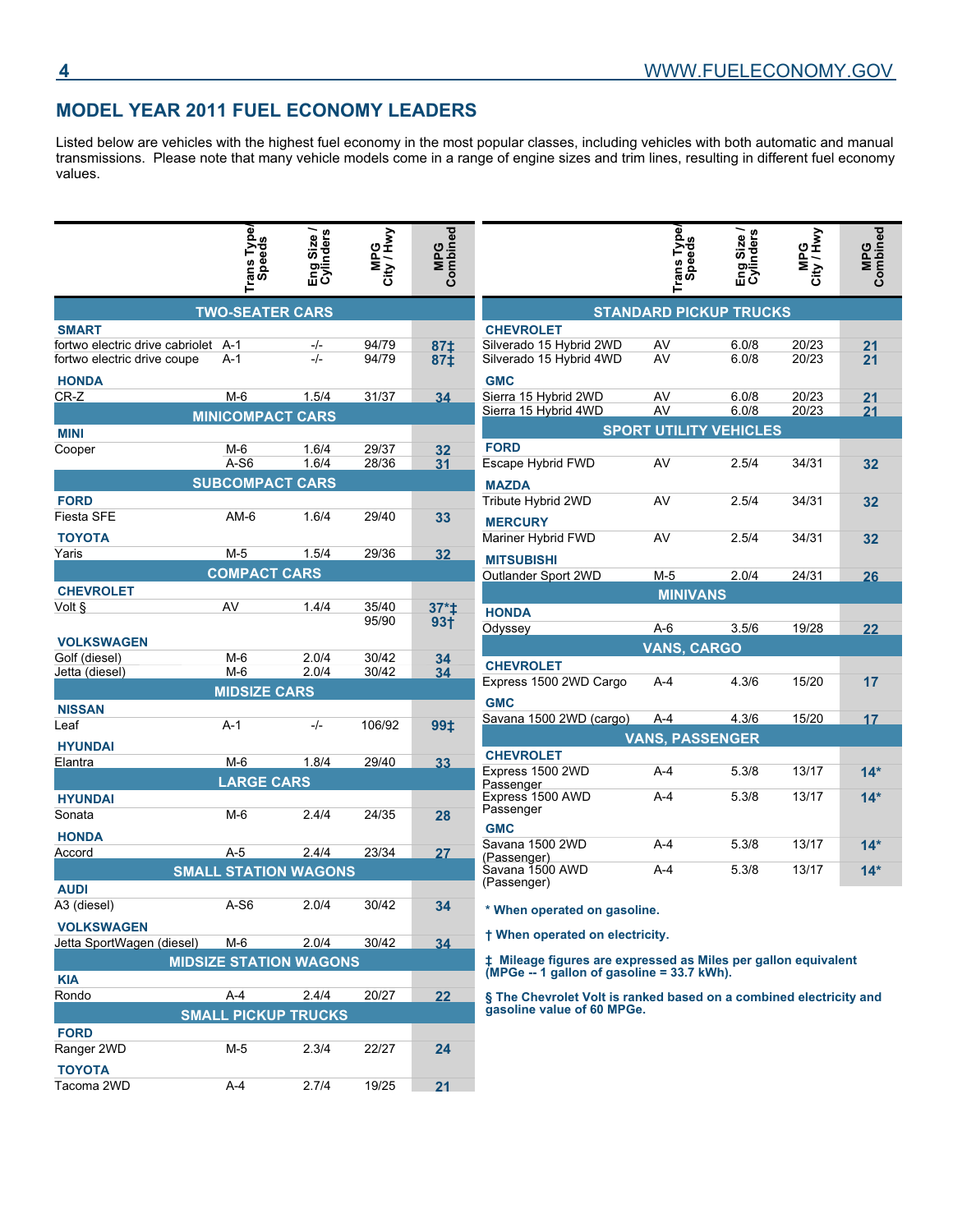### **MODEL YEAR 2011 FUEL ECONOMY LEADERS**

Listed below are vehicles with the highest fuel economy in the most popular classes, including vehicles with both automatic and manual transmissions. Please note that many vehicle models come in a range of engine sizes and trim lines, resulting in different fuel economy values. DOES NOT include plug-in hybrids nor electric vehicles.

|                            | Trans Type/<br>Speeds         | Eng Size /<br>Cylinders | MPG<br>City / Hwy | MPG<br>Combined |                                | Trans Type/                   | Eng Size /<br>Cylinders | MPG<br>City / Hwy | MPG<br>Combined |
|----------------------------|-------------------------------|-------------------------|-------------------|-----------------|--------------------------------|-------------------------------|-------------------------|-------------------|-----------------|
|                            | <b>TWO-SEATER CARS</b>        |                         |                   |                 |                                | <b>STANDARD PICKUP TRUCKS</b> |                         |                   |                 |
| <b>HONDA</b>               |                               |                         |                   |                 | <b>CHEVROLET</b>               |                               |                         |                   |                 |
| CR-Z                       | AV-S7                         | 1.5/4                   | 35/39             | 37              | Silverado 15 Hybrid 2WD        | AV                            | 6.0/8                   | 20/23             | 21              |
|                            | $M-6$                         | 1.5/4                   | 31/37             | 34              | Silverado 15 Hybrid 4WD        | AV                            | 6.0/8                   | 20/23             | 21              |
|                            | <b>MINICOMPACT CARS</b>       |                         |                   |                 | <b>GMC</b>                     |                               |                         |                   |                 |
| <b>MINI</b>                |                               |                         |                   |                 | Sierra 15 Hybrid 2WD           | AV                            | 6.0/8                   | 20/23             | 21              |
| Cooper                     | $M-6$                         | 1.6/4                   | 29/37             | 32              | Sierra 15 Hybrid 4WD           | AV                            | 6.0/8                   | 20/23             | 21              |
|                            | $A-S6$                        | 1.6/4                   | 28/36             | 31              |                                | <b>SPORT UTILITY VEHICLES</b> |                         |                   |                 |
|                            | <b>SUBCOMPACT CARS</b>        |                         |                   |                 | <b>FORD</b>                    |                               |                         |                   |                 |
| <b>FORD</b>                |                               |                         |                   |                 | Escape Hybrid FWD              | AV                            | 2.5/4                   | 34/31             | 32              |
| Fiesta SFE                 | $AM-6$                        | 1.6/4                   | 29/40             | 33              | <b>MAZDA</b>                   |                               |                         |                   |                 |
| <b>TOYOTA</b>              |                               |                         |                   |                 | Tribute Hybrid 2WD             | AV                            | 2.5/4                   | 34/31             | 32              |
| Yaris                      | $M-5$                         | 1.5/4                   | 29/36             | 32              | <b>MERCURY</b>                 |                               |                         |                   |                 |
|                            | <b>COMPACT CARS</b>           |                         |                   |                 | Mariner Hybrid FWD             | AV                            | 2.5/4                   | 34/31             | 32              |
| <b>LEXUS</b>               |                               |                         |                   |                 | <b>MITSUBISHI</b>              |                               |                         |                   |                 |
| <b>CT 200h</b>             | AV                            | 1.8/4                   | 43/40             | 42              | Outlander Sport 2WD            | $M-5$                         | 2.0/4                   | 24/31             | 26              |
| <b>VOLKSWAGEN</b>          |                               |                         |                   |                 |                                | <b>MINIVANS</b>               |                         |                   |                 |
| Golf (diesel)              | $M-6$                         | 2.0/4                   | 30/42             | 34              | <b>HONDA</b>                   |                               |                         |                   |                 |
| Jetta (diesel)             | $M-6$                         | 2.0/4                   | 30/42             | 34              | Odyssey                        | $A-6$                         | 3.5/6                   | 19/28             | 22              |
|                            | <b>MIDSIZE CARS</b>           |                         |                   |                 |                                | <b>VANS, CARGO</b>            |                         |                   |                 |
| <b>TOYOTA</b>              |                               |                         |                   |                 | <b>CHEVROLET</b>               |                               |                         |                   |                 |
| Prius                      | AV                            | 1.8/4                   | 51/48             | 50              | Express 1500 2WD Cargo         | A-4                           | 4.3/6                   | 15/20             | 17              |
| <b>HYUNDAI</b>             |                               |                         |                   |                 |                                |                               |                         |                   |                 |
| Elantra                    | $M-6$                         | 1.8/4                   | 29/40             | 33              | <b>GMC</b>                     |                               |                         |                   |                 |
|                            | <b>LARGE CARS</b>             |                         |                   |                 | Savana 1500 2WD (cargo)        | $A-4$                         | 4.3/6                   | 15/20             | 17              |
| <b>HYUNDAI</b>             |                               |                         |                   |                 |                                | <b>VANS, PASSENGER</b>        |                         |                   |                 |
| Sonata                     | $M-6$                         | 2.4/4                   | 24/35             | 28              | <b>CHEVROLET</b>               |                               |                         |                   |                 |
| <b>HONDA</b>               |                               |                         |                   |                 | Express 1500 2WD<br>Passenger  | A-4                           | 5.3/8                   | 13/17             | $14*$           |
| Accord                     | $A-5$                         | 2.4/4                   | 23/34             | 27              | Express 1500 AWD               | $A-4$                         | 5.3/8                   | 13/17             | $14*$           |
|                            |                               |                         |                   |                 | Passenger                      |                               |                         |                   |                 |
|                            | <b>SMALL STATION WAGONS</b>   |                         |                   |                 | <b>GMC</b>                     |                               |                         |                   |                 |
| <b>AUDI</b><br>A3 (diesel) | A-S6                          | 2.0/4                   | 30/42             |                 | Savana 1500 2WD                | $A-4$                         | 5.3/8                   | 13/17             | $14*$           |
|                            |                               |                         |                   | 34              | (Passenger)<br>Savana 1500 AWD | A-4                           | 5.3/8                   | 13/17             | $14*$           |
| <b>VOLKSWAGEN</b>          |                               |                         |                   |                 | (Passenger)                    |                               |                         |                   |                 |
| Jetta SportWagen (diesel)  | $M-6$                         | 2.0/4                   | 30/42             | 34              |                                |                               |                         |                   |                 |
|                            | <b>MIDSIZE STATION WAGONS</b> |                         |                   |                 | * When operated on gasoline.   |                               |                         |                   |                 |
| <b>KIA</b>                 |                               |                         |                   |                 |                                |                               |                         |                   |                 |
| Rondo                      | $A-4$                         | 2.4/4                   | 20/27             | 22              |                                |                               |                         |                   |                 |
|                            | <b>SMALL PICKUP TRUCKS</b>    |                         |                   |                 |                                |                               |                         |                   |                 |
| <b>FORD</b>                |                               |                         |                   |                 |                                |                               |                         |                   |                 |
| Ranger 2WD                 | $M-5$                         | 2.3/4                   | 22/27             | 24              |                                |                               |                         |                   |                 |
| <b>TOYOTA</b>              |                               |                         |                   |                 |                                |                               |                         |                   |                 |
| Tacoma 2WD                 | $A-4$                         | 2.7/4                   | 19/25             | 21              |                                |                               |                         |                   |                 |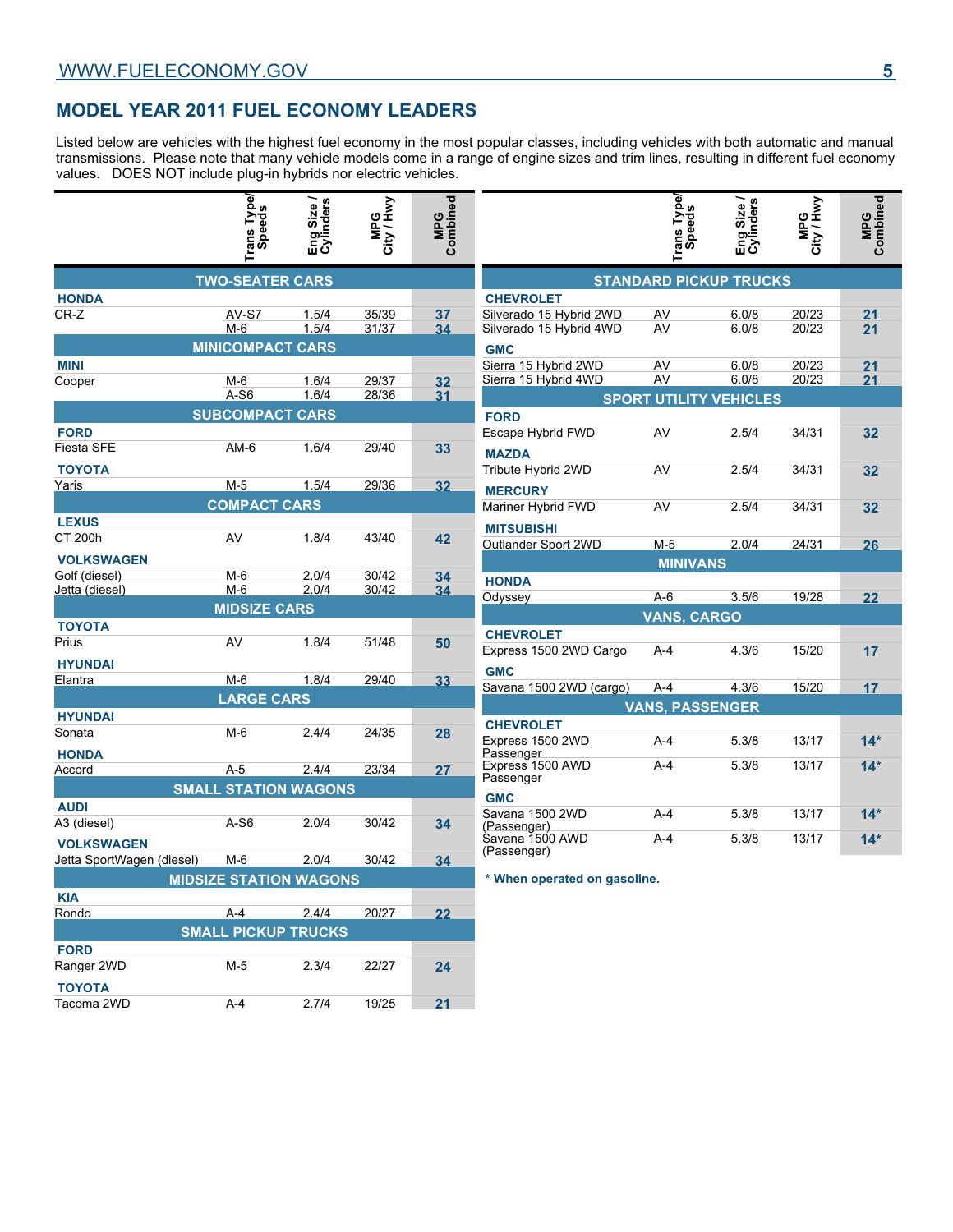# **2011 MODEL YEAR VEHICLES**

This section contains the fuel economy values for 2011 model year vehicles. Additional information for alternative fuel vehicles can be found on pages 18–27. Alternative fuel vehicles are highlighted with a blue bar, and those that can use two kinds of fuel, such as flexible fuel vehicles, have an entry for each fuel type. The most fuel-efficient automatic and manual vehicles per class are listed in black boldface type and marked with a black pointer  $( )$ .

|                                      | <b>Trans Type</b><br>Speeds | nders<br>шó    |                | Annual Fuel<br>  Cost     | Votes           |
|--------------------------------------|-----------------------------|----------------|----------------|---------------------------|-----------------|
|                                      | <b>TWO SEATERS</b>          |                |                |                           |                 |
| <b>ASTON MARTIN</b>                  |                             |                |                |                           |                 |
| V12 Vantage                          | $M-6$                       | 5.9/12         | 11/17          | \$4,510 P Tax             |                 |
| V8 Vantage                           | $AM-6$                      | 4.7/8          | 14/20          | \$3,666 P Tax             |                 |
|                                      | $M-6$                       | 4.7/8          | 13/19          | \$3,912 P Tax             |                 |
| <b>AUDI</b>                          |                             |                |                |                           |                 |
| R8                                   | AM-6                        | 4.2/8          | 13/21          | \$3,666 P Tax             |                 |
|                                      | M-6                         | 4.2/8          | 11/20          | \$4,188 P Tax             |                 |
|                                      | $AM-6$                      | 5.2/10         | 13/19          | \$3,912 P Tax             |                 |
|                                      | $M-6$                       | 5.2/10         | 12/19          | \$4,188 P Tax             |                 |
| R8 Spyder                            | AM-6                        | 4.2/8          | 13/21          | \$3,666 P Tax             |                 |
|                                      | $M-6$                       | 4.2/8          | 11/20          | \$4,188 P Tax             |                 |
|                                      | $AM-6$                      | 5.2/10         | 13/19          | \$3,912 P Tax             |                 |
|                                      | M-6                         | 5.2/10         | 12/19          | \$4,188 P Tax             |                 |
| <b>TT Roadster quattro</b>           | A-S6                        | 2.0/4          | 22/31          | \$2,258 PT                |                 |
| <b>BENTLEY</b>                       |                             |                |                |                           |                 |
| <b>Continental Supersports</b>       | $A-S6$                      | 6.0/12         | 12/19<br>8/14  | \$4,890 E85               | \$4,188 Gas P   |
| <b>BMW</b><br>Z4 sDrive30i           | A-S6                        | 3.0/6          | 18/28          | \$2,669 P                 |                 |
|                                      | M-6                         | 3.0/6          | 18/28          | \$2,669 P                 |                 |
| Z4 sDrive35i                         | $A-S7$<br>$M-6$             | 3.0/6<br>3.0/6 | 17/24<br>19/26 | \$3,085 P T               |                 |
| Z4 sDrive35is                        | $A-S7$                      | 3.0/6          | 17/24          | \$2,792 PT<br>\$3,085 P T |                 |
| <b>BUGATTI</b><br>Veyron             | $A-S7$                      | 8.0/16         | 8/15           |                           | \$5,865 P T Tax |
| <b>CHEVROLET</b>                     |                             |                |                |                           |                 |
| Corvette                             | $A-S6$                      | 6.2/8          | 15/25          | \$3,061                   |                 |
|                                      | $M-6$                       | 6.2/8          | 16/26          | \$2,896                   |                 |
|                                      | $M-6$                       | 6.2/8          | 14/20          |                           | \$3,666 P S Tax |
|                                      | $M-6$                       | 7.0/8          | 15/24          | \$3,261 P                 |                 |
| <b>HONDA</b>                         |                             |                |                |                           |                 |
| ▶CR-Z                                | <b>AV-S7</b>                | 1.5/4          | 35/39          | \$1,486 HEV               |                 |
|                                      | $M-6$                       | 1.5/4          | 31/37          | \$1,618 HEV               |                 |
| <b>LAMBORGHINI</b><br>Gallardo Coupe | $AM-6$                      | 5.2/10         | 13/20          | \$3,666 P Tax             |                 |
|                                      | M-6                         | 5.2/10         | 12/20          | \$3,912 P Tax             |                 |
| Gallardo Spyder                      | AM-6                        | 5.2/10         | 13/20          | \$3,666 P Tax             |                 |
|                                      | $M-6$                       | 5.2/10         | 12/20          | \$4,188 P Tax             |                 |
| <b>MAZDA</b>                         |                             |                |                |                           |                 |
| $MX-5$                               | A-S6                        | 2.0/4          | 21/28          | \$2,551 P                 |                 |
|                                      | $M-5$                       | 2.0/4          | 22/28          | \$2,346 P                 |                 |
|                                      | $M-6$                       | 2.0/4          | 21/28          | \$2,446 P                 |                 |
|                                      |                             |                |                |                           |                 |

Gas................ Regular Gasoline HEV............... Hybrid-Electric Vehicle HP.................. Horsepower

Li-Ion.............. Lithium Ion LWB............... Long Wheel Base M....................Manual Transmission

Hwy................ MPG on Highway Test Procedure

**ABBREVIATIONS:**

 ................... Highest MPG in Class 2WD............... Two-Wheel Drive 4WD.............. Four-Wheel Drive A.................... Automatic Transmission AFM............... Active Fuel Management A-S................. Automatic Transmission-Select Shift

AM................. Automated Manual

..................... Select Shift AWD.............. All-Wheel Drive

AV................. Continuously Variable Transmission AV-S.............. Continuously Variable Transmision with

City................ MPG on City Test Procedure CNG.............. Compressed Natural Gas

| <b>City/Hwy</b> | Annual Fuel                    | <b>Notes</b>                     |                                 | Trans Type/<br>Speeds | Eng Size/<br>Cylinders         | MPG<br>City/Hwy | Annual Fuel            | <b>Notes</b>    |
|-----------------|--------------------------------|----------------------------------|---------------------------------|-----------------------|--------------------------------|-----------------|------------------------|-----------------|
|                 |                                |                                  | <b>MERCEDES-BENZ</b>            |                       |                                |                 |                        |                 |
|                 |                                |                                  |                                 |                       |                                |                 |                        |                 |
|                 |                                |                                  | <b>SL550</b>                    | A-7                   | 5.5/8                          | 14/22           | \$3,449 P Tax          |                 |
|                 |                                |                                  | SL63 AMG                        | AM-7                  | 6.3/8                          | 12/19           | \$4,188 P Tax          |                 |
| 17              | \$4,510 P Tax                  |                                  | SL65 AMG<br><b>SLK300</b>       | A-5<br>A-7            | 6.0/12                         | 12/18           |                        | \$4,188 P T Tax |
| 20<br>19        | \$3,666 P Tax<br>\$3.912 P Tax |                                  |                                 | $M-6$                 | 3.0/6<br>3.0/6                 | 19/26<br>17/26  | \$2,792 P<br>\$2,933 P |                 |
|                 |                                |                                  | <b>SLK350</b>                   | A-7                   | 3.5/6                          | 19/25           | \$2,792 P              |                 |
|                 |                                |                                  |                                 | $M-6$                 | 3.5/6                          | 18/26           | \$2,933 P              |                 |
|                 |                                |                                  | <b>SLS AMG</b>                  | AM-7                  | 6.2/8                          | 14/20           | \$3,666 P Tax          |                 |
| 21              | \$3,666 P Tax                  |                                  |                                 |                       |                                |                 |                        |                 |
| 20              | \$4,188 P Tax                  |                                  |                                 |                       |                                |                 |                        |                 |
| 19              | \$3,912 P Tax                  |                                  | <b>NISSAN</b>                   |                       |                                |                 |                        |                 |
| 19              | \$4,188 P Tax                  |                                  | 370Z                            | $A-S7$                | 3.7/6                          | 19/26           | \$2,669 P              |                 |
| 21              | \$3,666 P Tax                  |                                  |                                 | $M-6$                 | 3.7/6                          | 18/26           | \$2,792 P              |                 |
| 20              | \$4,188 P Tax                  |                                  | 370Z Roadster                   | $A-S7$                | 3.7/6                          | 18/25           | \$2,792 P              |                 |
| 19              | \$3,912 P Tax                  |                                  |                                 | M-6                   | 3.7/6                          | 18/25           | \$2,933 P              |                 |
| 19              | \$4,188 P Tax                  |                                  |                                 |                       |                                |                 |                        |                 |
| 31              | \$2,258 PT                     |                                  | <b>PORSCHE</b>                  |                       |                                |                 |                        |                 |
|                 |                                |                                  | 911 GT2 RS                      | $M-6$                 | 3.6/6                          | 16/23           | \$3,085 PT             |                 |
|                 |                                |                                  | 911 GT3                         | $M-6$                 | 3.8/6                          | 14/21           | \$3,666 P Tax          |                 |
|                 |                                |                                  | 911 GT3 RS                      | $M-6$                 | 3.8/6                          | 14/21           | \$3,666 P Tax          |                 |
| 19              |                                | \$4,188 Gas P                    | 911 Speedster                   | A-7                   | 3.8/6                          | 19/26           | \$2,669 P              |                 |
| 4               | \$4,890 E85                    |                                  | Boxster                         | $A-7$                 | 2.9/6                          | 20/29           | \$2,446 P              |                 |
|                 |                                |                                  |                                 | $M-6$                 | 2.9/6                          | 19/27           | \$2,669 P              |                 |
|                 |                                |                                  | <b>Boxster S</b>                | A-7                   | 3.4/6                          | 20/29           | $$2,551$ P             |                 |
| 28              | \$2,669 P                      |                                  |                                 | $M-6$                 | 3.4/6                          | 19/26           | \$2,669 P              |                 |
| 28              | \$2,669 P                      |                                  | <b>Boxster Spyder</b>           | A-7                   | 3.4/6                          | 20/29           | \$2,551 P              |                 |
| 24              | \$3,085 PT                     |                                  |                                 | $M-6$                 | 3.4/6                          | 19/27           | \$2,669 P              |                 |
| 26              | \$2,792 PT                     |                                  | Cayman                          | $A-7$                 | 2.9/6                          | 20/29           | \$2,446 P              |                 |
| 24              | \$3,085 PT                     |                                  |                                 | $M-6$                 | 2.9/6                          | 19/27           | \$2,669 P              |                 |
|                 |                                |                                  | Cayman S                        | A-7                   | 3.4/6                          | 20/29           | \$2,551 P              |                 |
|                 |                                |                                  |                                 | $M-6$                 | 3.4/6                          | 19/26           | \$2,669 P              |                 |
|                 |                                |                                  |                                 |                       |                                |                 |                        |                 |
| 5               |                                | \$5,865 P T Tax                  | <b>SMART</b>                    |                       |                                |                 |                        |                 |
|                 |                                |                                  | fortwo cabriolet                | AM <sub>5</sub>       | 1.0/3                          | 33/41           | \$1,630 P              |                 |
|                 |                                |                                  | fortwo coupe                    | AM <sub>5</sub>       | 1.0/3                          | 33/41           | \$1,630 P              |                 |
| 25              | \$3,061                        |                                  | fortwo electric drive cabriolet | $A - 1$               | -/-                            | 94/79           | \$702 Elec             |                 |
| 26              | \$2,896                        |                                  | ▶ fortwo electric drive coupe   | A-1                   | -/−                            | 94/79           | \$702 Elec             |                 |
| 20              |                                | \$3,666 P S Tax                  |                                 |                       |                                |                 |                        |                 |
| 24              | \$3,261 P                      |                                  |                                 |                       | <b>MINICOMPACT CARS</b>        |                 |                        |                 |
|                 |                                |                                  |                                 |                       |                                |                 |                        |                 |
|                 |                                |                                  | <b>ASTON MARTIN</b>             |                       |                                |                 |                        |                 |
| 39              | \$1,486 HEV                    |                                  | DB <sub>9</sub>                 | A-S6                  | 5.9/12                         | 13/20           | \$3,912 P Tax          |                 |
| 37              | \$1,618 HEV                    |                                  |                                 | $M-6$                 | 5.9/12                         | 11/17           | \$4,510 P Tax          |                 |
|                 |                                |                                  | <b>DBS</b>                      | $A-S6$                | 5.9/12                         | 12/18           | \$4,188 P Tax          |                 |
|                 |                                |                                  |                                 | $M-6$                 | 5.9/12                         | 11/17           | \$4,510 P Tax          |                 |
|                 |                                |                                  |                                 |                       |                                |                 |                        |                 |
| 20              | \$3,666 P Tax                  |                                  |                                 |                       |                                |                 |                        |                 |
| 20              | \$3,912 P Tax                  |                                  | <b>JAGUAR</b>                   |                       |                                |                 |                        |                 |
| 20              | \$3,666 P Tax                  |                                  | XK                              | $A-S6$                | 5.0/8                          | 16/24           | \$3,085 P              |                 |
| 20              | \$4,188 P Tax                  |                                  |                                 | A-S6                  | 5.0/8                          | 15/22           | \$3,449 P S            |                 |
|                 |                                |                                  | <b>XK Convertible</b>           | A-S6                  | 5.0/8                          | 16/22           | \$3,261 P              |                 |
|                 |                                |                                  |                                 |                       |                                |                 |                        |                 |
| 28              | \$2,551 P                      |                                  | MINI                            |                       |                                |                 |                        |                 |
| 28              | \$2,346 P                      |                                  | ▶ Cooper                        | A-S6                  | 1.6/4                          | 28/36           | \$1,894 P              |                 |
| 28              | \$2,446 P                      |                                  |                                 | M-6                   | 1.6/4                          | 29/37           | \$1,836 P              |                 |
|                 |                                |                                  | <b>Cooper Convertible</b>       | A-S6                  | 1.6/4                          | 27/36           | \$1,953 P              |                 |
|                 |                                | Convsn Conversion                |                                 |                       | Mid Midgrade Gasoline          |                 |                        |                 |
|                 | D Diesel                       |                                  |                                 |                       | MPG Miles per Gallon           |                 |                        |                 |
|                 |                                | E85 85% Ethanol/15% Gasoline     |                                 |                       | NA Not Available at Press Time |                 |                        |                 |
|                 |                                | Elec ELectricity                 |                                 |                       | Ni-MH Nickel-Metal Hydride     |                 |                        |                 |
|                 |                                | Eng Size Engine Volume in Liters |                                 |                       | ORP Off-Road Package           |                 |                        |                 |
|                 |                                |                                  |                                 |                       | P Premium Gasoline Recommended |                 |                        |                 |
|                 |                                | FFV Flexible Fuel Vehicle        |                                 |                       | Phev Plug-in Hybrid            |                 |                        |                 |
|                 |                                | FWD Front-Wheel Drive            |                                 |                       |                                |                 |                        |                 |

PR................. Premium Gasoline Required

Tax................ Subject to Gas Guzzler Tax

VCM.............. Variable Cylinder Management

PT4WD............... Part-time 4WD S.................... Supercharger T.................... Turbocharger

Trans............. Transmission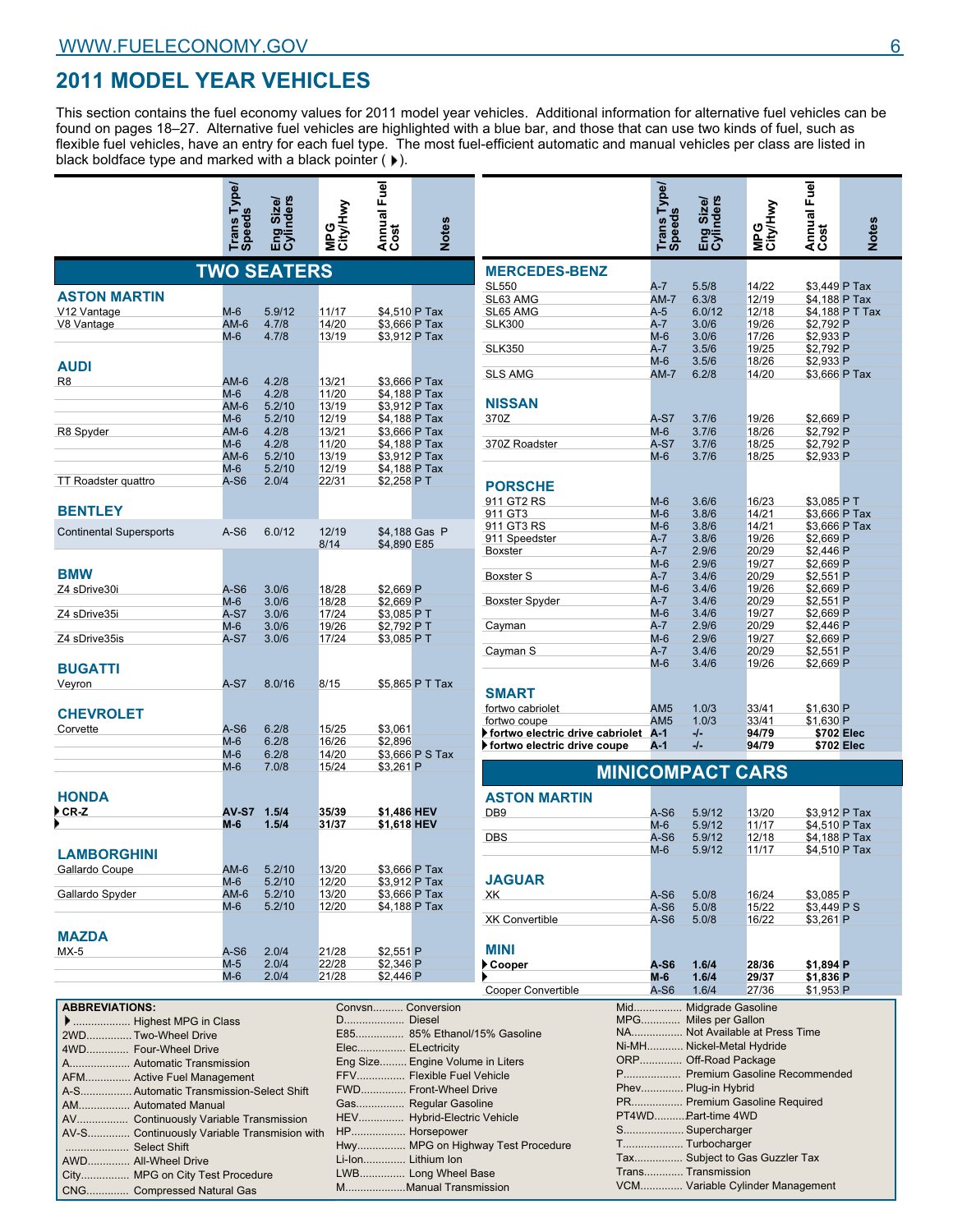|  |  |  | WWW.FUELECONOMY.GOV |
|--|--|--|---------------------|
|  |  |  |                     |

|                               | Trans Type/<br>Speeds |                        |                 | Annual Fuel<br>Cost |              |
|-------------------------------|-----------------------|------------------------|-----------------|---------------------|--------------|
|                               |                       | Eng Size/<br>Cylinders | MPG<br>City/Hwy |                     | <b>Notes</b> |
|                               | $M-6$                 | 1.6/4                  | 28/35           | \$1.894 P           |              |
| Cooper S                      | A-S6                  | 1.6/4                  | 26/34           | \$2,023 PT          |              |
|                               | $M-6$                 | 1.6/4                  | 27/35           | \$1,953 PT          |              |
| Cooper S Convertible          | $A-S6$                | 1.6/4                  | 26/34           | \$2,023 PT          |              |
|                               | $M-6$                 | 1.6/4                  | 27/35           | \$1,953 PT          |              |
| John Cooper Works             | $M-6$                 | 1.6/4                  | 25/33           | \$2,094 PT          |              |
| John Cooper Works Convertible | $M-6$                 | 1.6/4                  | 25/33           | \$2,094 PT          |              |
| <b>MITSUBISHI</b>             |                       |                        |                 |                     |              |
| <b>Eclipse Spyder</b>         | $A-S4$                | 2.4/4                  | 20/27           | \$2,395             |              |
|                               | $A-S5$                | 3.8/6                  | 16/24           | \$3,085 P           |              |
| <b>PORSCHE</b>                |                       |                        |                 |                     |              |
| 911 Carrera                   | $A-7$                 | 3.6/6                  | 19/27           | \$2.669 P           |              |
|                               | $M-6$                 | 3.6/6                  | 18/25           | \$2,792 P           |              |
| 911 Carrera 4                 | $A-7$                 | 3.6/6                  | 18/26           | \$2.792 P           |              |
|                               | $M-6$                 | 3.6/6                  | 18/24           | \$2,792 P           |              |
| 911 Carrera 4 Cabriolet       | $A-7$                 | 3.6/6                  | 18/26           | \$2,792 P           |              |
|                               | $M-6$                 | 3.6/6                  | 18/25           | \$2,792 P           |              |
| 911 Carrera 4 Targa           | $A-7$                 | 3.6/6                  | 18/26           | \$2,792 P           |              |
|                               | $M-6$                 | 3.6/6                  | 18/25           | \$2,792 P           |              |
| 911 Carrera 4S                | $A - 7$               | 3.8/6                  | 18/26           | \$2.792 P           |              |
|                               | $M-6$                 | 3.8/6                  | 18/25           | \$2,792 P           |              |
| 911 Carrera 4S Cabriolet      | $A - 7$               | 3.8/6                  | 18/27           | \$2,792 P           |              |
|                               | $M-6$                 | 3.8/6                  | 17/25           | \$2,933 P           |              |
| 911 Carrera 4S Targa          | $A-7$                 | 3.8/6                  | 18/27           | \$2,792 P           |              |
|                               | $M-6$                 | 3.8/6                  | 17/25           | \$2,933 P           |              |
| 911 Carrera Cabriolet         | $A-7$                 | 3.6/6                  | 19/27           | \$2,792 P           |              |
|                               | $M-6$                 | 3.6/6                  | 18/26           | \$2,792 P           |              |
| 911 Carrera S                 | $A-7$                 | 3.8/6                  | 19/26           | \$2,669 P           |              |
|                               | $M-6$                 | 3.8/6                  | 18/25           | \$2.792 P           |              |
| 911 Carrera S Cabriolet       | $A-7$                 | 3.8/6                  | 19/27           | \$2,792 P           |              |
|                               | $M-6$                 | 3.8/6                  | 18/26           | \$2,792 P           |              |
| 911 GTS                       | $A-7$                 | 3.8/6                  | 19/26           | \$2,669 P           |              |
|                               | $M-6$                 | 3.8/6                  | 18/25           | \$2,792 P           |              |
| 911 GTS Cabriolet             | $A-7$                 | 3.8/6                  | 19/27           | \$2,792 P           |              |
|                               | $M-6$                 | 3.8/6                  | 18/26           | \$2,792 P           |              |
| 911 Turbo Cabriolet           | $A-7$                 | 3.8/6                  | 16/24           | \$3,085 PT          |              |
|                               | $M-6$                 | 3.8/6                  | 16/24           | \$3,085 P T         |              |
| 911 Turbo Coupe               | $A-7$                 | 3.8/6                  | 17/25           | $$3.085$ PT         |              |
|                               | $M-6$                 | 3.8/6                  | 16/24           | \$3,085 P T         |              |
| 911 Turbo S Cabriolet         | A-7                   | 3.8/6<br>3.8/6         | 16/24<br>17/25  | \$3,085 P T         |              |
| 911 Turbo S Coupe             | $A-7$                 |                        |                 | \$3,085 PT          |              |

# **SUBCOMPACT CARS**

| <b>ASTON MARTIN</b>            |        |        |       |               |               |
|--------------------------------|--------|--------|-------|---------------|---------------|
| Rapide                         | $A-S6$ | 5.9/12 | 13/19 | \$3.912 P Tax |               |
|                                |        |        |       |               |               |
| <b>AUDI</b>                    |        |        |       |               |               |
| A5 Cabriolet                   | AV     | 2.0/4  | 22/30 | \$2.346 PT    |               |
| A5 Cabriolet quattro           | $A-S8$ | 2.0/4  | 21/29 | \$2.446 PT    |               |
| A5 quattro                     | $A-S8$ | 2.0/4  | 21/29 | \$2.446 PT    |               |
|                                | $M-6$  | 2.0/4  | 21/31 | \$2.346 PT    |               |
| S <sub>5</sub>                 | $A-S6$ | 4.2/8  | 16/24 | \$3.085 P     |               |
|                                | M-6    | 4.2/8  | 14/22 | \$3,449 P Tax |               |
| S5 Cabriolet                   | A-S7   | 3.0/6  | 17/26 | \$2.933 P S   |               |
| <b>TT Coupe quattro</b>        | $A-S6$ | 2.0/4  | 22/31 | \$2.258 PT    |               |
|                                |        |        |       |               |               |
| <b>BENTLEY</b>                 |        |        |       |               |               |
| <b>Continental GTC</b>         | $A-S6$ | 6.0/12 | 11/18 |               | \$4,510 Gas P |
|                                |        |        | 8/13  | \$4,890 E85   |               |
| <b>Continental Supersports</b> |        |        |       |               |               |
| Convertible                    | $A-S6$ | 6.0/12 | 12/19 |               | \$4,188 Gas P |
|                                |        |        | 8/14  | \$4.890 E85   |               |
|                                |        |        |       |               |               |
| <b>BMW</b>                     |        |        |       |               |               |
| 128ci Convertible              | $A-S6$ | 3.0/6  | 18/27 | \$2.792 P     |               |
|                                | $M-6$  | 3.0/6  | 18/28 | \$2.669 P     |               |
| 128i                           | $A-S6$ | 3.0/6  | 18/28 | \$2.669 P     |               |
|                                | $M-6$  | 3.0/6  | 18/28 | \$2,669 P     |               |
| 135i                           | $A-S7$ | 3.0/6  | 18/25 | \$2.792 PT    |               |
|                                | $M-6$  | 3.0/6  | 20/28 | \$2,551 PT    |               |
| 135i Convertible               | $A-S7$ | 3.0/6  | 18/25 | \$2,933 PT    |               |
|                                | $M-6$  | 3.0/6  | 19/28 | \$2.669 PT    |               |
| 328ci                          | $A-S6$ | 3.0/6  | 18/28 | \$2,669 P     |               |
|                                | $M-6$  | 3.0/6  | 18/28 | \$2,669 P     |               |
| 328ci Convertible              | $A-S6$ | 3.0/6  | 18/27 | \$2.792 P     |               |
|                                | $M-6$  | 3.0/6  | 17/26 | \$2,933 P     |               |
| 328ci xDrive                   | $A-S6$ | 3.0/6  | 17/26 | \$2.933 P     |               |
|                                |        |        |       |               |               |

|                                   |                       |                        | MPG<br>City/Hwy |                                |              |
|-----------------------------------|-----------------------|------------------------|-----------------|--------------------------------|--------------|
|                                   | Trans Type/<br>Speeds | Eng Size/<br>Cylinders |                 | Annual Fuel                    | <b>Notes</b> |
| 335ci                             | $M-6$<br>A-S6         | 3.0/6<br>3.0/6         | 17/25<br>19/28  | \$2.933 P<br>\$2,669 PT        |              |
| 335ci Convertible                 | $M-6$<br>A-S6         | 3.0/6<br>3.0/6         | 19/28<br>19/28  | \$2,669 PT<br>\$2,669 PT       |              |
|                                   | $M-6$                 | 3.0/6                  | 19/28           | \$2,669 P T                    |              |
| 335ci xDrive                      | $A-S6$<br>$M-6$       | 3.0/6<br>3.0/6         | 18/27<br>19/26  | \$2,792 PT<br>\$2,669 PT       |              |
| 335is Convertible                 | A-S7<br>$M-6$         | 3.0/6<br>3.0/6         | 17/24<br>18/26  | \$3,085 P T<br>\$2,792 PT      |              |
| 335is Coupe                       | A-S7<br>$M-6$         | 3.0/6<br>3.0/6         | 17/24<br>18/26  | \$3,085 P T<br>\$2,792 P T     |              |
| M3 Convertible                    | A-S7                  | 4.0/8                  | 14/20           | \$3,666 P Tax                  |              |
| M <sub>3</sub> Coupe              | $M-6$<br>A-S7         | 4.0/8<br>4.0/8         | 13/20<br>14/20  | \$3,666 P Tax<br>\$3,666 P Tax |              |
|                                   | $M-6$                 | 4.0/8                  | 14/20           | \$3,666 P Tax                  |              |
| <b>CHEVROLET</b>                  |                       |                        |                 |                                |              |
| Aveo 5                            | $A-4$<br>$M-5$        | 1.6/4<br>1.6/4         | 25/34<br>27/35  | \$1,965<br>\$1,833             |              |
|                                   |                       |                        |                 |                                |              |
| <b>FORD</b><br>Fiesta             | AM-6                  | 1.6/4                  | 29/38           | \$1,668                        |              |
|                                   | $M-5$                 | 1.6/4                  | 28/37           | \$1,723                        |              |
| Fiesta SFE<br>Mustang             | AM-6<br>$A-6$         | 1.6/4<br>3.7/6         | 29/40<br>19/31  | \$1,668<br>\$2,395             |              |
|                                   | $M-6$                 | 3.7/6                  | 19/29           | \$2,505                        |              |
|                                   | A-6<br>$M-6$          | 5.0/8<br>5.0/8         | 18/25<br>17/26  | \$2,620<br>\$2,753             |              |
|                                   | $M-6$                 | 5.4/8                  | 15/23           | \$3,449 P S                    |              |
| <b>Mustang Convertible</b>        | $A-6$                 | 3.7/6                  | 19/30           | \$2,395                        |              |
| <b>HONDA</b>                      |                       |                        |                 |                                |              |
| Civic                             | $A-5$<br>$M-5$        | 1.8/4<br>1.8/4         | 25/36<br>26/34  | \$1,899<br>\$1,899             |              |
| <b>Civic CNG</b>                  | $M-6$<br>A-5          | 2.0/4<br>1.8/4         | 21/29<br>24/36  | \$2,446 P<br>\$1,108 CNG       |              |
|                                   |                       |                        |                 |                                |              |
| <b>HYUNDAI</b>                    | $A-5$                 |                        |                 |                                |              |
| Genesis Coupe                     | $M-6$                 | 2.0/4<br>2.0/4         | 20/30<br>21/30  | \$2,551 PT<br>\$2,446 PT       |              |
|                                   | $A-6$<br>$M-6$        | 3.8/6<br>3.8/6         | 17/27<br>17/26  | \$2,753<br>\$2,753             |              |
|                                   |                       |                        |                 |                                |              |
| INFINITI<br>G37 Convertible       | A-S7                  | 3.7/6                  | 17/25           | \$2.933 P                      |              |
|                                   | $M-6$                 | 3.7/6                  | 16/24           | \$3,085 P                      |              |
| G37 Coupe                         | A-S7                  | 3.7/6                  | 19/27           | \$2,669 P                      |              |
| G37x Coupe                        | $M-6$<br>$A-S7$       | 3.7/6<br>3.7/6         | 17/25<br>18/25  | \$3,085 P<br>\$2.933 P         |              |
|                                   |                       |                        |                 |                                |              |
| <b>LEXUS</b><br><b>IS 250 AWD</b> | $A-S6$                | 2.5/6                  | 20/27           | \$2,669 P                      |              |
| IS 250/IS 250C                    | $A-S6$                | 2.5/6                  | 21/30           | \$2,446 P                      |              |
| <b>IS 350 AWD</b>                 | $M-6$<br>$A-S6$       | 2.5/6<br>3.5/6         | 19/27<br>18/25  | \$2,669 P<br>\$2,933 P         |              |
| IS 350/IS 350C                    | $A-S6$                | 3.5/6                  | 20/27           | \$2,669 P                      |              |
| IS F                              | $A-S8$                | 5.0/8                  | 16/23           | \$3,261 P                      |              |
| <b>MASERATI</b>                   |                       |                        |                 |                                |              |
| GranTurismo                       | $A-6$<br>$A-6$        | 4.2/8<br>4.7/8         | 13/20<br>13/20  | \$3,912 P Tax<br>\$3,912 P Tax |              |
| GranTurismo Convertible           | $A-6$                 | 4.7/8                  | 12/20           | \$3,912 P Tax                  |              |
| <b>MAZDA</b>                      |                       |                        |                 |                                |              |
| <b>RX-8</b>                       | $A-S6$<br>$M-6$       | 1.3/2<br>1.3/2         | 16/23<br>16/22  | \$3,085 P<br>\$3,261 P         |              |
|                                   |                       |                        |                 |                                |              |
| <b>MERCEDES-BENZ</b>              |                       |                        |                 |                                |              |
| E350 Convertible<br>E350 Coupe    | $A-7$<br>A-7          | 3.5/6<br>3.5/6         | 17/25<br>17/26  | \$2,933 P<br>\$2,933 P         |              |
| E550 Convertible                  | $A - 7$               | 5.5/8                  | 15/22           | \$3,449 P                      |              |
| E550 Coupe                        | $A-7$                 | 5.5/8                  | 15/23           | \$3,261 P                      |              |
| MINI                              |                       |                        |                 |                                |              |
| Clubman                           | $A-S6$                | 1.6/4                  | 27/36           | \$1,953 P                      |              |
| Cooper S Clubman                  | $M-6$<br>$A-S6$       | 1.6/4<br>1.6/4         | 28/35<br>26/34  | \$1,894 P<br>\$2,023 PT        |              |
|                                   | $M-6$                 | 1.6/4                  | 27/35           | \$1,953 PT                     |              |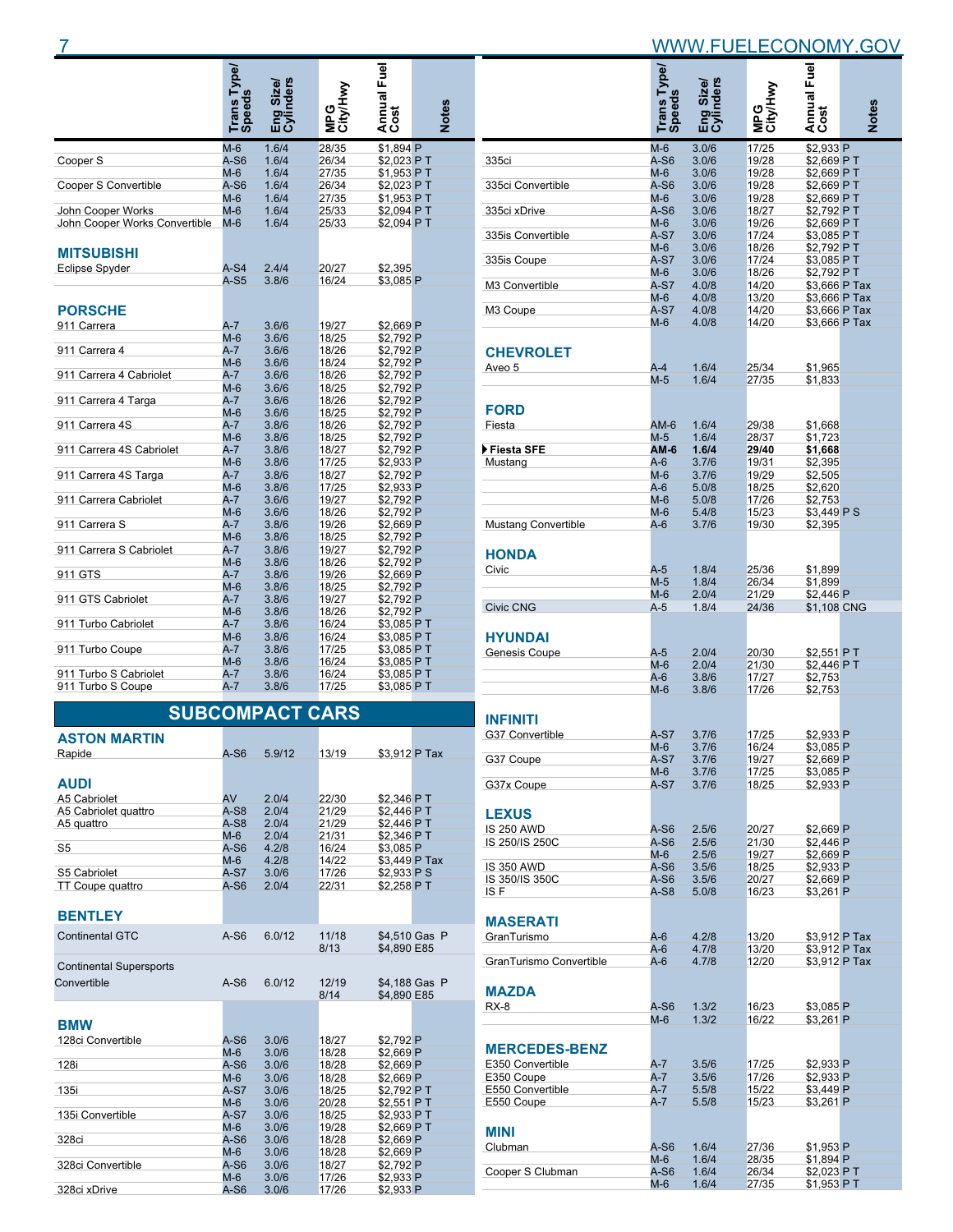|                           |                                     | rders<br>Size/      |                |                     |              |
|---------------------------|-------------------------------------|---------------------|----------------|---------------------|--------------|
|                           | <b>Trans Type/</b><br><b>Speeds</b> | 요.<br>민준            |                | Annual Fuel<br>Cost | <b>Notes</b> |
| John Cooper Works Clubman | $M-6$                               | 1.6/4               | 25/33          | \$2,094 PT          |              |
|                           |                                     |                     |                |                     |              |
| <b>MITSUBISHI</b>         |                                     |                     |                |                     |              |
| Eclipse                   | $A-S4$                              | 2.4/4               | 20/28          | \$2,395             |              |
|                           | $M-5$                               | 2.4/4               | 20/28          | \$2,395             |              |
|                           | $A-S5$                              | 3.8/6               | 17/25          | \$2,933 P           |              |
| <b>NISSAN</b>             |                                     |                     |                |                     |              |
|                           |                                     |                     |                |                     |              |
| Altima Coupe              | $AV-S6$<br>M-6                      | 2.5/4<br>2.5/4      | 23/32<br>23/31 | \$2,119             |              |
|                           | $AV-S6$                             | 3.5/6               | 20/27          | \$2,119<br>\$2,395  |              |
|                           | $M-6$                               | 3.5/6               | 18/27          | \$2,620             |              |
| GT-R                      | $AM-6$                              | 3.8/6               | 15/21          | \$3,449 PT          |              |
|                           |                                     |                     |                |                     |              |
| <b>SCION</b>              |                                     |                     |                |                     |              |
| xD                        | $A-4$                               | 1.8/4               | 27/33          | \$1,899             |              |
|                           | M-5                                 | 1.8/4               | 27/33          | \$1,899             |              |
|                           |                                     |                     |                |                     |              |
| <b>SUZUKI</b>             |                                     |                     |                |                     |              |
| Swift x                   | $A-4$                               | 1.6/4               | 25/34          | \$1,965             |              |
|                           | $M-5$                               | 1.6/4               | 27/35          | \$1,833             |              |
| ΤΟΥΟΤΑ                    |                                     |                     |                |                     |              |
| Yaris                     | $A-4$                               | 1.5/4               | 29/35          | \$1,778             |              |
|                           | $M-5$                               | 1.5/4               | 29/36          | \$1,723             |              |
|                           |                                     |                     |                |                     |              |
| <b>VOLKSWAGEN</b>         |                                     |                     |                |                     |              |
| Eos                       | $A-S6$                              | 2.0/4               | 22/30          | \$2,346 PT          |              |
|                           | $M-6$                               | 2.0/4               | 21/31          | \$2,346 PT          |              |
|                           |                                     |                     |                |                     |              |
| <b>VOLVO</b>              |                                     |                     |                |                     |              |
| C70 FWD                   | $A-S5$                              | 2.5/5               | 19/28          | \$2,395 T           |              |
|                           | M-6                                 | 2.5/5               | 20/28          | \$2,395 T           |              |
|                           |                                     |                     |                |                     |              |
|                           |                                     | <b>COMPACT CARS</b> |                |                     |              |
| <b>AUDI</b>               |                                     |                     |                |                     |              |
| A4                        | AV                                  | 2.0/4               | 22/30          | \$2,346 P T         |              |
| A4 quattro                | $A-S8$                              | 2.0/4               | 21/29          | \$2,446 PT          |              |
|                           | $M-6$                               | 2.0/4               | 21/31          | \$2,346 PT          |              |
| S <sub>4</sub>            | $A-S7$                              | 3.0/6               | 18/28          | \$2,792 PS          |              |
|                           | M-6                                 | 3.0/6               | 18/27          | \$2,792 PS          |              |
| <b>BMW</b>                |                                     |                     |                |                     |              |
| 328i                      | A-S6                                | 3.0/6               | 18/28          | \$2,669 P           |              |
|                           | $M-6$                               | 3.0/6               | 18/28          | \$2,669 P           |              |
| 328i xDrive               | A-S6                                | 3.0/6               | 17/26          | \$2,933 P           |              |
|                           | $M-6$                               | 3.0/6               | 17/25          | \$2,933 P           |              |
| 335d                      | $A-S6$                              | 3.0/6               | 23/36          | \$2.148 D T         |              |

| <b>BMW</b>       |                |       |       |               |               |
|------------------|----------------|-------|-------|---------------|---------------|
| 328i             | $A-S6$         | 3.0/6 | 18/28 | \$2.669 P     |               |
|                  | $M-6$          | 3.0/6 | 18/28 | \$2.669 P     |               |
| 328i xDrive      | $A-S6$         | 3.0/6 | 17/26 | \$2.933 P     |               |
|                  | $M-6$          | 3.0/6 | 17/25 | \$2.933 P     |               |
| 335d             | $A-S6$         | 3.0/6 | 23/36 | \$2.148 D T   |               |
| 335i             | $A-S6$         | 3.0/6 | 19/28 | \$2.669 PT    |               |
|                  | $M-6$          | 3.0/6 | 19/28 | \$2,669 PT    |               |
| 335i xDrive      | $A-S6$         | 3.0/6 | 18/27 | \$2.792 PT    |               |
|                  | $M-6$          | 3.0/6 | 19/26 | \$2.669 PT    |               |
| M3 Sedan         | $A-S7$         | 4.0/8 | 14/20 | \$3,666 P Tax |               |
|                  | $M-6$          | 4.0/8 | 14/20 | \$3,666 P Tax |               |
|                  |                |       |       |               |               |
| <b>CHEVROLET</b> |                |       |       |               |               |
|                  |                |       |       |               |               |
| Aveo             | $A-4$<br>$M-5$ | 1.6/4 | 25/34 | \$1,965       |               |
|                  |                | 1.6/4 | 27/35 | \$1,833       |               |
| Camaro           | $A-S6$         | 3.6/6 | 18/29 | \$2.505       |               |
|                  | $A-6$          | 3.6/6 | 19/30 | \$2.505       |               |
|                  | $M-6$          | 3.6/6 | 17/28 | \$2,753       |               |
|                  | $A-S6$         | 6.2/8 | 16/25 | \$2.896       |               |
|                  | $M-6$          | 6.2/8 | 16/24 | \$2.896       |               |
| Volt             | AV             | 1.4/4 | 35/40 |               | \$1.584 Gas P |
|                  |                |       | 95/90 | \$648 Elec    |               |
|                  |                |       |       |               |               |
| <b>CHRYSLER</b>  |                |       |       |               |               |
|                  |                |       |       |               |               |
| 200 Convertible  | $A-4$          | 2.4/4 | 20/29 | \$2.395       |               |
|                  | $A-6$          | 2.4/4 | 18/29 | \$2,505       |               |
| 200 Convertible  | $A-6$          | 3.6/6 | 19/29 | \$2,505 Gas   |               |
|                  |                |       | 14/21 | \$3,056 E85   |               |
|                  |                |       |       |               |               |
|                  |                |       |       |               |               |
| <b>DODGE</b>     |                |       |       |               |               |

Challenger A-5 5.7/8 16/25 \$2,990 Mid

M-6 5.7/8 15/24 \$3,261 P

**Challenger** 

|                           | Trans Type/<br>Speeds | Eng Size/<br>Cylinders |                 | Annual Fuel                  |                                    |
|---------------------------|-----------------------|------------------------|-----------------|------------------------------|------------------------------------|
|                           |                       |                        | MPG<br>City/Hwy |                              | <b>Notes</b>                       |
| Challenger                | $A-5$                 | 3.6/6                  | 18/27           | \$2,620 Gas                  |                                    |
| Challenger SRT8           | $A-5$                 | 6.4/8                  | 13/19<br>14/22  | \$3,262 E85<br>\$3,666 P Tax |                                    |
|                           | $M-6$                 | 6.4/8                  | 14/23           | \$3,449 P Tax                |                                    |
|                           |                       |                        |                 |                              |                                    |
| <b>FORD</b>               |                       |                        |                 |                              |                                    |
| Focus FWD                 | $A-4$<br>$M-5$        | 2.0/4<br>2.0/4         | 25/34<br>25/35  | \$1,965<br>\$1,899           |                                    |
|                           |                       |                        |                 |                              |                                    |
| <b>HONDA</b>              |                       |                        |                 |                              |                                    |
| <b>Accord Coupe</b>       | $A-5$                 | 2.4/4                  | 22/33           | \$2,119                      |                                    |
|                           | $M-5$<br>$A-S5$       | 2.4/4<br>3.5/6         | 23/32<br>19/29  | \$2,119<br>\$2,395           |                                    |
|                           | $M-6$                 | 3.5/6                  | 17/26           | \$2,620                      |                                    |
| Civic Hybrid              | AV                    | 1.3/4                  | 40/43           | \$1,343 HEV                  |                                    |
| Insight                   | AV-S7<br>AV           | 1.3/4<br>1.3/4         | 40/43<br>40/43  | \$1,343 HEV<br>\$1,343 HEV   |                                    |
|                           |                       |                        |                 |                              |                                    |
| <b>HYUNDAI</b>            |                       |                        |                 |                              |                                    |
| Accent                    | $A-4$                 | 1.6/4                  | 27/36           | \$1,833                      |                                    |
|                           | $M-5$                 | 1.6/4                  | 28/34           | \$1.833                      |                                    |
| <b>Accent Blue</b>        | $M-5$                 | 1.6/4                  | 26/36           | \$1,833                      |                                    |
| <b>KIA</b>                |                       |                        |                 |                              |                                    |
| Forte Koup                | $A-6$                 | 2.0/4                  | 25/34           | \$1,899                      |                                    |
|                           | $M-6$                 | 2.0/4                  | 24/33           | \$1,965                      |                                    |
|                           | $A-6$                 | 2.4/4                  | 23/31           | \$2,119                      |                                    |
| Rio                       | $M-6$<br>$A-4$        | 2.4/4<br>1.6/4         | 22/32<br>27/36  | \$2,119<br>\$1,833           |                                    |
|                           | $M-5$                 | 1.6/4                  | 28/34           | \$1,778                      |                                    |
|                           |                       |                        |                 |                              |                                    |
| <b>LEXUS</b>              |                       |                        |                 |                              |                                    |
| <b>CT 200h</b><br>GS 450h | AV<br>$AV-S6$         | 1.8/4<br>3.5/6         | 43/40<br>22/25  | \$1,310 HEV                  | \$2,551 HEV P                      |
| <b>HS 250h</b>            | AV                    | 2.4/4                  | 35/34           | \$1,574 HEV                  |                                    |
|                           |                       |                        |                 |                              |                                    |
| <b>MAZDA</b>              |                       |                        |                 |                              |                                    |
| 2                         | $A-4$                 | 1.5/4                  | 27/33           | \$1.899                      |                                    |
| 3                         | $M-5$<br>$A-S5$       | 1.5/4<br>2.0/4         | 29/35<br>24/33  | \$1,723<br>\$2,037           |                                    |
|                           | $M-5$                 | 2.0/4                  | 25/33           | \$1,965                      |                                    |
|                           | A-S5                  | 2.5/4                  | 22/29           | \$2,202                      |                                    |
|                           | $M-6$                 | 2.5/4                  | 20/28           | \$2,395                      |                                    |
| <b>MERCEDES-BENZ</b>      |                       |                        |                 |                              |                                    |
| C300                      | A-7                   | 3.0/6                  | 18/26           | \$2,792 P                    |                                    |
| C300                      | A-7                   | 3.0/6                  | 18/26           |                              | \$2,792 Gas P                      |
|                           |                       |                        | 13/19           | \$3,262 E85                  |                                    |
| C300 4matic               | $A - 7$               | 3.5/6                  | 17/24           | \$2,933 P                    |                                    |
| C300 4matic               | $A-7$                 | 3.0/6                  | 18/25           |                              | \$2.933 Gas P                      |
| C350                      | $A - 7$               | 3.5/6                  | 13/19<br>17/25  | \$3,262 E85<br>\$2,933 P     |                                    |
| C63 AMG                   | A-7                   | 6.2/8                  | 13/19           | \$3,912 P Tax                |                                    |
| CL550 4matic              | A-7                   | 4.7/8                  | 15/23           | \$3,261 PT                   |                                    |
| <b>CL600</b><br>CL63 AMG  | $A-5$<br>$A - 7$      | 5.5/12<br>5.5/8        | 12/18<br>15/21  |                              | \$4,188 P T Tax<br>\$3,449 P T Tax |
| CL65 AMG                  | $A-5$                 | 6.0/12                 | 12/18           |                              | \$4,188 P T Tax                    |
| <b>CLS550</b>             | A-7                   | 4.7/8                  | 14/21           | \$3,666 P Tax                |                                    |
| CLS63 AMG                 | A-7                   | 6.3/8                  | 12/18           | \$4,188 P Tax                |                                    |
| MINI                      |                       |                        |                 |                              |                                    |
| Cooper Countryman         | A-S6                  | 1.6/4                  | 25/30           | \$2,170 P                    |                                    |
|                           | $M-6$                 | 1.6/4                  | 28/35           | \$1,894 P                    |                                    |
| Cooper S Countryman       | $A-S6$<br>$M-6$       | 1.6/4<br>1.6/4         | 25/32           | \$2,094 PT<br>\$2,023 PT     |                                    |
| Cooper S Countryman All4  | A-S6                  | 1.6/4                  | 26/32<br>23/30  | \$2,258 PT                   |                                    |
|                           | $M-6$                 | 1.6/4                  | 25/31           | \$2,094 PT                   |                                    |
|                           |                       |                        |                 |                              |                                    |
| <b>MITSUBISHI</b>         |                       |                        |                 |                              |                                    |
| Lancer                    | AM-6<br>AV-S6         | 2.0/4<br>2.0/4         | 17/25<br>25/33  | \$2,933 PT<br>\$1,965        |                                    |
|                           | $M-5$                 | 2.0/4                  | 24/33           | \$1,965                      |                                    |
|                           | AV-S6                 | 2.4/4                  | 23/30           | \$2,119                      |                                    |
|                           | $M-5$<br>$AM-6$       | 2.4/4                  | 22/31<br>17/22  | \$2,119                      |                                    |
| Lancer Evolution          | $M-5$                 | 2.0/4<br>2.0/4         | 17/23           | \$3,085 PT<br>\$3,085 P T    |                                    |
|                           |                       |                        |                 |                              |                                    |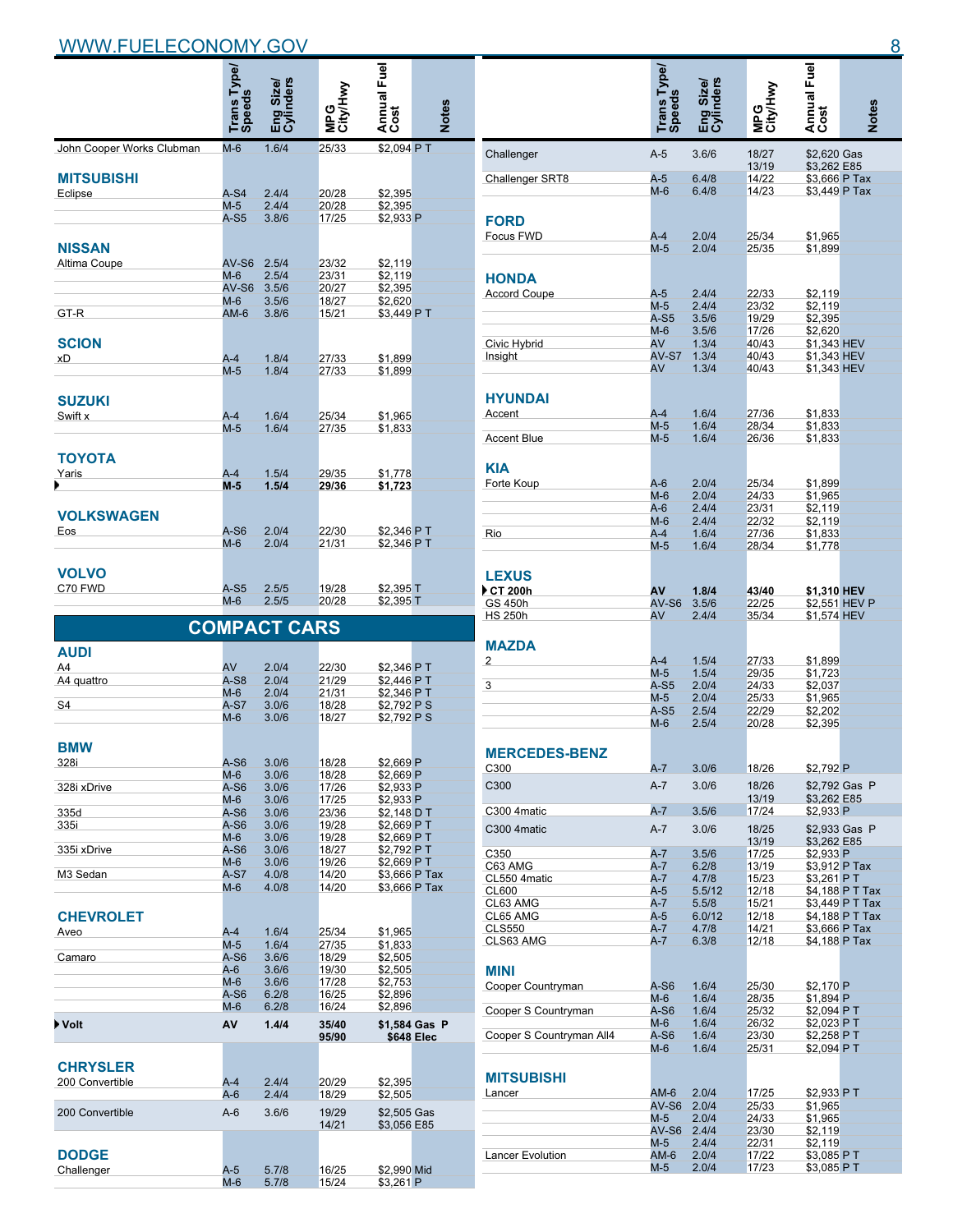|                                | Trans Type/<br>Speeds | Eng Size/<br>Cylinders | MPG<br>City/Hwy | Annual Fuel                | <b>Notes</b> |
|--------------------------------|-----------------------|------------------------|-----------------|----------------------------|--------------|
| <b>ROLLS-ROYCE</b>             |                       |                        |                 |                            |              |
| <b>Phantom Coupe</b>           | A-S6                  | 6.7/12                 | 11/18           | \$4,188 P Tax              |              |
| <b>Phantom Drophead Coupe</b>  | A-S6                  | 6.7/12                 | 11/18           | \$4,188 P Tax              |              |
|                                |                       |                        |                 |                            |              |
| <b>SAAB</b><br>9-3 Convertible | A-S5                  | 2.0/4                  | 19/27           | $$2,505$ T                 |              |
|                                | M-6                   | 2.0/4                  | 20/29           | $$2,395$ T                 |              |
| 9-3 Sedan AWD                  | A-S6                  | 2.0/4                  | 17/27           | \$2,753 T                  |              |
| 9-3 Sport Sedan                | M-6<br>A-S5           | 2.0/4<br>2.0/4         | 20/29<br>19/28  | \$2,395 T<br>\$2,505 $T$   |              |
|                                | M-6                   | 2.0/4                  | 21/31           | $$2,296$ T                 |              |
|                                |                       |                        |                 |                            |              |
| <b>SCION</b>                   |                       |                        |                 |                            |              |
| tC                             | A-S6                  | 2.5/4                  | 23/31           | \$2,119                    |              |
|                                | M-6                   | 2.5/4                  | 23/31           | \$2,119                    |              |
| SUBARU                         |                       |                        |                 |                            |              |
| Impreza AWD                    | $A-S4$                | 2.5/4                  | 20/26           | \$2,505                    |              |
|                                | $M-5$                 | 2.5/4                  | 20/27           | \$2,505                    |              |
|                                | $M-5$                 | 2.5/4                  | 19/25           | \$2,792 PT                 |              |
|                                | M-6                   | 2.5/4                  | 17/23           | \$3,085 P T                |              |
| <b>SUZUKI</b>                  |                       |                        |                 |                            |              |
| Kizashi                        | AV                    | 2.4/4                  | 23/30           | \$2,119                    |              |
|                                | $M-6$                 | 2.4/4                  | 20/29           | \$2,296                    |              |
| Kizashi AWD                    | AV                    | 2.4/4                  | 22/29           | \$2,202                    |              |
| Kizashi S                      | AV                    | 2.4/4                  | 23/31           | \$2,119                    |              |
| Kizashi S AWD                  | $M-6$<br>AV           | 2.4/4<br>2.4/4         | 21/31<br>23/30  | \$2,202<br>\$2,202         |              |
| SX4 Sedan                      | AV                    | 2.0/4                  | 25/32           | \$1,965                    |              |
|                                | $M-6$                 | 2.0/4                  | 23/33           | \$2,119                    |              |
| SX4 Sport/Anniversary Edition  | AV                    | 2.0/4                  | 23/30           | \$2,119                    |              |
|                                | M-6                   | 2.0/4                  | 23/32           | \$2,119                    |              |
| ΤΟΥΟΤΑ                         |                       |                        |                 |                            |              |
| Corolla                        | $A-4$                 | 1.8/4                  | 26/34           | \$1,899                    |              |
|                                | $M-5$                 | 1.8/4                  | 28/35           | \$1,778                    |              |
|                                | A-S5                  | 2.4/4                  | 22/30           | \$2,202                    |              |
|                                | $M-5$                 | 2.4/4                  | 22/30           | \$2,202                    |              |
|                                |                       |                        |                 |                            |              |
| <b>VOLKSWAGEN</b><br>CС        |                       | 2.0/4                  |                 |                            |              |
|                                | A-S6<br>$M-6$         | 2.0/4                  | 22/31<br>21/31  | \$2,346 PT<br>\$2,346 PT   |              |
| CC 4motion                     | A-S6                  | 3.6/6                  | 17/25           | \$2,933 P                  |              |
| Golf                           | A-S6                  | 2.5/5                  | 24/31           | \$2,037                    |              |
|                                | M-5<br>$A-S6$         | 2.5/5                  | 23/33           | \$2,119                    |              |
| ▶                              | M-6                   | 2.0/4<br>2.0/4         | 30/42<br>30/42  | \$1,707 D T<br>\$1,707 D T |              |
| GTI                            | A-S6                  | 2.0/4                  | 24/33           | \$2,170 PT                 |              |
|                                | $M-6$                 | 2.0/4                  | 21/31           | \$2,346 PT                 |              |
| Jetta                          | A-S6<br>$M-5$         | 2.0/4<br>2.0/4         | 23/29           | \$2,202<br>\$1,965         |              |
|                                | A-S6                  | 2.5/5                  | 24/34<br>24/31  | \$2,037                    |              |
|                                | $M-5$                 | 2.5/5                  | 23/33           | \$2,119                    |              |
|                                | A-S6                  | 2.0/4                  | 30/42           | \$1,707 D T                |              |
| ▶                              | M-6                   | 2.0/4                  | 30/42           | \$1,707 D T                |              |
| <b>VOLVO</b>                   |                       |                        |                 |                            |              |
| C30 FWD                        | A-S5                  | 2.5/5                  | 21/30           | \$2,296 T                  |              |
|                                | M-6                   | 2.5/5                  | 21/29           | \$2,296 T                  |              |
| S40 FWD                        | A-S5                  | 2.5/5                  | 21/30           | \$2,296 T                  |              |
| S60 AWD                        | A-S6                  | 3.0/6                  | 18/26           | \$2,620 T                  |              |
|                                |                       | <b>MIDSIZE CARS</b>    |                 |                            |              |
|                                |                       |                        |                 |                            |              |
| <b>ACIIDA</b>                  |                       |                        |                 |                            |              |

| <b>ACURA</b>   |        |        |       |               |  |
|----------------|--------|--------|-------|---------------|--|
| <b>RL</b>      | $A-S6$ | 3.7/6  | 17/24 | \$2,933 P     |  |
| TL 2WD         | $A-S5$ | 3.5/6  | 18/26 | \$2.792 P     |  |
| TL 4WD         | $A-S5$ | 3.7/6  | 17/25 | \$2.933 P     |  |
|                | $M-6$  | 3.7/6  | 17/25 | \$2.933 P     |  |
|                |        |        |       |               |  |
| <b>AUDI</b>    |        |        |       |               |  |
| A6             | AV     | 3.2/6  | 21/30 | \$2,446 P     |  |
| A6 quattro     | $A-S6$ | 3.0/6  | 18/26 | \$2.792 P S   |  |
|                | $A-S6$ | 4.2/8  | 16/24 | \$3.085 P     |  |
| A <sub>8</sub> | $A-S8$ | 4.2/8  | 17/27 | \$2,792 P     |  |
| S6             | $A-S6$ | 5.2/10 | 14/21 | \$3.666 P Tax |  |
|                |        |        |       |               |  |

|                                          | Trans Type/<br>Speeds | inders<br>Eng Size/<br>Cylinders | MPG<br>City/Hwy | Annual Fuel                  | <b>Notes</b>    |
|------------------------------------------|-----------------------|----------------------------------|-----------------|------------------------------|-----------------|
|                                          |                       |                                  |                 |                              |                 |
| <b>BENTLEY</b>                           |                       |                                  |                 |                              |                 |
| <b>Continental Flying Spur</b>           | A-S6                  | 6.0/12                           | 11/18<br>8/13   | \$4,890 E85                  | \$4,510 Gas P   |
| Mulsanne                                 | $A-S8$                | 6.8/8                            | 11/18           |                              | \$4,510 P T Tax |
| <b>BMW</b>                               |                       |                                  |                 |                              |                 |
| 528i                                     | $A-S8$                | 3.0/6                            | 22/32           | \$2,346 P                    |                 |
| 535i                                     | $A-S8$                | 3.0/6                            | 20/30           | \$2,446 PT                   |                 |
|                                          | $M-6$<br>$A-S8$       | 3.0/6                            | 19/28           | \$2.669 PT<br>\$2,551 PT     |                 |
| 535i xDrive<br>550i                      | A-S8                  | 3.0/6<br>4.4/8                   | 19/29<br>17/25  | \$2,933 PT                   |                 |
|                                          | $M-6$                 | 4.4/8                            | 15/22           | \$3,449 PT                   |                 |
| 550i xDrive                              | $A-S8$                | 4.4/8                            | 16/24           | \$3,261 PT                   |                 |
| ActiveHybrid 7i                          | A-S8                  | 4.4/8                            | 17/24           |                              | \$2,933 HEV P T |
|                                          |                       |                                  |                 |                              |                 |
| <b>BUICK</b>                             |                       |                                  |                 |                              |                 |
| LaCrosse                                 | $A-S6$<br>$A-S6$      | 2.4/4<br>3.6/6                   | 19/30<br>17/27  | \$2.395<br>\$2,753           |                 |
| LaCrosse AWD                             | A-S6                  | 3.6/6                            | 16/26           | \$2,753                      |                 |
| Regal                                    | $A-S6$                | 2.4/4                            | 19/30           | \$2,395                      |                 |
| Regal                                    | $A-S6$                | 2.0/4                            | 18/28           | \$2,505 Gas                  |                 |
|                                          |                       |                                  | 13/21           | \$3,056 E85                  |                 |
| Regal                                    | $M-6$                 | 2.0/4                            | 20/32           | \$2,296 Gas                  |                 |
|                                          |                       |                                  | 15/22           | \$2,875 E85                  |                 |
|                                          |                       |                                  |                 |                              |                 |
| <b>CADILLAC</b>                          |                       |                                  |                 |                              |                 |
| <b>CTS</b>                               | $A-S6$                | 3.0/6                            | 18/27           | \$2,505 SIDI                 |                 |
|                                          | $M-6$                 | 3.0/6                            | 16/26           | \$2,896 SIDI                 |                 |
|                                          | A-S6<br>$M-6$         | 3.6/6<br>3.6/6                   | 18/27<br>16/25  | \$2,620 SIDI<br>\$2,896 SIDI |                 |
|                                          | A-S6                  | 6.2/8                            | 12/18           |                              | \$4,188 P S Tax |
|                                          | $M-6$                 | 6.2/8                            | 14/19           |                              | \$3,666 P S Tax |
| <b>CTS AWD</b>                           | A-S6                  | 3.0/6                            | 18/26           | \$2,620 SIDI                 |                 |
|                                          | A-S6                  | 3.6/6                            | 18/27           | \$2,620 SIDI                 |                 |
| <b>STS</b><br><b>STS AWD</b>             | A-S6<br>A-S6          | 3.6/6<br>3.6/6                   | 18/27<br>18/27  | \$2,620 SIDI<br>\$2,620 SIDI |                 |
|                                          |                       |                                  |                 |                              |                 |
| <b>CHEVROLET</b>                         |                       |                                  |                 |                              |                 |
| Cruze                                    | A-S6                  | 1.4/4                            | 24/36           | $$1,965$ T                   |                 |
|                                          | $A-6$                 | 1.8/4                            | 22/35           | \$2,037                      |                 |
|                                          | $M-6$                 | 1.8/4                            | 26/36           | \$1,833                      |                 |
| Cruze Eco                                | A-S6                  | 1.4/4                            | 26/37           | \$1,833 T                    |                 |
| Malibu                                   | $M-6$<br>A-S6         | 1.4/4<br>2.4/4                   | 28/42<br>22/33  | \$1,668 T<br>\$2,119         |                 |
|                                          | A-S6                  | 3.6/6                            | 17/26           | \$2,753                      |                 |
| Malibu                                   | $A-S6$                | 2.4/4                            | 22/33           | \$2,119 Gas                  |                 |
|                                          |                       |                                  | 15/23           | \$2,719 E85                  |                 |
|                                          |                       |                                  |                 |                              |                 |
| <b>CHRYSLER</b>                          |                       |                                  |                 |                              |                 |
| 200                                      | A-4                   | 2.4/4                            | 21/30           | \$2,296                      |                 |
|                                          | A-6                   | 2.4/4                            | 20/31           | \$2,296                      |                 |
| 200                                      | $A-6$                 | 3.6/6                            | 19/29           | \$2,505 Gas                  |                 |
|                                          |                       |                                  | 14/21           | \$3,056 E85                  |                 |
|                                          |                       |                                  |                 |                              |                 |
| <b>DODGE</b>                             |                       |                                  |                 |                              |                 |
| Avenger                                  | A-4                   | 2.4/4                            | 21/30           | \$2,296                      |                 |
|                                          | A-6                   | 2.4/4                            | 20/31           | \$2,296                      |                 |
| Avenger                                  | $A-6$                 | 3.6/6                            | 19/29           | \$2,505 Gas                  |                 |
|                                          |                       |                                  | 14/21           | \$3,056 E85                  |                 |
|                                          |                       |                                  |                 |                              |                 |
| <b>FORD</b>                              |                       |                                  |                 |                              |                 |
| <b>Fusion AWD</b>                        | A-S6                  | 3.5/6                            | 17/24           | \$2,896                      |                 |
| <b>Fusion AWD FFV</b>                    | $A-S6$                | 3.0/6                            | 18/26           | \$2,753 Gas                  |                 |
| <b>Fusion FWD</b>                        | A-S6                  | 2.5/4                            | 13/19<br>22/30  | \$3,262 E85<br>\$2,202       |                 |
|                                          | A-6                   | 2.5/4                            | 23/33           | \$2,119                      |                 |
|                                          | $M-6$                 | 2.5/4                            | 22/29           | \$2,296                      |                 |
|                                          | A-S6                  | 3.5/6                            | 18/27           | \$2,620                      |                 |
| <b>Fusion FWD FFV</b>                    | A-S6                  | 3.0/6                            | 20/28           | \$2,395 Gas                  |                 |
|                                          |                       |                                  | 14/21           | \$3,056 E85                  |                 |
| <b>Fusion Hybrid FWD</b><br>Fusion S FWD | AV<br>M-6             | 2.5/4<br>2.5/4                   | 41/36<br>22/32  | \$1,409 HEV<br>\$2,202       |                 |
|                                          |                       |                                  |                 |                              |                 |
| <b>HYUNDAI</b>                           |                       |                                  |                 |                              |                 |
| Elantra                                  | A-6                   | 1.8/4                            | 29/40           | \$1,668                      |                 |

**M-6 1.8/4 29/40 \$1,668**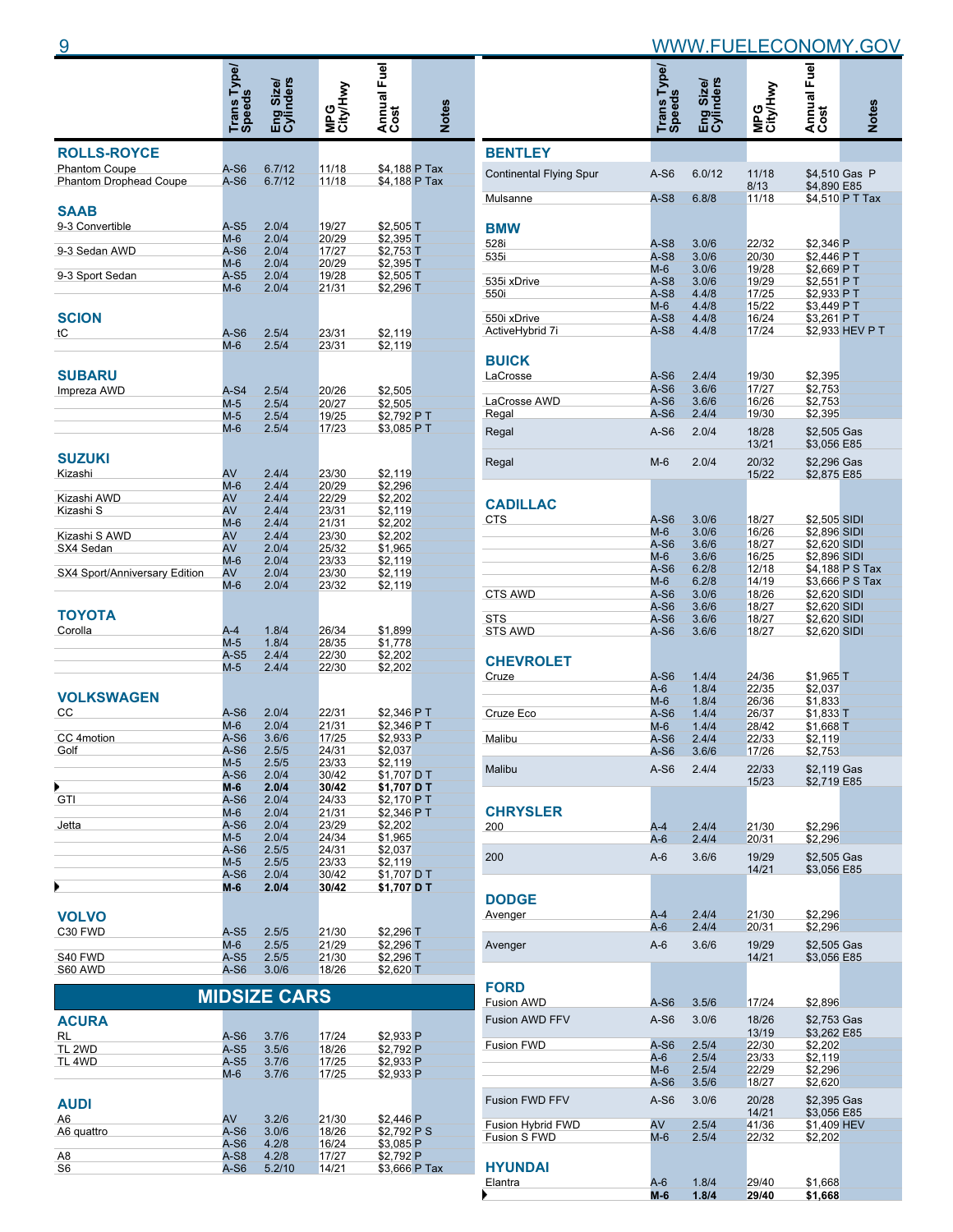|                                  | Trans Type/<br>Speeds | inders<br>Size/<br>es<br>민준 |                | l Annual Fuel<br>Cost      | Notes         |
|----------------------------------|-----------------------|-----------------------------|----------------|----------------------------|---------------|
| Sonata Hybrid                    | $A-6$                 | 2.4/4                       | 35/40          | \$1.486 HEV                |               |
| <b>INFINITI</b>                  |                       |                             |                |                            |               |
| G25                              | A-S7                  | 2.5/6                       | 20/29          | \$2,551 P                  |               |
| G25x                             | $A-S7$                | 2.5/6                       | 19/27          | \$2,669 P                  |               |
| M37                              | $A-S7$                | 3.7/6                       | 18/26          | \$2,792 P                  |               |
| M <sub>37x</sub>                 | $A-S7$                | 3.7/6                       | 17/24          | \$2,933 P                  |               |
| M56                              | $A-S7$                | 5.6/8                       | 16/25          | \$3,085 P                  |               |
| M56x                             | $A-S7$                | 5.6/8                       | 16/23          | \$3.261 P                  |               |
| <b>JAGUAR</b>                    |                       |                             |                |                            |               |
| XF                               | A-S6                  | 5.0/8                       | 16/23          | \$3,085 P                  |               |
|                                  | A-S6                  | 5.0/8                       | 15/21          | \$3,449 P S                |               |
|                                  |                       |                             |                |                            |               |
| KIA                              |                       |                             |                |                            |               |
| Forte                            | $A-6$                 | 2.0/4                       | 26/36          | \$1,899                    |               |
|                                  | $M-6$                 | 2.0/4                       | 25/34          | \$1,899                    |               |
|                                  | A-6                   | 2.4/4                       | 23/32          | \$2,119                    |               |
|                                  | M-6                   | 2.4/4                       | 22/32          | \$2,119                    |               |
| Forte Eco                        | A-6                   | 2.0/4                       | 27/37          | \$1,833                    |               |
| Optima                           | A-6                   | 2.0/4                       | 22/34          | $$2,119$ T                 |               |
|                                  | $A-6$                 | 2.4/4                       | 24/34          | \$2,037                    |               |
|                                  | $M-6$                 | 2.4/4                       | 24/35          | \$1,965                    |               |
| <b>LEXUS</b>                     |                       |                             |                |                            |               |
|                                  |                       |                             | 19/27          |                            |               |
| <b>ES 350</b><br>GS 350          | A-S6<br>$A-S6$        | 3.5/6<br>3.5/6              | 19/26          | \$2,505<br>\$2,669 P       |               |
| <b>GS 350 AWD</b>                | $A-S6$                | 3.5/6                       | 18/25          | \$2,933 P                  |               |
| GS 460                           | $A-S8$                | 4.6/8                       | 17/24          | \$2,933 P                  |               |
| LS 460                           | $A-S8$                | 4.6/8                       | 16/24          | \$3,085 P                  |               |
| <b>LS 460 AWD</b>                | $A-S8$                | 4.6/8                       | 16/23          | \$3,261 P                  |               |
| LS 460 L                         | $A-S8$                | 4.6/8                       | 16/24          | \$3,085 P                  |               |
| LS 460 L AWD                     | $A-S8$                | 4.6/8                       | 16/23          | \$3,261 P                  |               |
| LS 600h L                        |                       | 5.0/8                       | 19/23          |                            | \$2,933 HEV P |
| <b>LINCOLN</b><br><b>MKZ AWD</b> | A-S6                  | 3.5/6                       | 17/24          | \$2,896                    |               |
| <b>MKZ FWD</b>                   | $A-S6$                | 3.5/6                       | 18/27          | \$2,620                    |               |
| MKZ Hybrid FWD                   | AV                    | 2.5/4                       | 41/36          | \$1,409 HEV                |               |
| <b>MAZDA</b>                     |                       |                             |                |                            |               |
| 6                                | A-S5                  | 2.5/4                       | 22/31          | \$2.202                    |               |
|                                  | $M-6$                 | 2.5/4                       | 21/30          | \$2,296                    |               |
|                                  | $A-S6$                | 3.7/6                       | 18/27          | \$2,620                    |               |
| Speed 3                          | $M-6$                 | 2.3/4                       | 18/25          | \$2,792 PT                 |               |
| <b>MERCEDES-BENZ</b><br>E350     | A-7                   | 3.5/6                       | 17/24          | \$2.933 P                  |               |
| E350 4matic                      | $A-7$                 | 3.5/6                       | 17/24          | \$3,085 P                  |               |
| E350 Bluetec                     | A-7                   | 3.0/6                       | 22/33          | \$2.235 D T                |               |
| E550                             | A-7                   | 5.5/8                       | 15/23          | \$3,261 P                  |               |
| E550 4matic                      | $A-7$                 | 5.5/8                       | 15/23          | \$3,261 P                  |               |
| E63 AMG                          | $A-7$                 | 6.2/8                       | 13/20          | \$3,912 P Tax              |               |
| <b>MERCURY</b>                   |                       |                             |                |                            |               |
| Milan AWD FFV                    | A-S6                  | 3.0/6                       | 18/26          | \$2,753 Gas                |               |
|                                  |                       |                             | 13/19          | \$3,262 E85                |               |
| Milan FWD                        | $A-6$                 | 2.5/4                       | 23/33          | \$2,119                    |               |
|                                  | M-6                   | 2.5/4                       | 22/29          | \$2,296                    |               |
| Milan FWD FFV                    | $A-S6$                | 3.0/6                       | 20/28<br>14/21 | \$2,395 Gas<br>\$3,056 E85 |               |
| Milan Hybrid FWD                 | AV                    | 2.5/4                       | 41/36          | \$1,409 HEV                |               |
| Milan S FWD                      | $M-6$                 | 2.5/4                       | 22/32          | \$2,202                    |               |
| <b>MITSUBISHI</b>                |                       |                             |                |                            |               |
| Galant                           | $A-S4$                | 2.4/4                       | 21/30          | \$2,296                    |               |
| <b>NISSAN</b><br>Altima          | AV-S6                 | 2.5/4                       | 23/32          | \$2,037                    |               |
|                                  | $AV-S6$               | 3.5/6                       | 20/27          | \$2,395                    |               |
| Altima Hybrid                    | AV                    | 2.5/4                       | 33/33          | \$1,668 HEV                |               |
| ▶ Leaf                           | A-1                   | -/-                         | 106/92         |                            | \$612 Elec    |
| Maxima                           | AV-S6                 | 3.5/6                       | 19/26          | \$2,669 P                  |               |
| Sentra                           | AV                    | 2.0/4                       | 27/34          | \$1,833                    |               |
|                                  | $M-6$                 | 2.0/4                       | 24/31          | \$2,037                    |               |
|                                  | AV                    | 2.5/4                       | 24/30          | \$2,119                    |               |
|                                  | $M-6$                 | 2.5/4                       | 21/28          | \$2,446 P                  |               |
| Versa                            | A-4                   | 1.6/4                       | 25/33          | \$1,965                    |               |

|                                     | Trans Type/<br>Speeds |                        |                | Annual Fuel<br>Cost        |                                    |
|-------------------------------------|-----------------------|------------------------|----------------|----------------------------|------------------------------------|
|                                     |                       | <b>Inders</b><br>Size/ |                |                            |                                    |
|                                     |                       | Engi<br>Gylir          | ≩              |                            | <b>Notes</b>                       |
|                                     | $M-5$                 | 1.6/4                  | 26/34          | \$1,899                    |                                    |
|                                     | AV<br>$A-4$           | 1.8/4<br>1.8/4         | 28/34<br>24/32 | \$1,833<br>\$2,037         |                                    |
|                                     | M-6                   | 1.8/4                  | 26/31          | \$1,965                    |                                    |
| SAAB                                |                       |                        |                |                            |                                    |
|                                     | $A-S6$                |                        |                |                            |                                    |
| 9-5 Sedan                           |                       | 2.0/4                  | 18/28<br>13/21 | \$2,620 Gas<br>\$3,056 E85 |                                    |
| 9-5 Sedan                           | $M-6$                 | 2.0/4                  | 20/33<br>15/23 | \$2,202 Gas<br>\$2,719 E85 |                                    |
| 9-5 Sedan AWD                       | $A-S6$                | 2.8/6                  | 17/27          | \$2,753 T                  |                                    |
| <b>SUBARU</b>                       |                       |                        |                |                            |                                    |
| Legacy AWD                          | AV                    | 2.5/4                  | 23/31          | \$2,119                    |                                    |
|                                     | $M-6$                 | 2.5/4                  | 19/27          | \$2,505                    |                                    |
|                                     | $M-6$<br>$A-S5$       | 2.5/4<br>3.6/6         | 18/25<br>18/25 | \$2,792 PT                 |                                    |
|                                     |                       |                        |                | \$2,753                    |                                    |
| <b>TOYOTA</b>                       |                       |                        |                |                            |                                    |
| Camry                               | $A-S6$                | 2.5/4                  | 22/32          | \$2,119                    |                                    |
|                                     | $M-6$<br>$A-S6$       | 2.5/4<br>3.5/6         | 22/33<br>20/29 | \$2,119<br>\$2,395         |                                    |
| Camry Hybrid                        | AV                    | 2.4/4                  | 31/35          | \$1,668 HEV                |                                    |
| ▶ Prius                             | Α٧                    | 1.8/4                  | 51/48          | \$1,101 HEV                |                                    |
|                                     |                       |                        |                |                            |                                    |
| <b>VOLVO</b><br>S80 AWD             | A-S6                  | 3.0/6                  | 18/26          |                            |                                    |
| S80 FWD                             | A-S6                  | 3.2/6                  | 19/27          | $$2,620$ T<br>\$2,505      |                                    |
|                                     |                       | <b>LARGE CARS</b>      |                |                            |                                    |
| AUDI                                |                       |                        |                |                            |                                    |
| A8L                                 | A-S8                  | 4.2/8                  | 17/27          | \$2,792 P                  |                                    |
| <b>BMW</b>                          |                       |                        |                |                            |                                    |
| 535i Gran Turismo                   | $A-S8$                | 3.0/6                  | 20/30          | \$2,446 PT                 |                                    |
| 535i xDrive Gran Turismo            | A-S8                  | 3.0/6                  | 19/27          | \$2,669 PT                 |                                    |
| 550i Gran Turismo                   | $A-S8$                | 4.4/8                  | 15/22          |                            | \$3,261 P T Tax                    |
| 550i xDrive Gran Turismo            | $A-S8$                | 4.4/8                  | 15/22          | \$3,449 PT                 |                                    |
| 740i<br>740Li                       | A-S6<br>$A-S6$        | 3.0/6<br>3.0/6         | 17/25<br>17/25 | \$2,933 PT<br>\$2,933 PT   |                                    |
| 750i                                | A-S6                  | 4.4/8                  | 15/22          |                            | \$3,449 P T Tax                    |
| 750i xDrive                         | $A-S6$                | 4.4/8                  | 14/20          |                            | \$3,666 P T Tax                    |
| 750Li                               | A-S6                  | 4.4/8                  | 14/22          |                            | \$3,449 P T Tax                    |
| 750Li xDrive                        | A-S6                  | 4.4/8                  | 14/20          |                            | \$3,666 P T Tax                    |
| <b>/60LI</b><br>ActiveHybrid 7Li    | A-S8<br>A-S8          | 6.0/12<br>4.4/8        | 13/19          |                            | \$3,912 P T Tax                    |
| Alpina B7 LWB                       | A-S6                  | 4.4/8                  | 17/24<br>14/22 |                            | \$2,933 HEV P T<br>\$3,449 P T Tax |
| Alpina B7 LWB xDrive                | A-S6                  | 4.4/8                  | 14/20          |                            | \$3,666 P T Tax                    |
| Alpina B7 SWB                       | A-S6                  | 4.4/8                  | 14/22          |                            | \$3,449 P T Tax                    |
| Alpina B7 SWB xDrive                | A-S6                  | 4.4/8                  | 14/20          |                            | \$3,666 P T Tax                    |
| <b>BUICK</b>                        |                       |                        |                |                            |                                    |
| Lucerne                             | A-4                   | 4.6/8                  | 15/23          | \$3,061                    |                                    |
| Lucerne                             | $A-4$                 | 3.9/6                  | 17/27<br>13/20 | \$2,620 Gas<br>\$3.262 E85 |                                    |
|                                     |                       |                        |                |                            |                                    |
| <b>CADILLAC</b>                     |                       |                        |                |                            |                                    |
| <b>DTS</b>                          | A-4                   | 4.6/8                  | 15/23          | \$3,061                    |                                    |
| Funeral Coach / Hearse<br>Limousine | A-4<br>A-4            | 4.6/8<br>4.6/8         | 12/16<br>12/18 | \$3,931 Tax<br>\$3,931 Tax |                                    |
|                                     |                       |                        |                |                            |                                    |
| <b>CHEVROLET</b>                    |                       |                        |                |                            |                                    |
| Impala                              | $A-4$                 | 3.5/6                  | 19/29<br>14/22 | \$2,395 Gas<br>\$2,875 E85 |                                    |
| Impala                              | $A-4$                 | 3.9/6                  | 17/27          | \$2,620 Gas                |                                    |
|                                     |                       |                        | 13/20          | \$3,262 E85                |                                    |
| <b>CHRYSLER</b>                     |                       |                        |                |                            |                                    |
| 300                                 | $A-5$                 | 5.7/8                  | 16/25          | \$2,990 Mid                |                                    |
| 300                                 | $A-5$                 | 3.6/6                  | 18/27          | \$2,620 Gas                |                                    |
| 300 AWD                             | $A-5$                 | 5.7/8                  | 13/19<br>15/23 | \$3,262 E85<br>\$3,061     |                                    |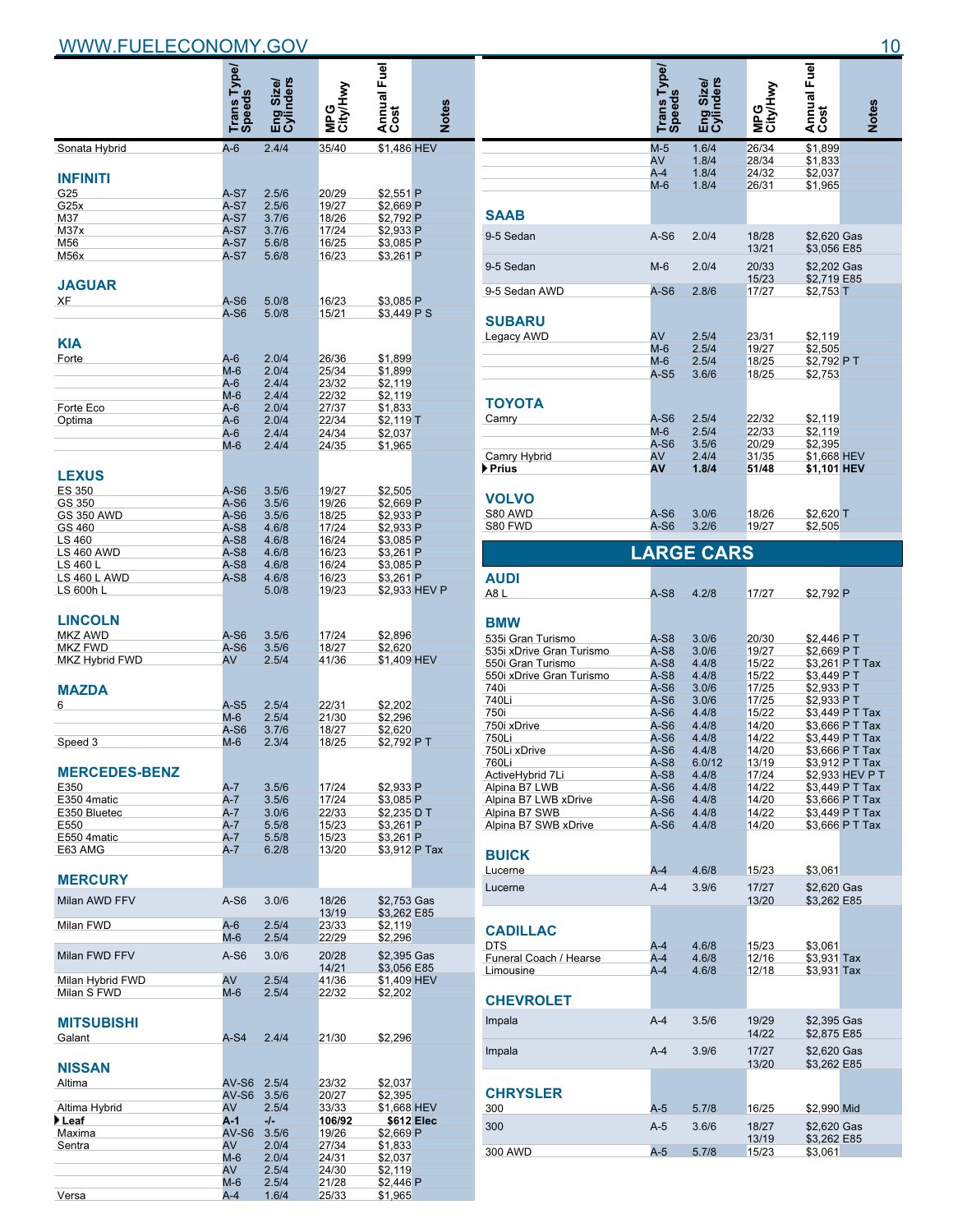|                                  | Trans Type/<br>Speeds | Eng Size/<br>Cylinders | MPG<br>City/Hwy | Annual Fuel                | <b>Notes</b>    |
|----------------------------------|-----------------------|------------------------|-----------------|----------------------------|-----------------|
| <b>DODGE</b><br>Charger          | A-5                   | 5.7/8                  | 16/25           | \$2,990 Mid                |                 |
| Charger                          | $A-5$                 | 3.6/6                  | 18/27           | \$2,620 Gas                |                 |
| Charger AWD                      | $A-5$                 | 5.7/8                  | 13/19<br>15/23  | \$3,262 E85<br>\$3,061     |                 |
| <b>FORD</b>                      |                       |                        |                 |                            |                 |
| Crown Victoria FFV               | $A-4$                 | 4.6/8                  | 16/24<br>12/17  | \$2,896 Gas<br>\$3,491 E85 |                 |
| <b>Taurus AWD</b>                | A-S6                  | 3.5/6                  | 17/25           | \$2,753 T                  |                 |
| <b>Taurus FWD</b>                | A-6<br>A-S6           | 3.5/6<br>3.5/6         | 17/25<br>18/27  | \$2,753<br>\$2,620         |                 |
| <b>HONDA</b>                     | A-6                   | 3.5/6                  | 18/28           | \$2,505                    |                 |
| Accord                           | A-5                   | 2.4/4                  | 23/34           | \$2,037                    |                 |
|                                  | $M-5$                 | 2.4/4                  | 23/33           | \$2,037                    |                 |
|                                  | A-5                   | 3.5/6                  | 20/30           | \$2,296                    |                 |
| <b>HYUNDAI</b><br>Azera          | A-6                   | 3.3/6                  | 20/28           | \$2,395                    |                 |
|                                  | A-6                   | 3.8/6                  | 19/27           | \$2,505                    |                 |
| Equus                            | A-6                   | 4.6/8                  | 16/24           | \$3,085 P                  |                 |
| Genesis                          | A-6<br>A-6            | 3.8/6<br>4.6/8         | 18/27<br>17/25  | \$2,620<br>\$2,933 P       |                 |
| Sonata                           | A-6                   | 2.0/4                  | 22/33           | \$2,119 T                  |                 |
|                                  | A-6                   | 2.4/4                  | 22/35           | \$2,119                    |                 |
| ▶                                | M-6                   | 2.4/4                  | 24/35           | \$1,965                    |                 |
| <b>JAGUAR</b><br>XJ              | A-S6                  | 5.0/8                  | 16/23           | \$3,085 P                  |                 |
|                                  | A-S6                  | 5.0/8                  | 15/22           | \$3,261 P                  |                 |
|                                  | A-S6                  | 5.0/8                  | 15/21           | \$3,449 P S                |                 |
| <b>LINCOLN</b><br><b>MKS AWD</b> | A-S6                  | 3.5/6                  | 17/25           |                            |                 |
|                                  | A-S6                  | 3.7/6                  | 16/23           | \$2,753 T<br>\$2,896       |                 |
| <b>MKS FWD</b>                   | $A-S6$                | 3.5/6                  | 17/24           | \$2,896                    |                 |
| Town Car FFV                     | $A-4$                 | 4.6/8                  | 16/24<br>12/17  | \$2,896 Gas<br>\$3,491 E85 |                 |
| MASERATI                         |                       |                        |                 |                            |                 |
| Quattroporte                     | A-6<br>A-6            | 4.2/8                  | 12/20<br>12/19  | \$3,912 P Tax              |                 |
| <b>MERCEDES-BENZ</b>             |                       | 4.7/8                  |                 | \$4,188 P Tax              |                 |
| S400 Hybrid                      | A-7                   | 3.5/6                  | 19/25           |                            | \$2,792 HEV P   |
| S550<br>S550 4matic              | A-7<br>A-7            | 5.5/8<br>5.5/8         | 15/23<br>14/21  | \$3,261 P<br>\$3,449 P Tax |                 |
| S600                             | A-5                   | 5.5/12                 | 12/19           |                            | \$4,188 P T Tax |
| S63 AMG                          | A-7                   | 5.5/8                  | 15/22           | \$3,449 PT                 |                 |
| S65 AMG<br><b>MERCURY</b>        | A-5                   | 6.0/12                 | 12/19           |                            | \$4,188 P T Tax |
| <b>Grand Marquis FFV</b>         | $A-4$                 | 4.6/8                  | 16/24<br>12/17  | \$2,896 Gas<br>\$3,491 E85 |                 |
| <b>PORSCHE</b>                   |                       |                        |                 |                            |                 |
| Panamera                         | $A-7$                 | 3.6/6                  | 18/27           | \$2,792 P                  |                 |
| Panamera 4<br>Panamera 4S        | A-7<br>$A-7$          | 3.6/6<br>4.8/8         | 18/26<br>16/24  | \$2,792 P<br>\$3,085 P     |                 |
| Panamera S                       | A-7                   | 4.8/8                  | 16/24           | \$3,085 P                  |                 |
| Panamera Turbo                   | A-7                   | 4.8/8                  | 15/23           | \$3,261 P T                |                 |
| <b>ROLLS-ROYCE</b>               |                       |                        |                 |                            |                 |
| Ghost<br>Phantom                 | A-S8<br>A-S6          | 6.6/12<br>6.7/12       | 13/20<br>11/18  | \$4,188 P Tax              | \$3,912 P T Tax |
| Phantom EWB                      | A-S6                  | 6.7/12                 | 11/18           | \$4,188 P Tax              |                 |
| ΤΟΥΟΤΑ                           |                       |                        |                 |                            |                 |
| Avalon                           | A-S6                  | 3.5/6                  | 20/29           | \$2,395                    |                 |

|                             | Trans Type/<br>Speeds | Eng Size/<br>Cylinders | MPG<br>City/Hwy | Annual Fuel               | <b>Notes</b>    |
|-----------------------------|-----------------------|------------------------|-----------------|---------------------------|-----------------|
| <b>SMALL STATION WAGONS</b> |                       |                        |                 |                           |                 |
| <b>AUDI</b>                 |                       |                        |                 |                           |                 |
| A3                          | A-S6                  | 2.0/4                  | 22/28           | \$2,446 PT                |                 |
|                             | M-6<br>A-S6           | 2.0/4<br>2.0/4         | 21/30<br>30/42  | \$2,446 PT<br>\$1,707 D T |                 |
| A3 quattro                  | A-S6                  | 2.0/4                  | 21/28           | \$2,446 PT                |                 |
| A4 Avant quattro            | A-S8                  | 2.0/4                  | 21/29           | \$2,446 PT                |                 |
|                             |                       |                        |                 |                           |                 |
| <b>BMW</b>                  |                       |                        |                 |                           |                 |
| 328i Sports Wagon           | A-S6                  | 3.0/6                  | 18/27           | \$2,792 P                 |                 |
| 328i xDrive Sports Wagon    | M-6<br>A-S6           | 3.0/6<br>3.0/6         | 17/26<br>17/26  | \$2,933 P<br>\$2,933 P    |                 |
|                             | M-6                   | 3.0/6                  | 17/25           | \$2,933 P                 |                 |
|                             |                       |                        |                 |                           |                 |
| <b>CADILLAC</b>             |                       |                        |                 |                           |                 |
| CTS Wagon                   | $A-S6$                | 3.0/6                  | 18/27           | \$2,505                   |                 |
|                             | $A-S6$<br>A-S6        | 3.6/6<br>6.2/8         | 18/26<br>12/18  | \$2,620                   | \$4,188 P S Tax |
|                             | M-6                   | 6.2/8                  | 14/19           |                           | \$3,666 P S Tax |
| CTS Wagon AWD               | $A-S6$                | 3.0/6                  | 18/26           | \$2.620                   |                 |
|                             | A-S6                  | 3.6/6                  | 18/26           | \$2,620                   |                 |
|                             |                       |                        |                 |                           |                 |
| <b>DODGE</b>                |                       |                        |                 |                           |                 |
| Caliber                     | AV                    | 2.0/4                  | 23/27           | \$2,296                   |                 |
|                             | $M-5$<br>AV           | 2.0/4                  | 24/32           | \$2,037                   |                 |
|                             | $M-5$                 | 2.4/4<br>2.4/4         | 22/27<br>23/29  | \$2,296<br>\$2,202        |                 |
|                             |                       |                        |                 |                           |                 |
| <b>HONDA</b>                |                       |                        |                 |                           |                 |
| Fit                         | $A-S5$                | 1.5/4                  | 27/33           | \$1,833                   |                 |
|                             | A-5                   | 1.5/4                  | 28/35           | \$1,778                   |                 |
|                             | $M-5$                 | 1.5/4                  | 27/33           | \$1,899                   |                 |
|                             |                       |                        |                 |                           |                 |
| <b>HYUNDAI</b>              |                       |                        |                 |                           |                 |
| Elantra Touring             | $A-4$                 | 2.0/4                  | 23/30           | \$2,119                   |                 |
|                             | $M-5$                 | 2.0/4                  | 23/31           | \$2,119                   |                 |
|                             |                       |                        |                 |                           |                 |
| <b>INFINITI</b>             |                       |                        |                 |                           |                 |
| <b>EX35</b><br>EX35 AWD     | A-S7<br>$A-S7$        | 3.5/6<br>3.5/6         | 17/24<br>17/24  | \$2,933 P<br>\$3,085 P    |                 |
|                             |                       |                        |                 |                           |                 |
| <b>KIA</b>                  |                       |                        |                 |                           |                 |
| Soul                        | A-4                   | 1.6/4                  | 26/31           | \$1,965                   |                 |
|                             | $M-5$                 | 1.6/4                  | 26/31           | \$1,965                   |                 |
|                             | A-4                   | 2.0/4                  | 24/30           | \$2,119                   |                 |
|                             | $M-5$                 | 2.0/4                  | 24/30           | \$2,119                   |                 |
|                             |                       |                        |                 |                           |                 |
| <b>MITSUBISHI</b>           |                       |                        |                 |                           |                 |
| Lancer Sportback            | $AM-6$<br>AV-S6       | 2.0/4<br>2.0/4         | 17/25<br>25/32  | \$2,933 PT<br>\$2.037     |                 |
|                             | $M-5$                 | 2.0/4                  | 24/32           | \$2,037                   |                 |
|                             | AV-S6                 | 2.4/4                  | 23/29           | \$2,202                   |                 |
|                             | $M-5$                 | 2.4/4                  | 22/31           | \$2,202                   |                 |
|                             |                       |                        |                 |                           |                 |
| <b>NISSAN</b>               |                       |                        |                 |                           |                 |
| Cube                        | AV                    | 1.8/4                  | 27/31           | \$1,965                   |                 |
| Juke                        | M-6<br>$AV-S6$        | 1.8/4<br>1.6/4         | 25/30<br>27/32  | \$2,037<br>\$2,023 PT     |                 |
|                             | M-6                   | 1.6/4                  | 24/31           | \$2,170 PT                |                 |
| Juke AWD                    | AV-S6                 | 1.6/4                  | 25/30           | \$2,170 PT                |                 |
|                             |                       |                        |                 |                           |                 |
| SAAB                        |                       |                        |                 |                           |                 |
| 9-3 SportCombi              | A-S5                  | 2.0/4                  | 19/27           | $$2,505$ T                |                 |
|                             | M-6                   | 2.0/4                  | 21/31           | \$2,296 T                 |                 |
| 9-3X SportCombi AWD         | A-S6<br>M-6           | 2.0/4<br>2.0/4         | 17/27<br>20/29  | $$2,753$ T<br>\$2,395 T   |                 |
|                             |                       |                        |                 |                           |                 |
| <b>SCION</b>                |                       |                        |                 |                           |                 |
| хB                          | $A-S4$                | 2.4/4                  | 22/28           | \$2,296                   |                 |
|                             | $M-5$                 | 2.4/4                  | 22/28           | \$2,296                   |                 |
|                             |                       |                        |                 |                           |                 |
| <b>SUBARU</b>               |                       |                        |                 |                           |                 |
| Impreza Wagon/Outback Sport |                       |                        |                 |                           |                 |
| awd                         | A-S4<br>M-5           | 2.5/4<br>2.5/4         | 20/26<br>20/27  | \$2,505<br>\$2,505        |                 |
|                             |                       |                        |                 |                           |                 |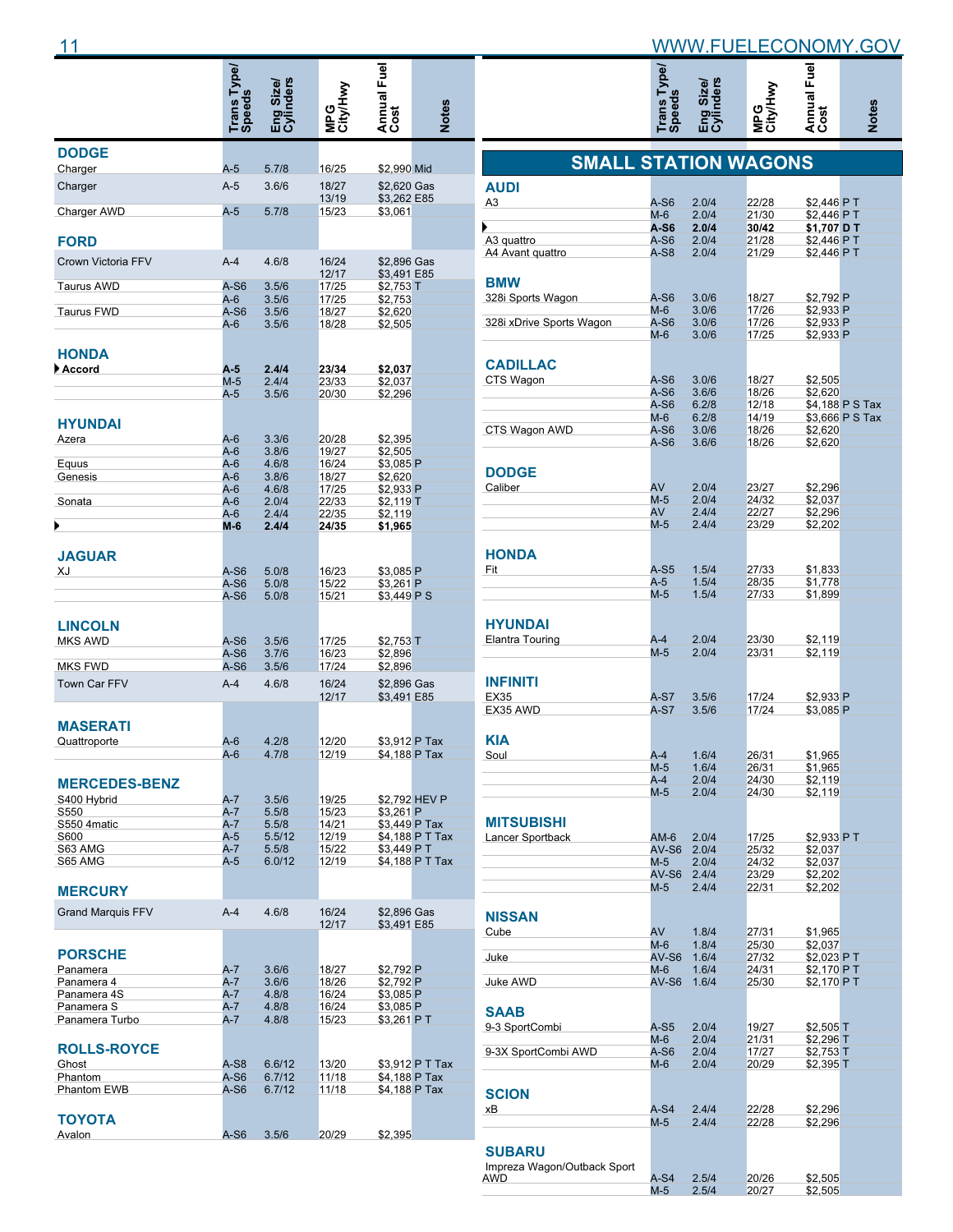|                                                       | Trans Type/<br>Speeds | Eng Size/<br>Cylinders | MPG<br>City/Hwy | Annual Fuel        | <b>Notes</b> |
|-------------------------------------------------------|-----------------------|------------------------|-----------------|--------------------|--------------|
|                                                       | $M-5$                 | 2.5/4                  | 19/25           | \$2,792 PT         |              |
|                                                       | $M-6$                 | 2.5/4                  | 17/23           | \$3.085 PT         |              |
| <b>SUZUKI</b>                                         |                       |                        |                 |                    |              |
| SX4                                                   | AV<br>$M-6$           | 2.0/4<br>2.0/4         | 23/30<br>22/30  | \$2,119<br>\$2,202 |              |
| SX4 AWD                                               | AV<br>$M - 6$         | 2.0/4<br>2.0/4         | 23/29<br>22/30  | \$2,202<br>\$2,202 |              |
|                                                       |                       |                        |                 |                    |              |
| ΤΟΥΟΤΑ                                                |                       |                        |                 |                    |              |
| Matrix                                                | $A-4$<br>$M-5$        | 1.8/4<br>1.8/4         | 25/32<br>26/32  | \$1,965<br>\$1,899 |              |
|                                                       | $A-S5$                | 2.4/4                  | 21/29           | \$2,296            |              |
|                                                       | $A-4$<br>$M-5$        | 2.4/4<br>2.4/4         | 20/26<br>21/28  | \$2,505<br>\$2,296 |              |
|                                                       |                       |                        |                 |                    |              |
| VOLKSWAGEN                                            |                       |                        |                 |                    |              |
| Jetta SportWagen                                      | $A-S6$<br>$M-5$       | 2.5/5<br>2.5/5         | 24/31<br>23/33  | \$2,037<br>\$2,119 |              |
|                                                       | $A-S6$                | 2.0/4                  | 29/39           | \$1,759 D T        |              |
| ▶                                                     | M-6                   | 2.0/4                  | 30/42           | \$1.707 D T        |              |
| <b>VOLVO</b>                                          |                       |                        |                 |                    |              |
| V50 FWD                                               | A-S5                  | 2.5/5                  | 21/30           | \$2,296 T          |              |
| <b>MIDSIZE STATION WAGONS</b>                         |                       |                        |                 |                    |              |
|                                                       |                       |                        |                 |                    |              |
| <b>AUDI</b>                                           |                       |                        |                 |                    |              |
| A6 Avant quattro                                      | A-S6                  | 3.0/6                  | 18/26           | \$2,792 P S        |              |
| <b>KIA</b>                                            |                       |                        |                 |                    |              |
| $\blacktriangleright$ Rondo                           | $A-4$                 | 2.4/4                  | 20/27           | \$2,505            |              |
|                                                       | $A-5$                 | 2.7/6                  | 18/26           | \$2,620            |              |
| <b>MERCEDES-BENZ</b>                                  |                       |                        |                 |                    |              |
| E350 4 matic (wagon)                                  | A-7                   | 3.5/6                  | 16/23           | \$3,085 P          |              |
| <b>SMALL PICKUP TRUCKS 2WD</b>                        |                       |                        |                 |                    |              |
| <b>CHEVROLET</b>                                      |                       |                        |                 |                    |              |
| Colorado 2WD                                          | A-4                   | 2.9/4                  | 18/25           | \$2,620            |              |
|                                                       | $M-5$<br>A-4          | 2.9/4<br>3.7/5         | 18/25<br>17/23  | \$2,620<br>\$2,896 |              |
|                                                       | A-4                   | 5.3/8                  | 14/20           | \$3.441            |              |
| Colorado Cab Chassis inc 2WD<br>Colorado Crew Cab 2WD | $A-4$                 | 3.7/5                  | 15/20           | \$3,237            |              |
|                                                       | A-4<br>$M-5$          | 2.9/4<br>2.9/4         | 18/25<br>18/25  | \$2,620<br>\$2,620 |              |
|                                                       | $A-4$                 | 3.7/5                  | 17/23           | \$2,896            |              |
|                                                       | $A-4$                 | 5.3/8                  | 14/20           | \$3,441            |              |
| <b>FORD</b>                                           |                       |                        |                 |                    |              |
| Ranger 2WD                                            | A-5                   | 2.3/4                  | 19/24           | \$2,620            |              |
| ▶                                                     | $M-5$<br>$A-5$        | 2.3/4<br>4.0/6         | 22/27<br>15/20  | \$2,296<br>\$3,237 |              |
|                                                       | $M-5$                 | 4.0/6                  | 16/21           | \$3,061            |              |
|                                                       |                       |                        |                 |                    |              |
| <b>GMC</b>                                            |                       |                        |                 |                    |              |
| Canyon 2WD                                            | $A-4$<br>$M-5$        | 2.9/4<br>2.9/4         | 18/25<br>18/25  | \$2,620<br>\$2,620 |              |
|                                                       | A-4                   | 3.7/5                  | 17/23           | \$2,896            |              |
| Canyon Cab Chassis Inc 2WD                            | $A-4$<br>A-4          | 5.3/8<br>3.7/5         | 14/20<br>15/20  | \$3,441<br>\$3,237 |              |
| Canyon Crew Cab 2WD                                   | A-4                   | 2.9/4                  | 18/25           | \$2,620            |              |
|                                                       | $M-5$                 | 2.9/4                  | 18/25           | \$2,620            |              |
|                                                       | $A-4$<br>A-4          | 3.7/5<br>5.3/8         | 17/23<br>14/20  | \$2,896<br>\$3,441 |              |
|                                                       |                       |                        |                 |                    |              |
| <b>NISSAN</b>                                         |                       |                        |                 |                    |              |
| Frontier 2WD                                          | A-5<br>$M-5$          | 2.5/4<br>2.5/4         | 17/22<br>19/23  | \$2,896<br>\$2,620 |              |
|                                                       | A-5                   | 4.0/6                  | 15/20           | \$3,237            |              |
|                                                       | $M-6$                 | 4.0/6                  | 16/20           | \$3,237            |              |
| <b>SUZUKI</b>                                         |                       |                        |                 |                    |              |
| Equator 2WD                                           | A-5                   | 2.5/4                  | 17/22           | \$2,896            |              |
|                                                       | $M-5$                 | 2.5/4                  | 19/23           | \$2,620            |              |
|                                                       | A-5                   | 4.0/6                  | 15/20           | \$3,237            |              |

|                                                       | Trans Type/<br>Speeds | linders<br>Eng Size | MPG<br>City/Hwy | Annual Fuel        | <b>Notes</b>  |
|-------------------------------------------------------|-----------------------|---------------------|-----------------|--------------------|---------------|
|                                                       |                       |                     |                 |                    |               |
| <b>TOYOTA</b>                                         |                       |                     |                 |                    |               |
| Tacoma 2WD                                            | $A-4$<br>$M-5$        | 2.7/4               | 19/25           | \$2,620            |               |
|                                                       | $A-5$                 | 2.7/4<br>4.0/6      | 21/25<br>17/21  | \$2.505<br>\$3,061 |               |
|                                                       | $M-6$                 | 4.0/6               | 15/19           | \$3,237            |               |
|                                                       |                       |                     |                 |                    |               |
| <b>SMALL PICKUP TRUCKS 4WD</b>                        |                       |                     |                 |                    |               |
| <b>CHEVROLET</b>                                      |                       |                     |                 |                    |               |
| Colorado 4WD                                          | $A-4$                 | 2.9/4               | 17/23           | \$2,753            |               |
|                                                       | $M-5$                 | 2.9/4               | 18/24           | \$2,753            |               |
|                                                       | $A-4$                 | 3.7/5               | 17/23           | \$2,896            |               |
|                                                       | $A-4$                 | 5.3/8               | 14/19           | \$3,441            |               |
| Colorado Cab Chassis inc 4WD<br>Colorado Crew Cab 4WD | $A-4$<br>$A-4$        | 3.7/5<br>3.7/5      | 16/21<br>16/21  | \$3.061<br>\$3.061 |               |
|                                                       | $A-4$                 | 5.3/8               | 14/19           | \$3,441            |               |
|                                                       |                       |                     |                 |                    |               |
| FORD                                                  |                       |                     |                 |                    |               |
| Ranger 4WD                                            | $A-5$                 | 4.0/6               | 14/18           | \$3.441            |               |
|                                                       | $M-5$                 | 4.0/6               | 15/19           | \$3.237            |               |
|                                                       |                       |                     |                 |                    |               |
| GMC                                                   |                       |                     |                 |                    |               |
| Canyon 4WD                                            | $A-4$                 | 2.9/4               | 17/23           | \$2,753            |               |
|                                                       | $M-5$                 | 2.9/4               | 18/24           | \$2.753            |               |
|                                                       | $A-4$                 | 3.7/5               | 17/23           | \$2,896            |               |
|                                                       | $A-4$                 | 5.3/8               | 14/19           | \$3,441            |               |
| Canyon Cab Chassis Inc 4WD                            | $A-4$                 | 3.7/5               | 16/21           | \$3,061            |               |
| Canyon Crew Cab 4WD                                   | $A-4$                 | 3.7/5               | 16/21           | \$3,061            |               |
|                                                       | $A-4$                 | 5.3/8               | 14/19           | \$3,441            |               |
| <b>NISSAN</b>                                         |                       |                     |                 |                    |               |
|                                                       |                       |                     |                 |                    |               |
| Frontier 4WD                                          | $A-5$<br>$M-6$        | 4.0/6<br>4.0/6      | 14/19<br>15/20  | \$3,441<br>\$3,237 |               |
|                                                       |                       |                     |                 |                    |               |
| <b>SUZUKI</b>                                         |                       |                     |                 |                    |               |
| Equator 4WD                                           | $A-5$                 | 4.0/6               | 14/19           | \$3,441            |               |
|                                                       |                       |                     |                 |                    |               |
| ΤΟΥΟΤΑ                                                |                       |                     |                 |                    |               |
| Tacoma 4WD                                            | $A-4$                 | 2.7/4               | 18/21           |                    | \$2,896 PT4WD |
|                                                       | $M-5$                 | 2.7/4               | 18/20           |                    | \$2.896 PT4WD |
|                                                       | $A-5$                 | 4.0/6               | 16/20           |                    | \$3,061 PT4WD |
|                                                       | $M-6$                 | 4.0/6               | 14/18           |                    | \$3,672 PT4WD |
|                                                       |                       |                     |                 |                    |               |

| <b>STANDARD PICKUP TRUCKS 2WD</b>           |        |       |                |                            |  |
|---------------------------------------------|--------|-------|----------------|----------------------------|--|
| <b>CHEVROLET</b><br>Silverado 15 Hybrid 2WD | AV     | 6.0/8 | 20/23          | \$2,620 HEV                |  |
| Silverado C15 2WD                           | $A-4$  | 4.3/6 | 15/20          | \$3.237                    |  |
| Silverado C15 2WD                           | $A-4$  | 4.8/8 | 14/19<br>10/14 | \$3.441 Gas<br>\$4,073 E85 |  |
| Silverado C15 2WD                           | $A-6$  | 5.3/8 | 15/21<br>11/16 | \$3,237 Gas<br>\$3,760 E85 |  |
| Silverado C15 2WD                           | $A-6$  | 6.2/8 | 13/18<br>9/13  | \$3.931 Gas<br>\$4,445 E85 |  |
| Silverado C15 XFE 2WD                       | $A-6$  | 5.3/8 | 15/22<br>11/16 | \$3.061 Gas<br>\$3,760 E85 |  |
| <b>DODGE</b>                                |        |       |                |                            |  |
| Dakota Pickup 2WD                           | $A-4$  | 3.7/6 | 15/20          | \$3,237                    |  |
| Dakota Pickup 2WD                           | $A-5$  | 4.7/8 | 14/19<br>9/13  | \$3,441 Gas<br>\$4.890 E85 |  |
| Ram 1500 Pickup 2WD                         | $A-4$  | 3.7/6 | 14/20          | \$3,441                    |  |
|                                             | $A-5$  | 5.7/8 | 14/20          | \$3,441                    |  |
| Ram 1500 Pickup 2WD                         | $A-5$  | 4.7/8 | 14/19<br>9/13  | \$3.672 Gas<br>\$4,890 E85 |  |
| <b>FORD</b>                                 |        |       |                |                            |  |
| F150 Pickup 2WD                             | $A-S6$ | 3.5/6 | 16/22          | \$3,061 T                  |  |
|                                             | $A-6$  | 3.5/6 | 16/22          | \$3.061 T                  |  |
|                                             | $A-S6$ | 6.2/8 | 13/18          | \$3.931                    |  |
| F150 Pickup 2WD FFV                         | $A-S6$ | 3.7/6 | 17/23<br>12/17 | \$2,896 Gas<br>\$3,491 E85 |  |
| F150 Pickup 2WD FFV                         | $A-6$  | 3.7/6 | 17/23<br>12/17 | \$2,896 Gas<br>\$3,491 E85 |  |
| F150 Pickup 2WD FFV                         | $A-S6$ | 5.0/8 | 15/21          | \$3.237 Gas                |  |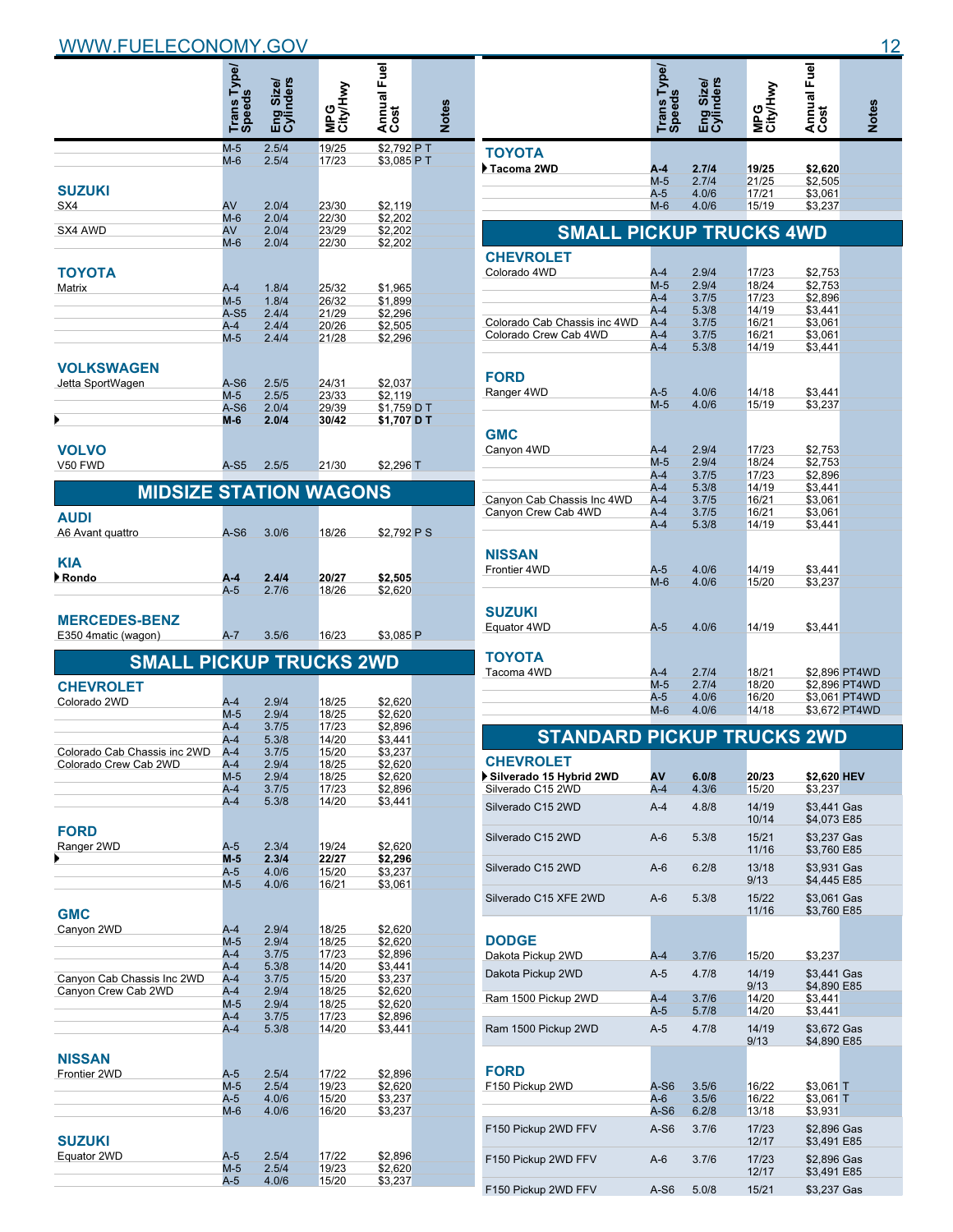| $\overline{a}$ |       |  |   | ж<br>ורו | . |
|----------------|-------|--|---|----------|---|
|                | <br>ω |  | . | മ        |   |

|                                                      | rpe)<br>Trans Ty<br>Speeds | nders<br>Sizel<br>모.<br>민준 | MPG<br>City/Hwy         | Annual Fuel<br>Cost           | Notes |
|------------------------------------------------------|----------------------------|----------------------------|-------------------------|-------------------------------|-------|
|                                                      |                            |                            | 11/15                   | \$3,760 E85                   |       |
| F150 Pickup 2WD FFV                                  | $A-6$                      | 5.0/8                      | 15/21<br>11/15          | \$3,237 Gas<br>\$3,760 E85    |       |
| <b>GMC</b><br>Sierra 15 Hybrid 2WD<br>Sierra C15 2WD | AV                         | 6.0/8                      | 20/23                   | \$2,620 HEV                   |       |
|                                                      | $A-4$                      | 4.3/6                      | 15/20                   | \$3,237                       |       |
| Sierra C15 2WD                                       | $A-4$                      | 4.8/8                      | 14/19<br>10/14          | \$3,441 Gas<br>\$4,073 E85    |       |
| Sierra C15 2WD                                       | $A-6$                      | 5.3/8                      | 15/21<br>11/16          | \$3,237 Gas<br>\$3,760 E85    |       |
| Sierra C15 2WD                                       | $A-6$                      | 6.2/8                      | 13/18<br>9/13           | \$3,931 Gas<br>\$4,445 E85    |       |
| Sierra C15 XFE 2WD                                   | $A-6$                      | 5.3/8                      | 15/22<br>11/16          | \$3,061 Gas<br>\$3,760 E85    |       |
| <b>NISSAN</b><br>Titan 2WD                           | $A-5$                      | 5.6/8                      | 13/18                   | \$3,672                       |       |
| Titan 2WD FFV                                        | $A-5$                      | 5.6/8                      | 13/18<br>9/13           | \$3,672 Gas<br>\$4,445 E85    |       |
| <b>TOYOTA</b><br>Tundra 2WD                          | $A-S5$<br>$A-S6$<br>$A-S6$ | 4.0/6<br>4.6/8<br>5.7/8    | 16/20<br>15/20<br>14/18 | \$3,061<br>\$3,237<br>\$3,441 |       |
| 87 A<br>NIN                                          | nr                         |                            |                         | <i>AWR</i>                    |       |

#### **STANDARD PICKUP TRUCKS 4WD**

| <b>CHEVROLET</b>                       |                 |                |                |                            |  |
|----------------------------------------|-----------------|----------------|----------------|----------------------------|--|
| Silverado 15 Hybrid 4WD                | AV              | 6.0/8          | 20/23          | \$2,620 HEV                |  |
| Silverado K15 4WD                      | $A-4$           | 4.3/6          | 14/18          | \$3.672                    |  |
| Silverado K15 4WD                      | $A-4$           | 4.8/8          | 13/18<br>10/13 | \$3.672 Gas<br>\$4,445 E85 |  |
| Silverado K15 4WD                      | $A-6$           | 5.3/8          | 15/21<br>11/16 | \$3,237 Gas<br>\$3,760 E85 |  |
| Silverado K15 4WD                      | $A-6$           | 6.2/8          | 12/18<br>9/13  | \$3,931 Gas<br>\$4.890 E85 |  |
| <b>DODGE</b>                           |                 |                |                |                            |  |
| Dakota Pickup 4WD                      | $A-4$           | 3.7/6          | 14/18          | \$3,672                    |  |
| Dakota Pickup 4WD                      | $A-5$           | 4.7/8          | 14/19<br>9/13  | \$3,672 Gas<br>\$4,890 E85 |  |
| Ram 1500 Pickup 4WD                    | $A-5$           | 5.7/8          | 13/19          | \$3,672                    |  |
| Ram 1500 Pickup 4WD                    | $A-5$           | 4.7/8          | 13/18<br>9/12  | \$3,672 Gas<br>\$4,890 E85 |  |
| <b>FORD</b>                            |                 |                |                |                            |  |
| F150 Pickup 4WD                        | A-S6            | 3.5/6          | 15/21          | $$3.237$ T                 |  |
|                                        | $A-6$<br>$A-S6$ | 3.5/6<br>6.2/8 | 15/21<br>12/16 | \$3,237 T<br>\$4,233       |  |
| F150 Pickup 4WD FFV                    | $A-S6$          | 3.7/6          | 16/21<br>12/15 | \$3,061 Gas<br>\$3.760 E85 |  |
| F150 Pickup 4WD FFV                    | $A-6$           | 3.7/6          | 16/21<br>12/15 | \$3,061 Gas<br>\$3,760 E85 |  |
| F150 Pickup 4WD FFV                    | $A-S6$          | 5.0/8          | 14/19<br>10/14 | \$3,441 Gas<br>\$4.073 E85 |  |
| F150 Pickup 4WD FFV                    | $A-6$           | 5.0/8          | 14/19<br>10/14 | \$3.441 Gas<br>\$4,073 E85 |  |
| F150 Raptor Pickup 4WD                 | $A-S6$          | 6.2/8          | 11/14          | \$4,586                    |  |
| <b>GMC</b>                             |                 |                |                |                            |  |
| Sierra 15 Hybrid 4WD<br>Sierra K15 4WD | AV<br>$A-4$     | 6.0/8<br>4.3/6 | 20/23<br>14/18 | \$2,620 HEV<br>\$3,672     |  |
|                                        |                 |                |                |                            |  |
| Sierra K15 4WD                         | $A-4$           | 4.8/8          | 13/18<br>10/13 | \$3.672 Gas<br>\$4.445 E85 |  |
| Sierra K15 4WD                         | $A-6$           | 5.3/8          | 15/21<br>11/16 | \$3,237 Gas<br>\$3,760 E85 |  |
| Sierra K15 4WD                         | $A-6$           | 6.2/8          | 12/18<br>9/13  | \$3,931 Gas<br>\$4.890 E85 |  |
| Sierra K15 AWD                         | $A-6$           | 6.2/8          | 12/18<br>9/13  | \$3,931 Gas<br>\$4,890 E85 |  |

|                      | Trans Type/<br>Speeds | Size/<br>nders<br>ミシ | MPG<br>City/Hwy | Annual Fuel<br>Cost        | <b>Notes</b>  |
|----------------------|-----------------------|----------------------|-----------------|----------------------------|---------------|
| <b>HONDA</b>         |                       |                      |                 |                            |               |
| Ridgeline Truck 4WD  | $A-5$                 | 3.5/6                | 15/20           | \$3,237                    |               |
| <b>MAHINDRA</b>      |                       |                      |                 |                            |               |
| <b>TR40</b>          | $A-6$                 | 2.2/4                | 19/21           | \$2,903 D T                |               |
| <b>NISSAN</b>        |                       |                      |                 |                            |               |
| Titan 4WD            | $A-5$                 | 5.6/8                | 12/17           | \$3,931                    |               |
| <b>Titan 4WD FFV</b> | $A-5$                 | 5.6/8                | 12/17<br>9/13   | \$3,931 Gas<br>\$4,890 E85 |               |
| <b>TOYOTA</b>        |                       |                      |                 |                            |               |
| Tundra 4WD           | $A-S6$                | 4.6/8                | 14/19           |                            | \$3,441 PT4WD |
|                      | $A-S6$                | 5.7/8                | 13/17           |                            | \$3,931 PT4WD |
| Tundra 4WD FFV       | $A-S6$                | 5.7/8                | 13/17<br>10/13  | \$3,672 Gas<br>\$4,445 E85 |               |
|                      |                       |                      |                 |                            |               |

|                                  |       | <b>VANS, CARGO TYPE</b> |                |                            |
|----------------------------------|-------|-------------------------|----------------|----------------------------|
| <b>CHEVROLET</b>                 |       |                         |                |                            |
| Express 1500 2WD Cargo           | A-4   | 4.3/6                   | 15/20          | \$3,237                    |
| Express 1500 2WD Cargo           | $A-4$ | 5.3/8                   | 13/18<br>10/13 | \$3,672 Gas<br>\$4,445 E85 |
| Express 1500 2WD Conversion      |       |                         |                |                            |
| Cargo                            | $A-4$ | 5.3/8                   | 13/17<br>10/13 | \$3,931 Gas<br>\$4,445 E85 |
| Express 1500 AWD Cargo           | $A-4$ | 5.3/8                   | 13/17<br>10/13 | \$3,931 Gas<br>\$4,445 E85 |
| Express 1500 AWD Conversion      |       |                         |                |                            |
| Cargo                            | A-4   | 5.3/8                   | 13/17<br>9/12  | \$3,931 Gas<br>\$4,890 E85 |
| Express 2500 2WD Cargo MDPV A-6  |       | 6.0/8                   | 10/16<br>8/12  | \$4,586 Gas<br>\$5,433 E85 |
| Express 2500 2WD Conversion      |       |                         |                |                            |
| Cargo                            | A-6   | 6.0/8                   | 10/16<br>8/12  | \$4,586 Gas<br>\$5,433 E85 |
| Express 3500 2WD Cargo MDPV A-6  |       | 6.0/8                   | 10/16<br>8/12  | \$4,586 Gas<br>\$5,433 E85 |
| <b>FORD</b>                      |       |                         |                |                            |
| E150 Van FFV                     | $A-4$ | 4.6/8                   | 13/17          | \$3,672 Gas                |
|                                  |       |                         | 10/12          | \$4,445 E85                |
| E150 Van FFV                     | $A-4$ | 5.4/8                   | 12/16<br>9/12  | \$3,931 Gas<br>\$4,890 E85 |
| E250 Van FFV                     | $A-4$ | 4.6/8                   | 13/17<br>10/12 | \$3,672 Gas<br>\$4,445 E85 |
| E250 Van FFV                     | $A-4$ | 5.4/8                   | 12/16<br>9/12  | \$4,233 Gas<br>\$4,890 E85 |
| E350 Van                         | $A-5$ | 6.8/10                  | 10/14          | \$4,586                    |
| E350 Van FFV                     | $A-4$ | 5.4/8                   | 12/15<br>9/12  | \$4,233 Gas<br>\$4,890 E85 |
| <b>GMC</b>                       |       |                         |                |                            |
| Savana 1500 AWD (cargo)          | $A-4$ | 5.3/8                   | 13/17<br>10/13 | \$3,931 Gas<br>\$4,445 E85 |
| Savana 1500 AWD Conversion       |       |                         |                |                            |
| (cargo)                          | $A-4$ | 5.3/8                   | 13/17<br>9/12  | \$3,931 Gas<br>\$4,890 E85 |
| Savana 1500 2WD (cargo)          | $A-4$ | 4.3/6                   | 15/20          | \$3,237                    |
| Savana 1500 2WD (cargo)          | $A-4$ | 5.3/8                   | 13/18<br>10/13 | \$3,672 Gas<br>\$4,445 E85 |
| Savana 1500 2WD Conversion       |       |                         |                |                            |
| (cargo)                          | $A-4$ | 5.3/8                   | 13/17<br>10/13 | \$3,931 Gas<br>\$4,445 E85 |
| Savana 2500 2WD (cargo) MDPV A-6 |       | 6.0/8                   | 10/16<br>8/12  | \$4,586 Gas<br>\$5,433 E85 |
| Savana 2500 2WD Conversion       |       |                         |                |                            |
| (cargo)                          | A-6   | 6.0/8                   | 10/16<br>8/12  | \$4,586 Gas<br>\$5,433 E85 |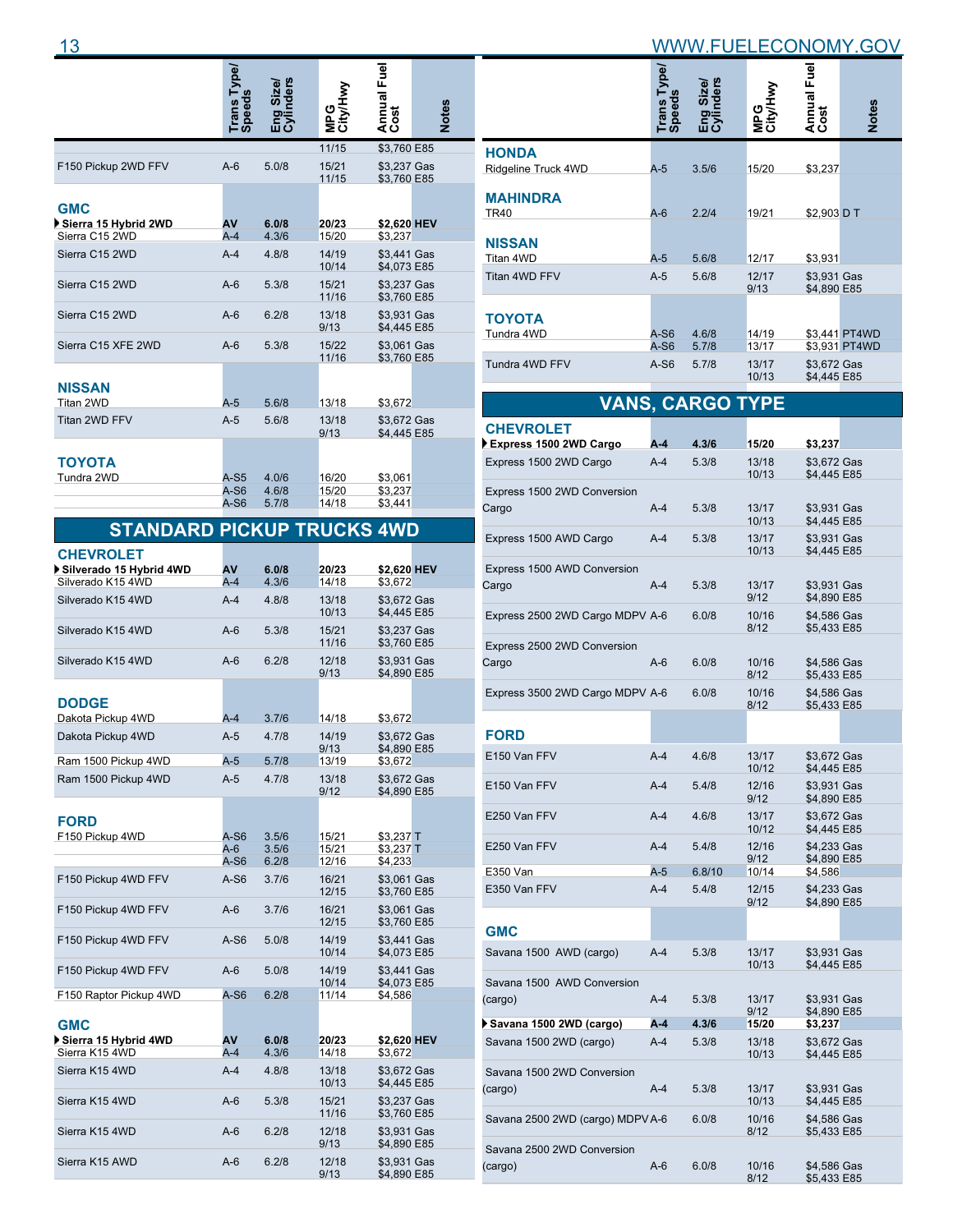|                                            | <b>Speeds</b>                                                                                                                                                                                                                                                                                                                                                                                                                                                                                                                                                                                                                                                                                                                                                                                                              |        |                | Annual Fuel<br>Cost | Notes |
|--------------------------------------------|----------------------------------------------------------------------------------------------------------------------------------------------------------------------------------------------------------------------------------------------------------------------------------------------------------------------------------------------------------------------------------------------------------------------------------------------------------------------------------------------------------------------------------------------------------------------------------------------------------------------------------------------------------------------------------------------------------------------------------------------------------------------------------------------------------------------------|--------|----------------|---------------------|-------|
| Savana 3500 2WD (cargo) MDPV A-6           |                                                                                                                                                                                                                                                                                                                                                                                                                                                                                                                                                                                                                                                                                                                                                                                                                            | 6.0/8  | 10/16<br>8/12  |                     |       |
|                                            |                                                                                                                                                                                                                                                                                                                                                                                                                                                                                                                                                                                                                                                                                                                                                                                                                            |        |                |                     |       |
| <b>CHEVROLET</b>                           |                                                                                                                                                                                                                                                                                                                                                                                                                                                                                                                                                                                                                                                                                                                                                                                                                            |        |                |                     |       |
| Express 1500 2WD Passenger A-4             |                                                                                                                                                                                                                                                                                                                                                                                                                                                                                                                                                                                                                                                                                                                                                                                                                            | 5.3/8  | 13/17          |                     |       |
| Express 1500 AWD Passenger A-4             |                                                                                                                                                                                                                                                                                                                                                                                                                                                                                                                                                                                                                                                                                                                                                                                                                            | 5.3/8  | 13/17          |                     |       |
| Express 2500 2WD Passenger<br><b>MDPV</b>  | $A-6$                                                                                                                                                                                                                                                                                                                                                                                                                                                                                                                                                                                                                                                                                                                                                                                                                      | 4.8/8  | 11/17          |                     |       |
| Express 2500 2WD Passenger<br><b>MDPV</b>  | $A-6$                                                                                                                                                                                                                                                                                                                                                                                                                                                                                                                                                                                                                                                                                                                                                                                                                      | 6.0/8  | 11/16<br>8/12  |                     |       |
| Express 3500 2WD Passenger<br><b>MDPV</b>  | $A-6$                                                                                                                                                                                                                                                                                                                                                                                                                                                                                                                                                                                                                                                                                                                                                                                                                      | 6.0/8  | 11/16<br>8/12  |                     |       |
| <b>FORD</b>                                |                                                                                                                                                                                                                                                                                                                                                                                                                                                                                                                                                                                                                                                                                                                                                                                                                            |        |                |                     |       |
| E150 Wagon FFV                             | $A-4$                                                                                                                                                                                                                                                                                                                                                                                                                                                                                                                                                                                                                                                                                                                                                                                                                      | 4.6/8  | 13/16          |                     |       |
| E150 Wagon FFV                             | $A-4$                                                                                                                                                                                                                                                                                                                                                                                                                                                                                                                                                                                                                                                                                                                                                                                                                      | 5.4/8  | 12/15          |                     |       |
| E350 Wagon                                 | $A-5$                                                                                                                                                                                                                                                                                                                                                                                                                                                                                                                                                                                                                                                                                                                                                                                                                      | 6.8/10 | 10/13          |                     |       |
| E350 Wagon FFV                             | $A-4$                                                                                                                                                                                                                                                                                                                                                                                                                                                                                                                                                                                                                                                                                                                                                                                                                      | 5.4/8  | 11/15<br>9/11  |                     |       |
| <b>GMC</b>                                 |                                                                                                                                                                                                                                                                                                                                                                                                                                                                                                                                                                                                                                                                                                                                                                                                                            |        |                |                     |       |
| ▶ Savana 1500 2WD (Passenger) A-4          |                                                                                                                                                                                                                                                                                                                                                                                                                                                                                                                                                                                                                                                                                                                                                                                                                            | 5.3/8  | 13/17          |                     |       |
| Savana 1500 2WD (Passenger)<br><b>MDPV</b> | $A-6$                                                                                                                                                                                                                                                                                                                                                                                                                                                                                                                                                                                                                                                                                                                                                                                                                      | 4.8/8  | 11/17          |                     |       |
| ▶ Savana 1500 AWD (Passenger)A-4           |                                                                                                                                                                                                                                                                                                                                                                                                                                                                                                                                                                                                                                                                                                                                                                                                                            | 5.3/8  | 13/17          |                     |       |
| Savana 2500 2WD (Passenger)<br><b>MDPV</b> | $A-6$                                                                                                                                                                                                                                                                                                                                                                                                                                                                                                                                                                                                                                                                                                                                                                                                                      | 6.0/8  | 11/16<br>8/12  |                     |       |
| Savana 3500 2WD (Passenger)<br><b>MDPV</b> | $A-6$                                                                                                                                                                                                                                                                                                                                                                                                                                                                                                                                                                                                                                                                                                                                                                                                                      | 6.0/8  | 11/16<br>8/12  |                     |       |
|                                            |                                                                                                                                                                                                                                                                                                                                                                                                                                                                                                                                                                                                                                                                                                                                                                                                                            |        |                |                     |       |
| <b>FORD</b><br><b>Transit Connect</b>      | A-4                                                                                                                                                                                                                                                                                                                                                                                                                                                                                                                                                                                                                                                                                                                                                                                                                        | 2.0/4  | 21/26          | \$2,395             |       |
| <b>VPG</b><br>$MV-1$                       | A-4                                                                                                                                                                                                                                                                                                                                                                                                                                                                                                                                                                                                                                                                                                                                                                                                                        | 4.6/8  | 13/18          | \$3,672             |       |
| MV-1 CNG                                   | $A-4$                                                                                                                                                                                                                                                                                                                                                                                                                                                                                                                                                                                                                                                                                                                                                                                                                      | 4.6/8  | 11/16          |                     |       |
|                                            |                                                                                                                                                                                                                                                                                                                                                                                                                                                                                                                                                                                                                                                                                                                                                                                                                            |        |                |                     |       |
| <b>CHRYSLER</b>                            |                                                                                                                                                                                                                                                                                                                                                                                                                                                                                                                                                                                                                                                                                                                                                                                                                            |        |                |                     |       |
| <b>Town and Country</b>                    | A-6                                                                                                                                                                                                                                                                                                                                                                                                                                                                                                                                                                                                                                                                                                                                                                                                                        | 3.6/6  | 17/25<br>12/18 |                     |       |
| <b>DODGE</b>                               | \$4,586 Gas<br>\$5,433 E85<br>VANS, PASSENGER T<br>\$3,931 Gas<br>10/13<br>\$4.445 E85<br>\$3,931 Gas<br>9/12<br>\$4,890 E85<br>\$4,233 Gas<br>8/12<br>\$4,890 E85<br>\$4,233 Gas<br>\$5,433 E85<br>\$4,586 Gas<br>\$5,433 E85<br>\$3,931 Gas<br>9/12<br>\$4,890 E85<br>\$4,233 Gas<br>9/12<br>\$4,890 E85<br>\$5,004<br>\$4,233 Gas<br>\$4,890 E85<br>\$3,931 Gas<br>10/13<br>\$4,445 E85<br>\$4,233 Gas<br>8/12<br>\$4,890 E85<br>\$3,931 Gas<br>9/12<br>\$4,890 E85<br>\$4,233 Gas<br>\$5,433 E85<br>\$4,586 Gas<br>\$5,433 E85<br><b>SPECIAL PURPOSE VEHICLE 2WD</b><br>\$2,388 CNG<br><b>MINIVANS 2WD</b><br>\$2,753 Gas<br>\$3,491 E85<br>$A-6$<br>3.6/6<br>17/25<br>\$2,753 Gas<br>12/18<br>\$3,491 E85<br>A-5<br>3.5/6<br>18/27<br>\$2,620<br>3.5/6<br>A-6<br>19/28<br>\$2,505<br>A-6<br>3.5/6<br>18/25<br>\$2,620 |        |                |                     |       |
| <b>Grand Caravan</b>                       |                                                                                                                                                                                                                                                                                                                                                                                                                                                                                                                                                                                                                                                                                                                                                                                                                            |        |                |                     |       |
| HONDA<br>Odyssey                           |                                                                                                                                                                                                                                                                                                                                                                                                                                                                                                                                                                                                                                                                                                                                                                                                                            |        |                |                     |       |
|                                            |                                                                                                                                                                                                                                                                                                                                                                                                                                                                                                                                                                                                                                                                                                                                                                                                                            |        |                |                     |       |
| <b>HYUNDAI</b><br>Entourage                |                                                                                                                                                                                                                                                                                                                                                                                                                                                                                                                                                                                                                                                                                                                                                                                                                            |        |                |                     |       |

|                                         | Trans Type/<br>Speeds | nders<br>Size/<br>Eng<br>Gvil |                | Annual Fuel<br>Cost        | <b>Notes</b> |
|-----------------------------------------|-----------------------|-------------------------------|----------------|----------------------------|--------------|
| <b>KIA</b><br>Sedona                    | A-6                   | 3.5/6                         | 18/25          | \$2,620                    |              |
| <b>NISSAN</b>                           |                       |                               |                |                            |              |
| Quest<br>ΤΟΥΟΤΑ                         | AV                    | 3.5/6                         | 19/24          | \$2,620                    |              |
| Sienna 2WD                              | A-S6<br>A-S6          | 2.7/4<br>3.5/6                | 19/24<br>18/24 | \$2,620<br>\$2,753         |              |
| <b>VOLKSWAGEN</b><br>Routan             | $A-6$                 | 3.6/6                         | 17/25          | \$2,753 Gas                |              |
|                                         |                       |                               | 12/18          | \$3,491 E85                |              |
|                                         |                       | <b>MINIVANS 4WD</b>           |                |                            |              |
| ΤΟΥΟΤΑ<br>Sienna AWD                    | A-S6                  | 3.5/6                         | 16/22          | \$3,061                    |              |
| <b>SPORT UTILITY VEHICLES 2WD</b>       |                       |                               |                |                            |              |
| <b>ACURA</b><br>RDX 2WD                 | $A-S5$                | 2.3/4                         | 19/24          | \$2,792 PT                 |              |
| <b>BUICK</b>                            |                       |                               |                |                            |              |
| Enclave FWD                             | $A-6$                 | 3.6/6                         | 17/24          | \$2,896                    |              |
| <b>CADILLAC</b>                         |                       |                               |                |                            |              |
| Escalade 2WD                            | $A-6$                 | 6.2/8                         | 14/18<br>10/15 | \$3,441 Gas<br>\$4,073 E85 |              |
| Escalade ESV 2WD                        | $A-6$                 | 6.2/8                         | 14/18<br>10/15 | \$3,441 Gas<br>\$4,073 E85 |              |
| Escalade Hybrid 2WD<br>SRX 2WD          | AV<br>A-S6            | 6.0/8<br>3.0/6                | 20/23<br>18/25 | \$2,620 HEV<br>\$2,753     |              |
| <b>CHEVROLET</b>                        |                       |                               |                |                            |              |
| Avalanche 1500 2WD                      | $A-6$                 | 5.3/8                         | 15/21          | \$3,237 Gas                |              |
| Equinox FWD                             | $A-6$                 | 2.4/4                         | 11/16<br>22/32 | \$3.760 E85<br>\$2,119     |              |
| Equinox FWD                             | A-6<br>$A-6$          | 3.0/6<br>3.0/6                | 17/24<br>17/24 | \$2,896<br>\$2,896 Gas     |              |
| <b>HHR FWD</b>                          | A-4                   | 2.2/4                         | 12/18<br>22/30 | \$3,491 E85<br>\$2,202 Gas |              |
| HHR FWD                                 | M-5                   | 2.2/4                         | 16/22<br>22/32 | \$2,719 E85<br>\$2,119 Gas |              |
|                                         |                       |                               | 16/23          | \$2,572 E85                |              |
| <b>HHR FWD</b>                          | A-4                   | 2.4/4                         | 22/30<br>15/21 | \$2,202 Gas<br>\$2,875 E85 |              |
| <b>HHR FWD</b>                          | M-5                   | 2.4/4                         | 22/30<br>16/23 | \$2,202 Gas<br>\$2,572 E85 |              |
| <b>HHR Panel FWD</b>                    | A-4                   | 2.2/4                         | 22/30<br>16/22 | \$2,202 Gas<br>\$2,719 E85 |              |
| <b>HHR Panel FWD</b>                    | M-5                   | 2.2/4                         | 22/32<br>16/23 | \$2,119 Gas<br>\$2,572 E85 |              |
| <b>HHR Panel FWD</b>                    | A-4                   | 2.4/4                         | 22/30<br>15/21 | \$2,202 Gas<br>\$2,875 E85 |              |
| <b>HHR Panel FWD</b>                    | M-5                   | 2.4/4                         | 22/30<br>16/23 | \$2,202 Gas<br>\$2,572 E85 |              |
| Suburban 1500 2WD                       | A-6                   | 5.3/8                         | 15/21<br>11/16 | \$3,237 Gas<br>\$3,760 E85 |              |
| Suburban 2500 2WD                       | $A-6$                 | 6.0/8                         | 10/16          | \$4,586                    |              |
| Tahoe 1500 2WD                          | A-6                   | 5.3/8                         | 15/21<br>11/16 | \$3,237 Gas<br>\$3,760 E85 |              |
| Tahoe Hybrid 2WD<br><b>Traverse FWD</b> | AV<br>A-6             | 6.0/8<br>3.6/6                | 20/23<br>17/24 | \$2,620 HEV<br>\$2,896     |              |
| <b>DODGE</b>                            |                       |                               |                |                            |              |
| Durango 2WD<br>Durango 2WD              | A-5<br>$A-5$          | 5.7/8                         | 14/20<br>16/23 | \$3,441<br>\$2,896 Gas     |              |
| Journey FWD                             | $A-4$                 | 3.6/6<br>2.4/4                | 12/17<br>19/26 | \$3,491 E85<br>\$2,505     |              |
|                                         |                       |                               |                |                            |              |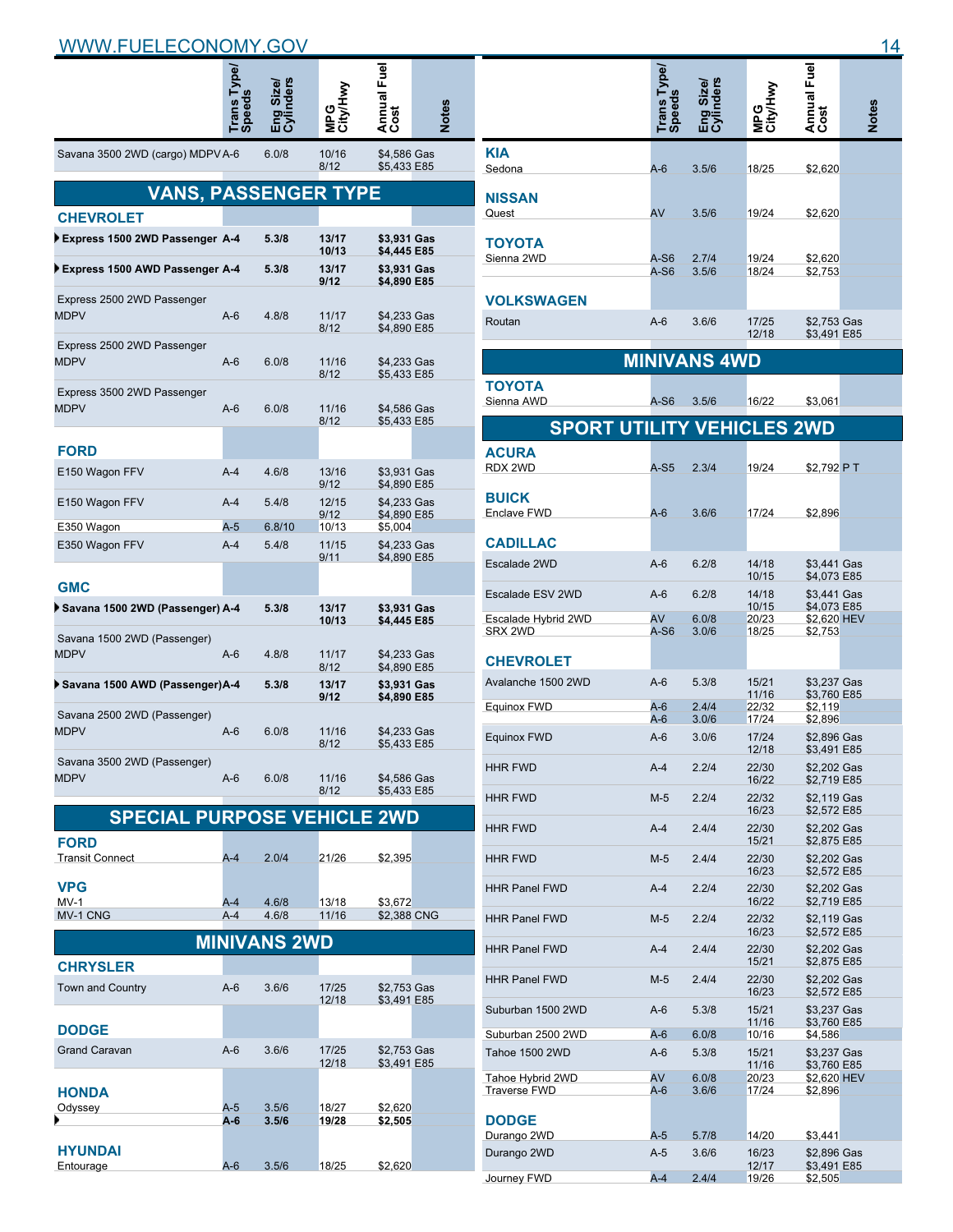|                                  | Trans Type/<br>Speeds | Size/<br>Iders |                 | Annual Fuel<br>Cost        |              |
|----------------------------------|-----------------------|----------------|-----------------|----------------------------|--------------|
|                                  |                       | 밇              | MPG<br>City/Hwy |                            | <b>Notes</b> |
| Journey FWD                      | $A-6$                 | 3.6/6          | 17/25<br>13/18  | \$2,753 Gas<br>\$3,262 E85 |              |
| Nitro 2WD                        | $A-4$                 | 3.7/6          | 16/22           | \$3,061                    |              |
|                                  | A-5                   | 4.0/6          | 16/21           | \$3,061                    |              |
|                                  |                       |                |                 |                            |              |
| <b>FORD</b><br>Edge FWD          | A-S6                  | 3.5/6          | 19/27           |                            |              |
|                                  | A-6                   | 3.5/6          | 19/26           | \$2,505<br>\$2,620         |              |
|                                  | A-S6                  | 3.7/6          | 18/25           | \$2,753                    |              |
| Escape FWD                       | $A-6$<br>$M-5$        | 2.5/4<br>2.5/4 | 21/28<br>23/28  | \$2,395<br>\$2,202         |              |
| Escape FWD FFV                   | $A-6$                 | 3.0/6          | 19/25           | \$2,620 Gas                |              |
| Escape Hybrid FWD                | AV                    | 2.5/4          | 14/19<br>34/31  | \$3,056 E85<br>\$1,723 HEV |              |
|                                  | $A-6$                 | 5.4/8          | 14/20           |                            |              |
| Expedition 2WD FFV               |                       |                | 10/15           | \$3,441 Gas<br>\$4,073 E85 |              |
| <b>Explorer FWD</b>              | $A-S6$                | 3.5/6          | 17/25           | \$2,753                    |              |
| Flex FWD                         | $A-6$<br>A-6          | 3.5/6<br>3.5/6 | 17/25<br>17/24  | \$2,753<br>\$2,896         |              |
|                                  |                       |                |                 |                            |              |
| GMC                              |                       |                |                 |                            |              |
| Acadia FWD                       | A-6                   | 3.6/6          | 17/24           | \$2,896                    |              |
| <b>Terrain FWD</b>               | $A-6$                 | 2.4/4          | 22/32           | \$2,119                    |              |
|                                  | A-6                   | 3.0/6          | 17/24           | \$2,896                    |              |
| <b>Terrain FWD</b>               | $A-6$                 | 3.0/6          | 17/24<br>12/18  | \$2,896 Gas<br>\$3,491 E85 |              |
|                                  |                       |                | 15/21           |                            |              |
| Yukon 1500 2WD                   | $A-6$                 | 5.3/8          | 11/16           | \$3,237 Gas<br>\$3,760 E85 |              |
| <b>Yukon 1500 2WD</b>            | $A-6$                 | 6.2/8          | 14/18           | \$3,441 Gas                |              |
|                                  |                       |                | 10/15           | \$4,073 E85                |              |
| Yukon 1500 Hybrid 2WD            | AV                    | 6.0/8          | 20/23           | \$2,620 HEV                |              |
| Yukon XL 1500 2WD                | $A-6$                 | 5.3/8          | 15/21           | \$3,237 Gas                |              |
|                                  |                       |                | 11/16           | \$3,760 E85                |              |
| Yukon XL 1500 2WD                | A-6                   | 6.2/8          | 14/18<br>10/15  | \$3,441 Gas<br>\$4,073 E85 |              |
| Yukon XL 2500 2WD                | $A-6$                 | 6.0/8          | 10/16           | \$4,586                    |              |
|                                  |                       |                |                 |                            |              |
| HONDA                            |                       |                |                 |                            |              |
| Accord Crosstour 2WD<br>CR-V 2WD | A-5<br>$A-5$          | 3.5/6<br>2.4/4 | 18/27<br>21/28  | \$2,620<br>\$2,296         |              |
| Element 2WD                      | $A-5$                 | 2.4/4          | 20/25           | \$2,505                    |              |
| Pilot 2WD                        | A-5                   | 3.5/6          | 17/23           | \$2,896                    |              |
|                                  |                       |                |                 |                            |              |
| <b>HYUNDAI</b>                   |                       |                |                 |                            |              |
| Santa Fe 2WD                     | $A-6$<br>$M-6$        | 2.4/4<br>2.4/4 | 20/28<br>19/26  | \$2,395<br>\$2,620         |              |
|                                  | A-6                   | 3.5/6          | 20/26           | \$2,395                    |              |
| Tucson 2WD                       | A-6                   | 2.0/4          | 23/31           | \$2,119                    |              |
|                                  | $M-5$                 | 2.0/4          | 20/27           | \$2,395                    |              |
|                                  | A-6<br>M-6            | 2.4/4<br>2.4/4 | 22/31<br>21/29  | \$2,202<br>\$2,296         |              |
| Veracruz 2WD                     | A-6                   | 3.8/6          | 17/22           | \$2,896                    |              |
|                                  |                       |                |                 |                            |              |
| INFINITI                         |                       |                |                 |                            |              |
| FX35 RWD<br>QX56 2WD             | $A-S7$<br>A-S7        | 3.5/6<br>5.6/8 | 16/23<br>14/20  | \$3,085 P<br>\$3,666 P     |              |
|                                  |                       |                |                 |                            |              |
| JEEP                             |                       |                |                 |                            |              |
| Compass 2WD                      | AV                    | 2.0/4          | 23/27           | \$2,296                    |              |
|                                  | $M-5$                 | 2.0/4          | 23/29           | \$2,202                    |              |
|                                  | AV<br>$M-5$           | 2.4/4<br>2.4/4 | 21/27<br>23/28  | \$2,296                    |              |
| Grand Cherokee 2WD               | A-5                   | 5.7/8          | 14/20           | \$2,202<br>\$3,441         |              |
| Grand Cherokee 2WD               | A-5                   | 3.6/6          | 16/23           | \$3,061 Gas                |              |
|                                  |                       |                | 13/17           | \$3,491 E85                |              |
| Liberty 2WD                      | $A-4$                 | 3.7/6          | 16/22           | \$3,061                    |              |
| Patriot 2WD                      | AV<br>$M-5$           | 2.0/4<br>2.0/4 | 23/27<br>23/29  | \$2,296<br>\$2,202         |              |
|                                  | AV                    | 2.4/4          | 21/27           | \$2,296                    |              |
|                                  | M-5                   | 2.4/4          | 23/28           | \$2,202                    |              |
|                                  |                       |                |                 |                            |              |
| KIA                              |                       |                |                 |                            |              |
| Borrego 2WD                      | A-5<br>$A-6$          | 3.8/6<br>4.6/8 | 17/21<br>15/22  | \$3,061<br>\$3,061         |              |
| Sorento 2WD                      | A-6                   | 2.4/4          | 21/29           | \$2,296                    |              |
|                                  | M-6                   | 2.4/4          | 20/27           | \$2,505                    |              |

|                                   |                       | Size/          |                        |                            |               |
|-----------------------------------|-----------------------|----------------|------------------------|----------------------------|---------------|
|                                   | Trans Type/<br>Speeds | linders        | City/Hwy<br><b>SdM</b> | l Annual Fuel<br>Cost      | <b>Notes</b>  |
|                                   |                       | Eng<br>Gvil    |                        |                            |               |
|                                   | $A-6$                 | 3.5/6          | 20/26                  | \$2,505                    |               |
| Sportage 2WD                      | $A-6$<br>$M-6$        | 2.4/4<br>2.4/4 | 22/31<br>21/29         | \$2,202<br>\$2,296         |               |
|                                   |                       |                |                        |                            |               |
| <b>LEXUS</b>                      |                       |                |                        |                            |               |
| RX 350 2WD<br><b>RX 450h</b>      | $A-S6$<br>AV-S6       | 3.5/6<br>3.5/6 | 18/25<br>32/28         | \$2,792 P                  | \$1,953 HEV P |
|                                   |                       |                |                        |                            |               |
| <b>LINCOLN</b>                    |                       |                |                        |                            |               |
| <b>MKT FWD</b>                    | $A-S6$                | 3.7/6          | 17/23                  | \$2,896                    |               |
| <b>MKX FWD</b>                    | A-S6                  | 3.7/6          | 19/26                  | \$2,620                    |               |
| Navigator 2WD FFV                 | $A-6$                 | 5.4/8          | 14/20<br>10/15         | \$3,441 Gas<br>\$4,073 E85 |               |
|                                   |                       |                |                        |                            |               |
| <b>MAZDA</b>                      |                       |                |                        |                            |               |
| <b>CX-7 2WD</b>                   | $A-S6$                | 2.3/4          | 18/24                  | \$2,933 PT                 |               |
| <b>CX-9 2WD</b>                   | $A-S5$<br>$A-S6$      | 2.5/4<br>3.7/6 | 20/28<br>17/24         | \$2,395<br>\$2,896         |               |
| <b>Tribute FWD</b>                | $A-6$                 | 2.5/4          | 21/28                  | \$2,395                    |               |
|                                   | $M-5$                 | 2.5/4          | 23/28                  | \$2,202                    |               |
| <b>Tribute FWD FFV</b>            | $A-6$                 | 3.0/6          | 19/25                  | \$2,620 Gas                |               |
|                                   |                       |                | 14/19                  | \$3,056 E85                |               |
| Tribute Hybrid 2WD                | AV                    | 2.5/4          | 34/31                  | \$1,723 HEV                |               |
| <b>MERCEDES-BENZ</b>              |                       |                |                        |                            |               |
| <b>GLK350</b>                     | A-7                   | 3.5/6          | 16/23                  | \$3,261 P                  |               |
| ML350                             | A-7                   | 3.5/6          | 16/20                  | \$3.449 P                  |               |
|                                   |                       |                |                        |                            |               |
| <b>MERCURY</b><br>Mariner FWD     | $A-6$                 | 2.5/4          | 21/28                  |                            |               |
|                                   |                       |                |                        | \$2,395                    |               |
| Mariner FWD FFV                   | $A-6$                 | 3.0/6          | 19/25<br>14/19         | \$2,620 Gas<br>\$3,056 E85 |               |
| Mariner Hybrid FWD                | AV                    | 2.5/4          | 34/31                  | \$1,723 HEV                |               |
|                                   |                       |                |                        |                            |               |
| <b>MITSUBISHI</b><br>Endeavor 2WD | A-S4                  | 3.8/6          | 15/21                  | \$3,261 P                  |               |
| Outlander 2WD                     | $AV-S6$               | 2.4/4          | 23/28                  | \$2,202                    |               |
|                                   | $A-S6$                | 3.0/6          | 19/26                  | \$2,669 P                  |               |
| Outlander Sport 2WD               | AV-S6<br>$M-5$        | 2.0/4<br>2.0/4 | 25/31<br>24/31         | \$2,037                    |               |
|                                   |                       |                |                        | \$2,119                    |               |
| <b>NISSAN</b>                     |                       |                |                        |                            |               |
| Armada 2WD                        | A-5                   | 5.6/8          | 13/19                  | \$3,672                    |               |
| Armada 2WD FFV                    | $A-5$                 | 5.6/8          | 12/19                  | \$3.672 Gas                |               |
| Murano FWD                        | AV                    |                | 9/13                   | \$4,445 E85<br>\$2,753     |               |
| Pathfinder 2WD                    | A-5                   | 3.5/6<br>4.0/6 | 18/23<br>15/22         | \$3,449 P                  |               |
| Rogue FWD                         | AV                    | 2.5/4          | 22/28                  | \$2,202                    |               |
| Xterra 2WD                        | A-5                   | 4.0/6          | 16/22                  | \$3,061                    |               |
| <b>SUZUKI</b>                     |                       |                |                        |                            |               |
| <b>Grand Vitara</b>               | $A-4$                 | 2.4/4          | 19/25                  | \$2,620                    |               |
|                                   | $M-5$                 | 2.4/4          | 19/26                  | \$2,505                    |               |
|                                   |                       |                |                        |                            |               |
| <b>TOYOTA</b>                     |                       |                |                        |                            |               |
| 4Runner 2WD                       | $A-4$<br>A-S5         | 2.7/4<br>4.0/6 | 18/21<br>17/23         | \$2,896<br>\$2,896         |               |
| FJ Cruiser 2WD                    | A-5                   | 4.0/6          | 17/22                  | \$2,896                    |               |
| Highlander 2WD                    | $A-S6$                | 2.7/4          | 20/25                  | \$2,505                    |               |
|                                   | A-S5                  | 3.5/6          | 18/24                  | \$2,753                    |               |
| RAV4 2WD                          | A-4<br>A-5            | 2.5/4<br>3.5/6 | 22/28<br>19/27         | \$2,296<br>\$2,505         |               |
| Sequoia 2WD                       | $A-S6$                | 4.6/8          | 14/20                  | \$3,441                    |               |
|                                   | A-S6                  | 5.7/8          | 14/18                  | \$3,672                    |               |
| Venza                             | A-S6<br>A-S6          | 2.7/4<br>3.5/6 | 21/27<br>19/26         | \$2,395<br>\$2,505         |               |
|                                   |                       |                |                        |                            |               |
| <b>VOLKSWAGEN</b>                 |                       |                |                        |                            |               |
| Tiguan                            | A-S6                  | 2.0/4          | 20/25                  | \$2,669 PT                 |               |
|                                   | $M-6$                 | 2.0/4          | 18/26                  | \$2,792 PT                 |               |
| <b>VOLVO</b>                      |                       |                |                        |                            |               |
| XC60 FWD                          | A-S6                  | 3.2/6          | 18/25                  | \$2,620                    |               |
| XC70 FWD                          | $A-S6$                | 3.2/6          | 18/25                  | \$2,620                    |               |
| XC90 FWD                          | A-S6                  | 3.2/6          | 16/22                  | \$3,061                    |               |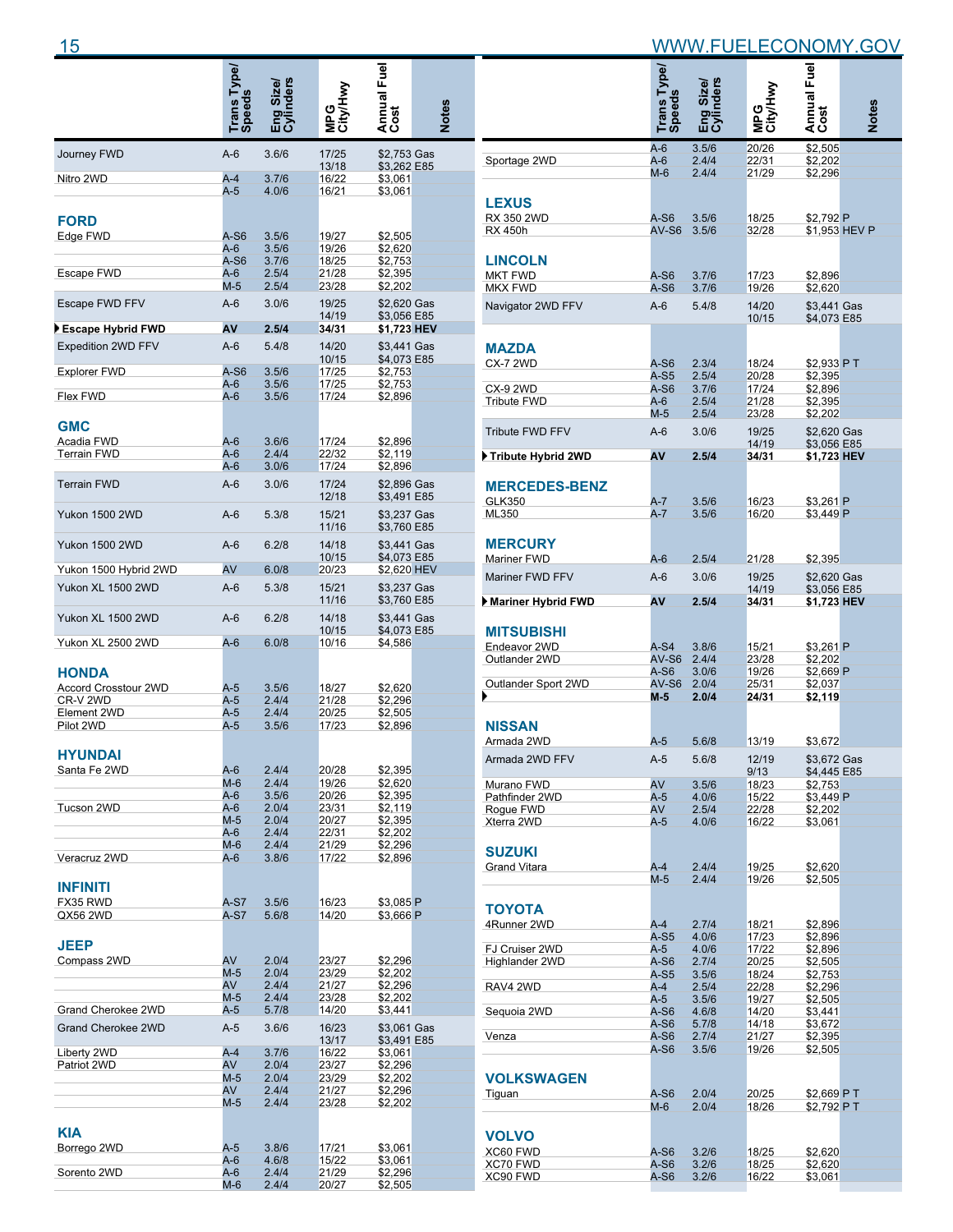|                              |                                                                                                                                                                                                                                                                                                                                                                                                                                                                                                                                                                                                                                                                                                                                                                                                                                                                                                                                                                                                                                                                                                                                                                                                                                                                                                                                                                                                                                                                                                                                                                                                                                                                                                                                                                                                                                                                                                                                                                                                                                                                                                                                                                                                                                                                                                                       |       |       |  | <b>Notes</b>    |
|------------------------------|-----------------------------------------------------------------------------------------------------------------------------------------------------------------------------------------------------------------------------------------------------------------------------------------------------------------------------------------------------------------------------------------------------------------------------------------------------------------------------------------------------------------------------------------------------------------------------------------------------------------------------------------------------------------------------------------------------------------------------------------------------------------------------------------------------------------------------------------------------------------------------------------------------------------------------------------------------------------------------------------------------------------------------------------------------------------------------------------------------------------------------------------------------------------------------------------------------------------------------------------------------------------------------------------------------------------------------------------------------------------------------------------------------------------------------------------------------------------------------------------------------------------------------------------------------------------------------------------------------------------------------------------------------------------------------------------------------------------------------------------------------------------------------------------------------------------------------------------------------------------------------------------------------------------------------------------------------------------------------------------------------------------------------------------------------------------------------------------------------------------------------------------------------------------------------------------------------------------------------------------------------------------------------------------------------------------------|-------|-------|--|-----------------|
|                              |                                                                                                                                                                                                                                                                                                                                                                                                                                                                                                                                                                                                                                                                                                                                                                                                                                                                                                                                                                                                                                                                                                                                                                                                                                                                                                                                                                                                                                                                                                                                                                                                                                                                                                                                                                                                                                                                                                                                                                                                                                                                                                                                                                                                                                                                                                                       |       |       |  |                 |
| <b>ACURA</b>                 |                                                                                                                                                                                                                                                                                                                                                                                                                                                                                                                                                                                                                                                                                                                                                                                                                                                                                                                                                                                                                                                                                                                                                                                                                                                                                                                                                                                                                                                                                                                                                                                                                                                                                                                                                                                                                                                                                                                                                                                                                                                                                                                                                                                                                                                                                                                       |       |       |  |                 |
| MDX 4WD                      | A-S6                                                                                                                                                                                                                                                                                                                                                                                                                                                                                                                                                                                                                                                                                                                                                                                                                                                                                                                                                                                                                                                                                                                                                                                                                                                                                                                                                                                                                                                                                                                                                                                                                                                                                                                                                                                                                                                                                                                                                                                                                                                                                                                                                                                                                                                                                                                  | 3.7/6 | 16/21 |  |                 |
| RDX 4WD                      | Fuel<br>ders<br>Annual I<br>Cost<br><b>Speeds</b><br><b>Frans</b><br><b>SPORT UTILITY VEHICLES 4WD</b><br>\$3,261 P<br>$A-S5$<br>2.3/4<br>17/22<br>\$3,085 PT<br>A-S6<br>3.7/6<br>16/23<br>\$3.085 P<br>$A-S8$<br>2.0/4<br>20/27<br>\$2,669 P T<br>$A-S6$<br>\$2.933 P<br>3.2/6<br>18/23<br>\$3,261 PS<br>A-S8<br>3.0/6<br>16/22<br>A-S8<br>3.0/6<br>17/25<br>\$2,903 D T<br>A-S7<br>4.4/8<br>17/19<br>A-S8<br>3.0/6<br>19/25<br>\$2,792 P<br>A-S8<br>3.0/6<br>19/26<br>\$2,792 PT<br>$A-S6$<br>3.0/6<br>19/26<br>\$2,641 D T<br>A-S8<br>3.0/6<br>16/23<br>\$3,085 P T<br>A-S8<br>4.4/8<br>14/20<br>\$3,666 P T<br>$A-S6$<br>4.4/8<br>12/17<br>\$4,188 PT<br>$A-S8$<br>3.0/6<br>16/23<br>\$3,085 P T<br>A-S8<br>4.4/8<br>14/20<br>\$3,666 P T<br>$A-S6$<br>4.4/8<br>12/17<br>\$4,188 P T<br>$A-6$<br>3.6/6<br>16/22<br>\$3,061<br>$A-6$<br>6.2/8<br>13/18<br>\$3,672 Gas<br>10/14<br>\$4,073 E85<br>\$3,931 Gas<br>Escalade ESV AWD<br>$A-6$<br>6.2/8<br>13/18<br>9/13<br>\$4,890 E85<br>$A-6$<br>6.2/8<br>13/18<br>\$3,931 Gas<br>9/13<br>\$4,890 E85<br>AV<br>6.0/8<br>20/23<br>\$2,620 HEV<br>A-S6<br>2.8/6<br>15/22<br>\$3,261 PT<br>A-S6<br>3.0/6<br>17/23<br>\$2,896<br>A-6<br>5.3/8<br>15/21<br>\$3.237 Gas<br>11/16<br>\$3,760 E85<br>$A-6$<br>2.4/4<br>20/29<br>\$2.395<br>$A-6$<br>3.0/6<br>16/22<br>\$2,896<br>16/22<br>\$2,896 Gas<br>A-6<br>3.0/6<br>12/17<br>\$3,491 E85<br>5.3/8<br>15/21<br>\$3,237 Gas<br>A-6<br>11/16<br>\$3,760 E85<br>$A-6$<br>6.0/8<br>10/15<br>\$4,586<br>A-6<br>5.3/8<br>15/21<br>\$3,237 Gas<br>11/16<br>\$3.760 E85<br>AV<br>Tahoe Hybrid 4WD<br>6.0/8<br>20/23<br>\$2,620 HEV<br>A-6<br>3.6/6<br>16/23<br>\$2,896<br>A-5<br>5.7/8<br>13/20<br>\$3,672<br>A-5<br>3.6/6<br>\$3,061 Gas<br>16/22<br>12/16<br>\$3,491 E85<br>$A-6$<br>3.6/6<br>16/24<br>\$2,896<br>A-4<br>3.7/6<br>15/21<br>\$3,237<br>A-5<br>4.0/6<br>16/21<br>\$3,237<br>A-S6<br>3.5/6<br>18/25<br>\$2,753<br>A-6<br>3.5/6<br>18/26<br>\$2,620<br>A-S6<br>3.7/6<br>17/23<br>\$2,896<br>A-6<br>2.5/4<br>20/26<br>\$2,505<br>A-6<br>3.0/6<br>18/23<br>\$2,753 Gas<br>13/17<br>\$3,491 E85<br>AV<br>2.5/4<br>\$1,899 HEV<br>30/27<br>A-6<br>5.4/8<br>13/18<br>\$3,672 Gas<br>9/13<br>\$4,445 E85<br>A-S6<br>3.5/6<br>17/23<br>\$2,896<br>A-6<br>3.5/6<br>17/23<br>\$2,896<br>A-S6<br>3.5/6<br>16/21<br>\$3,061 T |       |       |  |                 |
| ZDX 4WD                      |                                                                                                                                                                                                                                                                                                                                                                                                                                                                                                                                                                                                                                                                                                                                                                                                                                                                                                                                                                                                                                                                                                                                                                                                                                                                                                                                                                                                                                                                                                                                                                                                                                                                                                                                                                                                                                                                                                                                                                                                                                                                                                                                                                                                                                                                                                                       |       |       |  |                 |
| <b>AUDI</b>                  |                                                                                                                                                                                                                                                                                                                                                                                                                                                                                                                                                                                                                                                                                                                                                                                                                                                                                                                                                                                                                                                                                                                                                                                                                                                                                                                                                                                                                                                                                                                                                                                                                                                                                                                                                                                                                                                                                                                                                                                                                                                                                                                                                                                                                                                                                                                       |       |       |  |                 |
| Q5                           |                                                                                                                                                                                                                                                                                                                                                                                                                                                                                                                                                                                                                                                                                                                                                                                                                                                                                                                                                                                                                                                                                                                                                                                                                                                                                                                                                                                                                                                                                                                                                                                                                                                                                                                                                                                                                                                                                                                                                                                                                                                                                                                                                                                                                                                                                                                       |       |       |  |                 |
| Q7                           |                                                                                                                                                                                                                                                                                                                                                                                                                                                                                                                                                                                                                                                                                                                                                                                                                                                                                                                                                                                                                                                                                                                                                                                                                                                                                                                                                                                                                                                                                                                                                                                                                                                                                                                                                                                                                                                                                                                                                                                                                                                                                                                                                                                                                                                                                                                       |       |       |  |                 |
|                              |                                                                                                                                                                                                                                                                                                                                                                                                                                                                                                                                                                                                                                                                                                                                                                                                                                                                                                                                                                                                                                                                                                                                                                                                                                                                                                                                                                                                                                                                                                                                                                                                                                                                                                                                                                                                                                                                                                                                                                                                                                                                                                                                                                                                                                                                                                                       |       |       |  |                 |
|                              |                                                                                                                                                                                                                                                                                                                                                                                                                                                                                                                                                                                                                                                                                                                                                                                                                                                                                                                                                                                                                                                                                                                                                                                                                                                                                                                                                                                                                                                                                                                                                                                                                                                                                                                                                                                                                                                                                                                                                                                                                                                                                                                                                                                                                                                                                                                       |       |       |  |                 |
| <b>BMW</b>                   |                                                                                                                                                                                                                                                                                                                                                                                                                                                                                                                                                                                                                                                                                                                                                                                                                                                                                                                                                                                                                                                                                                                                                                                                                                                                                                                                                                                                                                                                                                                                                                                                                                                                                                                                                                                                                                                                                                                                                                                                                                                                                                                                                                                                                                                                                                                       |       |       |  |                 |
| ActiveHybrid X6              |                                                                                                                                                                                                                                                                                                                                                                                                                                                                                                                                                                                                                                                                                                                                                                                                                                                                                                                                                                                                                                                                                                                                                                                                                                                                                                                                                                                                                                                                                                                                                                                                                                                                                                                                                                                                                                                                                                                                                                                                                                                                                                                                                                                                                                                                                                                       |       |       |  | \$3,261 HEV P T |
| X3 xDrive28i                 |                                                                                                                                                                                                                                                                                                                                                                                                                                                                                                                                                                                                                                                                                                                                                                                                                                                                                                                                                                                                                                                                                                                                                                                                                                                                                                                                                                                                                                                                                                                                                                                                                                                                                                                                                                                                                                                                                                                                                                                                                                                                                                                                                                                                                                                                                                                       |       |       |  |                 |
| X3 xDrive35i                 |                                                                                                                                                                                                                                                                                                                                                                                                                                                                                                                                                                                                                                                                                                                                                                                                                                                                                                                                                                                                                                                                                                                                                                                                                                                                                                                                                                                                                                                                                                                                                                                                                                                                                                                                                                                                                                                                                                                                                                                                                                                                                                                                                                                                                                                                                                                       |       |       |  |                 |
| X5 xDrive35d<br>X5 xDrive35i |                                                                                                                                                                                                                                                                                                                                                                                                                                                                                                                                                                                                                                                                                                                                                                                                                                                                                                                                                                                                                                                                                                                                                                                                                                                                                                                                                                                                                                                                                                                                                                                                                                                                                                                                                                                                                                                                                                                                                                                                                                                                                                                                                                                                                                                                                                                       |       |       |  |                 |
| X5 xDrive50i                 |                                                                                                                                                                                                                                                                                                                                                                                                                                                                                                                                                                                                                                                                                                                                                                                                                                                                                                                                                                                                                                                                                                                                                                                                                                                                                                                                                                                                                                                                                                                                                                                                                                                                                                                                                                                                                                                                                                                                                                                                                                                                                                                                                                                                                                                                                                                       |       |       |  |                 |
| X5 xDriveM                   |                                                                                                                                                                                                                                                                                                                                                                                                                                                                                                                                                                                                                                                                                                                                                                                                                                                                                                                                                                                                                                                                                                                                                                                                                                                                                                                                                                                                                                                                                                                                                                                                                                                                                                                                                                                                                                                                                                                                                                                                                                                                                                                                                                                                                                                                                                                       |       |       |  |                 |
| X6 xDrive35i                 |                                                                                                                                                                                                                                                                                                                                                                                                                                                                                                                                                                                                                                                                                                                                                                                                                                                                                                                                                                                                                                                                                                                                                                                                                                                                                                                                                                                                                                                                                                                                                                                                                                                                                                                                                                                                                                                                                                                                                                                                                                                                                                                                                                                                                                                                                                                       |       |       |  |                 |
| X6 xDrive50i                 |                                                                                                                                                                                                                                                                                                                                                                                                                                                                                                                                                                                                                                                                                                                                                                                                                                                                                                                                                                                                                                                                                                                                                                                                                                                                                                                                                                                                                                                                                                                                                                                                                                                                                                                                                                                                                                                                                                                                                                                                                                                                                                                                                                                                                                                                                                                       |       |       |  |                 |
| X6 xDriveM                   |                                                                                                                                                                                                                                                                                                                                                                                                                                                                                                                                                                                                                                                                                                                                                                                                                                                                                                                                                                                                                                                                                                                                                                                                                                                                                                                                                                                                                                                                                                                                                                                                                                                                                                                                                                                                                                                                                                                                                                                                                                                                                                                                                                                                                                                                                                                       |       |       |  |                 |
| <b>BUICK</b>                 |                                                                                                                                                                                                                                                                                                                                                                                                                                                                                                                                                                                                                                                                                                                                                                                                                                                                                                                                                                                                                                                                                                                                                                                                                                                                                                                                                                                                                                                                                                                                                                                                                                                                                                                                                                                                                                                                                                                                                                                                                                                                                                                                                                                                                                                                                                                       |       |       |  |                 |
| Enclave AWD                  |                                                                                                                                                                                                                                                                                                                                                                                                                                                                                                                                                                                                                                                                                                                                                                                                                                                                                                                                                                                                                                                                                                                                                                                                                                                                                                                                                                                                                                                                                                                                                                                                                                                                                                                                                                                                                                                                                                                                                                                                                                                                                                                                                                                                                                                                                                                       |       |       |  |                 |
| <b>CADILLAC</b>              |                                                                                                                                                                                                                                                                                                                                                                                                                                                                                                                                                                                                                                                                                                                                                                                                                                                                                                                                                                                                                                                                                                                                                                                                                                                                                                                                                                                                                                                                                                                                                                                                                                                                                                                                                                                                                                                                                                                                                                                                                                                                                                                                                                                                                                                                                                                       |       |       |  |                 |
| <b>Escalade AWD</b>          |                                                                                                                                                                                                                                                                                                                                                                                                                                                                                                                                                                                                                                                                                                                                                                                                                                                                                                                                                                                                                                                                                                                                                                                                                                                                                                                                                                                                                                                                                                                                                                                                                                                                                                                                                                                                                                                                                                                                                                                                                                                                                                                                                                                                                                                                                                                       |       |       |  |                 |
|                              |                                                                                                                                                                                                                                                                                                                                                                                                                                                                                                                                                                                                                                                                                                                                                                                                                                                                                                                                                                                                                                                                                                                                                                                                                                                                                                                                                                                                                                                                                                                                                                                                                                                                                                                                                                                                                                                                                                                                                                                                                                                                                                                                                                                                                                                                                                                       |       |       |  |                 |
|                              |                                                                                                                                                                                                                                                                                                                                                                                                                                                                                                                                                                                                                                                                                                                                                                                                                                                                                                                                                                                                                                                                                                                                                                                                                                                                                                                                                                                                                                                                                                                                                                                                                                                                                                                                                                                                                                                                                                                                                                                                                                                                                                                                                                                                                                                                                                                       |       |       |  |                 |
| <b>Escalade Ext AWD</b>      |                                                                                                                                                                                                                                                                                                                                                                                                                                                                                                                                                                                                                                                                                                                                                                                                                                                                                                                                                                                                                                                                                                                                                                                                                                                                                                                                                                                                                                                                                                                                                                                                                                                                                                                                                                                                                                                                                                                                                                                                                                                                                                                                                                                                                                                                                                                       |       |       |  |                 |
| Escalade Hybrid 4WD          |                                                                                                                                                                                                                                                                                                                                                                                                                                                                                                                                                                                                                                                                                                                                                                                                                                                                                                                                                                                                                                                                                                                                                                                                                                                                                                                                                                                                                                                                                                                                                                                                                                                                                                                                                                                                                                                                                                                                                                                                                                                                                                                                                                                                                                                                                                                       |       |       |  |                 |
| <b>SRX AWD</b>               |                                                                                                                                                                                                                                                                                                                                                                                                                                                                                                                                                                                                                                                                                                                                                                                                                                                                                                                                                                                                                                                                                                                                                                                                                                                                                                                                                                                                                                                                                                                                                                                                                                                                                                                                                                                                                                                                                                                                                                                                                                                                                                                                                                                                                                                                                                                       |       |       |  |                 |
|                              |                                                                                                                                                                                                                                                                                                                                                                                                                                                                                                                                                                                                                                                                                                                                                                                                                                                                                                                                                                                                                                                                                                                                                                                                                                                                                                                                                                                                                                                                                                                                                                                                                                                                                                                                                                                                                                                                                                                                                                                                                                                                                                                                                                                                                                                                                                                       |       |       |  |                 |
| <b>CHEVROLET</b>             |                                                                                                                                                                                                                                                                                                                                                                                                                                                                                                                                                                                                                                                                                                                                                                                                                                                                                                                                                                                                                                                                                                                                                                                                                                                                                                                                                                                                                                                                                                                                                                                                                                                                                                                                                                                                                                                                                                                                                                                                                                                                                                                                                                                                                                                                                                                       |       |       |  |                 |
| Avalanche 1500 4WD           |                                                                                                                                                                                                                                                                                                                                                                                                                                                                                                                                                                                                                                                                                                                                                                                                                                                                                                                                                                                                                                                                                                                                                                                                                                                                                                                                                                                                                                                                                                                                                                                                                                                                                                                                                                                                                                                                                                                                                                                                                                                                                                                                                                                                                                                                                                                       |       |       |  |                 |
|                              |                                                                                                                                                                                                                                                                                                                                                                                                                                                                                                                                                                                                                                                                                                                                                                                                                                                                                                                                                                                                                                                                                                                                                                                                                                                                                                                                                                                                                                                                                                                                                                                                                                                                                                                                                                                                                                                                                                                                                                                                                                                                                                                                                                                                                                                                                                                       |       |       |  |                 |
| Equinox AWD                  |                                                                                                                                                                                                                                                                                                                                                                                                                                                                                                                                                                                                                                                                                                                                                                                                                                                                                                                                                                                                                                                                                                                                                                                                                                                                                                                                                                                                                                                                                                                                                                                                                                                                                                                                                                                                                                                                                                                                                                                                                                                                                                                                                                                                                                                                                                                       |       |       |  |                 |
|                              |                                                                                                                                                                                                                                                                                                                                                                                                                                                                                                                                                                                                                                                                                                                                                                                                                                                                                                                                                                                                                                                                                                                                                                                                                                                                                                                                                                                                                                                                                                                                                                                                                                                                                                                                                                                                                                                                                                                                                                                                                                                                                                                                                                                                                                                                                                                       |       |       |  |                 |
| Equinox AWD                  |                                                                                                                                                                                                                                                                                                                                                                                                                                                                                                                                                                                                                                                                                                                                                                                                                                                                                                                                                                                                                                                                                                                                                                                                                                                                                                                                                                                                                                                                                                                                                                                                                                                                                                                                                                                                                                                                                                                                                                                                                                                                                                                                                                                                                                                                                                                       |       |       |  |                 |
| Suburban 1500 4WD            |                                                                                                                                                                                                                                                                                                                                                                                                                                                                                                                                                                                                                                                                                                                                                                                                                                                                                                                                                                                                                                                                                                                                                                                                                                                                                                                                                                                                                                                                                                                                                                                                                                                                                                                                                                                                                                                                                                                                                                                                                                                                                                                                                                                                                                                                                                                       |       |       |  |                 |
|                              |                                                                                                                                                                                                                                                                                                                                                                                                                                                                                                                                                                                                                                                                                                                                                                                                                                                                                                                                                                                                                                                                                                                                                                                                                                                                                                                                                                                                                                                                                                                                                                                                                                                                                                                                                                                                                                                                                                                                                                                                                                                                                                                                                                                                                                                                                                                       |       |       |  |                 |
| Suburban 2500 4WD            |                                                                                                                                                                                                                                                                                                                                                                                                                                                                                                                                                                                                                                                                                                                                                                                                                                                                                                                                                                                                                                                                                                                                                                                                                                                                                                                                                                                                                                                                                                                                                                                                                                                                                                                                                                                                                                                                                                                                                                                                                                                                                                                                                                                                                                                                                                                       |       |       |  |                 |
| <b>Tahoe 1500 4WD</b>        |                                                                                                                                                                                                                                                                                                                                                                                                                                                                                                                                                                                                                                                                                                                                                                                                                                                                                                                                                                                                                                                                                                                                                                                                                                                                                                                                                                                                                                                                                                                                                                                                                                                                                                                                                                                                                                                                                                                                                                                                                                                                                                                                                                                                                                                                                                                       |       |       |  |                 |
|                              |                                                                                                                                                                                                                                                                                                                                                                                                                                                                                                                                                                                                                                                                                                                                                                                                                                                                                                                                                                                                                                                                                                                                                                                                                                                                                                                                                                                                                                                                                                                                                                                                                                                                                                                                                                                                                                                                                                                                                                                                                                                                                                                                                                                                                                                                                                                       |       |       |  |                 |
| <b>Traverse AWD</b>          |                                                                                                                                                                                                                                                                                                                                                                                                                                                                                                                                                                                                                                                                                                                                                                                                                                                                                                                                                                                                                                                                                                                                                                                                                                                                                                                                                                                                                                                                                                                                                                                                                                                                                                                                                                                                                                                                                                                                                                                                                                                                                                                                                                                                                                                                                                                       |       |       |  |                 |
|                              |                                                                                                                                                                                                                                                                                                                                                                                                                                                                                                                                                                                                                                                                                                                                                                                                                                                                                                                                                                                                                                                                                                                                                                                                                                                                                                                                                                                                                                                                                                                                                                                                                                                                                                                                                                                                                                                                                                                                                                                                                                                                                                                                                                                                                                                                                                                       |       |       |  |                 |
| <b>DODGE</b>                 |                                                                                                                                                                                                                                                                                                                                                                                                                                                                                                                                                                                                                                                                                                                                                                                                                                                                                                                                                                                                                                                                                                                                                                                                                                                                                                                                                                                                                                                                                                                                                                                                                                                                                                                                                                                                                                                                                                                                                                                                                                                                                                                                                                                                                                                                                                                       |       |       |  |                 |
|                              |                                                                                                                                                                                                                                                                                                                                                                                                                                                                                                                                                                                                                                                                                                                                                                                                                                                                                                                                                                                                                                                                                                                                                                                                                                                                                                                                                                                                                                                                                                                                                                                                                                                                                                                                                                                                                                                                                                                                                                                                                                                                                                                                                                                                                                                                                                                       |       |       |  |                 |
| Durango 4WD                  |                                                                                                                                                                                                                                                                                                                                                                                                                                                                                                                                                                                                                                                                                                                                                                                                                                                                                                                                                                                                                                                                                                                                                                                                                                                                                                                                                                                                                                                                                                                                                                                                                                                                                                                                                                                                                                                                                                                                                                                                                                                                                                                                                                                                                                                                                                                       |       |       |  |                 |
| Durango 4WD                  |                                                                                                                                                                                                                                                                                                                                                                                                                                                                                                                                                                                                                                                                                                                                                                                                                                                                                                                                                                                                                                                                                                                                                                                                                                                                                                                                                                                                                                                                                                                                                                                                                                                                                                                                                                                                                                                                                                                                                                                                                                                                                                                                                                                                                                                                                                                       |       |       |  |                 |
| Journey AWD                  |                                                                                                                                                                                                                                                                                                                                                                                                                                                                                                                                                                                                                                                                                                                                                                                                                                                                                                                                                                                                                                                                                                                                                                                                                                                                                                                                                                                                                                                                                                                                                                                                                                                                                                                                                                                                                                                                                                                                                                                                                                                                                                                                                                                                                                                                                                                       |       |       |  |                 |
| Nitro 4WD                    |                                                                                                                                                                                                                                                                                                                                                                                                                                                                                                                                                                                                                                                                                                                                                                                                                                                                                                                                                                                                                                                                                                                                                                                                                                                                                                                                                                                                                                                                                                                                                                                                                                                                                                                                                                                                                                                                                                                                                                                                                                                                                                                                                                                                                                                                                                                       |       |       |  |                 |
|                              |                                                                                                                                                                                                                                                                                                                                                                                                                                                                                                                                                                                                                                                                                                                                                                                                                                                                                                                                                                                                                                                                                                                                                                                                                                                                                                                                                                                                                                                                                                                                                                                                                                                                                                                                                                                                                                                                                                                                                                                                                                                                                                                                                                                                                                                                                                                       |       |       |  |                 |
|                              |                                                                                                                                                                                                                                                                                                                                                                                                                                                                                                                                                                                                                                                                                                                                                                                                                                                                                                                                                                                                                                                                                                                                                                                                                                                                                                                                                                                                                                                                                                                                                                                                                                                                                                                                                                                                                                                                                                                                                                                                                                                                                                                                                                                                                                                                                                                       |       |       |  |                 |
| <b>FORD</b>                  |                                                                                                                                                                                                                                                                                                                                                                                                                                                                                                                                                                                                                                                                                                                                                                                                                                                                                                                                                                                                                                                                                                                                                                                                                                                                                                                                                                                                                                                                                                                                                                                                                                                                                                                                                                                                                                                                                                                                                                                                                                                                                                                                                                                                                                                                                                                       |       |       |  |                 |
| Edge AWD                     |                                                                                                                                                                                                                                                                                                                                                                                                                                                                                                                                                                                                                                                                                                                                                                                                                                                                                                                                                                                                                                                                                                                                                                                                                                                                                                                                                                                                                                                                                                                                                                                                                                                                                                                                                                                                                                                                                                                                                                                                                                                                                                                                                                                                                                                                                                                       |       |       |  |                 |
|                              |                                                                                                                                                                                                                                                                                                                                                                                                                                                                                                                                                                                                                                                                                                                                                                                                                                                                                                                                                                                                                                                                                                                                                                                                                                                                                                                                                                                                                                                                                                                                                                                                                                                                                                                                                                                                                                                                                                                                                                                                                                                                                                                                                                                                                                                                                                                       |       |       |  |                 |
|                              |                                                                                                                                                                                                                                                                                                                                                                                                                                                                                                                                                                                                                                                                                                                                                                                                                                                                                                                                                                                                                                                                                                                                                                                                                                                                                                                                                                                                                                                                                                                                                                                                                                                                                                                                                                                                                                                                                                                                                                                                                                                                                                                                                                                                                                                                                                                       |       |       |  |                 |
| Escape 4WD                   |                                                                                                                                                                                                                                                                                                                                                                                                                                                                                                                                                                                                                                                                                                                                                                                                                                                                                                                                                                                                                                                                                                                                                                                                                                                                                                                                                                                                                                                                                                                                                                                                                                                                                                                                                                                                                                                                                                                                                                                                                                                                                                                                                                                                                                                                                                                       |       |       |  |                 |
| Escape 4WD FFV               |                                                                                                                                                                                                                                                                                                                                                                                                                                                                                                                                                                                                                                                                                                                                                                                                                                                                                                                                                                                                                                                                                                                                                                                                                                                                                                                                                                                                                                                                                                                                                                                                                                                                                                                                                                                                                                                                                                                                                                                                                                                                                                                                                                                                                                                                                                                       |       |       |  |                 |
|                              |                                                                                                                                                                                                                                                                                                                                                                                                                                                                                                                                                                                                                                                                                                                                                                                                                                                                                                                                                                                                                                                                                                                                                                                                                                                                                                                                                                                                                                                                                                                                                                                                                                                                                                                                                                                                                                                                                                                                                                                                                                                                                                                                                                                                                                                                                                                       |       |       |  |                 |
| Escape Hybrid 4WD            |                                                                                                                                                                                                                                                                                                                                                                                                                                                                                                                                                                                                                                                                                                                                                                                                                                                                                                                                                                                                                                                                                                                                                                                                                                                                                                                                                                                                                                                                                                                                                                                                                                                                                                                                                                                                                                                                                                                                                                                                                                                                                                                                                                                                                                                                                                                       |       |       |  |                 |
| Expedition 4WD FFV           |                                                                                                                                                                                                                                                                                                                                                                                                                                                                                                                                                                                                                                                                                                                                                                                                                                                                                                                                                                                                                                                                                                                                                                                                                                                                                                                                                                                                                                                                                                                                                                                                                                                                                                                                                                                                                                                                                                                                                                                                                                                                                                                                                                                                                                                                                                                       |       |       |  |                 |
| Explorer 4WD                 |                                                                                                                                                                                                                                                                                                                                                                                                                                                                                                                                                                                                                                                                                                                                                                                                                                                                                                                                                                                                                                                                                                                                                                                                                                                                                                                                                                                                                                                                                                                                                                                                                                                                                                                                                                                                                                                                                                                                                                                                                                                                                                                                                                                                                                                                                                                       |       |       |  |                 |
|                              |                                                                                                                                                                                                                                                                                                                                                                                                                                                                                                                                                                                                                                                                                                                                                                                                                                                                                                                                                                                                                                                                                                                                                                                                                                                                                                                                                                                                                                                                                                                                                                                                                                                                                                                                                                                                                                                                                                                                                                                                                                                                                                                                                                                                                                                                                                                       |       |       |  |                 |
| Flex AWD                     |                                                                                                                                                                                                                                                                                                                                                                                                                                                                                                                                                                                                                                                                                                                                                                                                                                                                                                                                                                                                                                                                                                                                                                                                                                                                                                                                                                                                                                                                                                                                                                                                                                                                                                                                                                                                                                                                                                                                                                                                                                                                                                                                                                                                                                                                                                                       |       |       |  |                 |
|                              |                                                                                                                                                                                                                                                                                                                                                                                                                                                                                                                                                                                                                                                                                                                                                                                                                                                                                                                                                                                                                                                                                                                                                                                                                                                                                                                                                                                                                                                                                                                                                                                                                                                                                                                                                                                                                                                                                                                                                                                                                                                                                                                                                                                                                                                                                                                       |       |       |  |                 |

|                              |                              |                |                | Annual Fuel<br>Cost        |               |
|------------------------------|------------------------------|----------------|----------------|----------------------------|---------------|
|                              |                              | nders<br>Size, |                |                            |               |
|                              |                              |                |                |                            |               |
|                              | Trans Type,<br><b>Speeds</b> | e<br>민준        | <b>Sal</b>     |                            | <b>Notes</b>  |
|                              | $A-6$                        | 3.5/6          | 16/22          | \$3,061                    |               |
|                              |                              |                |                |                            |               |
| <b>GMC</b>                   |                              |                |                |                            |               |
| Acadia AWD                   | A-6                          | 3.6/6          | 16/23          | \$2,896                    |               |
| <b>Terrain AWD</b>           | A-6                          | 2.4/4          | 20/29          | \$2,395                    |               |
|                              | A-6                          | 3.0/6          | 16/22          | \$2,896                    |               |
| <b>Terrain AWD</b>           | $A-6$                        | 3.0/6          | 16/22<br>12/17 | \$2,896 Gas<br>\$3,491 E85 |               |
| Yukon 1500 4WD               | $A-6$                        | 5.3/8          | 15/21          | \$3,237 Gas                |               |
|                              |                              |                | 11/16          | \$3,760 E85                |               |
| Yukon 1500 Hybrid 4WD        | AV                           | 6.0/8          | 20/23          | \$2,620 HEV                |               |
| Yukon Denali 1500 AWD        | $A-6$                        | 6.2/8          | 13/18          | \$3,672 Gas                |               |
|                              |                              |                | 10/14          | \$4,073 E85                |               |
| Yukon Denali 1500 Hybrid 4WD | AV                           | 6.0/8          | 20/23          | \$2,620 HEV                |               |
| Yukon XL 1500 4WD            | $A-6$                        | 5.3/8          | 15/21          | \$3,237 Gas                |               |
|                              |                              |                | 11/16          | \$3,760 E85                |               |
| Yukon XL 1500 AWD            | $A-6$                        | 6.2/8          | 13/18<br>9/13  | \$3,931 Gas<br>\$4,890 E85 |               |
| Yukon XL 2500 4WD            | $A-6$                        | 6.0/8          | 10/15          | \$4,586                    |               |
|                              |                              |                |                |                            |               |
| <b>HONDA</b>                 |                              |                |                |                            |               |
| Accord Crosstour 4WD         | A-5                          | 3.5/6          | 18/26          | \$2,620                    |               |
| CR-V 4WD                     | $A-5$                        | 2.4/4          | 21/27          | \$2,395                    |               |
| Element 4WD                  | A-5                          | 2.4/4          | 19/24          | \$2.620                    |               |
| Pilot 4WD                    | $M-5$<br>A-5                 | 2.4/4<br>3.5/6 | 18/23<br>16/22 | \$2,753<br>\$3,061         |               |
|                              |                              |                |                |                            |               |
| <b>HYUNDAI</b>               |                              |                |                |                            |               |
| Santa Fe 4WD                 | A-6                          | 2.4/4          | 20/25          | \$2,505                    |               |
|                              | A-6                          | 3.5/6          | 20/26          | \$2,505                    |               |
| Tucson 4WD                   | A-6                          | 2.4/4          | 21/28          | \$2,296                    |               |
| Veracruz 4WD                 | $M-6$<br>A-6                 | 2.4/4<br>3.8/6 | 20/27<br>16/21 | \$2,505                    |               |
|                              |                              |                |                | \$3,061                    |               |
| INFINITI                     |                              |                |                |                            |               |
| FX35 AWD                     | A-S7                         | 3.5/6          | 16/21          | \$3,261 P                  |               |
| FX50 AWD                     | A-S7                         | 5.0/8          | 14/20          | \$3,666 P                  |               |
| QX56 4WD                     | A-S7                         | 5.6/8          | 14/20          | \$3,666 P                  |               |
|                              |                              |                |                |                            |               |
| JEEP                         |                              |                |                |                            |               |
| Compass 4WD                  | AV                           | 2.4/4          | 21/26          | \$2,395                    |               |
|                              | AV<br>$M-5$                  | 2.4/4<br>2.4/4 | 20/23<br>22/28 | \$2,620 ORP<br>\$2,296     |               |
| Grand Cherokee 4WD           | A-5                          | 5.7/8          | 13/19          | \$3,672                    |               |
| Grand Cherokee 4WD           | $A-5$                        | 3.6/6          | 16/22          | \$3,061 Gas                |               |
|                              |                              |                | 12/16          | \$3,491 E85                |               |
| Liberty 4WD                  | $A-4$                        | 3.7/6          | 15/21          | \$3,237                    |               |
| Patriot 4WD                  | AV                           | 2.4/4          | 21/26          | \$2,395                    |               |
|                              | AV<br>$M-5$                  | 2.4/4<br>2.4/4 | 20/23<br>22/28 | \$2,620<br>\$2,296         |               |
| Wrangler 4WD                 | A-4                          | 3.8/6          | 15/19          | \$3,237                    |               |
|                              | $M-6$                        | 3.8/6          | 15/19          | \$3,441                    |               |
|                              |                              |                |                |                            |               |
| <b>KIA</b>                   |                              |                |                |                            |               |
| Borrego 4WD                  | A-5                          | 3.8/6          | 16/21          | \$3,061                    |               |
| Sorento 4WD                  | A-6<br>A-6                   | 4.6/8<br>2.4/4 | 15/20<br>21/27 | \$3,237<br>\$2,395         |               |
|                              | A-6                          | 3.5/6          | 18/24          | \$2,753                    |               |
| Sportage 4WD                 | $A-6$                        | 2.4/4          | 21/28          | \$2,395                    |               |
|                              | $M-6$                        | 2.4/4          | 20/27          | \$2,505                    |               |
|                              |                              |                |                |                            |               |
| <b>LAND ROVER</b>            |                              |                |                |                            |               |
| LR <sub>2</sub><br>LR4       | A-S6<br>A-S6                 | 3.2/6<br>5.0/8 | 15/22<br>12/17 | \$3,237<br>\$4,188 P       |               |
| Range Rover                  | A-S6                         | 5.0/8          | 12/18          | \$4,188 P                  |               |
|                              | A-S6                         | 5.0/8          | 12/18          | \$4,188 P S                |               |
| Range Rover Sport            | A-S6                         | 5.0/8          | 13/18          | \$3,912 P                  |               |
|                              | A-S6                         | 5.0/8          | 12/17          | \$4,188 P S                |               |
|                              |                              |                |                |                            |               |
| <b>LEXUS</b>                 |                              |                |                |                            |               |
| GX 460<br>LX 570             | A-S6<br>A-S6                 | 4.6/8<br>5.7/8 | 15/20<br>12/18 | \$3,449 P<br>\$4,188 P     |               |
| <b>RX 350 AWD</b>            | A-S6                         | 3.5/6          | 18/24          | \$2,933 P                  |               |
| RX 450h AWD                  | AV-S6                        | 3.5/6          | 30/28          |                            | \$2,023 HEV P |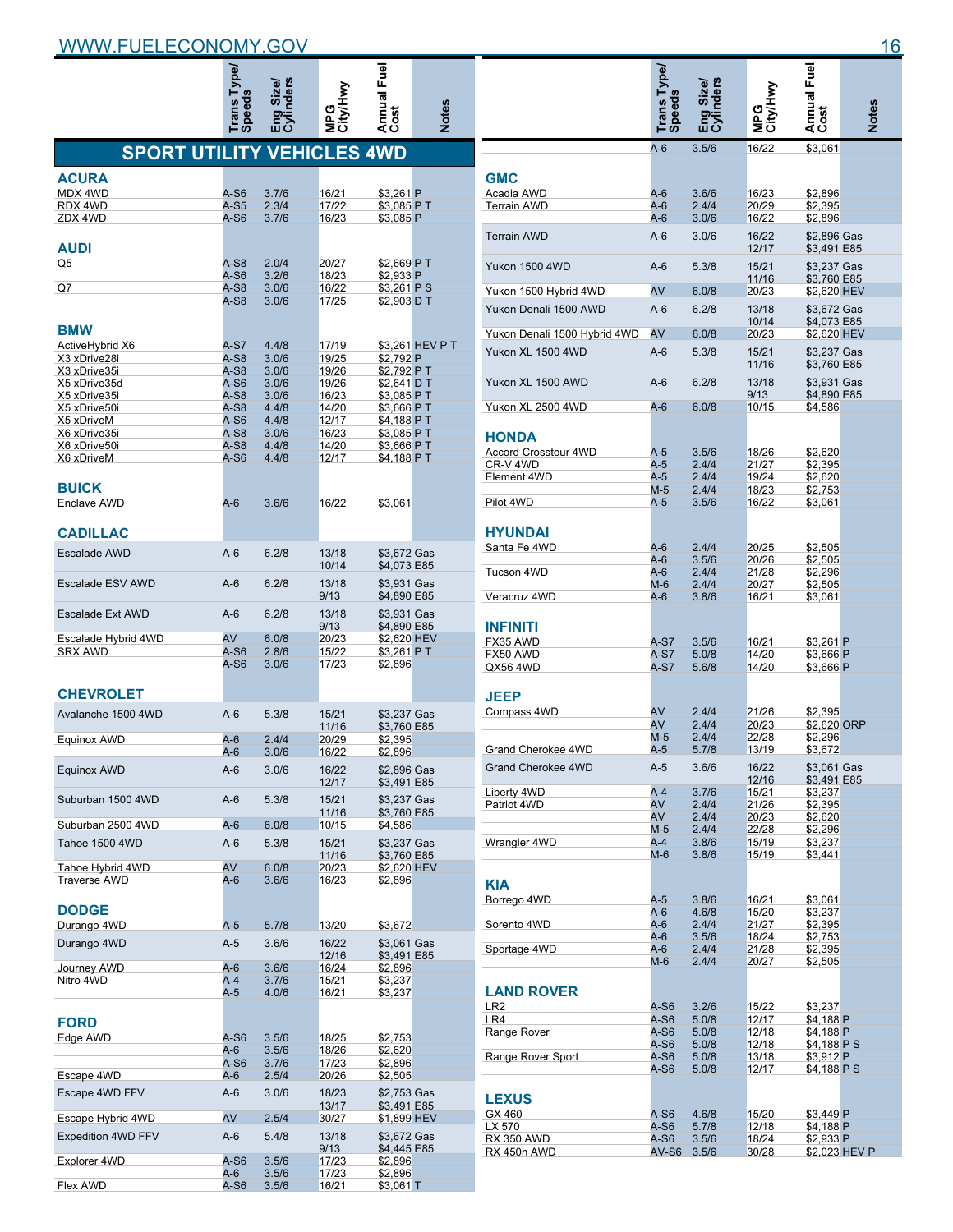|                                     | Trans Type/<br>Speeds |                       |                 | Annual Fuel                |                 |
|-------------------------------------|-----------------------|-----------------------|-----------------|----------------------------|-----------------|
|                                     |                       | <b>nders</b><br>Size/ | MPG<br>City/Hwy |                            |                 |
|                                     |                       | Eng <sup>s</sup>      |                 |                            | <b>Notes</b>    |
| <b>LINCOLN</b>                      |                       |                       |                 |                            |                 |
| <b>MKT AWD</b>                      | A-S6<br>A-S6          | 3.5/6<br>3.7/6        | 16/21<br>16/22  | \$3,061 T<br>\$3,061       |                 |
| <b>MKX AWD</b>                      | A-S6                  | 3.7/6                 | 17/23           | \$2,896                    |                 |
| Navigator 4WD FFV                   | $A-6$                 | 5.4/8                 | 13/18<br>9/13   | \$3,672 Gas<br>\$4,445 E85 |                 |
|                                     |                       |                       |                 |                            |                 |
| <b>MAZDA</b>                        |                       |                       |                 |                            |                 |
| CX-74WD<br>CX-94WD                  | $A-S6$<br>A-S6        | 2.3/4<br>3.7/6        | 17/21<br>16/22  | \$3,085 P T<br>\$2,896     |                 |
| Tribute 4WD                         | A-6                   | 2.5/4                 | 20/26           | \$2,395                    |                 |
| Tribute 4WD FFV                     | $A-6$                 | 3.0/6                 | 18/23<br>13/17  | \$2,753 Gas                |                 |
| Tribute Hybrid 4WD                  | AV                    | 2.5/4                 | 30/27           | \$3,491 E85<br>\$1,899 HEV |                 |
| <b>MERCEDES-BENZ</b>                |                       |                       |                 |                            |                 |
| G55 AMG                             | $A-5$                 | 5.4/8                 | 11/13           | \$4,886 P S                |                 |
| G550                                | A-7                   | 5.5/8                 | 11/15           | \$4,510 P                  |                 |
| GL350 Bluetec 4matic                | $A-7$                 | 3.0/6                 | 17/21           | \$3,053 D T                |                 |
| GL450 4matic                        | A-7                   | 4.7/8                 | 13/18           | \$3,912 P                  |                 |
| GL550 4matic<br>GLK350 4matic       | A-7<br>$A-7$          | 5.5/8<br>3.5/6        | 12/17<br>16/21  | \$4,188 P<br>\$3,261 P     |                 |
| ML350 4matic                        | A-7                   | 3.5/6                 | 15/20           | \$3,449 P                  |                 |
| ML350 Bluetec 4matic                | A-7                   | 3.0/6                 | 18/25           | \$2,763 D T                |                 |
| ML450 Hybrid 4matic                 | AV                    | 3.5/6                 | 20/24           |                            | \$2,669 HEV P   |
| ML550 4matic                        | A-7                   | 5.5/8                 | 13/18           | \$3.912 P                  |                 |
| ML63 AMG                            | A-7                   | 6.3/8                 | 11/15           | \$4,886 P                  |                 |
| R350 4 matic<br>R350 Bluetec 4matic | $A-7$                 | 3.5/6<br>3.0/6        | 15/19           | \$3.666 P                  |                 |
|                                     | A-7                   |                       | 18/24           | \$2,903 D T                |                 |
| <b>MERCURY</b>                      |                       |                       |                 |                            |                 |
| Mariner 4WD<br>Mariner 4WD FFV      | A-6<br>$A-6$          | 2.5/4<br>3.0/6        | 20/26<br>18/23  | \$2,505<br>\$2,753 Gas     |                 |
|                                     |                       |                       | 13/17           | \$3,491 E85                |                 |
| Mariner Hybrid 4WD                  | AV                    | 2.5/4                 | 30/27           | \$1,899 HEV                |                 |
| <b>MITSUBISHI</b>                   |                       |                       |                 |                            |                 |
| Endeavor AWD                        | A-S4                  | 3.8/6                 | 15/19           | \$3,449 P                  |                 |
| Outlander 4WD                       | AV-S6                 | 2.4/4                 | 22/27           | \$2,296                    |                 |
| Outlander Sport 4WD                 | A-S6<br>AV-S6         | 3.0/6<br>2.0/4        | 19/25<br>24/29  | \$2,792 P<br>\$2,119       |                 |
|                                     |                       |                       |                 |                            |                 |
| <b>NISSAN</b><br>Armada 4WD         | A-5                   | 5.6/8                 | 12/18           | \$3,931                    |                 |
|                                     |                       |                       |                 |                            |                 |
| Armada 4WD FFV                      | A-5                   | 5.6/8                 | 12/18<br>9/13   | \$3,931 Gas<br>\$4,445 E85 |                 |
| Murano AWD                          | AV                    | 3.5/6                 | 18/23           | \$2,753                    |                 |
| Pathfinder 4WD                      | A-5                   | 4.0/6                 | 14/20           | \$3.666 P                  |                 |
|                                     | $A-S5$                | 5.6/8                 | 13/18           | \$4,188 P                  |                 |
| Roque AWD<br>Xterra 4WD             | AV<br>A-5             | 2.5/4<br>4.0/6        | 22/26<br>15/20  | \$2,296<br>\$3,237         |                 |
|                                     | M-6                   | 4.0/6                 | 16/20           | \$3,237                    |                 |
|                                     |                       |                       |                 |                            |                 |
| <b>PORSCHE</b>                      |                       |                       |                 |                            |                 |
| Cayenne                             | $A-8$                 | 3.6/6                 | 16/23           | \$3,085 P                  |                 |
|                                     | M-6                   | 3.6/6                 | 15/22           | \$3,261 P                  |                 |
| Cayenne S                           | $A-8$                 | 4.8/8                 | 16/22           | \$3,261 P                  |                 |
| Cayenne S Hybrid                    | $A-8$                 | 3.0/6                 | 20/24           |                            | \$2,792 HEV P S |
| Cayenne Turbo                       | A-8                   | 4.8/8                 | 15/22           | \$3.449 PT                 |                 |
| SAAB                                |                       |                       |                 |                            |                 |
| 9-4X AWD                            | A-S6                  | 2.8/6                 | 15/22           | \$3,061 T                  |                 |
|                                     | $A-S6$                | 3.0/6                 | 17/23           | \$2,896                    |                 |
| 9-4X FWD                            | A-S6                  | 3.0/6                 | 18/25           | \$2,753                    |                 |
| SUBARU                              |                       |                       |                 |                            |                 |
| Forester AWD                        | A-S4                  | 2.5/4                 | 21/27           | \$2,395                    |                 |
|                                     | $A-S4$                | 2.5/4                 | 19/24           | \$2,792 PT                 |                 |
|                                     | M-5                   | 2.5/4                 | 21/27           | \$2,395                    |                 |
| Outback Wagon AWD                   | AV                    | 2.5/4                 | 22/29           | \$2,296                    |                 |
|                                     | M-6                   | 2.5/4                 | 19/27           | \$2,505                    |                 |
|                                     | A-S5                  | 3.6/6                 | 18/25           | \$2,753                    |                 |
| Tribeca AWD                         | A-S5                  | 3.6/6                 | 16/21           | \$3,061                    |                 |
|                                     |                       |                       |                 |                            |                 |
| <b>SUZUKI</b>                       |                       |                       |                 |                            |                 |
| Grand Vitara 4WD                    | $A-4$                 | 2.4/4                 | 19/23           | \$2,753                    |                 |

|                        | Trans Type/<br>Speeds | Eng Size/<br>Cylinders | MPG<br>City/Hwy | Annual Fuel<br>Cost        | <b>Notes</b>    |
|------------------------|-----------------------|------------------------|-----------------|----------------------------|-----------------|
| <b>TOYOTA</b>          |                       |                        |                 |                            |                 |
| 4Runner 4WD            | $A-S5$                | 4.0/6                  | 17/22           | \$2.896                    |                 |
|                        | $A-S5$                | 4.0/6                  | 17/22           |                            | \$2.896 PT4WD   |
| FJ Cruiser 4WD         | $A-5$                 | 4.0/6                  | 17/21           |                            | \$2,896 PT4WD   |
|                        | $M-6$                 | 4.0/6                  | 15/20           | \$3.237                    |                 |
| Highlander 4WD         | $A-S5$                | 3.5/6                  | 17/22           | \$2,896                    |                 |
| Highlander Hybrid 4WD  | AV                    | 3.5/6                  | 28/28           | \$1,965 HEV                |                 |
| Land Cruiser Wagon 4WD | $A-S6$                | 5.7/8                  | 13/18           | \$3.672                    |                 |
| RAV4 4WD               | $A-4$                 | 2.5/4                  | 21/27           | \$2.296                    |                 |
|                        | $A-5$                 | 3.5/6                  | 19/26           | \$2,620                    |                 |
| Sequoia 4WD            | $A-S6$                | 4.6/8                  | 14/19           |                            | \$3.672 PT4WD   |
|                        | $A-S6$                | 5.7/8                  | 13/18           |                            | \$3,672 PT4WD   |
| Sequoia 4WD FFV        | $A-S6$                | 5.7/8                  | 12/17<br>9/12   | \$3.931 Gas<br>\$4.890 E85 |                 |
| Venza AWD              | $A-S6$                | 2.7/4                  | 20/25           | \$2,505                    |                 |
|                        | $A-S6$                | 3.5/6                  | 18/25           | \$2.620                    |                 |
| <b>VOLKSWAGEN</b>      |                       |                        |                 |                            |                 |
| <b>Tiguan 4motion</b>  | $A-S6$                | 2.0/4                  | 19/25           | \$2,792 PT                 |                 |
| Touareg                | $A-S8$                | 3.6/6                  | 16/23           | \$3,085 P                  |                 |
|                        | $A-S8$                | 3.0/6                  | 19/28           | \$2.641 D T                |                 |
| <b>Touareg Hybrid</b>  | $A-S8$                | 3.0/6                  | 20/24           |                            | \$2,792 HEV P S |
| <b>VOLVO</b>           |                       |                        |                 |                            |                 |
| XC60 AWD               | $A-S6$                | 3.0/6                  | 17/22           | \$2,896 T                  |                 |
|                        | $A-S6$                | 3.2/6                  | 18/24           | \$2.753                    |                 |
| XC70 AWD               | $A-S6$                | 3.0/6                  | 17/22           | \$2,896 T                  |                 |
|                        | $A-S6$                | 3.2/6                  | 18/24           | \$2,753                    |                 |
| XC90 AWD               | $A-S6$                | 3.2/6                  | 16/22           | \$3.061                    |                 |
|                        | $A-S6$                | 4.4/8                  | 14/21           | \$3.441                    |                 |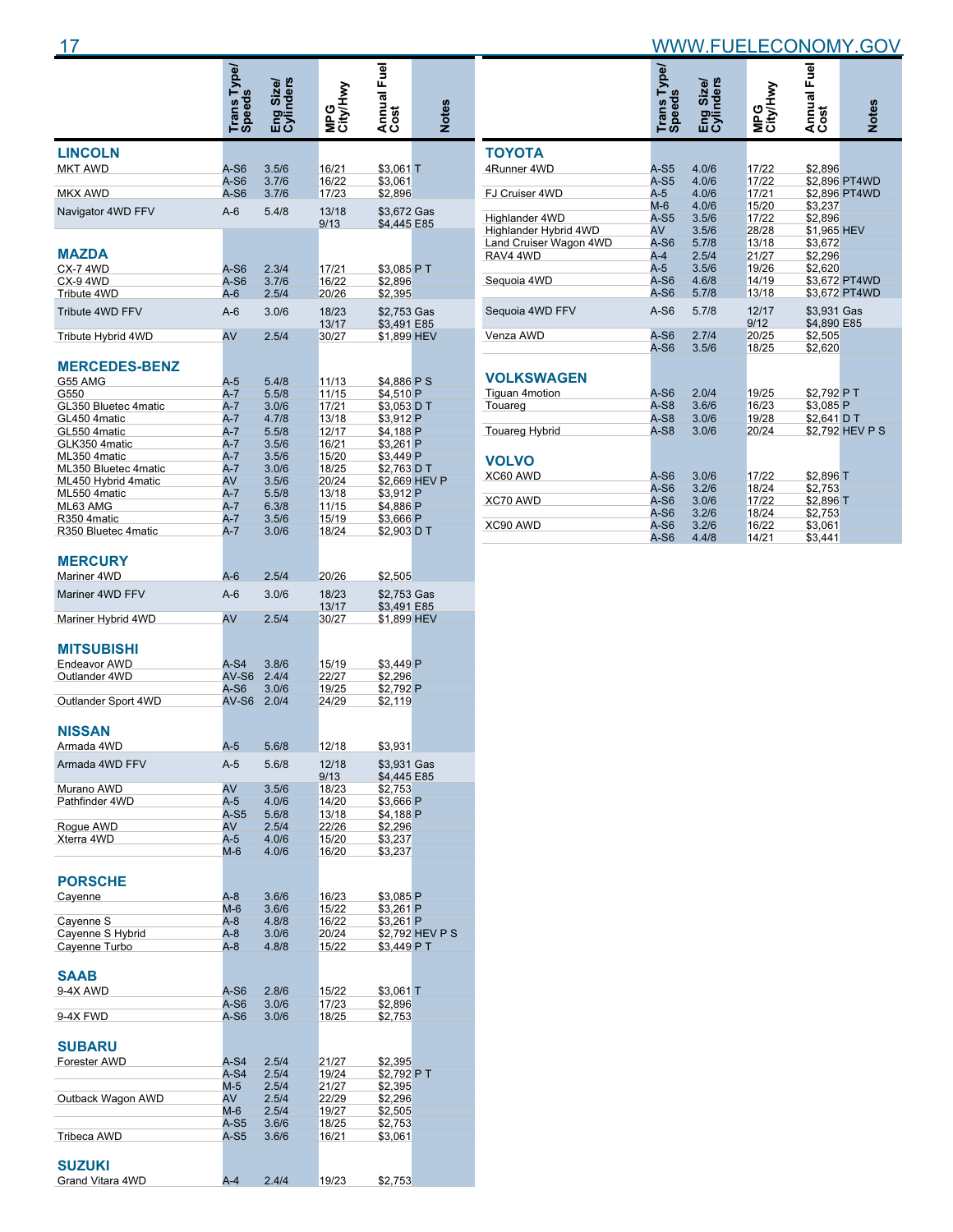# **BATTERY ELECTRIC VEHICLES**

Battery electric vehicles (BEVs) are propelled by one or more electric motors powered by rechargeable battery packs. BEVs are energy-efficient and reduce our dependence on petroleum—electricity is produced from domestic resources. They

emit no tailpipe pollutants, although the power plant producing the electricity may emit pollution.

Electric motors have several performance benefits. They are quiet; they have instant torque for quick acceleration; and they require less maintenance than internal combustion engines.

Current BEVs have a shorter driving range than gasoline or hybrid vehicles, and that range is more sensitive to driving style, driving conditions, and accessory use. Fully recharging the battery pack

can take several hours—though a "quick charge" to 80% capacity may take as little as 30 minutes—and options for charging the vehicle away from home may be limited. BEVs are also more expensive than conventional vehicles and hybrids due to the cost of the large battery packs. Still, manufacturers are working hard to improve the driving range and reduce the cost of these vehicles, and public charging stations may become more common in the future.

A federal income tax credit of up to \$7,500 is currently available to consumers purchasing a qualifying BEV. Visit **www.fueleconomy.gov** for additional information on BEVs, including tax incentives.

|                        |                                    |              |                        |          | <b>Fuel Economy</b> |             |       |
|------------------------|------------------------------------|--------------|------------------------|----------|---------------------|-------------|-------|
| <b>Model</b>           | Transmission<br><b>Type/Speeds</b> | <b>Motor</b> | <b>Battery</b><br>Type | City/Hwy | Unit                | Fuel        | Range |
|                        |                                    |              | <b>TWO SEATERS</b>     |          |                     |             |       |
| <b>SMART</b>           |                                    |              |                        |          |                     |             |       |
| fortwo Cabriolet*      | $A-1$                              | 30kW         | Li-Ion                 | 36/43    | kWh/100 mi          | Electricity | 63    |
|                        |                                    |              |                        | 94/79    | MPGet               |             |       |
| fortwo Coupe*          | $A-1$                              | 30kW         | Li-Ion                 | 36/43    | kWh/100 mi          | Electricity | 63    |
|                        |                                    |              |                        | 94/79    | MPGe‡               |             |       |
|                        |                                    |              | <b>MIDSIZE CARS</b>    |          |                     |             |       |
| <b>NISSAN</b><br>Leaf† | $A-1$                              | 80kW         | Li-Ion                 | 32/37    | kWh/100 mi          | Electricity | 73    |
|                        |                                    |              |                        | 106/92   | MPGet               |             |       |

\* The 2011 smart fortwo electric vehicles will be available as of Fall 2011. † The Nissan Leaf will be available in selected markets starting in late 2010. See www.Nissanusa.com or your Nissan dealer for the availability in your area.

‡ Miles per gallon equivalent (1 gallon of gasoline = 33.7 kWh).

# **PLUG-IN HYBRID ELECTRIC VEHICLES**

Plug-in hybrid electric vehicles (PHEVs) are hybrids with high capacity batteries that can be charged by plugging them into an electrical outlet or charging station. PHEVs can store enough electricity from the power grid to significantly reduce their petroleum consumption under typical driving conditions. There are two basic PHEV configurations:

- **Series PHEVS, also called Extended Range Electric Vehicles (EREVs).** Only the electric motor turns the wheels the gasoline engine is only used to generate electricity. Series PHEVs can run solely on electricity until the battery needs to be recharged. The gasoline engine will then generate the electricity needed to power the electric motor. For short trips, these vehicles might use no gasoline at all. **•**
- **Parallel or Blended PHEVs.** Both the engine and electric motor are mechanically connected to the wheels, and both propel the vehicle under most driving conditions. Electric-only operation usually occurs only at low speeds. **•**

travel farther on electricity than others. PHEV fuel economy, like that of BEVs and regular hybrids, can be sensitive to driving style, driving conditions, and accessory use. When operating in pure electric mode, PHEVs emit no tailpipe pollutants, although the power plant producing the electricity may emit pollution.

Charging a PHEV's battery typically takes several hours, but a "quick charge" to 80% capacity may take 30 minutes or less. However, PHEVs don't have to be plugged in to be driven. They can be fueled solely with gasoline, like a conventional hybrid, but will not achieve maximum range or fuel economy without charging.

PHEVs use less petroleum and cost less to fuel than conventional hybrids, but they are more expensive to purchase.

A federal income tax credit of up to \$7,500 is currently available to consumers purchasing a qualifying PHEV. Visit **www.fueleconomy.gov** for additional information on PHEVs, including tax incentives.

PHEVs also have different battery capacities, allowing some to

|                            |                                    |                                   |        |                     |                         | <b>Fuel Economy</b>               |                    |           |
|----------------------------|------------------------------------|-----------------------------------|--------|---------------------|-------------------------|-----------------------------------|--------------------|-----------|
| Model                      | Transmission<br><b>Type/Speeds</b> | Engine Size /<br><b>Cylinders</b> | Motor  | <b>Battery Type</b> | City/Hwy                | Unit                              | Fuel               | Range     |
|                            |                                    |                                   |        | <b>COMPACT CARS</b> |                         |                                   |                    |           |
| <b>CHEVROLET</b><br>Volt + | AV                                 | 1.4L/4 Cvl                        | 111 kW | Li-Ion              | 35/40<br>36/37<br>95/90 | <b>MPG</b><br>kWh/100 mi<br>MPGe* | Gas<br>Electricity | 344<br>35 |

\* Miles per gallon equivalent (1 gallon of gasoline = 33.7 kWh).

† The Chevrolet Volt is ranked based on a combined electricity and gasoline value of 60 MPGe.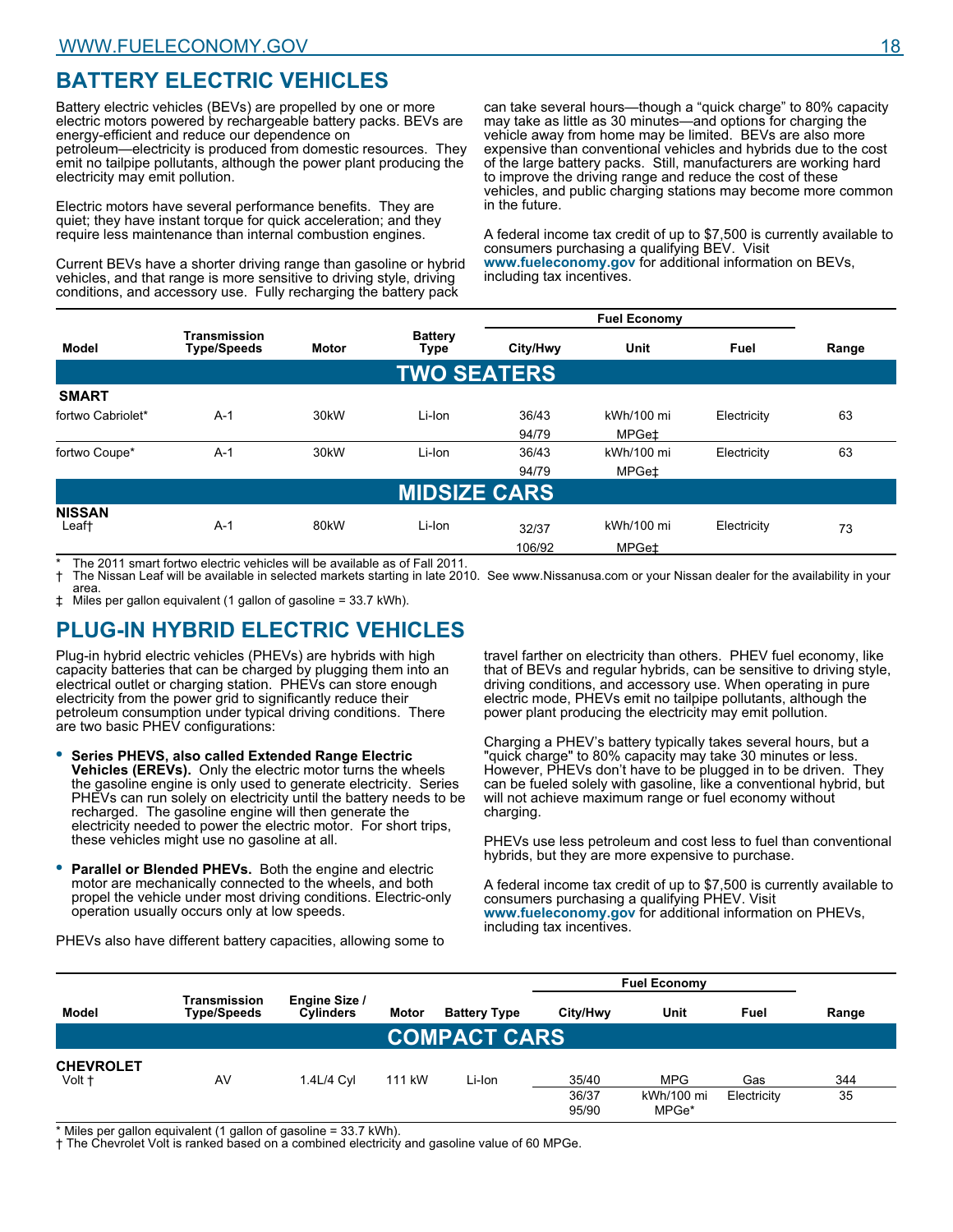# **HYBRID-ELECTRIC VEHICLES**

It's no accident that the most fuel-efficient vehicles in some classes for the 2011 model year are hybrid-electric vehicles (HEVs). Hybrids combine the best features of the internal combustion engine with an electric motor and can significantly improve fuel economy without sacrificing performance or driving range. HEVs may also be configured to provide increased performance or provide electrical power to auxillary loads such as power tools.

HEVs are primarily propelled by an internal combustion engine, just like conventional vehicles. However, they also convert energy normally wasted during coasting and braking into electricity which is stored in a battery until needed by the electric motor. The electric motor assists the engine when accelerating or hill climbing and at low speeds where internal combustion engines are least efficient. Unlike all-electric vehicles, HEVs now being offered do not need to be plugged into an external source of electricity to be recharged; conventional gasoline and regenerative braking provide all the energy the vehicle needs.

The federal government is offering tax incentives for HEVs through the end of 2010. Some states also offer incentives. Additional information on HEVs, including tax incentives, can be found at **www.fueleconomy.gov.**

Annual fuel cost is estimated assuming 15,000 miles of travel each year (55% city and 45% highway) and a fuel cost of \$3.67 per gallon for regular unleaded gasoline or \$3.91 for premium gasoline.

|                   | Trans Type  | Cylinders<br>Eng Size | MPG /<br>City / Hwy | Annual Fuel<br>Cost | Battery Size /<br>Type | <b>Notes</b> |                                   | <b>Trans Type</b><br><b>Speeds</b> | Eng Size /<br>Cylinders | MPG /<br>City / Hwy | Annual Fuel<br>Cost | Battery Size /<br>Type | <b>Notes</b> |
|-------------------|-------------|-----------------------|---------------------|---------------------|------------------------|--------------|-----------------------------------|------------------------------------|-------------------------|---------------------|---------------------|------------------------|--------------|
|                   |             |                       |                     |                     |                        |              |                                   |                                    |                         |                     |                     |                        |              |
|                   |             |                       | <b>TWO SEATERS</b>  |                     |                        |              | <b>STANDARD PICKUP TRUCKS 2WD</b> |                                    |                         |                     |                     |                        |              |
| <b>HONDA</b>      |             |                       |                     |                     |                        |              | <b>CHEVROLET</b>                  |                                    |                         |                     |                     |                        |              |
| CR-Z              | AV-S7 1.5/4 |                       | 35/39               |                     | \$1,486 101V Ni-MH     |              | Silverado 15 Hybrid<br>2WD        | AV                                 | 6.0/8                   | 20/23               |                     | \$2,620 288V Ni-MH     |              |
|                   | $M-6$       | 1.5/4                 | 31/37               |                     | \$1,618 101V Ni-MH     |              | <b>GMC</b>                        |                                    |                         |                     |                     |                        |              |
|                   |             |                       | <b>COMPACT CARS</b> |                     |                        |              | Sierra 15 Hybrid 2WD              | AV                                 | 6.0/8                   | 20/23               |                     | \$2,620 288V Ni-MH     |              |
| <b>HONDA</b>      |             |                       |                     |                     |                        |              | <b>STANDARD PICKUP TRUCKS 4WD</b> |                                    |                         |                     |                     |                        |              |
| Civic Hybrid      | AV          | 1.3/4                 | 40/43               |                     | \$1.343 158V Ni-MH     |              |                                   |                                    |                         |                     |                     |                        |              |
| Insight           | AV-S7       | 1.3/4                 | 40/43               |                     | \$1.343 101V Ni-MH     |              | <b>CHEVROLET</b>                  |                                    |                         |                     |                     |                        |              |
|                   | AV          | 1.3/4                 | 40/43               |                     | \$1,343 101V Ni-MH     |              | Silverado 15 Hybrid<br>4WD        | AV                                 | 6.0/8                   | 20/23               |                     | \$2,620 288V Ni-MH     |              |
| <b>LEXUS</b>      |             |                       |                     |                     |                        |              | <b>GMC</b>                        |                                    |                         |                     |                     |                        |              |
| CT 200h           | AV          | 1.8/4                 | 43/40               |                     | \$1,310 202V Ni-MH     |              | Sierra 15 Hybrid 4WD              | AV                                 | 6.0/8                   | 20/23               |                     | \$2,620 288V Ni-MH     |              |
| GS 450h           | $AV-S6$     | 3.5/6                 | 22/25               |                     | \$2.551 288V Ni-MH     | P            | <b>SPORT UTILITY VEHICLES 2WD</b> |                                    |                         |                     |                     |                        |              |
| <b>HS 250h</b>    | AV          | 2.4/4                 | 35/34               |                     | \$1,574 245V Ni-MH     |              |                                   |                                    |                         |                     |                     |                        |              |
|                   |             |                       | <b>MIDSIZE CARS</b> |                     |                        |              | <b>CADILLAC</b>                   |                                    |                         |                     |                     |                        |              |
| <b>BMW</b>        |             |                       |                     |                     |                        |              | Escalade Hybrid 2WD               | AV                                 | 6.0/8                   | 20/23               |                     | \$2,620 288V Ni-MH     |              |
| ActiveHybrid 7i   | $A-S8$      | 4.4/8                 | 17/24               |                     | \$2,933 126V Li-Ion    | P            | <b>CHEVROLET</b>                  |                                    |                         |                     |                     |                        |              |
| <b>FORD</b>       |             |                       |                     |                     |                        |              | Tahoe Hybrid 2WD                  | AV                                 | 6.0/8                   | 20/23               |                     | \$2,620 288V Ni-MH     |              |
| Fusion Hybrid FWD | AV          | 2.5/4                 | 41/36               |                     | \$1,409 275V Ni-MH     |              | <b>FORD</b>                       |                                    |                         |                     |                     |                        |              |
| <b>HYUNDAI</b>    |             |                       |                     |                     |                        |              | Escape Hybrid FWD                 | AV                                 | 2.5/4                   | 34/31               |                     | \$1,723 330V Ni-MH     |              |
| Sonata Hybrid     | $A-6$       | 2.4/4                 | 35/40               |                     | \$1,486 270V Li-lon    |              | <b>GMC</b>                        |                                    |                         |                     |                     |                        |              |
| <b>LEXUS</b>      |             |                       |                     |                     |                        |              | Yukon 1500 Hybrid<br>2WD          | AV                                 | 6.0/8                   | 20/23               |                     | \$2,620 288V Ni-MH     |              |
| LS 600h L         |             | 5.0/8                 | 19/23               |                     | \$2,933 288V Ni-MH     | P            | <b>LEXUS</b>                      |                                    |                         |                     |                     |                        |              |
| <b>LINCOLN</b>    |             |                       |                     |                     |                        |              | <b>RX 450h</b>                    | $AV-S6$                            | 3.5/6                   | 32/28               |                     | \$1,953 288V Ni-MH     | P            |
| MKZ Hybrid FWD    | AV          | 2.5/4                 | 41/36               |                     | \$1,409 275V Ni-MH     |              | <b>MAZDA</b>                      |                                    |                         |                     |                     |                        |              |
| <b>MERCURY</b>    |             |                       |                     |                     |                        |              | Tribute Hybrid 2WD                | AV                                 | 2.5/4                   | 34/31               |                     | \$1,723 330V Ni-MH     |              |
| Milan Hybrid FWD  | AV          | 2.5/4                 | 41/36               |                     | \$1.409 275V Ni-MH     |              | <b>MERCURY</b>                    |                                    |                         |                     |                     |                        |              |
| <b>NISSAN</b>     |             |                       |                     |                     |                        |              | Mariner Hybrid FWD                | AV                                 | 2.5/4                   | 34/31               |                     | \$1,723 330V Ni-MH     |              |
| Altima Hybrid     | AV          | 2.5/4                 | 33/33               |                     | \$1,668 245V Ni-MH     |              | <b>SPORT UTILITY VEHICLES 4WD</b> |                                    |                         |                     |                     |                        |              |
| <b>TOYOTA</b>     |             |                       |                     |                     |                        |              |                                   |                                    |                         |                     |                     |                        |              |
| Camry Hybrid      | AV          | 2.4/4                 | 31/35               |                     | \$1,668 245V Ni-MH     |              | <b>BMW</b>                        |                                    |                         |                     |                     |                        | P            |
| Prius             | <b>AV</b>   | 1.8/4                 | 51/48               |                     | \$1,101 202V Ni-MH     |              | ActiveHybrid X6                   | $A-S7$                             | 4.4/8                   | 17/19               |                     | \$3,261 312V Ni-MH     |              |
|                   |             |                       | <b>LARGE CARS</b>   |                     |                        |              | <b>CADILLAC</b>                   |                                    |                         |                     |                     |                        |              |
| <b>BMW</b>        |             |                       |                     |                     |                        |              | Escalade Hybrid 4WD               | AV                                 | 6.0/8                   | 20/23               |                     | \$2.620 288V Ni-MH     |              |
| ActiveHybrid 7Li  | $A-S8$      | 4.4/8                 | 17/24               |                     | \$2,933 126V Li-lon    | P            | <b>CHEVROLET</b>                  |                                    |                         |                     |                     |                        |              |
| <b>MERCEDES-</b>  |             |                       |                     |                     |                        |              | Tahoe Hybrid 4WD                  | AV                                 | 6.0/8                   | 20/23               |                     | \$2,620 288V Ni-MH     |              |
| <b>BENZ</b>       |             |                       |                     |                     |                        |              | <b>FORD</b>                       |                                    |                         |                     |                     |                        |              |
| S400 Hybrid       | $A - 7$     | 3.5/6                 | 19/25               |                     | \$2,792 126V Li-lon    | P            | Escape Hybrid 4WD                 | AV                                 | 2.5/4                   | 30/27               |                     | \$1,899 330V Ni-MH     |              |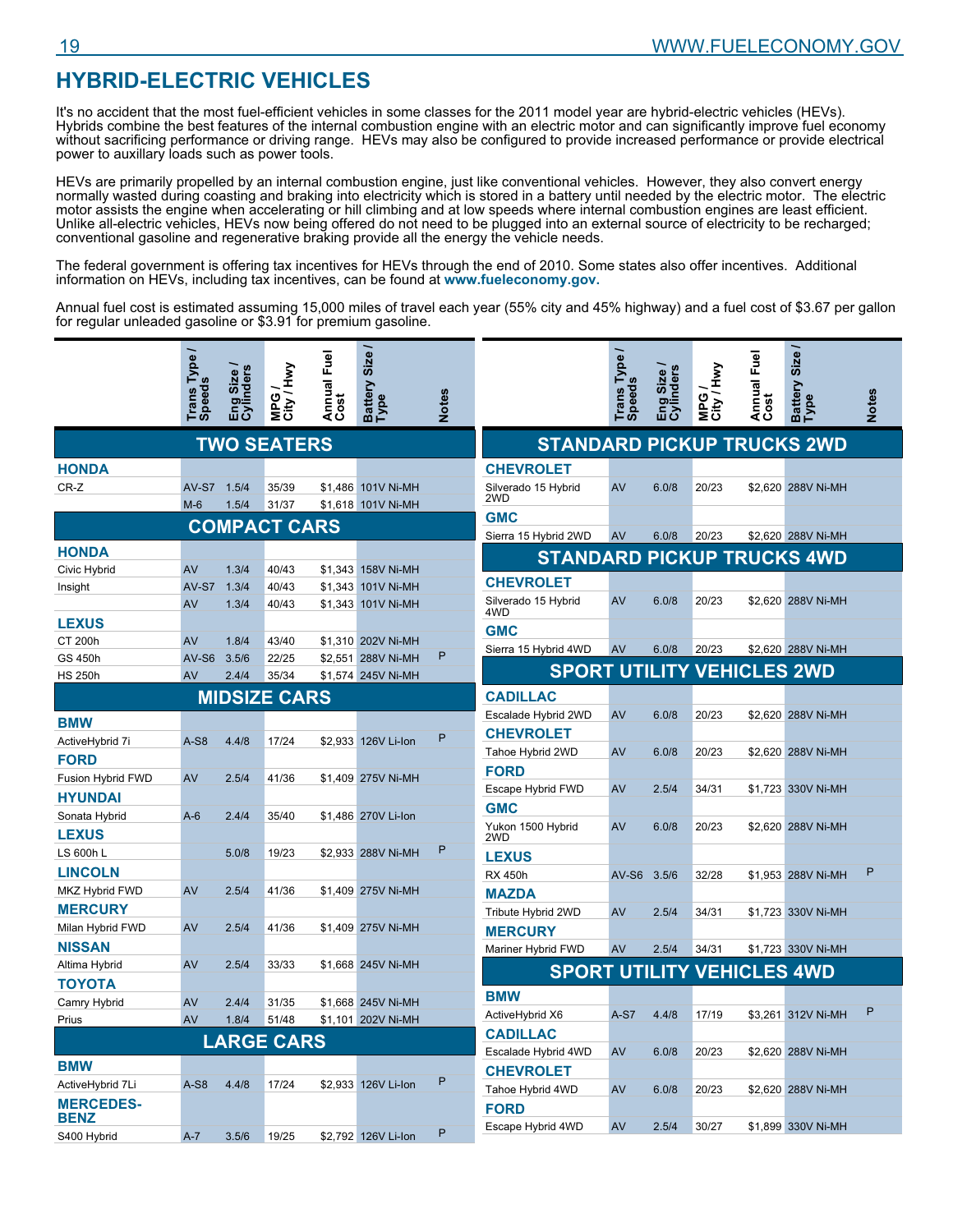|                                 | Trans Type | Eng Size /<br>Cylinders | MPG/<br>City/Hwy | Annual Fuel<br>Cost | Size<br>Battery :<br>Type | <b>Notes</b> |
|---------------------------------|------------|-------------------------|------------------|---------------------|---------------------------|--------------|
| <b>GMC</b>                      |            |                         |                  |                     |                           |              |
| Yukon 1500 Hybrid<br>4WD        | AV         | 6.0/8                   | 20/23            |                     | \$2.620 288V Ni-MH        |              |
| Yukon Denali 1500<br>Hybrid 4WD | AV         | 6.0/8                   | 20/23            |                     | \$2.620 288V Ni-MH        |              |
| <b>LEXUS</b>                    |            |                         |                  |                     |                           |              |
| RX 450h AWD                     | $AV-S6$    | 3.5/6                   | 30/28            |                     | \$2.023 288V Ni-MH        | P            |
| <b>MAZDA</b>                    |            |                         |                  |                     |                           |              |
| Tribute Hybrid 4WD              | AV         | 2.5/4                   | 30/27            |                     | \$1,899 330V Ni-MH        |              |
| <b>MERCEDES-</b><br><b>BENZ</b> |            |                         |                  |                     |                           |              |
| ML450 Hybrid 4matic             | AV         | 3.5/6                   | 20/24            |                     | \$2.669 288V Ni-MH        | P            |
| <b>MERCURY</b>                  |            |                         |                  |                     |                           |              |
| Mariner Hybrid 4WD              | AV         | 2.5/4                   | 30/27            |                     | \$1,899 330V Ni-MH        |              |
| <b>PORSCHE</b>                  |            |                         |                  |                     |                           |              |
| Cayenne S Hybrid                | $A-8$      | 3.0/6                   | 20/24            |                     | \$2.792 288V Ni-MH        | P            |
| <b>TOYOTA</b>                   |            |                         |                  |                     |                           |              |
| Highlander Hybrid 4WD           | AV         | 3.5/6                   | 28/28            |                     | \$1,965 288V Ni-MH        |              |
| <b>VOLKSWAGEN</b>               |            |                         |                  |                     |                           |              |
| <b>Touareg Hybrid</b>           | $A-S8$     | 3.0/6                   | 20/24            |                     | \$2,792 288V Ni-MH        | P            |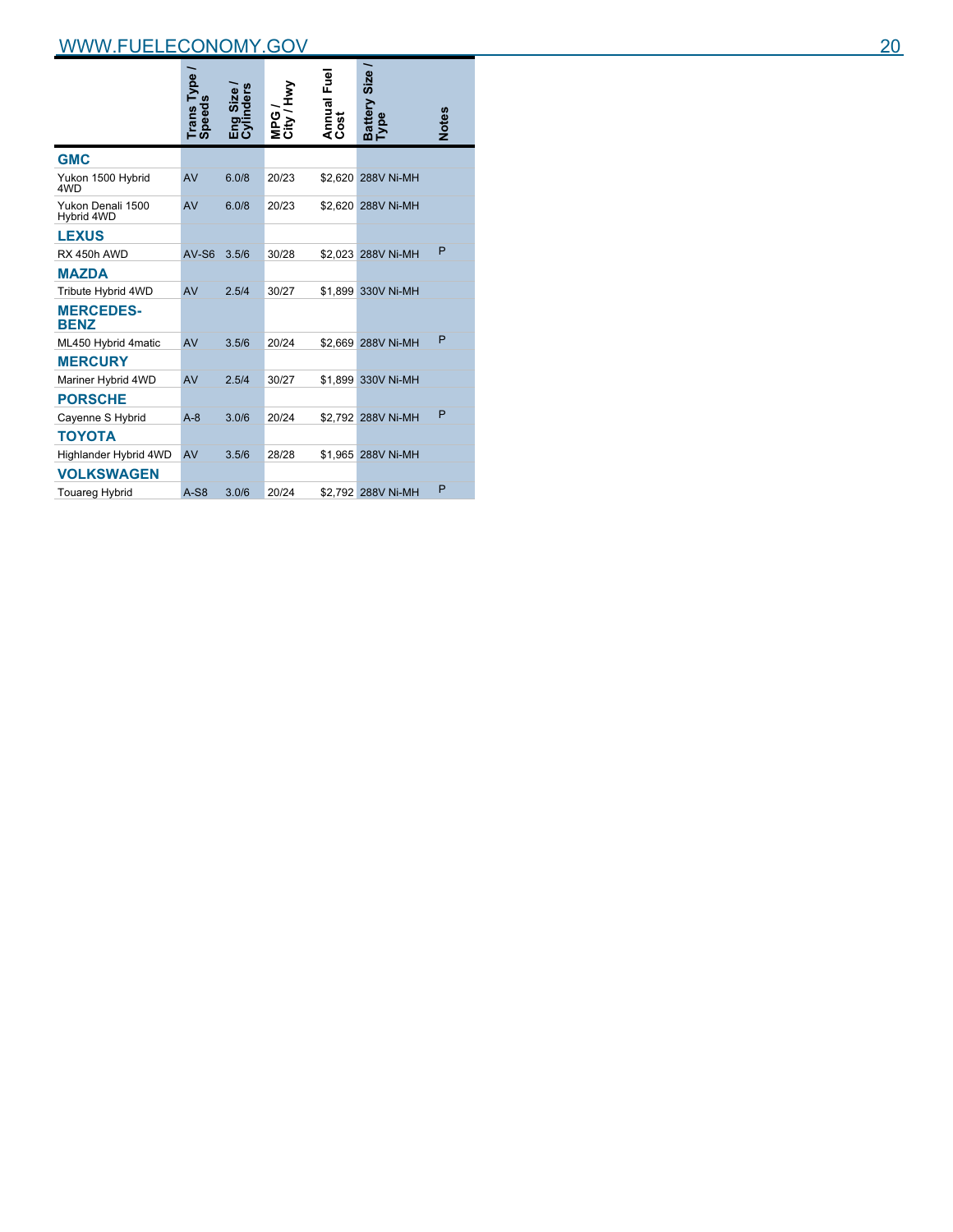# **COMPRESSED NATURAL GAS VEHICLES**

Compressed natural gas (CNG) vehicles produce fewer smog-forming and greenhouse gas pollutants and reduce our dependence on petroleum. CNG fuel is normally dispensed in "equivalent gallons," where one equivalent gallon is equal to 121.5 cu. ft. of CNG. Therefore, the fuel economy values are shown in miles per gasoline-equivalent gallon. Annual fuel cost estimates are based on an average fuel price of \$2.07 per gasoline-equivalent gallon of CNG. The driving range is shown in miles and represents the distance the vehicle can travel on a full tank (or tanks) of fuel during combined city and highway driving (55% city and 45% highway).

The federal government is currently offering tax incentives for some CNG vehicles. Some states also offer incentives. For more information, visit **www.fueleconomy.gov**.

|              | Transmission<br>Type | <b>Engine Size/</b><br><b>Cylinders</b> | <b>MPG</b><br>City/Highway         | Annual<br><b>Fuel cost</b> | Fuel       | Range<br>(miles) |
|--------------|----------------------|-----------------------------------------|------------------------------------|----------------------------|------------|------------------|
|              |                      |                                         | <b>SUBCOMPACT CARS</b>             |                            |            |                  |
| <b>HONDA</b> |                      |                                         |                                    |                            |            |                  |
| Civic CNG    | $A-5$                | 1.8/4                                   | 24/36                              | \$1,108                    | <b>CNG</b> | 170              |
|              |                      |                                         | <b>SPECIAL PURPOSE VEHICLE 2WD</b> |                            |            |                  |
| <b>VPG</b>   |                      |                                         |                                    |                            |            |                  |
| MV-1 CNG     | $A - 4$              | 4.6/8                                   | 11/16                              | \$2.388                    | <b>CNG</b> | 238/335          |

# **DIESEL VEHICLES**

Diesel-powered vehicles typically get 30-35% more miles per gallon than comparable vehicles by gasoline. Diesel engines are inherently more energy efficient, and diesel fuel contains 10% more energy per gallon than gasoline. In addition, new advances in diesel engine technology have improved performance, reduced engine noise and fuel odor, and decreased emissions of harmful air pollutants. Ultra-low sulfur diesel fuels also help reduce emissions from these vehicles.

The federal government is currently offering tax incentives for qualifying diesel vehicles. Additional information on these incentives and up-to-date information on qualifying vehicles can be found at **www.fueleconomy.gov**.

Annual fuel costs below are estimated assuming 15,000 miles of travel each year (55% city and 45% highway) and a diesel fuel cost of \$3.87 per gallon.

|                      | <b>Transmission</b><br><b>Type/Speeds</b> | <b>Engine Size/</b><br><b>Cylinders</b> | <b>MPG</b><br>City/Highway  | Annual<br><b>Fuel cost</b> | <b>Notes</b> |
|----------------------|-------------------------------------------|-----------------------------------------|-----------------------------|----------------------------|--------------|
|                      |                                           |                                         | <b>COMPACT CARS</b>         |                            |              |
| <b>BMW</b>           |                                           |                                         |                             |                            |              |
| 335d                 | $A-S6$                                    | 3.0/6                                   | 23/36                       | \$2,148                    | D T          |
| <b>VOLKSWAGEN</b>    |                                           |                                         |                             |                            |              |
| Golf                 | $A-S6$                                    | 2.0/4                                   | 30/42                       | \$1,707                    | D T          |
|                      | $M-6$                                     | 2.0/4                                   | 30/42                       | \$1,707                    | D T          |
| Jetta                | $A-S6$                                    | 2.0/4                                   | 30/42                       | \$1,707                    | D T          |
|                      | $M-6$                                     | 2.0/4                                   | 30/42                       | \$1,707                    | D T          |
|                      |                                           |                                         | <b>MIDSIZE CARS</b>         |                            |              |
|                      |                                           |                                         |                             |                            |              |
| <b>MERCEDES-BENZ</b> |                                           |                                         |                             |                            |              |
| E350 Bluetec         | $A-7$                                     | 3.0/6                                   | 22/33                       | \$2,235                    | D T          |
|                      |                                           |                                         | <b>SMALL STATION WAGONS</b> |                            |              |
|                      |                                           |                                         |                             |                            |              |
| <b>AUDI</b>          |                                           |                                         |                             |                            |              |
| A <sub>3</sub>       | $A-S6$                                    | 2.0/4                                   | 30/42                       | \$1,707                    | D T          |
| <b>VOLKSWAGEN</b>    |                                           |                                         |                             |                            |              |
| Jetta SportWagen     | $A-S6$                                    | 2.0/4                                   | 29/39                       | \$1,759                    | D T          |
|                      | $M-6$                                     | 2.0/4                                   | 30/42                       | \$1,707                    | D T          |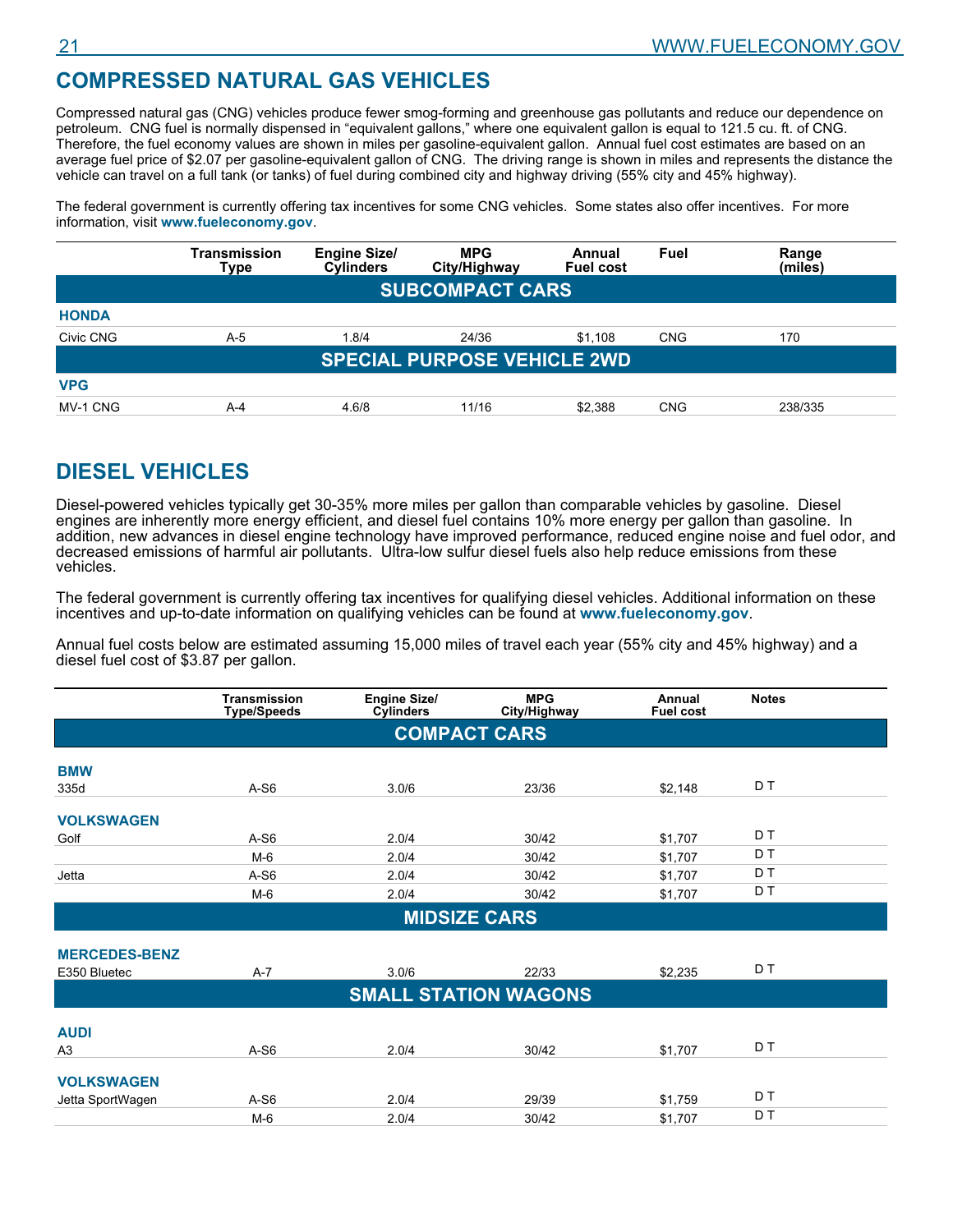# **STANDARD PICKUP TRUCKS 4WD**

| <b>MAHINDRA</b>      |         |                                   |       |         |     |  |
|----------------------|---------|-----------------------------------|-------|---------|-----|--|
| TR40                 | $A-6$   | 2.2/4                             | 19/21 | \$2,903 | D T |  |
|                      |         | <b>SPORT UTILITY VEHICLES 4WD</b> |       |         |     |  |
| <b>AUDI</b>          |         |                                   |       |         |     |  |
| Q7                   | $A-S8$  | 3.0/6                             | 17/25 | \$2,903 | D T |  |
| <b>BMW</b>           |         |                                   |       |         |     |  |
| X5 xDrive35d         | $A-S6$  | 3.0/6                             | 19/26 | \$2,641 | D T |  |
| <b>MERCEDES-BENZ</b> |         |                                   |       |         |     |  |
| GL350 Bluetec 4matic | $A-7$   | 3.0/6                             | 17/21 | \$3,053 | D T |  |
| ML350 Bluetec 4matic | $A-7$   | 3.0/6                             | 18/25 | \$2,763 | D T |  |
| R350 Bluetec 4 matic | $A - 7$ | 3.0/6                             | 18/24 | \$2,903 | D T |  |
| <b>VOLKSWAGEN</b>    |         |                                   |       |         |     |  |
| Touareg              | A-S8    | 3.0/6                             | 19/28 | \$2,641 | D T |  |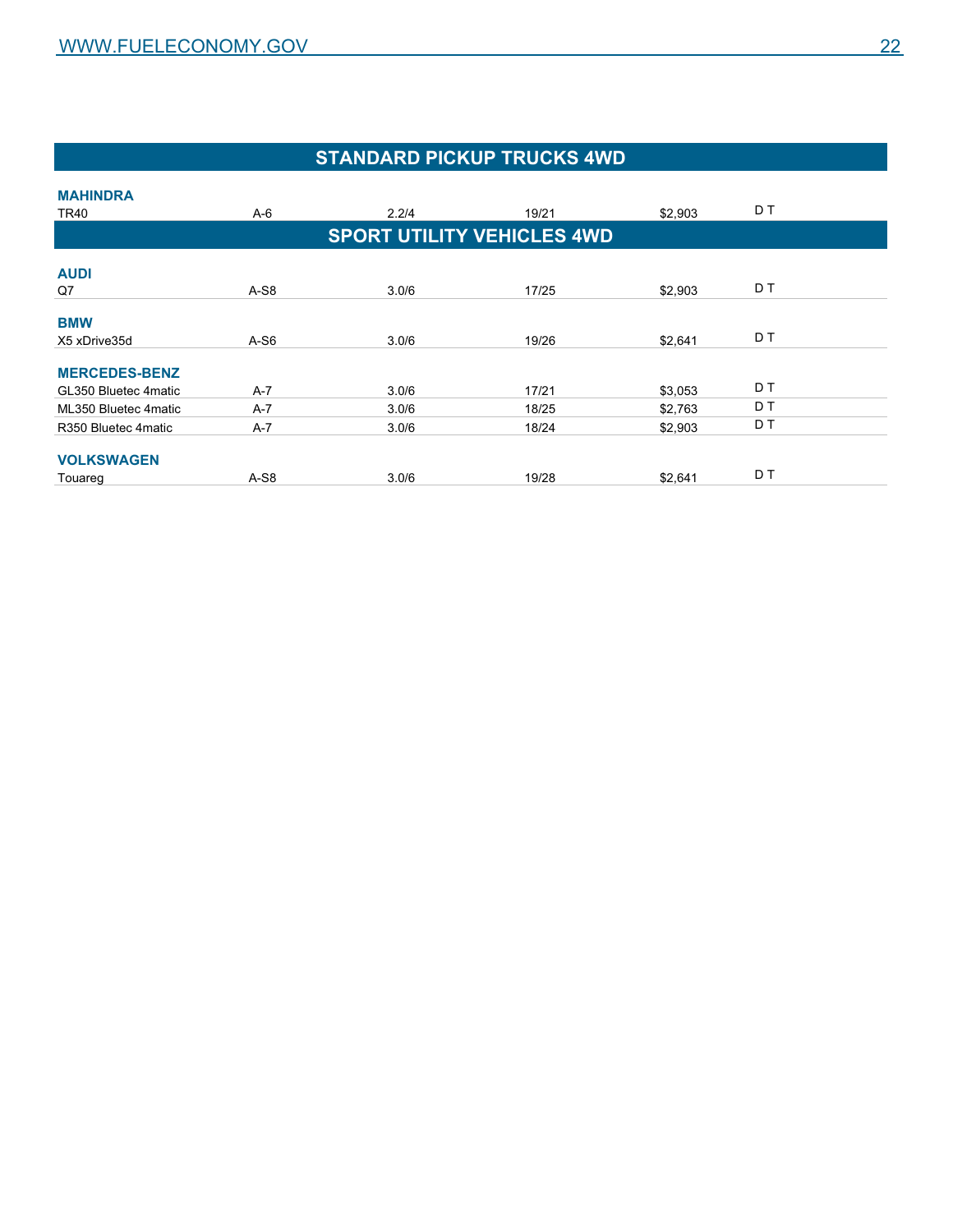# **ETHANOL FLEXIBLE-FUEL VEHICLES**

Ethanol flexible fuel vehicles (FFVs) are designed by the original manufacturer to operate on gasoline, E85 (a mixture of 85% ethanol and 15% gasoline), or any mixture of the two fuels. Annual fuel cost is estimated assuming 15,000 miles of travel each year (55% city and 45% highway) and an average fuel cost of \$3.26 per gallon for E85, \$3.67 per gallon for regular unleaded gasoline, and \$3.91 per gallon for premium unleaded gasoline. The price of ethanol is highly variable from region to region; it is typically lower in the midwestern United States and higher in other areas. Therefore, actual consumer experience may differ significantly from the annual fuel cost estimate presented here.

Fuel economy and driving range values are shown for both gasoline and E85. When operating your FFV on mixtures of gasoline and E85, such as when alternating between using these fuels, your driving range and fuel economy values will be somewhere between those listed for the two fuels, depending on the actual percentage of gasoline and E85 in the tank.

|                                | Trans Type /<br><b>Speeds</b> | Eng Size /<br>Cylinders | MPG/<br>City/Hwy       | Annual Fuel<br>Cost | <u>B</u> | Range<br>(miles) |                    | Trans Type | Eng Size /<br>Cylinders | MPG/<br>City/Hwy  | Annual Fuel<br>Cost | Fuel | Range<br>(miles) |
|--------------------------------|-------------------------------|-------------------------|------------------------|---------------------|----------|------------------|--------------------|------------|-------------------------|-------------------|---------------------|------|------------------|
|                                |                               |                         | <b>TWO SEATERS</b>     |                     |          |                  | <b>FORD</b>        |            |                         |                   |                     |      |                  |
|                                |                               |                         |                        |                     |          |                  | Fusion AWD FFV     | $A-S6$     | 3.0/6                   | 18/26             | \$2,753 Gas         |      | 330              |
| <b>BENTLEY</b>                 |                               |                         |                        |                     |          |                  |                    |            |                         | 13/19             | \$3,262 E85         |      | 250              |
| <b>Continental Supersports</b> | $A-S6$                        | 6.0/12                  | 12/19                  | \$4,188 Gas         |          | 330              | Fusion FWD FFV     | $A-S6$     | 3.0/6                   | 20/28             | \$2,395 Gas         |      | 400              |
|                                |                               |                         | 8/14                   | \$4,890 E85         |          | 240              |                    |            |                         | 14/21             | \$3,056 E85         |      | 280              |
|                                |                               |                         | <b>SUBCOMPACT CARS</b> |                     |          |                  | <b>MERCURY</b>     |            |                         |                   |                     |      |                  |
| <b>BENTLEY</b>                 |                               |                         |                        |                     |          |                  | Milan AWD FFV      | $A-S6$     | 3.0/6                   | 18/26             | \$2,753 Gas         |      | 350              |
| <b>Continental GTC</b>         | $A-S6$                        | 6.0/12                  | 11/18                  | \$4,510 Gas         |          | 310              |                    |            |                         | 13/19             | \$3,262 E85         |      | 250              |
|                                |                               |                         | 8/13                   | \$4,890 E85         |          | 210              | Milan FWD FFV      | $A-S6$     | 3.0/6                   | 20/28             | \$2,395 Gas         |      | 400              |
| <b>Continental Supersports</b> |                               |                         |                        |                     |          |                  |                    |            |                         | 14/21             | \$3,056 E85         |      | 280              |
| Convertible                    | $A-S6$                        | 6.0/12                  | 12/19                  | \$4,188 Gas         |          | 330              | <b>SAAB</b>        |            |                         |                   |                     |      |                  |
|                                |                               |                         | 8/14                   | \$4,890 E85         |          | 240              | 9-5 Sedan          | $A-S6$     | 2.0/4                   | 18/28             | \$2,620 Gas         |      | 410              |
|                                |                               |                         | <b>COMPACT CARS</b>    |                     |          |                  |                    |            |                         | 13/21             | \$3,056 E85         |      | 310              |
| <b>CHRYSLER</b>                |                               |                         |                        |                     |          |                  | 9-5 Sedan          | $M-6$      | 2.0/4                   | 20/33             | \$2,202 Gas         |      | 490              |
| 200 Convertible                | $A-6$                         | 3.6/6                   | 19/29                  | \$2,505 Gas         |          | 360              |                    |            |                         | 15/23             | \$2,719 E85         |      | 350              |
|                                |                               |                         | 14/21                  | \$3,056 E85         |          | 260              |                    |            |                         | <b>LARGE CARS</b> |                     |      |                  |
|                                |                               |                         |                        |                     |          |                  |                    |            |                         |                   |                     |      |                  |
| <b>DODGE</b>                   |                               |                         |                        |                     |          |                  | <b>BUICK</b>       |            |                         |                   |                     |      |                  |
| Challenger                     | $A-5$                         | 3.6/6                   | 18/27                  | \$2.620 Gas         |          | 410              | Lucerne            | $A-4$      | 3.9/6                   | 17/27             | \$2,620 Gas         |      | 390              |
|                                |                               |                         | 13/19                  | \$3,262 E85         |          | 290              |                    |            |                         | 13/20             | \$3,262 E85         |      | 280              |
| <b>MERCEDES-BENZ</b>           |                               |                         |                        |                     |          |                  | <b>CHEVROLET</b>   |            |                         |                   |                     |      |                  |
| C300                           | $A-7$                         | 3.0/6                   | 18/26                  | \$2,792 Gas         |          | 460              | Impala             | $A-4$      | 3.5/6                   | 19/29             | \$2,395 Gas         |      | 410              |
|                                |                               |                         | 13/19                  | \$3,262 E85         |          | 340              |                    |            |                         | 14/22             | \$2,875 E85         |      | 300              |
| C300 4matic                    | $A - 7$                       | 3.0/6                   | 18/25                  | \$2,933 Gas         |          | 460              | Impala             | $A-4$      | 3.9/6                   | 17/27             | \$2,620 Gas         |      | 370              |
|                                |                               |                         | 13/19                  | \$3,262 E85         |          | 330              |                    |            |                         | 13/20             | \$3,262 E85         |      | 270              |
|                                |                               |                         | <b>MIDSIZE CARS</b>    |                     |          |                  | <b>CHRYSLER</b>    |            |                         |                   |                     |      |                  |
| <b>BENTLEY</b>                 |                               |                         |                        |                     |          |                  | 300                | $A-5$      | 3.6/6                   | 18/27             | \$2,620 Gas         |      | 410              |
| Continental Flying Spur        | $A-S6$                        | 6.0/12                  | 11/18                  | \$4,510 Gas         |          | 310              |                    |            |                         | 13/19             | \$3,262 E85         |      | 290              |
|                                |                               |                         | 8/13                   | \$4,890 E85         |          | 210              | <b>DODGE</b>       |            |                         |                   |                     |      |                  |
| <b>BUICK</b>                   |                               |                         |                        |                     |          |                  | Charger            | $A-5$      | 3.6/6                   | 18/27             | \$2,620 Gas         |      | 410              |
| Regal                          | $A-S6$                        | 2.0/4                   | 18/28                  | \$2,505 Gas         |          | 430              |                    |            |                         | 13/19             | \$3,262 E85         |      | 290              |
|                                |                               |                         | 13/21                  | \$3.056 E85         |          | 310              | <b>FORD</b>        |            |                         |                   |                     |      |                  |
| Regal                          | $M-6$                         | 2.0/4                   | 20/32                  | \$2,296 Gas         |          | 470              | Crown Victoria FFV | $A-4$      | 4.6/8                   | 16/24             | \$2,896 Gas         |      | 360              |
|                                |                               |                         | 15/22                  | \$2,875 E85         |          | 330              |                    |            |                         | 12/17             | \$3,491 E85         |      | 270              |
| <b>CHEVROLET</b>               |                               |                         |                        |                     |          |                  | <b>LINCOLN</b>     |            |                         |                   |                     |      |                  |
|                                | A-S6 2.4/4                    |                         |                        | \$2,119 Gas         |          |                  | Town Car FFV       | $A-4$      | 4.6/8                   | 16/24             | \$2,896 Gas         |      | 360              |
| Malibu                         |                               |                         | 22/33<br>15/23         | \$2,719 E85         |          | 430<br>300       |                    |            |                         |                   |                     |      |                  |
|                                |                               |                         |                        |                     |          |                  |                    |            |                         |                   |                     |      |                  |
| <b>CHRYSLER</b>                |                               |                         |                        |                     |          |                  |                    |            |                         |                   |                     |      |                  |
| 200                            | $A-6$                         | 3.6/6                   | 19/29                  | \$2,505 Gas         |          | 360              |                    |            |                         |                   |                     |      |                  |
|                                |                               |                         | 14/21                  | \$3,056 E85         |          | 260              |                    |            |                         |                   |                     |      |                  |
| <b>DODGE</b>                   |                               |                         |                        |                     |          |                  |                    |            |                         |                   |                     |      |                  |
| Avenger                        | $A-6$                         | 3.6/6                   | 19/29                  | \$2,505 Gas         |          | 360              |                    |            |                         |                   |                     |      |                  |

14/21 \$3,056 E85 260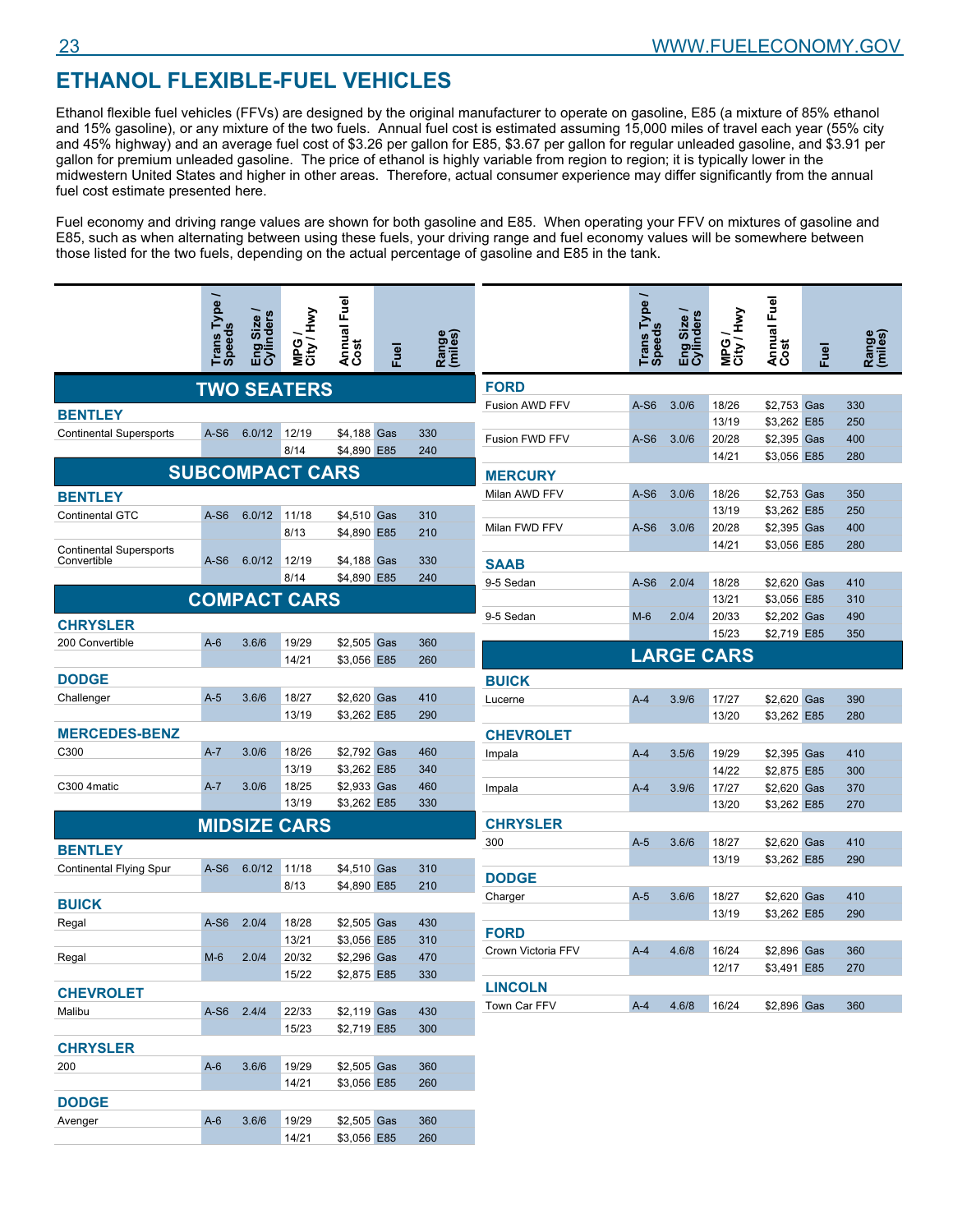|                                   | Trans Type<br>Speeds | g Size /<br>linders | City / Hwy<br><b>MPG</b> | Annual Fuel<br>Cost        | Fuel | Range<br>(miles)   |             |
|-----------------------------------|----------------------|---------------------|--------------------------|----------------------------|------|--------------------|-------------|
|                                   |                      |                     | 12/17                    | \$3,491                    | E85  | 270                |             |
| <b>MERCURY</b>                    |                      |                     |                          |                            |      |                    | $\mathsf F$ |
| <b>Grand Marquis FFV</b>          | $A - 4$              | 4.6/8               | 16/24                    | \$2,896 Gas                |      | 360                |             |
|                                   |                      |                     | 12/17                    | \$3,491 E85                |      | 270                | F           |
| <b>STANDARD PICKUP TRUCKS 2WD</b> |                      |                     |                          |                            |      |                    | G           |
| <b>CHEVROLET</b>                  |                      |                     |                          |                            |      |                    | S           |
| Silverado C15 2WD                 | $A-4$                | 4.8/8               | 14/19                    | \$3,441 Gas                |      | 410/560            |             |
|                                   |                      |                     | 10/14                    | \$4,073 E85                |      | 310/420            | S           |
| Silverado C15 2WD                 | A-6                  | 5.3/8               | 15/21                    | \$3,237 Gas                |      | 440/590            |             |
|                                   |                      |                     | 11/16                    | \$3,760 E85                |      | 330/450<br>370     | S           |
| Silverado C15 2WD                 | $A-6$                | 6.2/8               | 13/18<br>9/13            | \$3,931 Gas<br>\$4,445 E85 |      | 290                |             |
| Silverado C15 XFE 2WD             | $A-6$                | 5.3/8               | 15/22                    | \$3,061 Gas                |      | 480                | S           |
|                                   |                      |                     | 11/16                    | \$3,760 E85                |      | 340                | N           |
| <b>DODGE</b>                      |                      |                     |                          |                            |      |                    | Т           |
| Dakota Pickup 2WD                 | $A-5$                | 4.7/8               | 14/19                    | \$3,441 Gas                |      | 350                |             |
|                                   |                      |                     | 9/13                     | \$4,890 E85                |      | 220                | Т           |
| Ram 1500 Pickup 2WD               | $A-5$                | 4.7/8               | 14/19                    | \$3,672 Gas                |      | 480                | Τ           |
|                                   |                      |                     | 9/13                     | \$4,890 E85                |      | 320                |             |
| <b>FORD</b>                       |                      |                     |                          |                            |      |                    |             |
| F150 Pickup 2WD FFV               | $A-S6$               | 3.7/6               | 17/23<br>12/17           | \$2,896 Gas<br>\$3,491 E85 |      | 490<br>360         | C           |
| F150 Pickup 2WD FFV               | $A-6$                | 3.7/6               | 17/23                    | \$2,896 Gas                |      | 490                | E           |
|                                   |                      |                     | 12/17                    | \$3,491 E85                |      | 360                |             |
| F150 Pickup 2WD FFV               | A-S6                 | 5.0/8               | 15/21                    | \$3,237 Gas                |      | 440                | E           |
|                                   |                      |                     | 11/15                    | \$3,760 E85                |      | 340                | C           |
| F150 Pickup 2WD FFV               | $A-6$                | 5.0/8               | 15/21                    | \$3,237 Gas                |      | 440                | Е           |
|                                   |                      |                     | 11/15                    | \$3,760 E85                |      | 340                |             |
| <b>GMC</b>                        |                      |                     |                          |                            |      |                    | Ε           |
| Sierra C15 2WD                    | $A-4$                | 4.8/8               | 14/19                    | \$3,441 Gas                |      | 410/560            | C           |
| Sierra C15 2WD                    | $A-6$                | 5.3/8               | 10/14<br>15/21           | \$4,073 E85<br>\$3,237 Gas |      | 310/420<br>440/590 |             |
|                                   |                      |                     | 11/16                    | \$3,760 E85                |      | 330/450            | Ε<br>M      |
| Sierra C15 2WD                    | $A-6$                | 6.2/8               | 13/18                    | \$3,931 Gas                |      | 370                |             |
|                                   |                      |                     | 9/13                     | \$4,445 E85                |      | 290                | Ε<br>C      |
| Sierra C15 XFE 2WD                | $A-6$                | 5.3/8               | 15/22                    | \$3,061 Gas                |      | 480                |             |
|                                   |                      |                     | 11/16                    | \$3,760 E85                |      | 340                | Ε           |
| NISSAN                            |                      |                     |                          |                            |      |                    | M           |
| Titan 2WD FFV                     | $A-5$                | 5.6/8               | 13/18                    | \$3,672 Gas                |      | 420                | F           |
|                                   |                      |                     | 9/13                     | \$4,445 E85                |      | 310                | Ε           |
| <b>STANDARD PICKUP TRUCKS 4WD</b> |                      |                     |                          |                            |      |                    |             |
| <b>CHEVROLET</b>                  |                      |                     |                          |                            |      |                    | Ε           |
| Silverado K15 4WD                 | $A-4$                | 4.8/8               | 13/18                    | \$3,672 Gas                |      | 390/520            |             |
| Silverado K15 4WD                 |                      | 5.3/8               | 10/13                    | \$4,445 E85                |      | 280/380<br>440/590 | Е           |
|                                   | $A-6$                |                     | 15/21<br>11/16           | \$3,237 Gas<br>\$3,760 E85 |      | 330/450            |             |
| Silverado K15 4WD                 | $A-6$                | 6.2/8               | 12/18                    | \$3,931 Gas                |      | 370                | Ε           |
|                                   |                      |                     | 9/13                     | \$4,890 E85                |      | 260                | Ε           |
| <b>DODGE</b>                      |                      |                     |                          |                            |      |                    |             |
| Dakota Pickup 4WD                 | $A-5$                | 4.7/8               | 14/19                    | \$3,672 Gas                |      | 330                | G           |
|                                   |                      |                     | 9/13                     | \$4,890 E85                |      | 220                | S           |
| Ram 1500 Pickup 4WD               | A-5                  | 4.7/8               | 13/18                    | \$3,672 Gas                |      | 480                |             |
|                                   |                      |                     | 9/12                     | \$4,890 E85                |      | 320                | S<br>C      |
| <b>FORD</b>                       |                      |                     |                          |                            |      |                    |             |
| F150 Pickup 4WD FFV               | $A-S6$               | 3.7/6               | 16/21<br>12/15           | \$3,061 Gas<br>\$3,760 E85 |      | 470<br>340         | S           |
| F150 Pickup 4WD FFV               | $A-6$                | 3.7/6               | 16/21                    | \$3,061 Gas                |      | 470                |             |
|                                   |                      |                     |                          |                            |      |                    |             |

|                                       | rans $Tv$<br>peeds | linders<br>Eng Size |                | Annual Fuel<br>Cost        | eu<br>Fu |            |
|---------------------------------------|--------------------|---------------------|----------------|----------------------------|----------|------------|
|                                       |                    |                     | 12/15          | \$3,760 E85                |          | 340        |
| F150 Pickup 4WD FFV                   | $A-S6$             | 5.0/8               | 14/19          | \$3,441                    | Gas      | 420        |
|                                       |                    |                     | 10/14          | \$4,073 E85                |          | 310        |
| F150 Pickup 4WD FFV                   | $A-6$              | 5.0/8               | 14/19          | \$3,441 Gas                |          | 420        |
|                                       |                    |                     | 10/14          | \$4.073 E85                |          | 310        |
| <b>GMC</b>                            |                    |                     |                |                            |          |            |
| Sierra K15 4WD                        | $A-4$              | 4.8/8               | 13/18          | \$3,672 Gas                |          | 390/520    |
|                                       |                    |                     | 10/13          | \$4,445 E85                |          | 280/380    |
| Sierra K15 4WD                        | $A-6$              | 5.3/8               | 15/21          | \$3,237 Gas                |          | 440/590    |
|                                       |                    |                     | 11/16          | \$3,760 E85                |          | 330/450    |
| Sierra K15 4WD                        | $A-6$              | 6.2/8               | 12/18          | \$3,931 Gas                |          | 370        |
|                                       |                    |                     | 9/13           | \$4,890 E85                |          | 260        |
| Sierra K15 AWD                        | A-6                | 6.2/8               | 12/18          | \$3,931 Gas                |          | 370        |
|                                       |                    |                     | 9/13           | \$4,890 E85                |          | 260        |
| NISSAN                                |                    |                     |                |                            |          |            |
| Titan 4WD FFV                         | $A-5$              | 5.6/8               | 12/17          | \$3,931                    | Gas      | 390        |
|                                       |                    |                     | 9/13           | \$4,890 E85                |          | 280        |
| ΤΟΥΟΤΑ                                |                    |                     |                |                            |          |            |
| Tundra 4WD FFV                        | $A-S6$             | 5.7/8               | 13/17          | \$3,672 Gas                |          | 400        |
|                                       |                    |                     | 10/13          | \$4,445 E85                |          | 290        |
|                                       |                    | <b>VANS, CARGO</b>  |                | PΕ                         |          |            |
| <b>CHEVROLET</b>                      |                    |                     |                |                            |          |            |
| Express 1500 2WD Cargo                | $A-4$              | 5.3/8               | 13/18          | \$3,672                    | Gas      | 470        |
|                                       |                    |                     | 10/13          | \$4,445 E85                |          | 340        |
| Express 1500 2WD                      |                    |                     |                |                            |          |            |
| Conversion Cargo                      | $A-4$              | 5.3/8               | 13/17<br>10/13 | \$3,931 Gas<br>\$4,445 E85 |          | 430<br>340 |
| Express 1500 AWD Cargo                | A-4                | 5.3/8               | 13/17          | \$3,931 Gas                |          | 430        |
|                                       |                    |                     | 10/13          | \$4,445 E85                |          | 340        |
| Express 1500 AWD                      |                    |                     |                |                            |          |            |
| <b>Conversion Cargo</b>               | $A-4$              | 5.3/8               | 13/17          | \$3,931 Gas                |          | 430        |
|                                       |                    |                     | 9/12           | \$4,890 E85                |          | 310        |
| Express 2500 2WD Cargo<br><b>MDPV</b> | $A-6$              | 6.0/8               | 10/16          | \$4.586 Gas                |          | 370        |
|                                       |                    |                     | 8/12           | \$5,433                    | E85      | 280        |
| Express 2500 2WD                      |                    |                     |                |                            |          |            |
| Conversion Cargo                      | A-6                | 6.0/8               | 10/16          | \$4,586 Gas                |          | 370        |
|                                       |                    |                     | 8/12           | \$5,433 E85                |          | 280        |
| Express 3500 2WD Cargo<br><b>MDPV</b> | $A-6$              | 6.0/8               | 10/16          | \$4,586 Gas                |          | 370        |
|                                       |                    |                     | 8/12           | \$5,433 E85                |          | 280        |
| <b>FORD</b>                           |                    |                     |                |                            |          |            |
| E150 Van FFV                          | $A-4$              | 4.6/8               | 13/17          | \$3,672 Gas                |          | 500        |
|                                       |                    |                     | 10/12          | \$4,445 E85                |          | 365        |
| E150 Van FFV                          | $A-4$              | 5.4/8               | 12/16          | \$3,931 Gas                |          | 460        |
|                                       |                    |                     | 9/12           | \$4,890 E85                |          | 330        |
| E250 Van FFV                          | $A-4$              | 4.6/8               | 13/17          | \$3,672 Gas                |          | 500        |
|                                       |                    |                     | 10/12          | \$4,445 E85                |          | 370        |
| E250 Van FFV                          | $A-4$              | 5.4/8               | 12/16          | \$4,233 Gas                |          | 430        |
|                                       |                    |                     | 9/12           | \$4,890 E85                |          | 330        |
| E350 Van FFV                          | A-4                | 5.4/8               | 12/15          | \$4,233 Gas                |          | 430        |
|                                       |                    |                     | 9/12           | \$4,890 E85                |          | 330        |
| <b>GMC</b>                            |                    |                     |                |                            |          |            |
| Savana 1500 AWD (cargo)               | $A-4$              | 5.3/8               | 13/17          | \$3,931 Gas                |          | 430        |
|                                       |                    |                     | 10/13          | \$4,445 E85                |          | 340        |
| Savana 1500 AWD<br>Conversion (cargo) | A-4                | 5.3/8               | 13/17          | \$3,931 Gas                |          | 430        |
|                                       |                    |                     | 9/12           | \$4,890 E85                |          | 310        |
| Savana 1500 2WD (cargo)               | $A-4$              | 5.3/8               | 13/18          | \$3,672 Gas                |          | 470        |
|                                       |                    |                     | 10/13          | \$4,445 E85                |          | 340        |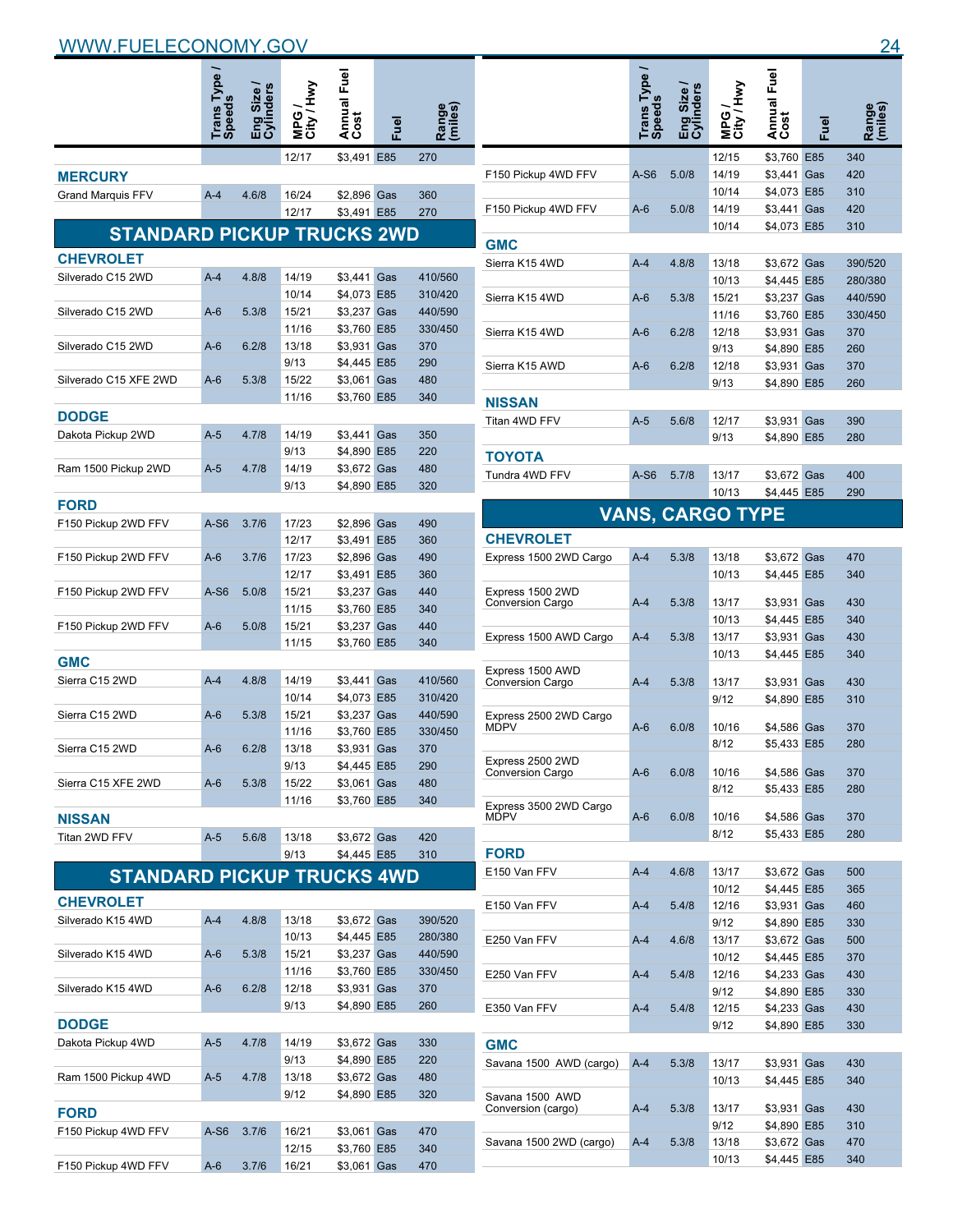|                                       | rans $\overline{1}$ | ders  | <b>Sa</b>           | Annual Fuel<br>Cost        | <u>en</u> |            |
|---------------------------------------|---------------------|-------|---------------------|----------------------------|-----------|------------|
| Savana 1500 2WD                       |                     |       |                     |                            |           |            |
| Conversion (cargo)                    | $A-4$               | 5.3/8 | 13/17<br>10/13      | \$3,931<br>\$4,445 E85     | Gas       | 430<br>340 |
| Savana 2500 2WD (cargo)<br>MDPV       | $A-6$               | 6.0/8 | 10/16<br>8/12       | \$4,586 Gas<br>\$5,433 E85 |           | 370<br>280 |
| Savana 2500 2WD<br>Conversion (cargo) | $A-6$               | 6.0/8 | 10/16<br>8/12       | \$4,586 Gas<br>\$5,433 E85 |           | 370<br>280 |
| Savana 3500 2WD (cargo)<br>MDPV       | A-6                 | 6.0/8 | 10/16<br>8/12       | \$4,586 Gas<br>\$5,433 E85 |           | 370<br>280 |
| <b>VANS, PASSENGER</b>                |                     |       |                     | YPE                        |           |            |
|                                       |                     |       |                     |                            |           |            |
| <b>CHEVROLET</b><br>Express 1500 2WD  |                     |       |                     |                            |           |            |
| Passenger                             | $A-4$               | 5.3/8 | 13/17<br>10/13      | \$3,931<br>\$4,445 E85     | Gas       | 430<br>340 |
| Express 1500 AWD                      | $A-4$               | 5.3/8 | 13/17               |                            |           | 430        |
| Passenger                             |                     |       | 9/12                | \$3,931 Gas<br>\$4,890 E85 |           | 310        |
| Express 2500 2WD<br>Passenger MDPV    | $A-6$               | 4.8/8 | 11/17               | \$4,233 Gas                |           | 400        |
|                                       |                     |       | 8/12                | \$4,890 E85                |           | 310        |
| Express 2500 2WD<br>Passenger MDPV    | $A-6$               | 6.0/8 | 11/16               | \$4,233 Gas                |           | 400        |
|                                       |                     |       | 8/12                | \$5,433 E85                |           | 280        |
| Express 3500 2WD                      | $A-6$               | 6.0/8 | 11/16               |                            |           | 370        |
| Passenger MDPV                        |                     |       | 8/12                | \$4,586 Gas<br>\$5,433 E85 |           | 280        |
| <b>FORD</b>                           |                     |       |                     |                            |           |            |
| E150 Wagon FFV                        | $A-4$               | 4.6/8 | 13/16               | \$3,931 Gas                |           | 460        |
|                                       |                     |       | 9/12                | \$4,890 E85                |           | 330        |
| E150 Wagon FFV                        | $A-4$               | 5.4/8 | 12/15               | \$4,233 Gas                |           | 430        |
| E350 Wagon FFV                        | A-4                 | 5.4/8 | 9/12<br>11/15       | \$4,890 E85<br>\$4,233 Gas |           | 330<br>430 |
|                                       |                     |       | 9/11                | \$4,890 E85                |           | 330        |
| <b>GMC</b>                            |                     |       |                     |                            |           |            |
| Savana 1500 2WD<br>(Passenger)        | A-4                 | 5.3/8 | 13/17<br>10/13      | \$3,931 Gas<br>\$4.445 E85 |           | 430<br>340 |
| Savana 1500 2WD                       |                     |       |                     |                            |           |            |
| (Passenger) MDPV                      | $A-6$               | 4.8/8 | 11/17               | \$4,233 Gas                |           | 400        |
| Savana 1500 AWD                       |                     |       | 8/12                | \$4,890 E85                |           | 310        |
| (Passenger)                           | $A-4$               | 5.3/8 | 13/17<br>9/12       | \$3,931 Gas<br>\$4.890 E85 |           | 430<br>310 |
| Savana 2500 2WD<br>(Passenger) MDPV   | $A-6$               | 6.0/8 | 11/16               | \$4,233 Gas                |           | 400        |
|                                       |                     |       | 8/12                | \$5,433 E85                |           | 280        |
| Savana 3500 2WD<br>(Passenger) MDPV   | $A-6$               | 6.0/8 | 11/16               | \$4,586 Gas                |           | 370        |
|                                       |                     |       | 8/12                | \$5,433 E85                |           | 280        |
|                                       |                     |       | <b>MINIVANS 2WD</b> |                            |           |            |
| <b>CHRYSLER</b>                       |                     |       |                     |                            |           |            |
| Town and Country                      | $A-6$               | 3.6/6 | 17/25               | \$2,753 Gas                |           | 400        |
|                                       |                     |       | 12/18               | \$3,491 E85                |           | 280        |
| <b>DODGE</b>                          |                     |       |                     |                            |           |            |
| Grand Caravan                         | $A-6$               | 3.6/6 | 17/25<br>12/18      | \$2,753 Gas<br>\$3,491 E85 |           | 400<br>280 |
| <b>VOLKSWAGEN</b>                     |                     |       |                     |                            |           |            |
| Routan                                | $A-6$               | 3.6/6 | 17/25               | \$2,753 Gas                |           | 400        |
|                                       |                     |       | 12/18               | \$3,491 E85                |           | 280        |

|                                   | Trans Type /<br>Speeds | Eng Size /<br>Cylinders | MPG /<br>City / Hwy | Annual Fuel<br>Cost        | Fuel | Range<br>(miles) |
|-----------------------------------|------------------------|-------------------------|---------------------|----------------------------|------|------------------|
| <b>SPORT UTILITY VEHICLES 2WD</b> |                        |                         |                     |                            |      |                  |
| <b>CADILLAC</b>                   |                        |                         |                     |                            |      |                  |
| Escalade 2WD                      | $A-6$                  | 6.2/8                   | 14/18               | \$3,441 Gas                |      | 410              |
|                                   |                        |                         | 10/15               | \$4,073 E85                |      | 310              |
| Escalade ESV 2WD                  | $A-6$                  | 6.2/8                   | 14/18               | \$3,441 Gas                |      | 510              |
|                                   |                        |                         | 10/15               | \$4,073 E85                |      | 380              |
| <b>CHEVROLET</b>                  |                        |                         |                     |                            |      |                  |
| Avalanche 1500 2WD                | $A-6$                  | 5.3/8                   | 15/21               | \$3,237 Gas                |      | 540              |
|                                   |                        |                         | 11/16               | \$3,760 E85                |      | 410              |
| Equinox FWD                       | $A-6$                  | 3.0/6                   | 17/24<br>12/18      | \$2,896 Gas<br>\$3,491 E85 |      | 400<br>290       |
| <b>HHR FWD</b>                    | $A-4$                  | 2.2/4                   | 22/30               | \$2,202 Gas                |      | 410              |
|                                   |                        |                         | 16/22               | \$2,719 E85                |      | 290              |
| <b>HHR FWD</b>                    | $M-5$                  | 2.2/4                   | 22/32               | \$2,119 Gas                |      | 420              |
|                                   |                        |                         | 16/23               | \$2,572 E85                |      | 310              |
| <b>HHR FWD</b>                    | A-4                    | 2.4/4                   | 22/30               | \$2,202 Gas                |      | 410              |
|                                   |                        |                         | 15/21               | \$2,875 E85                |      | 280              |
| <b>HHR FWD</b>                    | $M-5$                  | 2.4/4                   | 22/30               | \$2,202 Gas                |      | 410              |
|                                   |                        |                         | 16/23               | \$2,572 E85                |      | 310              |
| <b>HHR Panel FWD</b>              | A-4                    | 2.2/4                   | 22/30               | \$2,202 Gas                |      | 410              |
|                                   |                        |                         | 16/22               | \$2,719 E85                |      | 290              |
| <b>HHR Panel FWD</b>              | $M-5$                  | 2.2/4                   | 22/32               | \$2,119 Gas                |      | 420              |
|                                   |                        |                         | 16/23               | \$2,572 E85                |      | 310              |
| <b>HHR Panel FWD</b>              | $A-4$                  | 2.4/4                   | 22/30               | \$2,202 Gas                |      | 410              |
|                                   |                        |                         | 15/21               | \$2,875 E85                |      | 280              |
| <b>HHR Panel FWD</b>              | $M-5$                  | 2.4/4                   | 22/30               | \$2,202 Gas                |      | 410              |
|                                   |                        |                         | 16/23               | \$2,572 E85                |      | 310              |
| Suburban 1500 2WD                 | $A-6$                  | 5.3/8                   | 15/21               | \$3,237 Gas                |      | 540              |
| Tahoe 1500 2WD                    | $A-6$                  | 5.3/8                   | 11/16<br>15/21      | \$3,760 E85<br>\$3,237 Gas |      | 410<br>430       |
|                                   |                        |                         | 11/16               | \$3,760 E85                |      | 330              |
| <b>DODGE</b>                      |                        |                         |                     |                            |      |                  |
| Durango 2WD                       | $A-5$                  | 3.6/6                   | 16/23               | \$2,896 Gas                |      | 480              |
|                                   |                        |                         | 12/17               | \$3,491 E85                |      | 350              |
| Journey FWD                       | $A-6$                  | 3.6/6                   | 17/25               | \$2,753 Gas                |      | 400              |
|                                   |                        |                         | 13/18               | \$3,262 E85                |      | 300              |
| <b>FORD</b>                       |                        |                         |                     |                            |      |                  |
| Escape FWD FFV                    | $A-6$                  | 3.0/6                   | 19/25               | \$2,620 Gas                |      | 370              |
|                                   |                        |                         | 14/19               | \$3,056 E85                |      | 280              |
| Expedition 2WD FFV                | $A-6$                  | 5.4/8                   | 14/20               | \$3,441 Gas                |      | 450              |
|                                   |                        |                         | 10/15               | \$4,073 E85                |      | 340              |
| <b>GMC</b>                        |                        |                         |                     |                            |      |                  |
| <b>Terrain FWD</b>                | $A-6$                  | 3.0/6                   | 17/24               | \$2,896 Gas                |      | 400              |
|                                   |                        |                         | 12/18               | \$3,491 E85                |      | 290              |
| Yukon 1500 2WD                    | $A-6$                  | 5.3/8                   | 15/21               | \$3,237 Gas                |      | 430              |
|                                   |                        |                         | 11/16               | \$3,760 E85                |      | 330              |
| Yukon 1500 2WD                    | $A-6$                  | 6.2/8                   | 14/18               | \$3,441 Gas                |      | 410              |
|                                   |                        |                         | 10/15               | \$4,073 E85                |      | 310              |
| Yukon XL 1500 2WD                 | $A-6$                  | 5.3/8                   | 15/21               | \$3,237 Gas                |      | 540              |
|                                   |                        |                         | 11/16               | \$3,760 E85                |      | 410              |
| Yukon XL 1500 2WD                 | $A-6$                  | 6.2/8                   | 14/18               | \$3,441 Gas                |      | 510              |
|                                   |                        |                         | 10/15               | \$4,073 E85                |      | 380              |
| <b>JEEP</b>                       |                        |                         |                     |                            |      |                  |
| Grand Cherokee 2WD                | $A-5$                  | 3.6/6                   | 16/23<br>13/17      | \$3,061 Gas<br>\$3,491 E85 |      | 450<br>350       |
| <b>LINCOLN</b>                    |                        |                         |                     |                            |      |                  |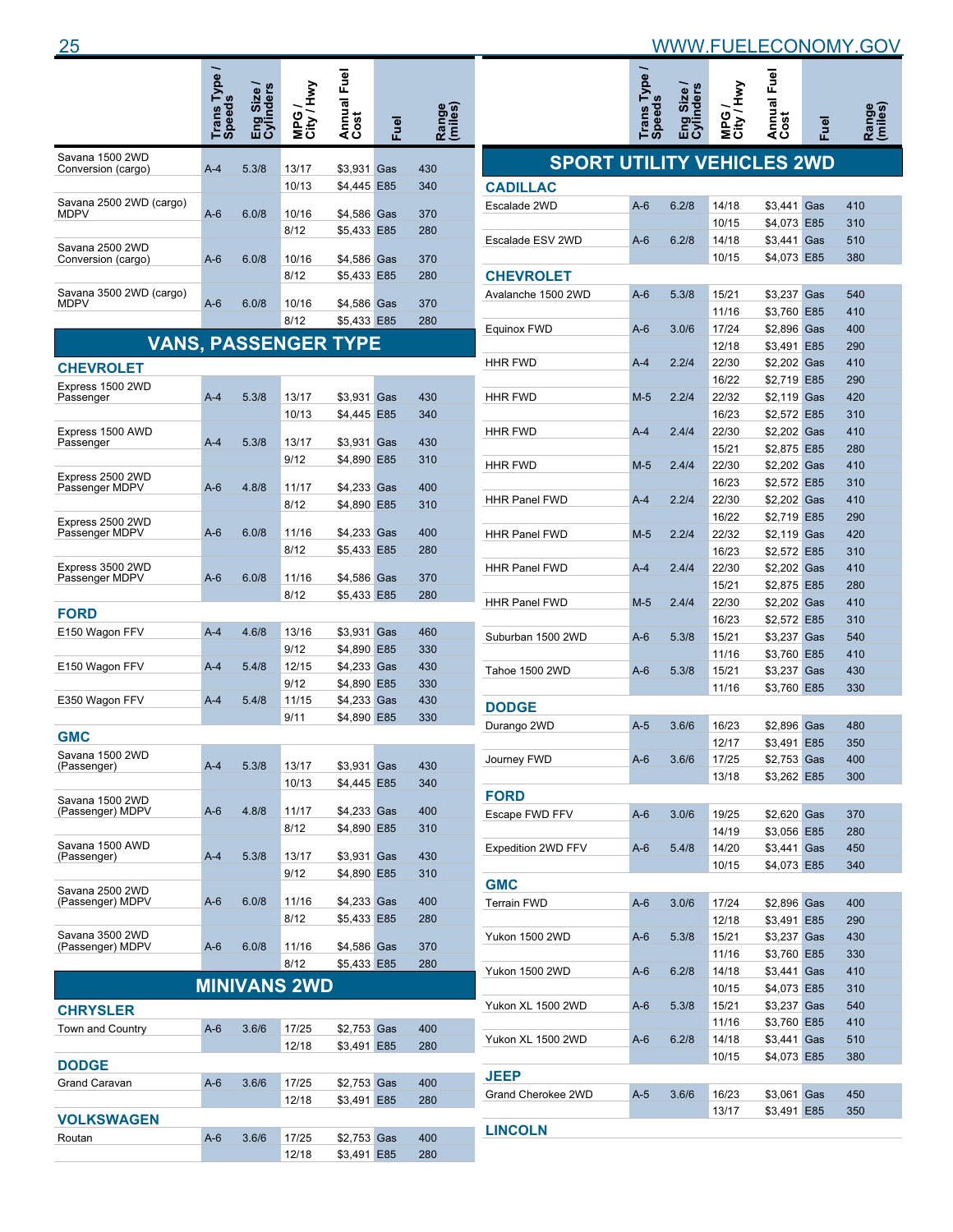|                                   | <b>Trans Type</b><br>Speeds | nders | VMH/TIC<br><b>SdM</b> | Annual Fuel<br>Cost        | <u>B</u> | Range      |
|-----------------------------------|-----------------------------|-------|-----------------------|----------------------------|----------|------------|
| Navigator 2WD FFV                 | $A-6$                       | 5.4/8 | 14/20                 | \$3.441 Gas                |          | 450        |
|                                   |                             |       | 10/15                 | \$4,073 E85                |          | 340        |
| <b>MAZDA</b>                      |                             |       |                       |                            |          |            |
| Tribute FWD FFV                   | $A-6$                       | 3.0/6 | 19/25                 | \$2,620 Gas                |          | 370        |
|                                   |                             |       | 14/19                 | \$3,056 E85                |          | 280        |
| <b>MERCURY</b>                    |                             |       |                       |                            |          |            |
| Mariner FWD FFV                   | $A-6$                       | 3.0/6 | 19/25                 | \$2,620 Gas                |          | 370        |
|                                   |                             |       | 14/19                 | \$3,056 E85                |          | 280        |
| NISSAN                            |                             |       |                       |                            |          |            |
| Armada 2WD FFV                    | $A-5$                       | 5.6/8 | 12/19                 | \$3,672 Gas                |          | 420        |
|                                   |                             |       | 9/13                  | \$4,445 E85                |          | 310        |
| <b>SPORT UTILITY VEHICLES 4WD</b> |                             |       |                       |                            |          |            |
|                                   |                             |       |                       |                            |          |            |
| <b>CADILLAC</b>                   | $A-6$                       | 6.2/8 |                       |                            |          |            |
| Escalade AWD                      |                             |       | 13/18<br>10/14        | \$3,672 Gas<br>\$4,073 E85 |          | 380<br>310 |
| Escalade ESV AWD                  | $A-6$                       | 6.2/8 | 13/18                 | \$3,931 Gas                |          | 450        |
|                                   |                             |       | 9/13                  | \$4,890 E85                |          | 320        |
| <b>Escalade Ext AWD</b>           | $A-6$                       | 6.2/8 | 13/18                 | \$3,931 Gas                |          | 450        |
|                                   |                             |       | 9/13                  | \$4,890 E85                |          | 320        |
| <b>CHEVROLET</b>                  |                             |       |                       |                            |          |            |
| Avalanche 1500 4WD                | $A-6$                       | 5.3/8 | 15/21                 | \$3,237 Gas                |          | 540        |
|                                   |                             |       | 11/16                 | \$3,760 E85                |          | 410        |
| Equinox AWD                       | $A-6$                       | 3.0/6 | 16/22                 | \$2,896 Gas                |          | 400        |
|                                   |                             |       | 12/17                 | \$3,491 E85                |          | 290        |
| Suburban 1500 4WD                 | $A-6$                       | 5.3/8 | 15/21                 | \$3,237 Gas                |          | 540        |
|                                   |                             |       | 11/16                 | \$3,760 E85                |          | 410        |
| Tahoe 1500 4WD                    | $A-6$                       | 5.3/8 | 15/21                 | \$3,237 Gas                |          | 430        |
|                                   |                             |       | 11/16                 | \$3,760 E85                |          | 330        |
| <b>DODGE</b>                      |                             |       |                       |                            |          |            |
| Durango 4WD                       | $A-5$                       | 3.6/6 | 16/22                 | \$3,061                    | Gas      | 450        |
|                                   |                             |       | 12/16                 | \$3,491 E85                |          | 350        |
| <b>FORD</b>                       |                             |       |                       |                            |          |            |
| Escape 4WD FFV                    | $A-6$                       | 3.0/6 | 18/23                 | \$2,753 Gas                |          | 350        |
|                                   |                             |       | 13/17                 | \$3,491 E85                |          | 250        |
| Expedition 4WD FFV                | A-6                         | 5.4/8 | 13/18                 | \$3,672 Gas                |          | 420        |
|                                   |                             |       | 9/13                  | \$4,445 E85                |          | 310        |
| <b>GMC</b>                        |                             |       |                       |                            |          |            |
| Terrain AWD                       | $A-6$                       | 3.0/6 | 16/22                 | \$2,896 Gas                |          | 400        |
|                                   |                             | 5.3/8 | 12/17                 | \$3,491 E85<br>\$3,237 Gas |          | 290        |
| Yukon 1500 4WD                    | $A-6$                       |       | 15/21<br>11/16        | \$3,760 E85                |          | 430<br>330 |
| Yukon Denali 1500 AWD             | $A-6$                       | 6.2/8 | 13/18                 | \$3,672 Gas                |          | 380        |
|                                   |                             |       | 10/14                 | \$4,073 E85                |          | 310        |
| Yukon XL 1500 4WD                 | $A-6$                       | 5.3/8 | 15/21                 | \$3,237 Gas                |          | 540        |
|                                   |                             |       | 11/16                 | \$3,760 E85                |          | 410        |
| Yukon XL 1500 AWD                 | $A-6$                       | 6.2/8 | 13/18                 | \$3,931 Gas                |          | 450        |
|                                   |                             |       | 9/13                  | \$4,890 E85                |          | 320        |
| <b>JEEP</b>                       |                             |       |                       |                            |          |            |
| Grand Cherokee 4WD                | $A-5$                       | 3.6/6 | 16/22                 | \$3,061 Gas                |          | 450        |
|                                   |                             |       | 12/16                 | \$3,491 E85                |          | 350        |
| <b>LINCOLN</b>                    |                             |       |                       |                            |          |            |
| Navigator 4WD FFV                 | $A-6$                       | 5.4/8 | 13/18                 | \$3,672 Gas                |          | 420        |
|                                   |                             |       | 9/13                  | \$4,445 E85                |          | 310        |
| <b>MAZDA</b>                      |                             |       |                       |                            |          |            |
| Tribute 4WD FFV                   | $A-6$                       | 3.0/6 | 18/23                 | \$2,753 Gas                |          | 350        |
|                                   |                             |       | 13/17                 | \$3,491 E85                |          | 250        |

**MERCURY**

|                 | <b>Type</b><br>Trans<br>Speed | Eng Size /<br>Cylinders | ⋚<br>NPG<br>City <sup>7</sup> | Annual Fuel<br>Cost | Fuel | Range<br>(miles) |
|-----------------|-------------------------------|-------------------------|-------------------------------|---------------------|------|------------------|
| Mariner 4WD FFV | $A-6$                         | 3.0/6                   | 18/23                         | \$2,753 Gas         |      | 350              |
|                 |                               |                         | 13/17                         | \$3,491 E85         |      | 250              |
| <b>NISSAN</b>   |                               |                         |                               |                     |      |                  |
| Armada 4WD FFV  | $A-5$                         | 5.6/8                   | 12/18                         | \$3,931 Gas         |      | 390              |
|                 |                               |                         | 9/13                          | \$4,445 E85         |      | 310              |
| ΤΟΥΟΤΑ          |                               |                         |                               |                     |      |                  |
| Sequoia 4WD FFV | $A-S6$                        | 5.7/8                   | 12/17                         | \$3,931 Gas         |      | 370              |
|                 |                               |                         | 9/12                          | \$4,890 E85         |      | 260              |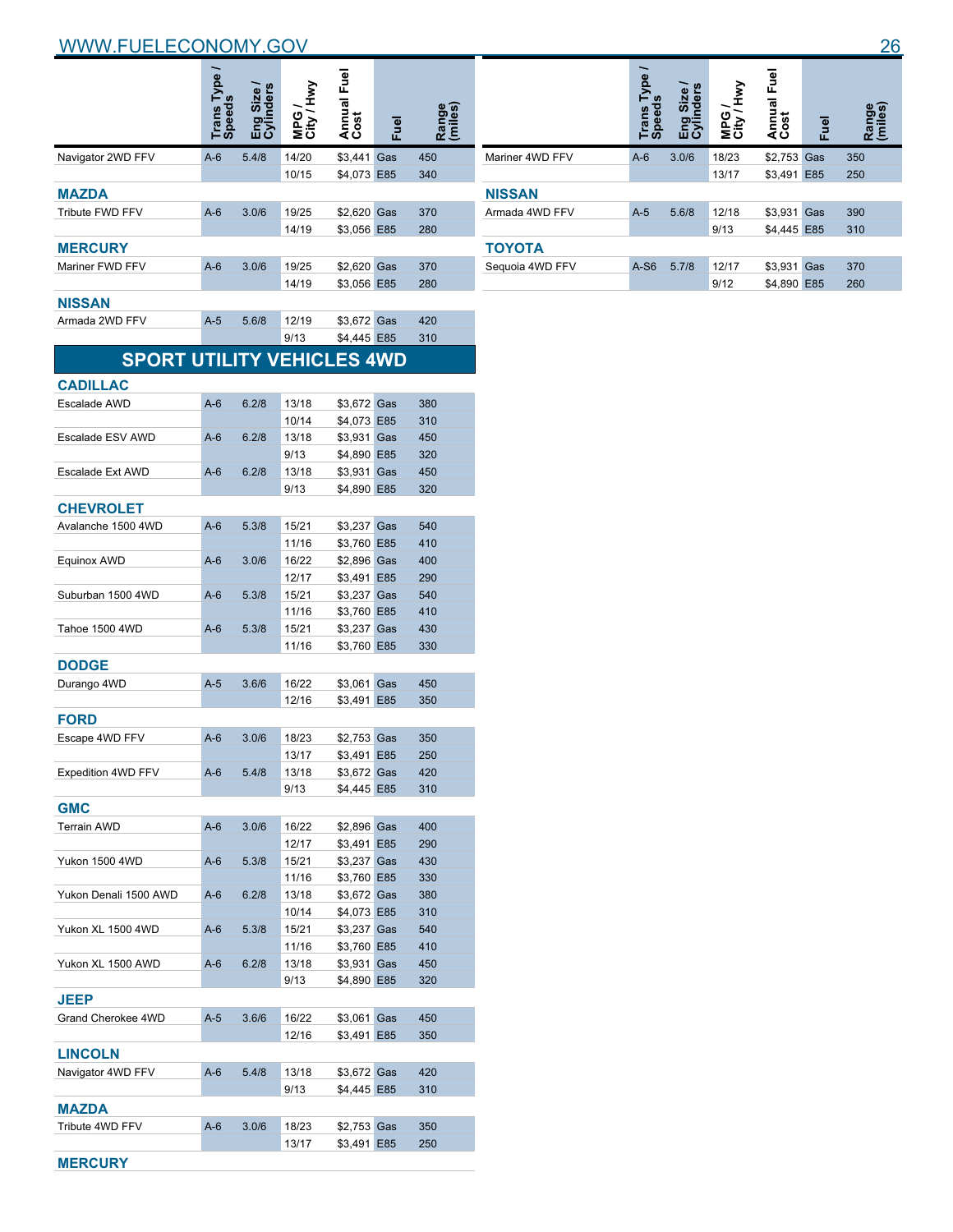# **FUEL CELL VEHICLES**

Fuel cell vehicles (FCVs) may not reach the mass market for a decade or more, but a limited number will be available for sale or lease in 2010-11 to demonstration fleets in areas with a readily accessible hydrogen supply. FCVs are propelled by electric motors powered by fuel cells, which produce electricity from the chemical energy of hydrogen. Fuel cell technology is more efficient than internal combustion engines and environmentally cleaner—the only by-product of a hydrogen fuel cell is water. However, many challenges must be overcome before FCVs are mass-marketed and sold at local dealerships. For more information about FCVs, visit **www.fueleconomy.gov** and the Hydrogen, Fuel Cell Technologies Program Web site at

| www.eere.energy.gov/hydrogenandfuelcells/. |  |  |
|--------------------------------------------|--|--|
|--------------------------------------------|--|--|

|                                             | <b>FuelCell Type</b> | Motor Type<br>& Power         | <b>Energy Storage</b><br>Device & Rating | Fuel<br>Type | Miles Per Kilogram<br>City/Hwy | <b>Driving Range</b><br>(miles) |  |  |  |
|---------------------------------------------|----------------------|-------------------------------|------------------------------------------|--------------|--------------------------------|---------------------------------|--|--|--|
|                                             | <b>MIDSIZE CARS</b>  |                               |                                          |              |                                |                                 |  |  |  |
| <b>HONDA</b><br>FCX Clarity*                | <b>PEM</b>           | DC Brushless<br>100 kW        | 288V Li-Ion                              | Hydrogen     | 60/60                          | 240                             |  |  |  |
| <b>SMALL STATION WAGON</b>                  |                      |                               |                                          |              |                                |                                 |  |  |  |
| <b>MERCEDES-BENZ</b><br>F-Cell <sup>+</sup> | <b>PEM</b>           | <b>PM Brushless</b><br>100 kW | 216V Li-ion                              | Hydrogen     | 52/54                          | 190                             |  |  |  |

PEM = Proton Exchange Membrane or Polymer Electrolyte Membrane.

\* The Honda FCX Clarity will be leased to private individuals in the Southern California area only.

† MY 2011 F-Cell vehicles will be available in California (for lease only) in the late fall of 2010.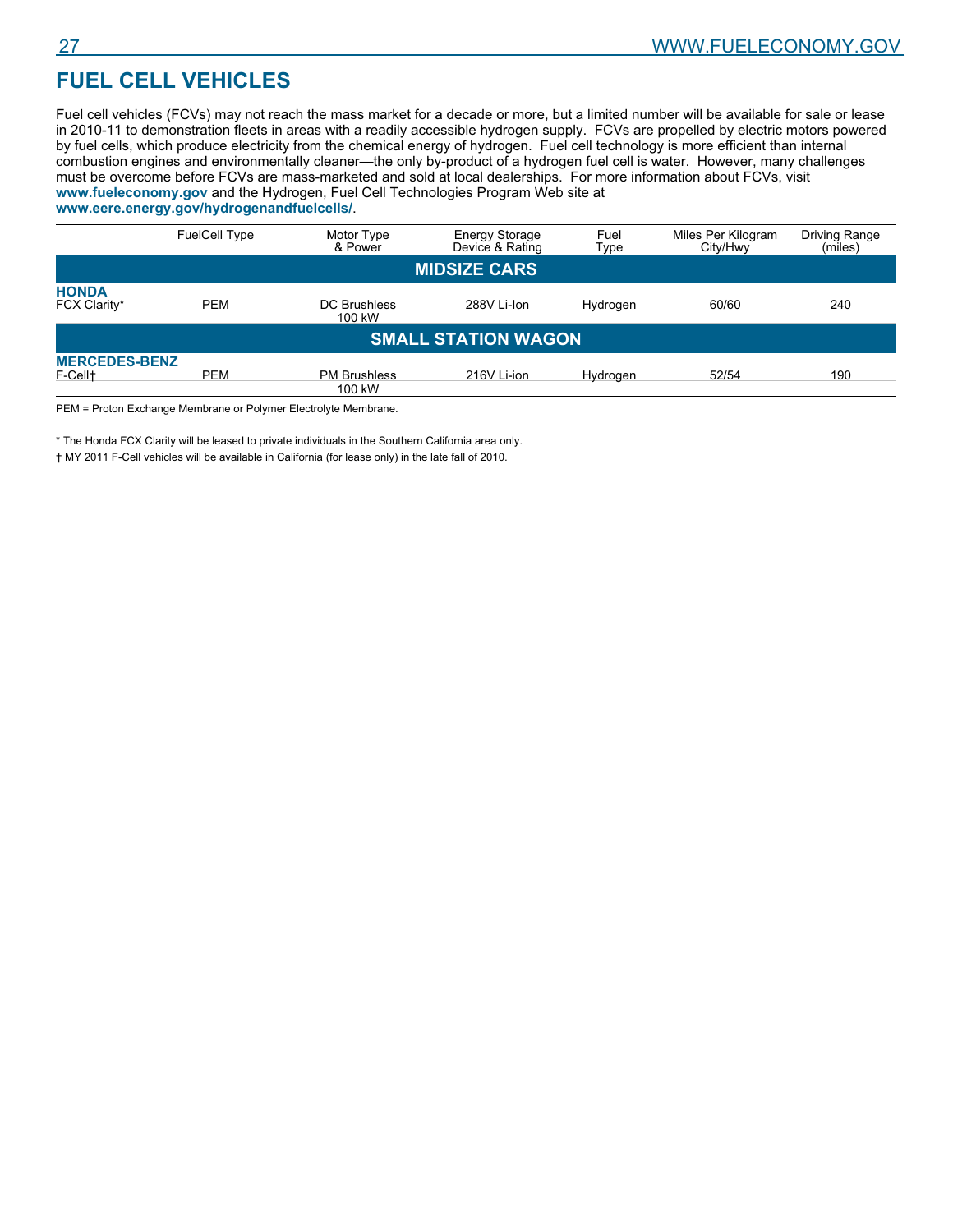# **INDEX**

Interior Volume (cu.ft.)

Interior Volume (cu.ft.)

Passenger / Cargo

2dr 4dr Hatch Pi

|                                   | Interior Volume (cu.ft.)<br>Passenger / Cargo |        |        |                |
|-----------------------------------|-----------------------------------------------|--------|--------|----------------|
|                                   | 2dr                                           | 4dr    | Hatch  | Pg             |
| <b>ACURA</b>                      |                                               |        |        |                |
| MDX 4WD                           |                                               |        |        | 16             |
| RDX 2WD                           |                                               |        | 101/28 | 14             |
| RDX 4WD                           |                                               |        |        | 16             |
| RL                                |                                               | 99/14  |        | 9              |
| TL <sub>2WD</sub>                 |                                               | 98/13  |        | 9              |
| TL <sub>4</sub> WD                |                                               | 98/13  |        | 9              |
| ZDX 4WD                           |                                               |        |        | 16             |
| <b>ASTON MARTIN</b>               |                                               |        |        |                |
| DB <sub>9</sub>                   | 78/5                                          |        |        | 6              |
| <b>DBS</b>                        | 78/5                                          |        |        | 6              |
| Rapide                            |                                               | 83/14  |        | $\overline{7}$ |
| V8 Vantage                        |                                               |        |        | 6              |
| AUDI                              |                                               |        |        |                |
| A <sub>3</sub>                    |                                               | 89/20  |        | 4,12,22        |
| A3 quattro                        |                                               | 89/20  |        | 12             |
| A4                                |                                               | 91/12  |        | 8              |
| A4 Avant quattro                  |                                               | 90/28  |        | 12             |
| A4 quattro                        |                                               | 91/12  |        | 8              |
| A5 Cabriolet                      | 81/10                                         |        |        | $\overline{7}$ |
| A5 Cabriolet                      | 81/10                                         |        |        | $\overline{7}$ |
| quattro<br>A5 quattro             | 84/12                                         |        |        | $\overline{7}$ |
| A6                                |                                               | 98/16  |        | 9              |
| A6 Avant quattro                  |                                               | 99/34  |        | 12             |
| A6 quattro                        |                                               | 98/16  |        | 9              |
| A8                                |                                               | 102/13 |        | 9              |
| A8L                               |                                               | 109/13 |        | 11             |
| Q5                                |                                               |        |        | 16             |
| Q7                                |                                               |        |        | 16,22          |
| R <sub>8</sub>                    |                                               |        |        | 6              |
| S4                                |                                               | 90/13  |        | 8              |
| S <sub>5</sub>                    | 84/12                                         |        |        | 7              |
| S5 Cabriolet                      | 81/10                                         |        |        | $\overline{7}$ |
| S6                                |                                               | 98/16  |        | 4,9            |
| TT Coupe quattro                  |                                               |        | 74/13  | 7              |
| <b>TT Roadster</b><br>quattro     |                                               |        |        | 6              |
| <b>BENTLEY</b>                    |                                               |        |        |                |
| <b>Continental Flying</b><br>Spur | 102/13                                        |        |        | 9              |
| <b>Continental GTC</b>            | 86/7                                          |        |        | $\overline{7}$ |
| Continental<br>Supersports        |                                               |        |        | 6              |
| <b>BMW</b>                        |                                               |        |        |                |
| 128ci Convertible                 | 78/8                                          |        |        | 7              |
| 128i                              | 86/10                                         |        |        | $\overline{7}$ |
| 135i                              | 86/10                                         |        |        | $\overline{7}$ |
| 135i Convertible                  | 78/8                                          |        |        | $\overline{7}$ |
| 328ci                             | 89/11                                         |        |        | $\overline{7}$ |
| 328ci Convertible                 | 84/9                                          |        |        | $\overline{7}$ |
| 328ci xDrive                      | 89/11                                         |        |        | $\overline{7}$ |
| 328i                              |                                               | 93/12  |        | 8              |
| 328i xDrive                       |                                               | 93/12  |        | 8              |
| 335ci                             |                                               | 89/11  |        | $\overline{7}$ |
| 335ci Convertible                 |                                               | 84/9   |        | $\overline{7}$ |
| 335ci xDrive                      |                                               | 89/11  |        | 7              |
| 335d                              |                                               | 93/12  |        | 8,22           |
| 335i                              |                                               | 93/12  |        | 8              |

|                                 |       | Passenger / Cargo |       |                |
|---------------------------------|-------|-------------------|-------|----------------|
|                                 | 2dr   | 4dr               | Hatch | Pg             |
| 335i xDrive                     |       | 93/12             |       | 8              |
| 528i                            |       | 102/14            |       | 9              |
| 535i                            |       | 102/14            |       | 9              |
| 535i Gran Turismo               |       | 112/10            |       | 11             |
| 535i xDrive                     |       | 102/14            |       | 9              |
| 550i                            |       | 102/14            |       | 9              |
| 750i                            |       | 106/14            |       | 11             |
| 750i xDrive                     |       | 106/14            |       | 11             |
| 750Li                           |       | 115/14            |       | 11             |
| 750Li xDrive                    |       | 115/14            |       | 11             |
| 760Li                           |       | 115/14            |       | 11             |
| ActiveHybrid X6                 |       |                   |       | 16,18          |
|                                 | 84/9  |                   |       | 7              |
| M3 Convertible                  | 89/11 |                   |       | $\overline{7}$ |
| M3 Coupe                        |       |                   |       |                |
| X5 xDrive35d                    |       |                   |       | 16,22<br>16    |
| X5 xDriveM                      |       |                   |       |                |
| X6 xDrive35i                    |       |                   |       | 16             |
| X6 xDrive50i                    |       |                   |       | 16             |
| X6 xDriveM                      |       |                   |       | 16             |
| Z4 sDrive30i                    |       |                   |       | 6              |
| Z4 sDrive35i                    |       |                   |       | 6              |
| <b>BUGATTI</b>                  |       |                   |       |                |
| Veyron                          |       |                   |       | 6              |
| <b>BUICK</b>                    |       |                   |       |                |
| Enclave AWD                     |       |                   |       | 16             |
| Enclave FWD                     |       |                   |       | 14             |
| Lucerne                         |       | 104/17            |       | 11             |
| <b>CADILLAC</b>                 |       |                   |       |                |
| <b>CTS</b>                      |       | 99/15             |       | 10             |
| <b>CTS AWD</b>                  |       | 97/14             |       | 10             |
| CTS Wagon                       |       | 97/29             |       | 12             |
| CTS Wagon AWD                   |       | 97/29             |       | 12             |
| <b>DTS</b>                      |       | 113/19            |       | 11             |
| Escalade Hybrid                 |       |                   |       | 14,18          |
| 2WD                             |       |                   |       |                |
| Funeral Coach /<br>Hearse       |       | 113/19            |       | 11             |
| Limousine                       |       | 113/19            |       | 11             |
| SRX 2WD                         |       |                   |       | 14             |
| <b>SRX AWD</b>                  |       |                   |       | 16             |
| STS                             |       | 102/14            |       | 10             |
| <b>STS AWD</b>                  |       | 102/14            |       | 10             |
| <b>CHEVROLET</b>                |       |                   |       |                |
| Aveo                            |       | 91/12             |       | 8              |
|                                 |       |                   | 91/7  | $\overline{7}$ |
| Aveo 5<br>Camaro                | 93/11 |                   |       | 8              |
|                                 |       |                   |       | 12             |
| Colorado 2WD                    |       |                   |       | 13             |
| Colorado 4WD<br>Colorado Cab    |       |                   |       | 12             |
| Chassis inc 2WD                 |       |                   |       |                |
| Colorado Cab<br>Chassis inc 4WD |       |                   |       | 13             |
| Colorado Crew Cab<br>2WD        |       |                   |       | 12             |
| Colorado Crew Cab<br>4WD        |       |                   |       | 13             |
| Corvette                        |       |                   |       | 6              |
| Equinox AWD                     |       |                   |       | 16             |
| Equinox FWD                     |       |                   |       | 14             |
|                                 |       |                   |       |                |

|                                     | zar   | 4ar    | Hatch | ٢g             |
|-------------------------------------|-------|--------|-------|----------------|
| Express 1500 2WD<br>Cargo           |       |        |       | 4,14,20        |
| Express 1500 2WD<br>Passenger       |       |        |       | 14             |
| Express 1500 AWD<br>Cargo           |       |        |       | 20             |
| Express 1500 AWD<br>Passenger       |       |        |       | 14             |
| <b>HHR FWD</b>                      |       |        |       | 14             |
| Impala                              |       | 105/19 |       | 11             |
| Malibu                              |       | 95/16  |       | 10             |
| Silverado 15 Hybrid<br>2WD          |       |        |       | 4,13           |
| Silverado 15 Hybrid<br>4WD          |       |        |       | 4,13           |
| Silverado C15 2WD                   |       |        |       | 13             |
| Silverado C15 XFE<br>2WD            |       |        |       | 19             |
| Silverado K15 4WD                   |       |        |       | 13             |
| Tahoe Hybrid 2WD                    |       |        |       | 18             |
| Tahoe Hybrid 4WD                    |       |        |       | 16,18          |
| <b>Traverse AWD</b>                 |       |        |       | 16             |
| Volt                                |       |        | 90/18 | $\overline{4}$ |
| <b>CHRYSLER</b>                     |       |        |       |                |
| 300                                 |       | 106/16 |       | 4,20           |
| 300 AWD                             |       | 106/16 |       | 11             |
| Town and Country                    |       |        |       | 14             |
| <b>DODGE</b>                        |       |        |       |                |
| Avenger                             |       | 101/13 |       | 10             |
| Caliber                             |       |        | 96/16 | 12             |
| Challenger                          | 91/16 |        |       | 8              |
| Charger                             |       | 105/15 |       | 11             |
| Charger AWD                         |       | 105/15 |       | 11             |
| Dakota Pickup<br>2WD                |       |        |       | 13             |
| Dakota Pickup<br>4WD                |       |        |       | 13             |
| <b>Grand Caravan</b>                |       |        |       | 14             |
| Nitro 2WD                           |       |        |       | 15             |
| Nitro 4WD                           |       |        |       | 16             |
| Ram 1500 Pickup<br>2WD              |       |        |       | 13             |
| Ram 1500 Pickup<br>4WD              |       |        |       | 13             |
| FORD                                |       |        |       |                |
| Crown Victoria FFV                  |       | 107/21 |       | 11,19          |
| Edge AWD                            |       |        |       | 16             |
| Edge FWD                            |       |        |       | 15             |
| Escape 4WD                          |       |        |       | 16             |
| Escape 4WD FFV                      |       |        |       | 16,21          |
| Escape FWD                          |       |        |       | 15             |
| Escape FWD FFV                      |       |        |       | 15,21          |
| Escape Hybrid<br>4WD                |       |        |       | 16,18          |
| Escape Hybrid<br>FWD                |       |        |       | 4,15,18        |
| <b>Expedition 2WD</b><br><b>FFV</b> |       |        |       | 15,21          |
| <b>Expedition 4WD</b><br><b>FFV</b> |       |        |       | 16,21          |
| Explorer 4WD                        |       |        |       | 16             |
| F150 Pickup 2WD                     |       |        |       | 13             |
| F150 Pickup 4WD                     |       |        |       | 13             |
|                                     |       |        |       |                |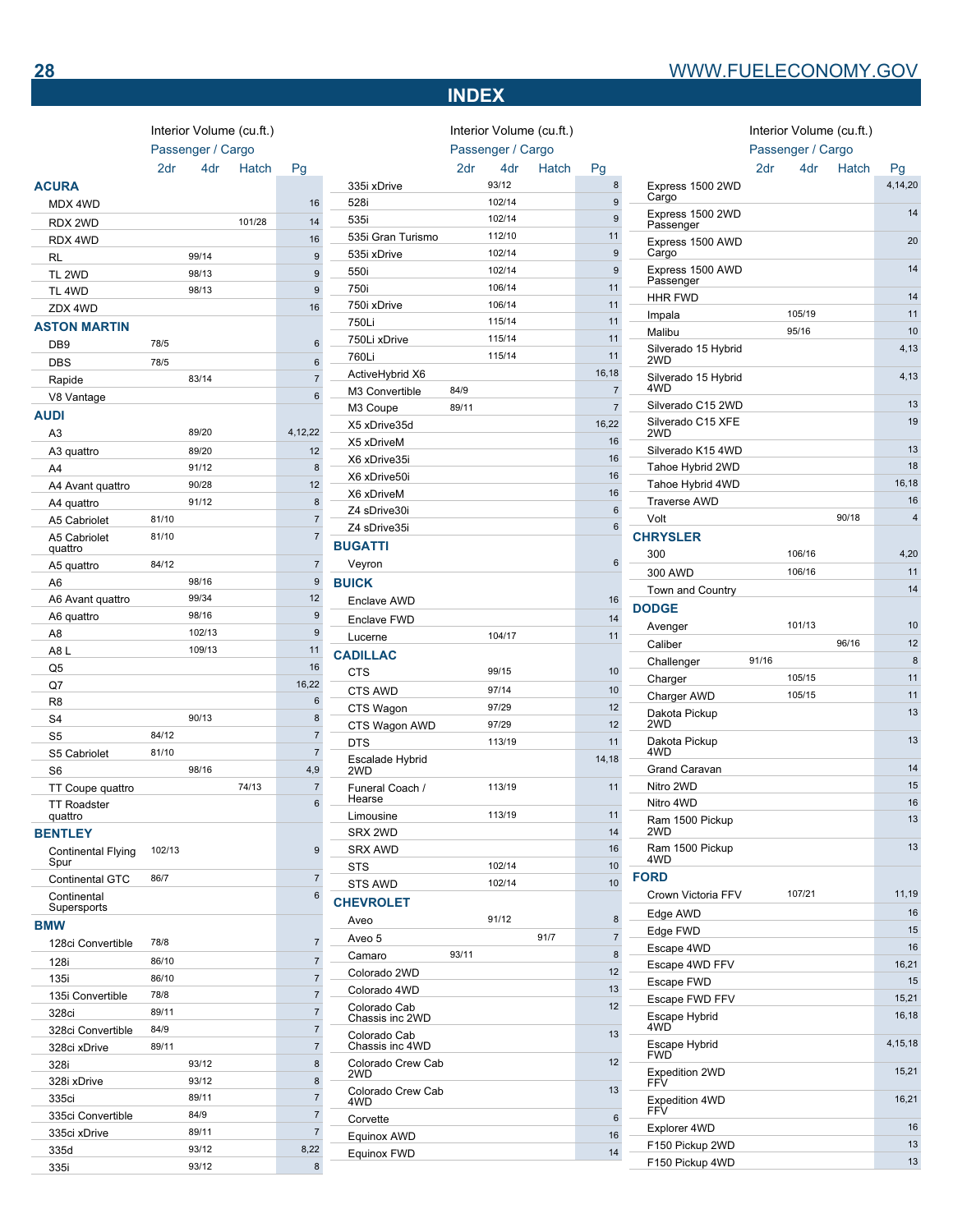**GMC**

Canyon Cab Chassis Inc 2WD

Canyon Cab Chassis Inc 4WD

Canyon Crew Cab 2WD

Canyon Crew Cab 4WD

Sierra 15 Hybrid 2WD

Sierra 15 Hybrid 4WD

Yukon 1500 Hybrid 2WD

Yukon 1500 Hybrid

Yukon Denali 1500

Accord Crosstour

Accord Crosstour

4WD

AWD

**HONDA**

2WD

4WD

Interior Volume (cu.ft.) Passenger / Cargo

Fiesta 85/12 85/15 4 Fiesta SFE 85/12 85/15 4 Flex AWD 16 Flex FWD 15 Focus FWD 93/14 93/14 93/14 8 Fusion AWD 100/16 100 Fusion AWD FFV 101/16 10,19 Fusion FWD 100/16 100 Fusion FWD FFV 101/16 10,19 Fusion Hybrid FWD 101/12 10,18 Fusion S FWD 100/16 100 Mustang 83/13 7 Ranger 2WD 4,12 Ranger 4WD 13 Taurus AWD 102/20 11 Taurus FWD 102/20 11 Transit Connect 14

Acadia AWD 16 Acadia FWD 15 Canyon 2WD 12 Canyon 4WD 13

Sierra C15 2WD 13 Sierra K15 4WD 13 Terrain AWD 16 Terrain FWD 15

Accord 106/15 4,11 Accord Coupe 92/12 8

Civic 84/12 91/12 7 Civic CNG 91/6 7,23<br>Civic Hybrid 91/10 8,18 Civic Hybrid 91/10 8,18 CR-V 2WD 15 CR-V 4WD 16 CR-Z 69/10 4 Element 2WD 15 Element 4WD 16 **Fit** 91/21 12 Insight 85/16 8,18 Odyssey 4,14

2dr 4dr Hatch Pg

# **INDEX**

Interior Volume (cu.ft.)

Interior Volume (cu.ft.) Passenger / Cargo

#### 2dr 4dr Hatch Pg

Passenger / Cargo 2dr 4dr Hatch Pg Pilot 2WD 15 Pilot 4WD 16 Ridgeline Truck 4WD 14 Accent 92/12 92/16 8 Accent Blue 8 and 92/16 8 Azera 107/17 11 Elantra 96/15 4,10 Elantra Touring 101/28 12 Entourage 14 Genesis 109/16 11 Genesis Coupe 89/10 7 Santa Fe 2WD 15 Santa Fe 4WD 16 Sonata 104/16 4,11 Tucson 2WD 15 Tucson 4WD 16 Veracruz 2WD 15 Veracruz 4WD 16 EX35 92/19 92/19 12 **FX35 AWD** 16 FX35 RWD 15 G37 Convertible 78/10 7 G37 Coupe 85/7 2012 12:00:00 12:00:00 12:00:00 12:00:00 12:00:00 12:00:00 12:00:00 12:00:00 12:00:00 12:00:00 1 G37x Coupe 85/7 85/7 7 QX56 2WD 15 QX56 4WD 16 **LEXUS**

# **JAGUAR**

**INFINITI**

**HYUNDAI**

12

13

13

13

4,13,18

4,13,18

15

16

 $21$ 

15

16

| <b>JAGUAR</b>                |       |        |       |                |
|------------------------------|-------|--------|-------|----------------|
| XF                           |       | 95/18  |       | 10             |
| XJ                           |       | 102/18 |       | 11             |
| XK                           | 74/10 |        |       | $\overline{7}$ |
| <b>XK Convertible</b>        | 74/10 |        |       | $\overline{7}$ |
| <b>JEEP</b>                  |       |        |       |                |
| Compass 2WD                  |       |        |       | 15             |
| Compass 4WD                  |       |        |       | 16             |
| <b>Grand Cherokee</b><br>2WD |       |        |       | 15             |
| <b>Grand Cherokee</b><br>4WD |       |        |       | 16             |
| Liberty 2WD                  |       |        |       | 15             |
| Liberty 4WD                  |       |        |       | 16             |
| Patriot 2WD                  |       |        |       | 15             |
| Patriot 4WD                  |       |        |       | 16             |
| Wrangler 4WD                 |       |        |       | 16             |
| <b>KIA</b>                   |       |        |       |                |
| Borrego 2WD                  |       |        |       | 15             |
| Borrego 4WD                  |       |        |       | 16             |
| Forte                        |       | 97/15  | 97/20 | 9              |
| Optima                       |       | 102/15 |       | 10             |
| Rio                          |       | 92/12  | 92/16 | 9              |
| Rondo                        |       | 108/32 |       | 4.12           |
| Sedona                       |       |        |       | 14             |
| Soul                         |       | 102/24 |       | 12             |
| Sportage 2WD                 |       |        |       | 15             |
| Sportage 4WD                 |       |        |       | 16             |
| <b>LAMBORGHINI</b>           |       |        |       |                |

| 6<br>Gallardo Spyder<br><b>LAND ROVER</b><br>16<br>LR <sub>2</sub><br>16<br>LR4<br>16<br>Range Rover<br><b>LEXUS</b><br><b>ES 350</b><br>95/15<br>10<br>98/13<br>10<br>GS 350<br>98/13<br>10<br><b>GS 350 AWD</b><br>98/9<br>9,18<br>GS 450h<br>98/13<br>GS 460<br>10<br>17<br>GX 460<br>90/12<br>9,18<br><b>HS 250h</b><br><b>IS 250 AWD</b><br>88/11<br>7<br>77/11<br>$\overline{7}$<br>88/11<br>IS 250/IS 250C<br>77/11<br>7<br>88/11<br>IS 350/IS 350C<br>IS F<br>88/11<br>$\overline{7}$<br>103/14<br>10<br>LS 460<br>103/14<br>10<br><b>LS 460 AWD</b><br>102/14<br>10<br>LS 460 L<br>102/14<br>10<br>LS 460 L AWD<br>102/10<br>10,18<br>LS 600h L<br>LX 570<br>17<br>RX 350 2WD<br>15<br><b>RX 350 AWD</b><br>17<br><b>RX 450h</b><br>15,18<br>17,18<br>RX 450h AWD<br><b>LINCOLN</b><br>105/18<br>11<br><b>MKS AWD</b><br>105/18<br>11<br><b>MKS FWD</b><br>17<br><b>MKT AWD</b><br>15<br><b>MKT FWD</b><br><b>MKX AWD</b><br>17<br><b>MKX FWD</b><br>15<br>99/16<br>10<br><b>MKZ AWD</b><br><b>MKZ FWD</b><br>99/16<br>10<br>15,21<br>Navigator 2WD<br><b>FFV</b><br>109/21<br>11,19<br>Town Car FFV<br><b>MASERATI</b><br>8<br>86/6<br>GranTurismo<br>85/5<br>8<br>GranTurismo<br>Convertible<br>11<br>121/8<br>Quattroporte<br><b>MAZDA</b><br>87/13<br>4<br>2<br>94/12<br>95/17<br>4.9<br>3<br>102/17<br>4,10<br>6<br>15<br><b>CX-7 2WD</b><br>17<br><b>CX-7 4WD</b> | Gallardo Coupe  |  | ັ<br>6 |
|----------------------------------------------------------------------------------------------------------------------------------------------------------------------------------------------------------------------------------------------------------------------------------------------------------------------------------------------------------------------------------------------------------------------------------------------------------------------------------------------------------------------------------------------------------------------------------------------------------------------------------------------------------------------------------------------------------------------------------------------------------------------------------------------------------------------------------------------------------------------------------------------------------------------------------------------------------------------------------------------------------------------------------------------------------------------------------------------------------------------------------------------------------------------------------------------------------------------------------------------------------------------------------------------------------------------------------------------------------------------------------|-----------------|--|--------|
|                                                                                                                                                                                                                                                                                                                                                                                                                                                                                                                                                                                                                                                                                                                                                                                                                                                                                                                                                                                                                                                                                                                                                                                                                                                                                                                                                                                  |                 |  |        |
|                                                                                                                                                                                                                                                                                                                                                                                                                                                                                                                                                                                                                                                                                                                                                                                                                                                                                                                                                                                                                                                                                                                                                                                                                                                                                                                                                                                  |                 |  |        |
|                                                                                                                                                                                                                                                                                                                                                                                                                                                                                                                                                                                                                                                                                                                                                                                                                                                                                                                                                                                                                                                                                                                                                                                                                                                                                                                                                                                  |                 |  |        |
|                                                                                                                                                                                                                                                                                                                                                                                                                                                                                                                                                                                                                                                                                                                                                                                                                                                                                                                                                                                                                                                                                                                                                                                                                                                                                                                                                                                  |                 |  |        |
|                                                                                                                                                                                                                                                                                                                                                                                                                                                                                                                                                                                                                                                                                                                                                                                                                                                                                                                                                                                                                                                                                                                                                                                                                                                                                                                                                                                  |                 |  |        |
|                                                                                                                                                                                                                                                                                                                                                                                                                                                                                                                                                                                                                                                                                                                                                                                                                                                                                                                                                                                                                                                                                                                                                                                                                                                                                                                                                                                  |                 |  |        |
|                                                                                                                                                                                                                                                                                                                                                                                                                                                                                                                                                                                                                                                                                                                                                                                                                                                                                                                                                                                                                                                                                                                                                                                                                                                                                                                                                                                  |                 |  |        |
|                                                                                                                                                                                                                                                                                                                                                                                                                                                                                                                                                                                                                                                                                                                                                                                                                                                                                                                                                                                                                                                                                                                                                                                                                                                                                                                                                                                  |                 |  |        |
|                                                                                                                                                                                                                                                                                                                                                                                                                                                                                                                                                                                                                                                                                                                                                                                                                                                                                                                                                                                                                                                                                                                                                                                                                                                                                                                                                                                  |                 |  |        |
|                                                                                                                                                                                                                                                                                                                                                                                                                                                                                                                                                                                                                                                                                                                                                                                                                                                                                                                                                                                                                                                                                                                                                                                                                                                                                                                                                                                  |                 |  |        |
|                                                                                                                                                                                                                                                                                                                                                                                                                                                                                                                                                                                                                                                                                                                                                                                                                                                                                                                                                                                                                                                                                                                                                                                                                                                                                                                                                                                  |                 |  |        |
|                                                                                                                                                                                                                                                                                                                                                                                                                                                                                                                                                                                                                                                                                                                                                                                                                                                                                                                                                                                                                                                                                                                                                                                                                                                                                                                                                                                  |                 |  |        |
|                                                                                                                                                                                                                                                                                                                                                                                                                                                                                                                                                                                                                                                                                                                                                                                                                                                                                                                                                                                                                                                                                                                                                                                                                                                                                                                                                                                  |                 |  |        |
|                                                                                                                                                                                                                                                                                                                                                                                                                                                                                                                                                                                                                                                                                                                                                                                                                                                                                                                                                                                                                                                                                                                                                                                                                                                                                                                                                                                  |                 |  |        |
|                                                                                                                                                                                                                                                                                                                                                                                                                                                                                                                                                                                                                                                                                                                                                                                                                                                                                                                                                                                                                                                                                                                                                                                                                                                                                                                                                                                  |                 |  |        |
|                                                                                                                                                                                                                                                                                                                                                                                                                                                                                                                                                                                                                                                                                                                                                                                                                                                                                                                                                                                                                                                                                                                                                                                                                                                                                                                                                                                  |                 |  |        |
|                                                                                                                                                                                                                                                                                                                                                                                                                                                                                                                                                                                                                                                                                                                                                                                                                                                                                                                                                                                                                                                                                                                                                                                                                                                                                                                                                                                  |                 |  |        |
|                                                                                                                                                                                                                                                                                                                                                                                                                                                                                                                                                                                                                                                                                                                                                                                                                                                                                                                                                                                                                                                                                                                                                                                                                                                                                                                                                                                  |                 |  |        |
|                                                                                                                                                                                                                                                                                                                                                                                                                                                                                                                                                                                                                                                                                                                                                                                                                                                                                                                                                                                                                                                                                                                                                                                                                                                                                                                                                                                  |                 |  |        |
|                                                                                                                                                                                                                                                                                                                                                                                                                                                                                                                                                                                                                                                                                                                                                                                                                                                                                                                                                                                                                                                                                                                                                                                                                                                                                                                                                                                  |                 |  |        |
|                                                                                                                                                                                                                                                                                                                                                                                                                                                                                                                                                                                                                                                                                                                                                                                                                                                                                                                                                                                                                                                                                                                                                                                                                                                                                                                                                                                  |                 |  |        |
|                                                                                                                                                                                                                                                                                                                                                                                                                                                                                                                                                                                                                                                                                                                                                                                                                                                                                                                                                                                                                                                                                                                                                                                                                                                                                                                                                                                  |                 |  |        |
|                                                                                                                                                                                                                                                                                                                                                                                                                                                                                                                                                                                                                                                                                                                                                                                                                                                                                                                                                                                                                                                                                                                                                                                                                                                                                                                                                                                  |                 |  |        |
|                                                                                                                                                                                                                                                                                                                                                                                                                                                                                                                                                                                                                                                                                                                                                                                                                                                                                                                                                                                                                                                                                                                                                                                                                                                                                                                                                                                  |                 |  |        |
|                                                                                                                                                                                                                                                                                                                                                                                                                                                                                                                                                                                                                                                                                                                                                                                                                                                                                                                                                                                                                                                                                                                                                                                                                                                                                                                                                                                  |                 |  |        |
|                                                                                                                                                                                                                                                                                                                                                                                                                                                                                                                                                                                                                                                                                                                                                                                                                                                                                                                                                                                                                                                                                                                                                                                                                                                                                                                                                                                  |                 |  |        |
|                                                                                                                                                                                                                                                                                                                                                                                                                                                                                                                                                                                                                                                                                                                                                                                                                                                                                                                                                                                                                                                                                                                                                                                                                                                                                                                                                                                  |                 |  |        |
|                                                                                                                                                                                                                                                                                                                                                                                                                                                                                                                                                                                                                                                                                                                                                                                                                                                                                                                                                                                                                                                                                                                                                                                                                                                                                                                                                                                  |                 |  |        |
|                                                                                                                                                                                                                                                                                                                                                                                                                                                                                                                                                                                                                                                                                                                                                                                                                                                                                                                                                                                                                                                                                                                                                                                                                                                                                                                                                                                  |                 |  |        |
|                                                                                                                                                                                                                                                                                                                                                                                                                                                                                                                                                                                                                                                                                                                                                                                                                                                                                                                                                                                                                                                                                                                                                                                                                                                                                                                                                                                  |                 |  |        |
|                                                                                                                                                                                                                                                                                                                                                                                                                                                                                                                                                                                                                                                                                                                                                                                                                                                                                                                                                                                                                                                                                                                                                                                                                                                                                                                                                                                  |                 |  |        |
|                                                                                                                                                                                                                                                                                                                                                                                                                                                                                                                                                                                                                                                                                                                                                                                                                                                                                                                                                                                                                                                                                                                                                                                                                                                                                                                                                                                  |                 |  |        |
|                                                                                                                                                                                                                                                                                                                                                                                                                                                                                                                                                                                                                                                                                                                                                                                                                                                                                                                                                                                                                                                                                                                                                                                                                                                                                                                                                                                  |                 |  |        |
|                                                                                                                                                                                                                                                                                                                                                                                                                                                                                                                                                                                                                                                                                                                                                                                                                                                                                                                                                                                                                                                                                                                                                                                                                                                                                                                                                                                  |                 |  |        |
|                                                                                                                                                                                                                                                                                                                                                                                                                                                                                                                                                                                                                                                                                                                                                                                                                                                                                                                                                                                                                                                                                                                                                                                                                                                                                                                                                                                  |                 |  |        |
|                                                                                                                                                                                                                                                                                                                                                                                                                                                                                                                                                                                                                                                                                                                                                                                                                                                                                                                                                                                                                                                                                                                                                                                                                                                                                                                                                                                  |                 |  |        |
|                                                                                                                                                                                                                                                                                                                                                                                                                                                                                                                                                                                                                                                                                                                                                                                                                                                                                                                                                                                                                                                                                                                                                                                                                                                                                                                                                                                  |                 |  |        |
|                                                                                                                                                                                                                                                                                                                                                                                                                                                                                                                                                                                                                                                                                                                                                                                                                                                                                                                                                                                                                                                                                                                                                                                                                                                                                                                                                                                  |                 |  |        |
|                                                                                                                                                                                                                                                                                                                                                                                                                                                                                                                                                                                                                                                                                                                                                                                                                                                                                                                                                                                                                                                                                                                                                                                                                                                                                                                                                                                  |                 |  |        |
|                                                                                                                                                                                                                                                                                                                                                                                                                                                                                                                                                                                                                                                                                                                                                                                                                                                                                                                                                                                                                                                                                                                                                                                                                                                                                                                                                                                  |                 |  |        |
|                                                                                                                                                                                                                                                                                                                                                                                                                                                                                                                                                                                                                                                                                                                                                                                                                                                                                                                                                                                                                                                                                                                                                                                                                                                                                                                                                                                  |                 |  |        |
|                                                                                                                                                                                                                                                                                                                                                                                                                                                                                                                                                                                                                                                                                                                                                                                                                                                                                                                                                                                                                                                                                                                                                                                                                                                                                                                                                                                  |                 |  |        |
|                                                                                                                                                                                                                                                                                                                                                                                                                                                                                                                                                                                                                                                                                                                                                                                                                                                                                                                                                                                                                                                                                                                                                                                                                                                                                                                                                                                  |                 |  |        |
|                                                                                                                                                                                                                                                                                                                                                                                                                                                                                                                                                                                                                                                                                                                                                                                                                                                                                                                                                                                                                                                                                                                                                                                                                                                                                                                                                                                  |                 |  |        |
|                                                                                                                                                                                                                                                                                                                                                                                                                                                                                                                                                                                                                                                                                                                                                                                                                                                                                                                                                                                                                                                                                                                                                                                                                                                                                                                                                                                  |                 |  |        |
|                                                                                                                                                                                                                                                                                                                                                                                                                                                                                                                                                                                                                                                                                                                                                                                                                                                                                                                                                                                                                                                                                                                                                                                                                                                                                                                                                                                  |                 |  |        |
|                                                                                                                                                                                                                                                                                                                                                                                                                                                                                                                                                                                                                                                                                                                                                                                                                                                                                                                                                                                                                                                                                                                                                                                                                                                                                                                                                                                  |                 |  |        |
|                                                                                                                                                                                                                                                                                                                                                                                                                                                                                                                                                                                                                                                                                                                                                                                                                                                                                                                                                                                                                                                                                                                                                                                                                                                                                                                                                                                  |                 |  |        |
|                                                                                                                                                                                                                                                                                                                                                                                                                                                                                                                                                                                                                                                                                                                                                                                                                                                                                                                                                                                                                                                                                                                                                                                                                                                                                                                                                                                  |                 |  |        |
| <b>CX-9 2WD</b><br>15                                                                                                                                                                                                                                                                                                                                                                                                                                                                                                                                                                                                                                                                                                                                                                                                                                                                                                                                                                                                                                                                                                                                                                                                                                                                                                                                                            |                 |  |        |
| 17<br><b>CX-9 4WD</b>                                                                                                                                                                                                                                                                                                                                                                                                                                                                                                                                                                                                                                                                                                                                                                                                                                                                                                                                                                                                                                                                                                                                                                                                                                                                                                                                                            |                 |  |        |
| 6<br>$MX-5$                                                                                                                                                                                                                                                                                                                                                                                                                                                                                                                                                                                                                                                                                                                                                                                                                                                                                                                                                                                                                                                                                                                                                                                                                                                                                                                                                                      |                 |  |        |
| $RX-8$<br>89/8<br>8                                                                                                                                                                                                                                                                                                                                                                                                                                                                                                                                                                                                                                                                                                                                                                                                                                                                                                                                                                                                                                                                                                                                                                                                                                                                                                                                                              |                 |  |        |
| 95/17<br>10<br>Speed 3                                                                                                                                                                                                                                                                                                                                                                                                                                                                                                                                                                                                                                                                                                                                                                                                                                                                                                                                                                                                                                                                                                                                                                                                                                                                                                                                                           |                 |  | 17     |
|                                                                                                                                                                                                                                                                                                                                                                                                                                                                                                                                                                                                                                                                                                                                                                                                                                                                                                                                                                                                                                                                                                                                                                                                                                                                                                                                                                                  | Tribute 4WD     |  |        |
|                                                                                                                                                                                                                                                                                                                                                                                                                                                                                                                                                                                                                                                                                                                                                                                                                                                                                                                                                                                                                                                                                                                                                                                                                                                                                                                                                                                  | Tribute 4WD FFV |  | 17,21  |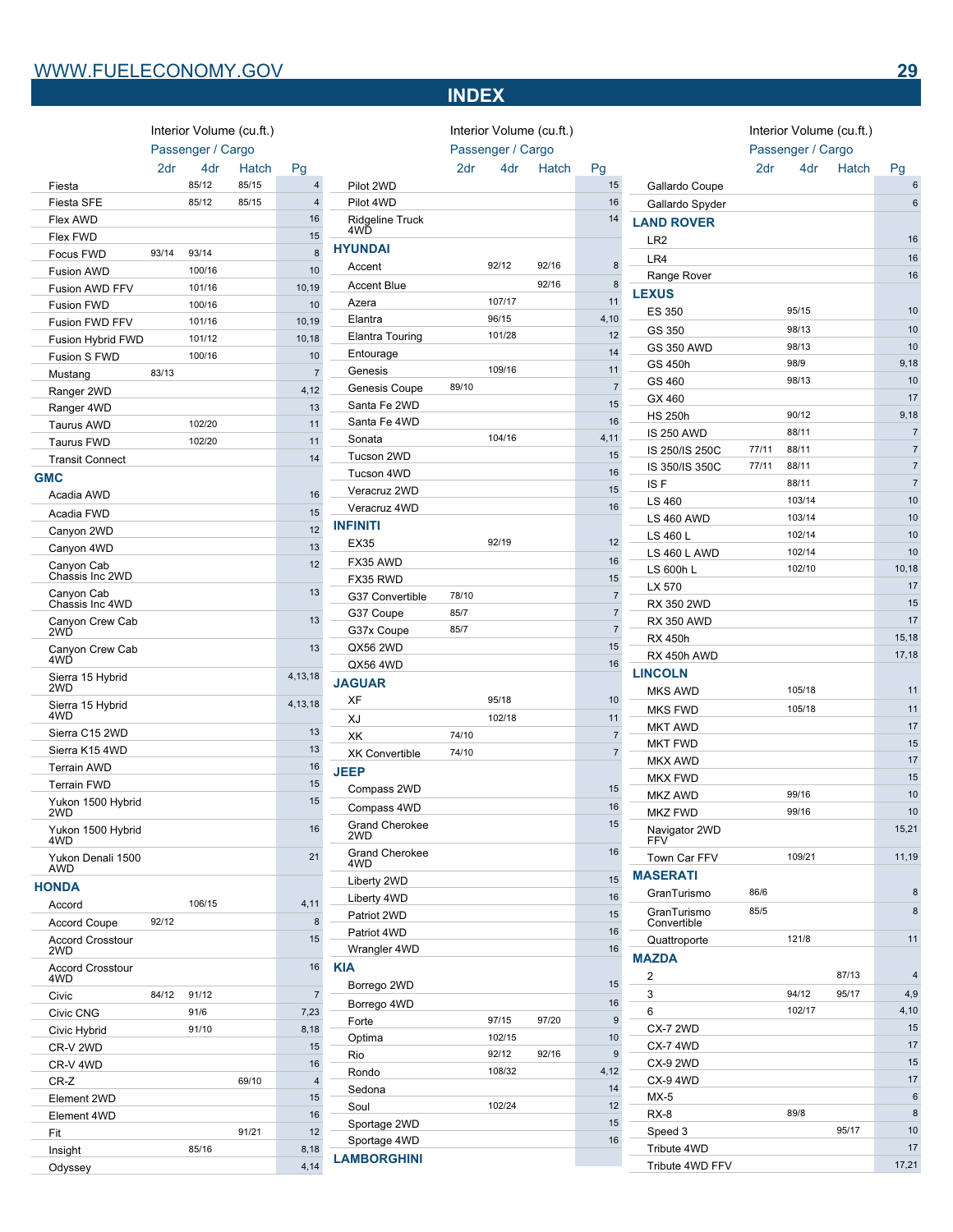# **INDEX**

Interior Volume (cu.ft.)

# Interior Volume (cu.ft.)

|                                    |       | Passenger / Cargo |       |           |   |
|------------------------------------|-------|-------------------|-------|-----------|---|
|                                    | 2dr   | 4dr               | Hatch | Pg        |   |
| <b>Tribute FWD</b>                 |       |                   |       | 15        |   |
| Tribute FWD FFV                    |       |                   |       | 15,21     |   |
| Tribute Hybrid 2WD                 |       |                   |       | 4, 15, 18 |   |
| Tribute Hybrid 4WD                 |       |                   |       | 17,18     |   |
| <b>MERCEDES-BENZ</b>               |       |                   |       |           |   |
| C300                               |       | 88/12             |       | 9         |   |
| C300 4matic                        |       | 88/12             |       | 9         |   |
| C350                               |       | 88/12             |       | 9         |   |
| C63 AMG                            |       | 88/12             |       | 9         |   |
| CL550 4matic                       | 91/14 |                   |       | 9         |   |
| CL600                              | 91/14 |                   |       | 9         | N |
| CL63 AMG                           | 91/14 |                   |       | 9         |   |
| CL65 AMG                           | 91/14 |                   |       | 9         |   |
| <b>CLS550</b>                      |       | 93/13             |       | 9         |   |
| CLS63 AMG                          |       | 93/13             |       | 9         |   |
| E350                               |       | 97/14             |       | 10        |   |
| E350 4matic                        |       | 97/14             |       | 10        |   |
| E350 Coupe                         | 81/11 |                   |       | 8         |   |
| E550                               |       | 97/14             |       | 10        |   |
| E550 4matic                        |       | 97/14             |       | 10        |   |
| E550 Coupe                         | 81/11 |                   |       | 8         |   |
| E63 AMG                            |       | 97/14             |       | 10        |   |
| G55 AMG                            |       |                   |       | 17        | N |
| G550                               |       | 124/49            |       | 17        |   |
| GL450 4matic                       |       | 143/16            |       | 17        |   |
| GL550 4matic                       |       | 143/16            |       | 17        |   |
| <b>GLK350</b>                      |       | 97/29             |       | 15        |   |
| GLK350 4matic                      |       | 97/29             |       | 17        |   |
| ML350                              |       | 107/41            |       | 15        |   |
| ML350 4matic                       |       | 107/41            |       | 17        |   |
| ML450 Hybrid<br>4 <sub>matic</sub> |       |                   |       | 17        |   |
| ML550 4matic                       |       | 107/41            |       | 17        |   |
| ML63 AMG                           |       | 107/41            |       | 17        |   |
| R350 4matic                        |       | 148/14            |       | 17        |   |
| S400 Hybrid                        |       | 109/16            |       | 11        |   |
| S550                               |       | 109/16            |       | 11        |   |
| S550 4matic                        |       | 109/16            |       | 11        |   |
| <b>S600</b>                        |       | 109/16            |       | 11        |   |
| S63 AMG                            |       | 109/16            |       | 11        |   |
| S65 AMG                            |       | 109/16            |       | 11        |   |
| <b>SLK300</b>                      |       |                   |       | 6         |   |
| <b>SLK350</b>                      |       |                   |       | 6         |   |
|                                    |       |                   |       |           |   |
| <b>MERCURY</b>                     |       |                   |       |           |   |
| <b>Grand Marquis FFV</b>           |       | 107/21            |       | 11,19     |   |

Interior Volume (cu.ft.)

| 107/21<br><b>Grand Marquis FFV</b> | 11,19   |
|------------------------------------|---------|
| Mariner 4WD                        | 17      |
| Mariner 4WD FFV                    | 17,21   |
| Mariner FWD                        | 15      |
| Mariner FWD FFV                    | 15.21   |
| Mariner Hybrid<br>4WD              | 17,18   |
| Mariner Hybrid<br><b>FWD</b>       | 4.15.18 |
| 100/16<br>Milan AWD FFV            | 10.19   |
| 101/16<br>Milan Hybrid FWD         | 10,18   |
| <b>MINI</b>                        |         |
| Clubman<br>80/17                   | 8       |

|                                         |      | $m$ erior volume (cu.it.) |       |                |
|-----------------------------------------|------|---------------------------|-------|----------------|
|                                         |      | Passenger / Cargo         |       |                |
|                                         | 2dr  | 4dr                       | Hatch | Pg             |
| Cooper                                  | 76/6 |                           |       | 4,7            |
| Cooper Convertible                      | 74/6 |                           |       | $\overline{7}$ |
| Cooper S                                | 76/6 |                           |       | $\overline{7}$ |
| Cooper S<br>Convertible                 | 74/6 |                           |       | $\overline{7}$ |
| John Cooper<br>Works                    | 76/6 |                           |       | $\overline{7}$ |
| John Cooper<br>Works Clubman            |      |                           | 80/17 | 8              |
| John Cooper<br><b>Works Convertible</b> | 74/6 |                           |       | $\overline{7}$ |
| <b>MITSUBISHI</b>                       |      |                           |       |                |
| Eclipse                                 |      | 82/16                     |       | 8              |
| Eclipse Spyder                          | 76/5 |                           |       | $\overline{7}$ |
| Endeavor 2WD                            |      |                           |       | 15             |
| <b>Endeavor AWD</b>                     |      |                           |       | 17             |
| Galant                                  |      | 101/13                    |       | 10             |
| Lancer                                  |      | 93/12                     |       | 9              |
| <b>Lancer Evolution</b>                 |      | 93/7                      |       | 9              |
| Lancer Sportback                        |      |                           | 95/14 | 12             |
| Outlander 2WD                           |      |                           |       | 15             |
| Outlander 4WD                           |      |                           |       | 17             |
| Outlander Sport<br>2WD                  |      |                           |       | 4              |
| <b>NISSAN</b>                           |      |                           |       |                |
| 370Z                                    | 52/7 |                           |       | 6              |
| 370Z Roadster                           | 52/4 |                           |       | 6              |
| Altima                                  |      | 101/15                    |       | 10             |
| Altima Coupe                            | 89/8 |                           |       | 8              |
| Altima Hybrid                           |      | 101/10                    |       | 10,18          |
| Armada 2WD                              |      |                           |       | 15             |
| Armada 2WD FFV                          |      |                           |       | 15,21          |
| Armada 4WD                              |      |                           |       | 17             |
| Armada 4WD FFV                          |      |                           |       | 17,21          |
| Cube                                    |      | 98/11                     |       | 12             |
| Frontier 2WD                            |      |                           |       | 13             |
| Frontier 4WD                            |      |                           |       | 13             |
| GT-R                                    | 79/9 |                           |       | 8              |
| Leaf                                    |      |                           | 90/23 | 4              |
| Maxima                                  |      | 96/14                     |       | 10             |
| Murano AWD                              |      |                           |       | 17             |
| Murano FWD                              |      |                           |       | 15             |
| Pathfinder 2WD                          |      |                           |       | 15             |
| Pathfinder 4WD                          |      |                           |       | 17             |
| Rogue AWD                               |      |                           |       | 17             |
| Rogue FWD                               |      |                           |       | 15             |
| Sentra                                  |      | 97/13                     |       | 10             |
| Titan 2WD                               |      |                           |       | 13             |
| Titan 2WD FFV                           |      |                           |       | 13,20          |
| Titan 4WD                               |      |                           |       | 14             |
| Titan 4WD FFV                           |      |                           |       | 14,20          |
| Versa                                   |      | 94/14                     | 95/18 | 10             |
| Xterra 2WD                              |      |                           |       | 15             |
| Xterra 4WD                              |      |                           |       | 17             |
| <b>PORSCHE</b>                          |      |                           |       |                |
| 911 Carrera                             | 70/5 |                           |       | $\overline{7}$ |
| 911 Carrera 4                           | 70/5 |                           |       | $\overline{7}$ |
| 911 Carrera 4<br>Cabriolet              | 68/5 |                           |       | $\overline{7}$ |

|                                    | Passenger / Cargo |        |       |                |
|------------------------------------|-------------------|--------|-------|----------------|
|                                    | 2dr               | 4dr    | Hatch | Pg             |
| 911 Carrera 4<br>Targa             | 70/5              |        |       | $\overline{7}$ |
| 911 Carrera 4S                     | 70/5              |        |       | $\overline{7}$ |
| 911 Carrera 4S<br>Cabriolet        | 68/5              |        |       | $\overline{7}$ |
| 911 Carrera 4S<br>Targa            | 70/5              |        |       | $\overline{7}$ |
| 911 Carrera<br>Cabriolet           | 68/5              |        |       | $\overline{7}$ |
| 911 Carrera S                      | 70/5              |        |       | $\overline{7}$ |
| 911 Carrera S<br>Cabriolet         | 68/5              |        |       | $\overline{7}$ |
| 911 GT3                            |                   |        |       | 6              |
| 911 GT3 RS                         |                   |        |       | 6              |
| 911 Turbo<br>Cabriolet             | 70/5              |        |       | $\overline{7}$ |
| 911 Turbo Coupe                    | 70/5              |        |       | $\overline{7}$ |
| 911 Turbo S<br>Cabriolet           | 70/5              |        |       | $\overline{7}$ |
| 911 Turbo S Coupe                  | 70/5              |        |       | $\overline{7}$ |
| <b>Boxster</b>                     |                   |        |       | 6              |
| <b>Boxster S</b>                   |                   |        |       | 6              |
| Cayenne                            |                   |        |       | 17             |
| Cayenne S                          |                   |        |       | 17             |
| Cayenne Turbo                      |                   |        |       | 17             |
| Cayman                             |                   |        |       | 6              |
| Cayman S                           |                   |        |       | 6              |
| Panamera 4S                        |                   | 98/25  |       | 11             |
| Panamera S                         |                   | 98/25  |       | 11             |
| Panamera Turbo                     |                   | 98/25  |       | 11             |
| <b>ROLLS-ROYCE</b>                 |                   |        |       |                |
| Ghost                              |                   | 111/14 |       | 11             |
| Phantom                            |                   | 113/14 |       | 10             |
| <b>Phantom Coupe</b>               | 96/13             |        |       | 9              |
| Phantom Drophead<br>Coupe          | 97/11             |        |       | 9              |
| Phantom EWB                        |                   | 125/14 |       | 11             |
| <b>SAAB</b>                        |                   |        |       |                |
| 9-3 Convertible                    | 90/15             |        |       | 8              |
| 9-3 Sedan AWD                      |                   | 90/15  |       | 9              |
| 9-3 Sport Sedan                    |                   | 90/15  |       | 9              |
| 9-3 SportCombi                     |                   | 96/30  |       | 12             |
| 9-3X SportCombi<br><b>AWD</b>      |                   | 96/30  |       | 12             |
| 9-5 Sedan AWD                      |                   |        |       | 10             |
| <b>SCION</b>                       |                   |        |       |                |
| tC                                 |                   |        | 90/15 | 8              |
| хB                                 |                   | 101/22 |       | 12             |
| хD                                 |                   |        | 84/11 | 8              |
| <b>SMART</b>                       |                   |        |       |                |
| fortwo cabriolet                   |                   |        |       | 6              |
| fortwo coupe                       |                   |        |       | 6              |
| fortwo electric drive<br>cabriolet |                   |        |       | 4              |
| fortwo electric drive<br>coupe     |                   |        |       | 4              |
| <b>SUBARU</b>                      |                   |        |       |                |
| Forester AWD                       |                   | 108/34 |       | 17             |
| Impreza AWD                        |                   | 94/11  |       | 9              |
| Legacy AWD                         |                   | 103/15 |       | 11             |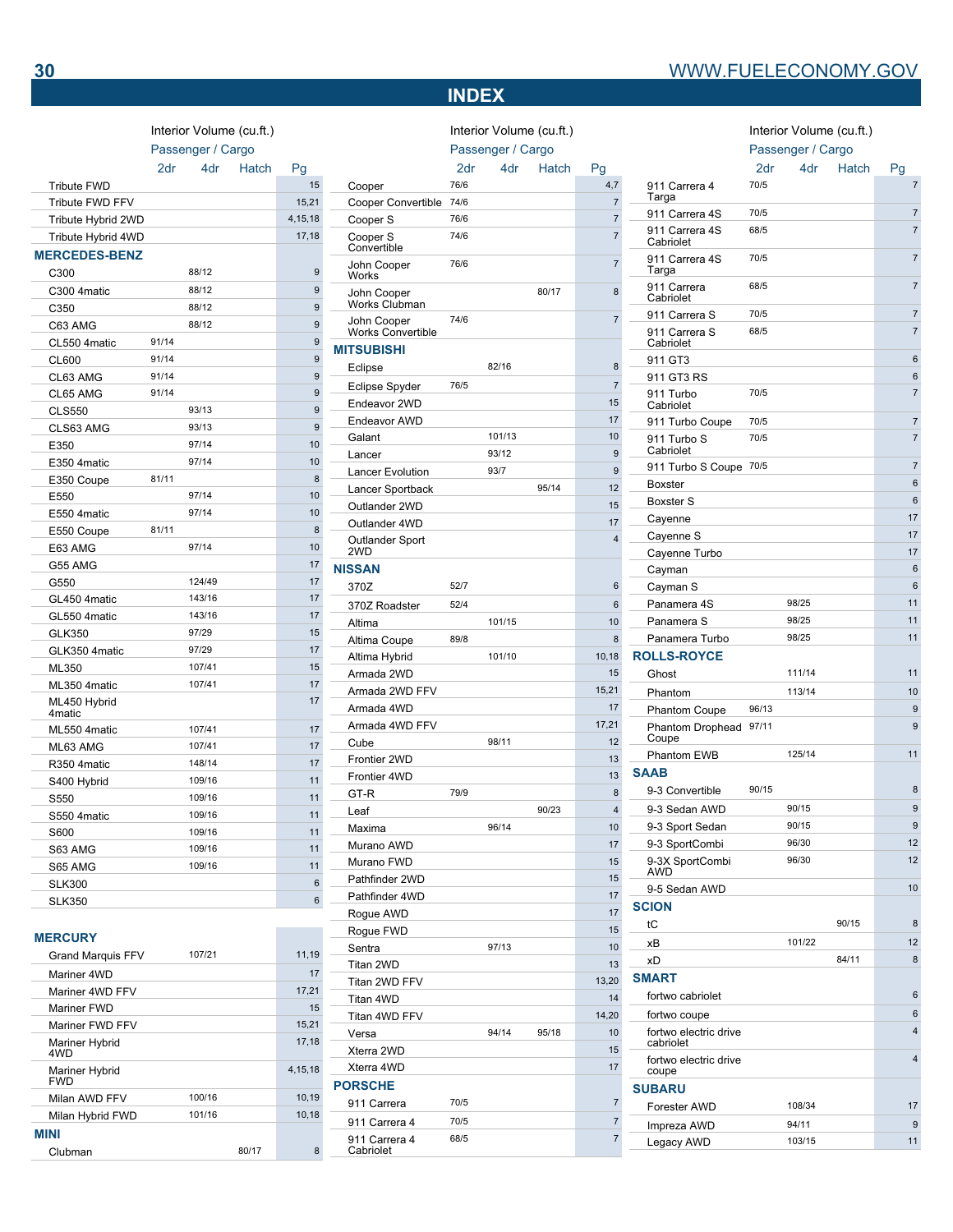# **INDEX**

|                          |                   |                 |                          |                  |              | ╨╹                |       |                          |    |
|--------------------------|-------------------|-----------------|--------------------------|------------------|--------------|-------------------|-------|--------------------------|----|
|                          |                   |                 | Interior Volume (cu.ft.) |                  |              |                   |       | Interior Volume (cu.ft.) |    |
|                          | Passenger / Cargo |                 |                          |                  |              | Passenger / Cargo |       |                          |    |
|                          | 2dr               | 4 <sub>dr</sub> | Hatch                    | Pg               |              | 2dr               | 4dr   | Hatch                    | Pg |
| Outback Wagon            |                   | 105/35          |                          | 17               | <b>VOLVO</b> |                   |       |                          |    |
| <b>AWD</b>               |                   |                 |                          |                  | C30 FWD      |                   |       | 89/15                    | 9  |
| Tribeca AWD              |                   | 99/43           |                          | 17               | C70 FWD      | 84/13             |       |                          | 8  |
| <b>SUZUKI</b>            |                   |                 |                          |                  | S40 FWD      |                   | 92/13 |                          | 9  |
| Equator 2WD              |                   |                 |                          | 13               | S80 AWD      |                   | 98/15 |                          | 11 |
| Equator 4WD              |                   |                 |                          | 13               | S80 FWD      |                   | 98/15 |                          | 11 |
| <b>Grand Vitara</b>      |                   |                 |                          | 16               | V50 FWD      |                   | 93/32 |                          | 12 |
| Grand Vitara 4WD         |                   |                 |                          | 17               |              |                   |       |                          |    |
| Kizashi                  |                   | 92/13           |                          | $\boldsymbol{9}$ |              |                   |       |                          |    |
| Kizashi AWD              |                   | 92/13           |                          | 9                |              |                   |       |                          |    |
| Kizashi S                |                   | 92/13           |                          | 9                |              |                   |       |                          |    |
| Kizashi S AWD            |                   | 92/13           |                          | 9                |              |                   |       |                          |    |
| Swift x                  |                   |                 | 91/7                     | 8                |              |                   |       |                          |    |
| SX4                      |                   | 90/8            |                          | 12               |              |                   |       |                          |    |
| SX4 AWD                  |                   | 90/8            |                          | 12               |              |                   |       |                          |    |
| SX4 Sedan                |                   | 88/16           |                          | $\overline{9}$   |              |                   |       |                          |    |
| <b>TOYOTA</b>            |                   |                 |                          |                  |              |                   |       |                          |    |
| 4Runner 2WD              |                   |                 |                          | 16               |              |                   |       |                          |    |
| 4Runner 4WD              |                   |                 |                          | 17               |              |                   |       |                          |    |
| Avalon                   |                   | 107/14          |                          | 11               |              |                   |       |                          |    |
| Camry                    |                   | 101/15          |                          | 11               |              |                   |       |                          |    |
| Camry Hybrid             |                   | 101/11          |                          | 11,18            |              |                   |       |                          |    |
| Corolla                  |                   | 92/12           |                          | 9                |              |                   |       |                          |    |
| FJ Cruiser 2WD           |                   |                 |                          | 16               |              |                   |       |                          |    |
| FJ Cruiser 4WD           |                   |                 |                          | 17               |              |                   |       |                          |    |
| Highlander 2WD           |                   |                 |                          | 16               |              |                   |       |                          |    |
| Highlander 4WD           |                   |                 |                          | 17               |              |                   |       |                          |    |
| Highlander Hybrid<br>4WD |                   |                 |                          | 17,18            |              |                   |       |                          |    |
| <b>Land Cruiser</b>      |                   |                 |                          | 17               |              |                   |       |                          |    |

Matrix 94/20 12 Prius 94/22 11,18 RAV4 2WD 16<br>RAV4 4WD 17

Sequoia 2WD 16 Sequoia 4WD 17 Sequoia 4WD FFV 17,21 Sienna 2WD 14 Tacoma 2WD 4,13 Tacoma 4WD 13 Tundra 2WD 13 Tundra 4WD 14 Tundra 4WD FFV 14,20 Venza 16 Venza AWD 17<br>
Yaris 87/13 84/13 4.8 Yaris 87/13 84/13 4,8

CC 94/13 9 CC 4motion 94/13 9 Eos 77/11 8 Golf 94/15 4,9,22 GTI 94/15 94/15 Jetta 94/16 4,9,22 Jetta SportWagen 92/33 4,12,22 Routan 14 Tiguan 16 Tiguan 4motion 17<br>
Touareg 17,22

Land Cruiser Wagon 4WD

RAV4 4WD

**VOLKSWAGEN**

Touareg

|            | Interior Volume (cu.ft.) |       |           |    |  |  |
|------------|--------------------------|-------|-----------|----|--|--|
|            | Passenger / Cargo        |       |           |    |  |  |
|            | 2dr                      |       | 4dr Hatch | Pg |  |  |
| <b>LVO</b> |                          |       |           |    |  |  |
| C30 FWD    |                          |       | 89/15     | 9  |  |  |
| C70 FWD    | 84/13                    |       |           | 8  |  |  |
| S40 FWD    |                          | 92/13 |           | 9  |  |  |
| S80 AWD    |                          | 98/15 |           | 11 |  |  |
| S80 FWD    |                          | 98/15 |           | 11 |  |  |